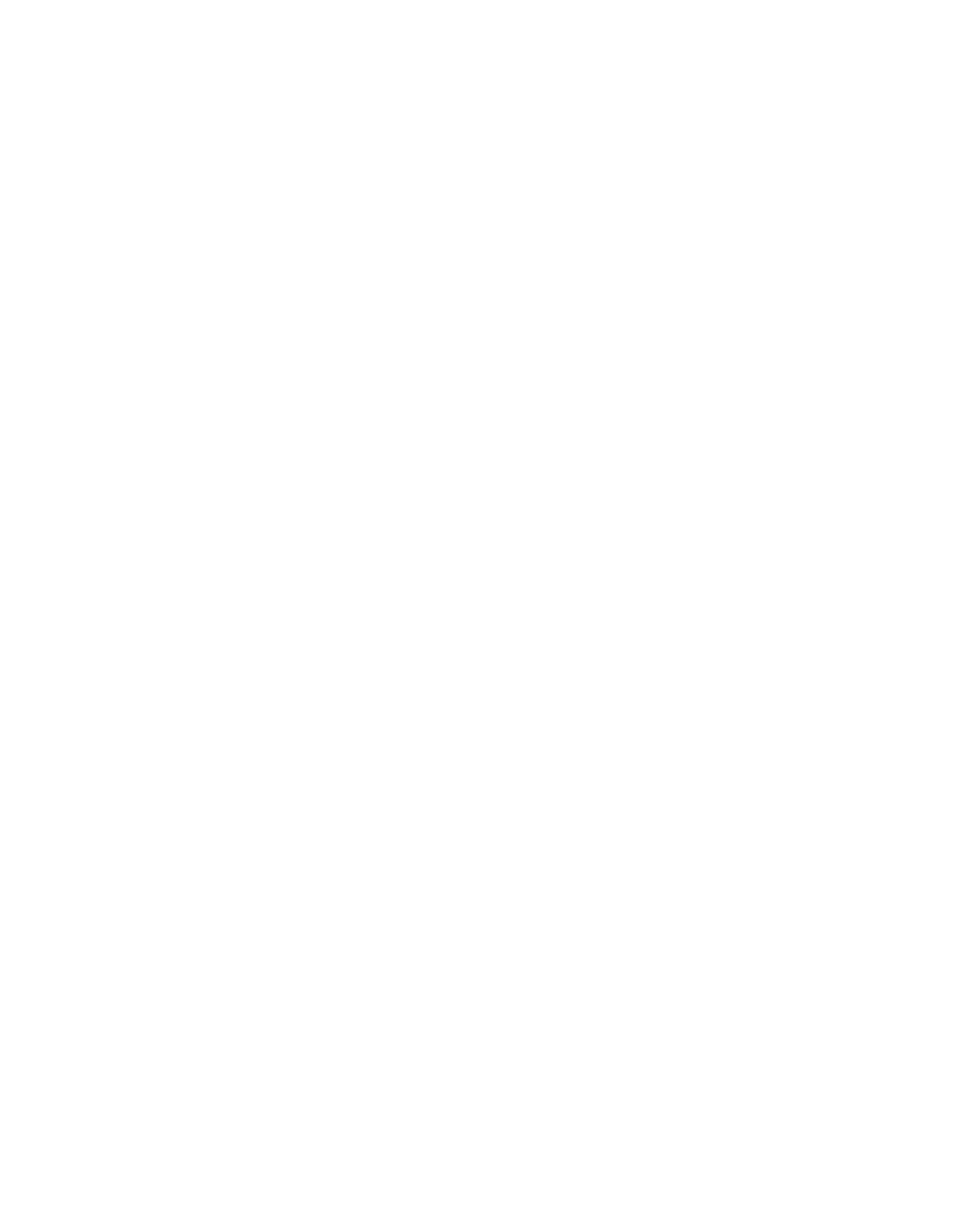

# Medical Services Commission

Administering the Medical Services Plan of British Columbia

# **FINANCIAL STATEMENT For the Fiscal Year Ended March 31, 2016**

Published in accordance with the *Financial Information Act,*  Chapter 140, Revised Statutes of British Columbia, 1996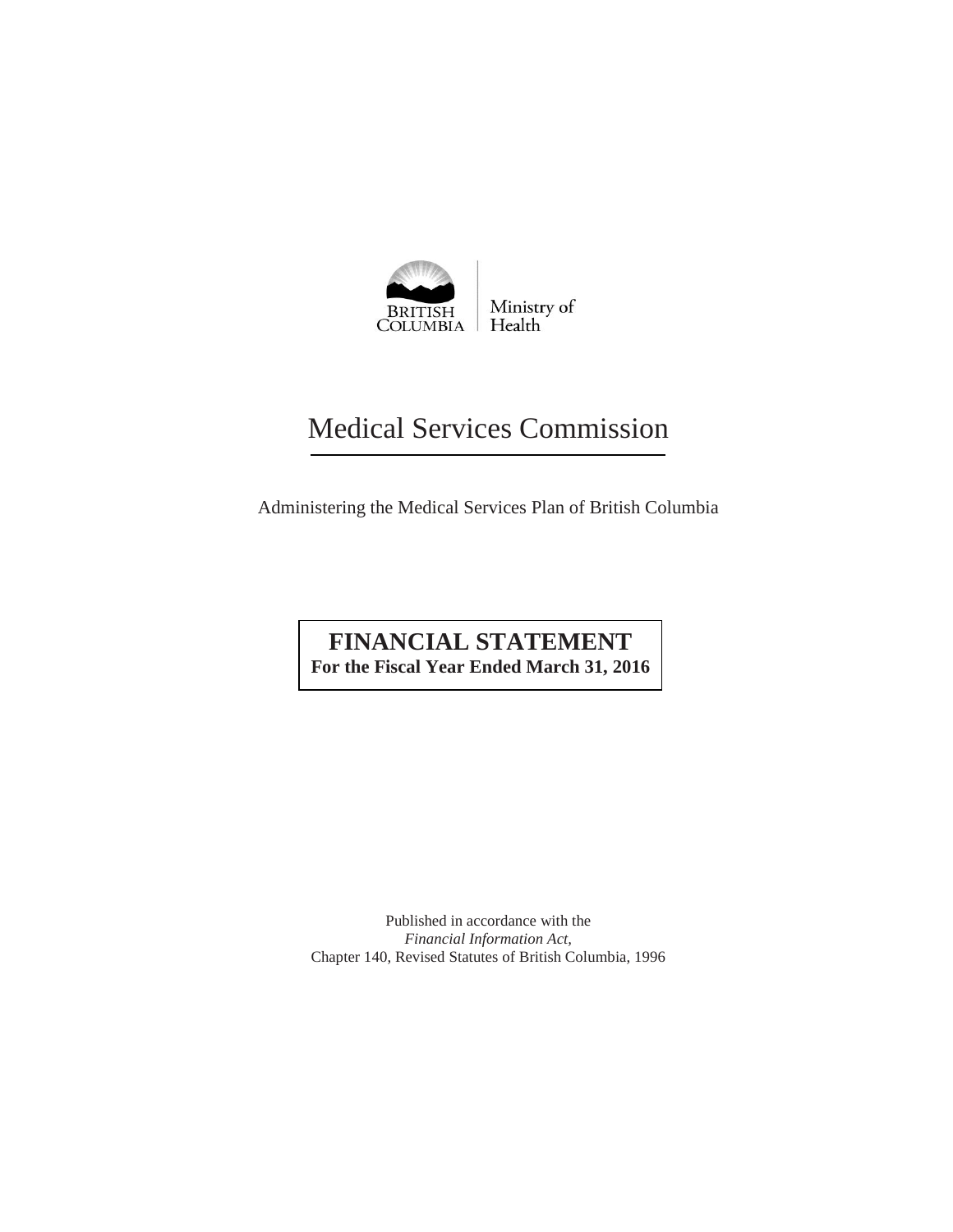British Columbia Cataloguing in Publication Data British Columbia. Medical Services Commission. Financial statements for the fiscal year ended March 31 . . . –1978–

#### Annual.

Includes financial statements for Medical Services Plan of British Columbia.

Continues: Medical Services Commission of British Columbia. Financial statements. ISSN 0383-3534 ISSN 0383-3534 = Financial statements – Medical

Services Commission of British Columbia

1. Medical Services Plan of British Columbia – Periodicals. 2. Medical care, Cost of – British Columbia – Periodicals. I. Medical Services Plan of British Columbia. II.Title.

RA410.55.C3B74 354.7110084'1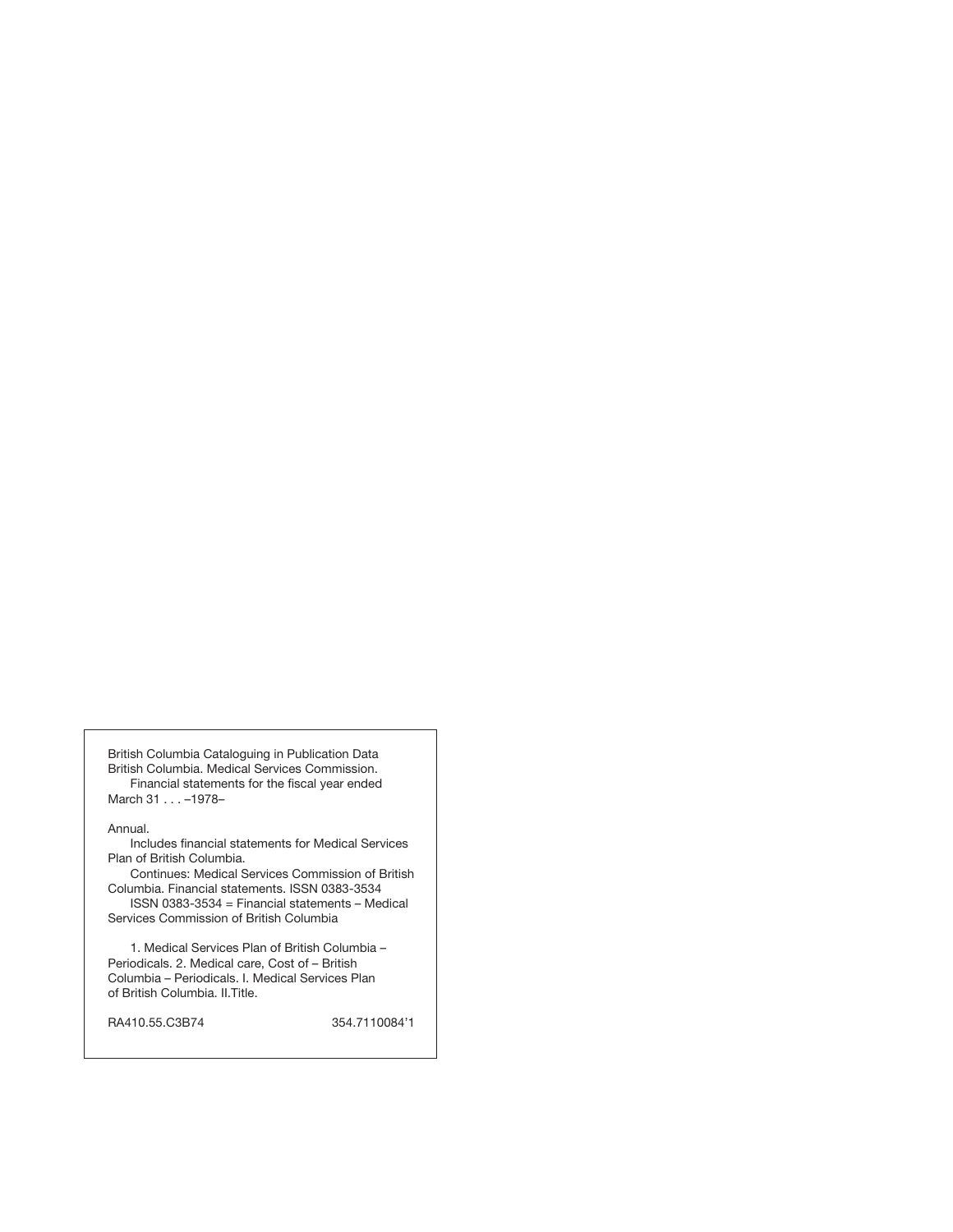## **Index of Financial Information**

# **Financial Statement of the Medical Services Plan:** Statement of Operations for the Year Ended March 31, 2016 .....................................................5 Notes to Financial Statement for the Year Ended March 31, 2016 ..............................................6

## **Supplementary Information:**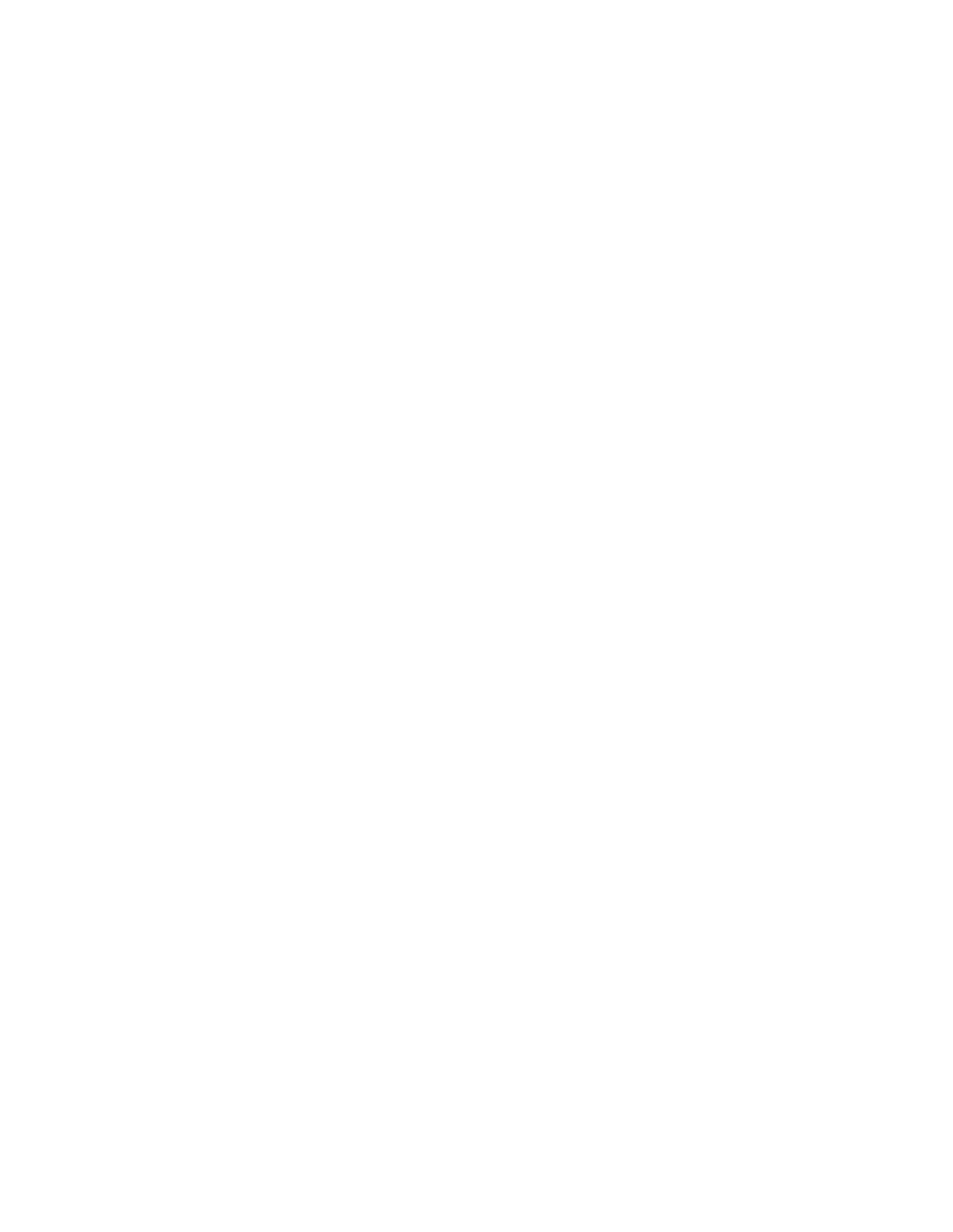

#### **Medical Services Commission**

#### **Statement of Operations for the Year Ended March 31, 2016**

#### **Unaudited**

(Thousands of Dollars)

|                               | 2016        | 2015      |
|-------------------------------|-------------|-----------|
| <b>EXPENDITURE</b> (Note 4)   | \$          | \$        |
|                               | 4, 194, 371 | 4,025,998 |
| <b>CONTRIBUTIONS</b> (Note 5) |             |           |
|                               | 2,353,678   | 2,150,850 |
|                               | 938,840     | 911.049   |
|                               | 901,853     | 964.099   |
|                               | 4, 194, 371 | 4.025.998 |

The accompanying notes are an integral part of this financial statement.

Approvals:

Molpumy

Dr. Robert Halpenny Steve Brown<br>
Chair Beputy Minis Medical Services Commission Ministry of Health

Deputy Minister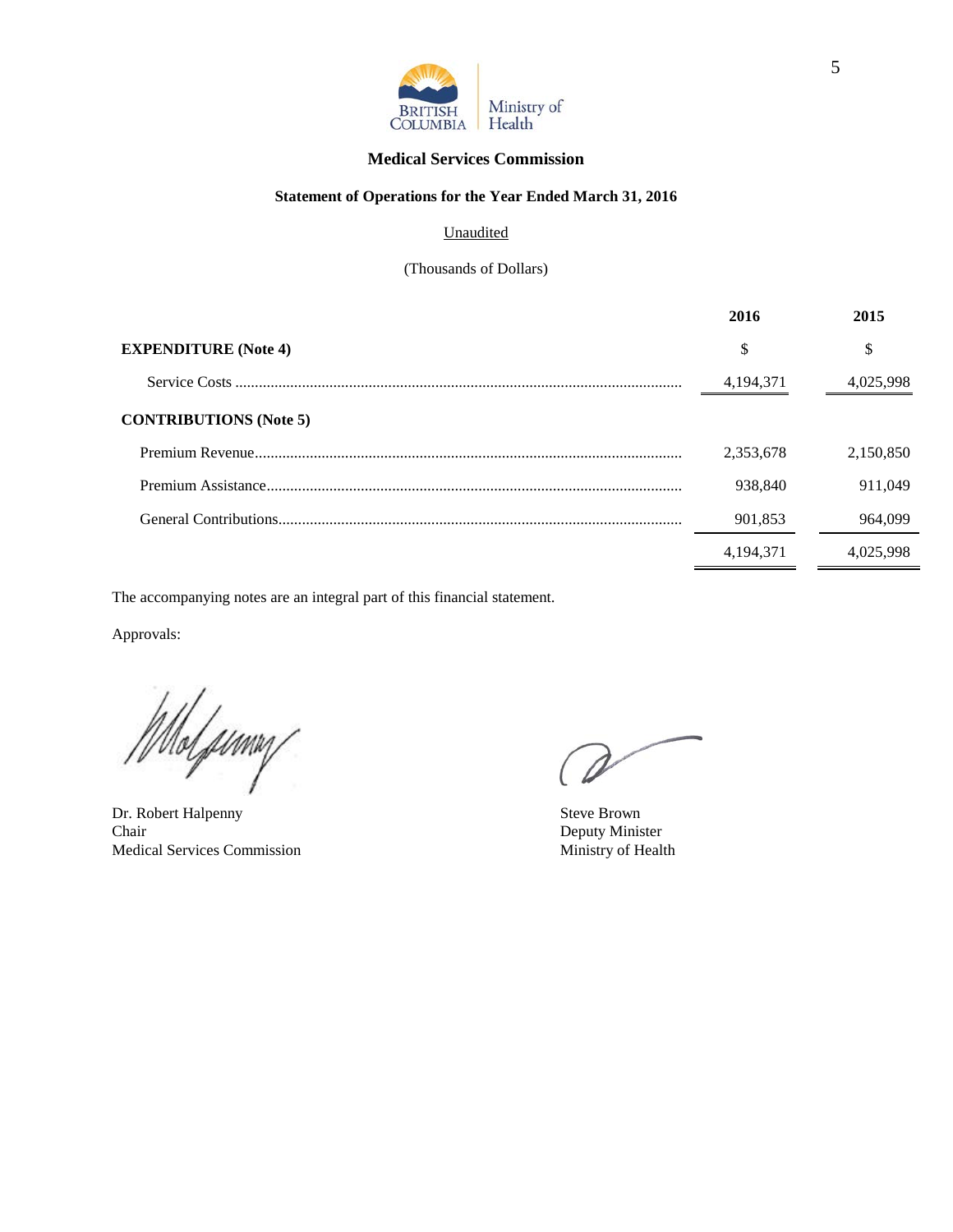

#### **Medical Services Commission**

#### **Notes to Financial Statement for the Year Ended March 31, 2016** Unaudited

#### **1. Statement of Operations**

This Financial Statement reflects the total expenditures of the Medical Services Plan (Plan) as reported in the 2015/16 Public Accounts of the Province.

#### 2. **The Commission**

The Medical Services Commission was established July 1, 1968, by the Province of British Columbia under the *Medical Service Act* and Regulations.

The legal authority for the Medical Services Commission to administer and operate the Plan is the *Medicare Protection Act* and related Regulations.

Under Section 5(4) of the *Medicare Protection Act*, the *Financial Administration Act* applies to the Medical Services Commission as though it is a division of the Ministry of Health. The Plan premiums and expenditures are included within the Province's Consolidated Revenue Fund, Statement of Operations, which is audited annually by the Auditor General of British Columbia.

Effective October 1, 2015, the *Laboratory Services Act* (LSA) was brought into force. As a result, the LSA replaces the *Medicare Protection Act* and the *Hospital Insurance Act* as the authority for insuring laboratory services and consolidates the responsibilities for the governance, funding and service delivery oversight of all publicly-funded laboratory services in the province. The responsibility of the LSA rests with the Minister of Health.

#### 3. **Significant Accounting Policies**

The Statement of Operations is prepared for the purpose of presenting the expenditures of the Plan and contributions by subscribers and the Province.

The expenditures and contributions are recorded on an accrual basis.

#### 4. **Expenditure**

Service costs include payments for eligible services provided by physicians, health care practitioners and diagnostic facilities on a fee for service or alternative contractual basis, and other recruitment, retention, training and planning initiatives with respect to physicians. Payments for these services and initiatives are in accordance with the *Medicare Protection Act* and agreements with professional associations and health authorities. The expenditures also include estimates of unprocessed claims for services performed in 2015/16.

Service costs do not include bad debt expense arising from the Plan premiums that could not be collected, commissions paid for collection of overdue accounts or administrative expenses. Bad debt expense and commissions paid are charged to the Province's Consolidated Revenue Fund, Vote 48 – Allowances for Doubtful Revenue Accounts and Vote 47 – Commissions on Collection of Public Funds. Administrative expenses incurred by the Plan are funded by the Ministry of Health.

#### 5. **Contributions**

Premium Revenue represents the Plan premiums paid by subscribers. Premium Assistance represents the value of subsidy provided by the Province on behalf of eligible persons. General contributions represent the residual amount required by the Province to fully meet the expenditures of the Plan.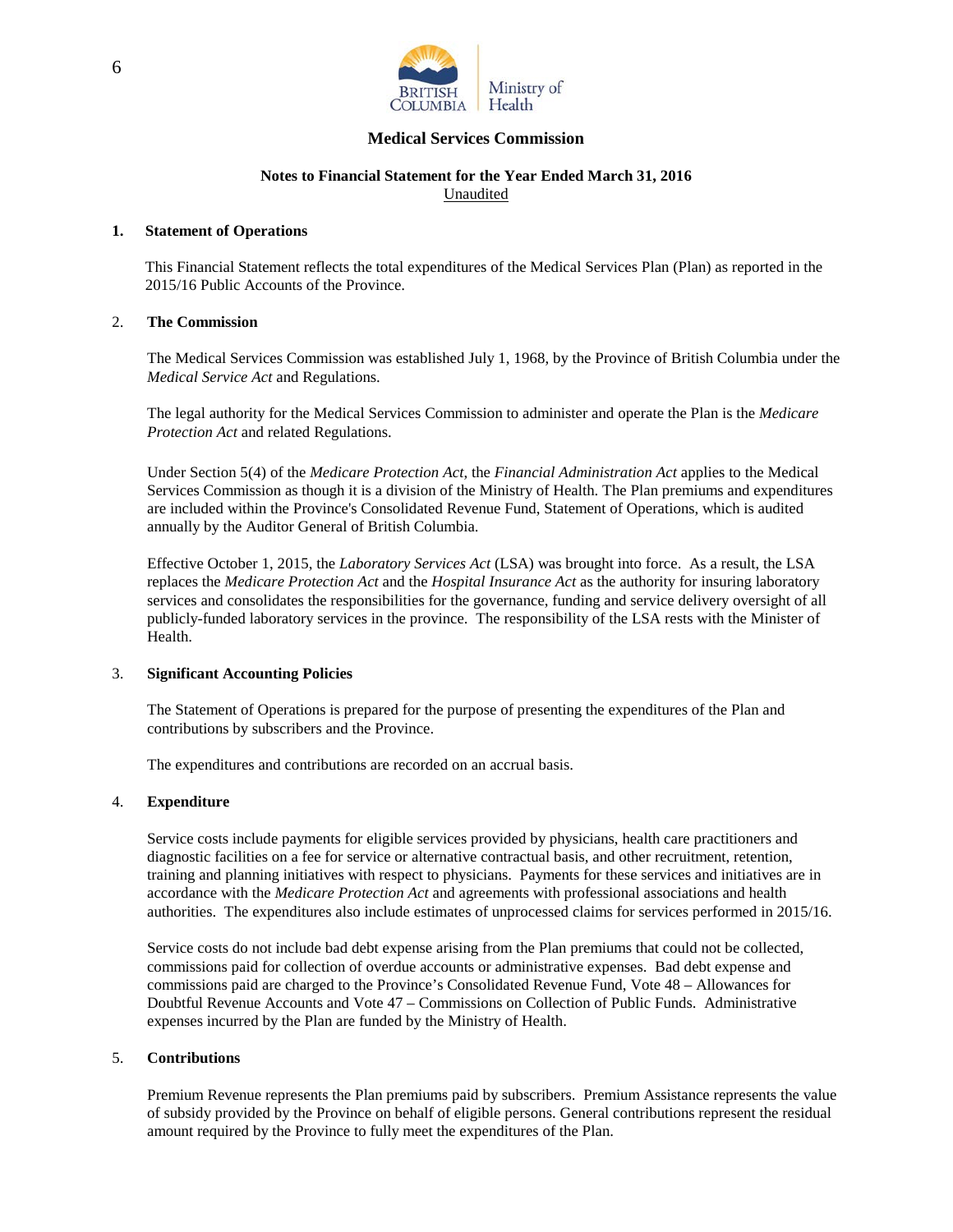#### **UNAUDITED SCHEDULE OF PAYMENTS BY THE MEDICAL SERVICES PLAN**

The Schedule of Payments is published in compliance with the *Financial Information Act* and B.C. Regulation 371/93, and lists the gross payments made for the cost of insured services paid to each individual account of at least \$25,000 during the fiscal year ending March 31, 2016. All other accounts are shown as a consolidated total.

The information is presented in three categories:

#### **1. Practitioners**

Payments to Practitioners are reported alphabetically under the practitioner who performed the services and/or who allowed others to perform the services, but payment is to the practitioner. Exception – when the practitioner is associated with a hospital, laboratory or health authority and the service provided is laboratory, medical microbiology, radiology or nuclear medicine, or payment received is for the GPSC unassigned inpatient network, the payments for services performed by the practitioner will not be included as Payments to Practitioners, but instead will be recorded as Payments to Organizations. Payments include fee-for-service to residents of British Columbia and other jurisdictions, locums, Medical On-Call Availability Program, rural retention, recruitment and education programs, isolation allowance, and interest. The practitioner payments exclude benefit payments, which are reported under the British Columbia Medical Association (BCMA). Payments made on behalf of the Insurance Corporation of British Columbia and WorkSafeBC are not included in the payment amount.

#### **2. Organizations**

Payments to Organizations are reported alphabetically by organization (health authority, hospital, group, clinic or Division of Family Practice). The payments reflect the total amounts paid to a particular account.

#### **3. Other Accounts**

Other Accounts report payments to other provincial agencies, out-of-province payments, miscellaneous payments, account payments under \$25,000, adjustments (such as accruals), and reciprocal agreement recoveries.

Readers of this Schedule of Payments should understand that it provides only a record of gross payments. In some instances, the recorded figure is a payment for the services of a number of practitioners. Practitioners must pay the expenses of their practice out of this gross amount. No calculation of a practitioner's net income can be made from such figures. Conclusions cannot be drawn from these figures about the relative net income of any practitioner since overhead varies greatly from practitioner to practitioner.

The Chair and staff of the Medical Services Commission and the applicable staff of the Ministry of Health are public servants. Details of employee salaries, wages, travel expenses and payments to suppliers for administrative services are included in the Public Accounts of the Province of British Columbia.

#### **PAYMENTS TO PRACTITIONERS**

|                             | 111,464.93 |                          | 50,567.23  |                        | 112,998.60  |
|-----------------------------|------------|--------------------------|------------|------------------------|-------------|
|                             | 184,411.33 |                          | 108,236.06 |                        | 122, 131.89 |
|                             | 201.935.19 |                          | 971,683.22 |                        | 157,227.70  |
| Abbott, David Frederick     | 101,181.32 |                          | 412,551.22 |                        | 286,279.09  |
|                             | 185,390.24 | Abraham, Alan Richard    | 362,295.33 |                        | 346,429.68  |
|                             | 490.241.46 |                          | 74,992.02  |                        | 178,521.02  |
| Abdalla, Abdallah Hassan    | 617.764.84 | Abraham, Ronnie Pulickan | 255,871.09 |                        | 320,663.30  |
| Abdel-Fattah, Mohamed       | 183,506.71 | Abrahams, Ronald R       | 281,634.76 |                        | 188,921.12  |
| Abdelkader, Mahmoud A       | 252,772.48 |                          | 287,961.96 | Adams, Dermot Anthony  | 574,233.07  |
|                             | 396,456.01 |                          | 558,910.85 |                        | 450,571.13  |
|                             | 501,522.08 |                          | 26,775.68  |                        | 85,709.34   |
| Abdulla, Alym Nizar Hussein | 388,877.67 | Acheson, Todd Munro      | 151.115.96 |                        | 124,282.72  |
|                             | 45.319.05  |                          | 210,204.80 |                        | 126,559.33  |
|                             | 255,516.65 | Achtem, Benjamin Larry   | 445.216.63 |                        | 46.617.24   |
|                             | 533,859.02 |                          | 111,132.22 | Adamson, Maureen Ellen | 45,331.45   |
| Abelson, William Henry      | 379,814.06 | Ackermann, Carel Welhem  | 372,716.37 |                        | 136,086.39  |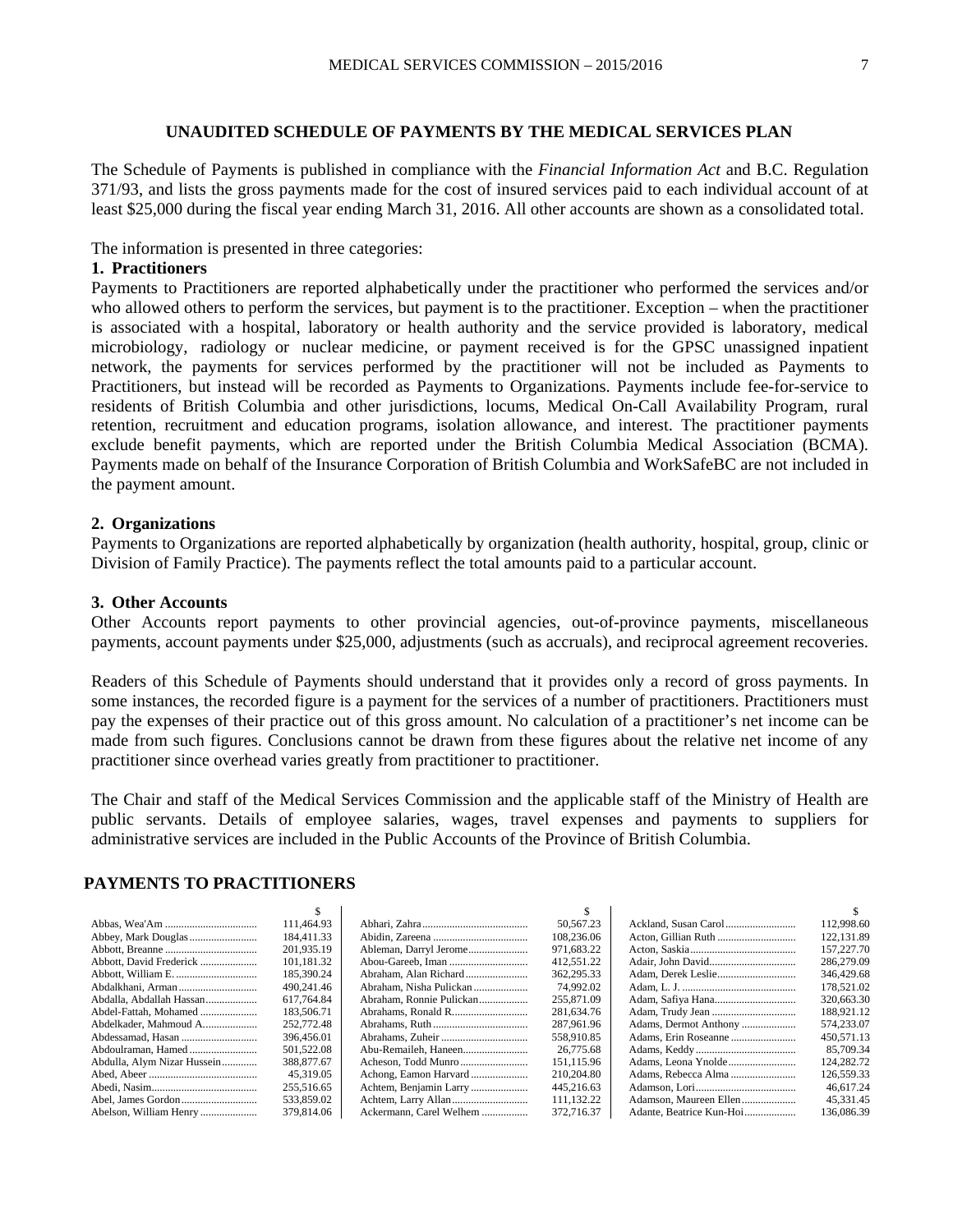$\mathcal{S}$ 

|                                                   | \$                       |
|---------------------------------------------------|--------------------------|
| Addington, Julia Claire                           | 85,333.52                |
| Addison, Cynthia Ann                              | 124,586.79               |
| Adebo, Aidevo Sandra<br>Adelasoye, Oluremi        | 45,030.39<br>455,465.08  |
| Adeyemo, Toyin Abiodun                            | 419,487.44               |
|                                                   | 155,285.76               |
| Adilman, M. Stephen                               | 78,901.99                |
| Adirim, Tara Nisanne                              | 159,256.48               |
| Adkins, Barbara Donn                              | 69,514.56                |
|                                                   | 92,685.45                |
| Adnams, Michael Bruce                             | 507,064.87               |
| Adrian, Mark Dwight                               | 234,862.57               |
| Affram, Samuel Kofi                               | 26,162.91<br>318,605.98  |
|                                                   | 113,461.72               |
|                                                   | 225,848.71               |
| Afzal, Ayesha Natasha                             | 135,047.88               |
| Aganaba, Tari Labo                                | 490,242.45               |
| Agbahovbe, Onome Tonyeri                          | 489,975.73               |
| Agbodo, Johnson Cudjoi Lee                        | 565,633.21               |
| Agboji, Hezekiah Olusanya                         | 290,088.06               |
|                                                   | 114,261.51               |
| Agnew, Shane Richard                              | 718,729.16<br>194,044.03 |
|                                                   | 53,131.57                |
| Agulnik, David Barry                              | 46,257.64                |
|                                                   | 99,627.87                |
| Ahamed, Karim Sultan                              | 32,705.91                |
| Ahmad, Khawaja Muhammad                           | 261,925.68               |
| Ahmad, Nauman Mushtaq                             | 344,406.43               |
|                                                   | 102,639.83               |
| Ahmadi Torshizi, Omid                             | 531,430.95               |
| Ahmadi, Amir Ali                                  | 41,015.76                |
|                                                   | 251,119.57<br>177,345.26 |
| Ahman, Frank Walter                               | 445,182.66               |
|                                                   | 48,577.95                |
|                                                   | 241,313.82               |
|                                                   | 513,744.12               |
|                                                   | 274,225.29               |
|                                                   | 43,317.79                |
|                                                   | 140,983.98               |
|                                                   | 115,828.94               |
|                                                   | 134,652.37               |
|                                                   | 33,461.66<br>140,685.16  |
| Aidelbaum, Martin R.                              | 77,985.74                |
| Aiken, Jonathan Jay                               | 265,995.64               |
| Aiken, Paula Angela                               | 80,653.55                |
| Aiken, Trevor Clifford                            | 315,817.75               |
| Ailon, Tamir Thomas                               | 25,543.43                |
|                                                   | 494,564.54               |
| Ainsworth, Erin Alexandra Ellen                   | 35,290.55                |
| Ainsworth, Geoffrey                               | 128,871.61               |
| Aird, Natalie Jane<br>Aitchison, Juliann Margaret | 208,668.52               |
| Aiton, Kara Melanie                               | 262,776.82<br>393,922.30 |
| Ajaero, Henry Chukwuemeka                         | 589,478.60               |
| Ajayi, Raphael Olusegum                           | 414,948.19               |
| Akagami, Ryojo I.                                 | 39,199.49                |
|                                                   | 295,140.72               |
|                                                   | 224,066.67               |
|                                                   | 105,520.41               |
| Akhavein, Katayoon                                | 220,705.18               |
| Akhtar, Muhammad Jamil                            | 463,725.40               |
| Akrigg, Marian Rose                               | 145,383.04               |
| Al Rawahi, Ghada Nasser                           | 36,995.20<br>33,860.31   |
|                                                   | 261,743.37               |
|                                                   | 130,588.07               |
| Alavi, Forouzandeh                                | 81,188.91                |
| Al-Baaj, Tholfkar Mahdi                           | 322,433.12               |
|                                                   | 77,265.46                |
| Albersheim, Susan Gail                            | 196,661.41               |
| Albiani, David Andrew                             | 2,964,647.76             |
|                                                   | 48,989.08                |
|                                                   | 323,413.99               |
| Aldred, Terri-Leigh Rose                          | 552,360.70<br>30,419.36  |
|                                                   |                          |

|                                                   | 188,765.05               |
|---------------------------------------------------|--------------------------|
|                                                   | 175,019.30               |
| Alenezi, Osamah Husain                            | 590,365.58<br>339,940.69 |
| Alexander, Kathleen                               | 69,187.15                |
| Alexiadis, Alexandros                             | 195,636.91               |
|                                                   | 400,373.08               |
|                                                   | 163,038.04               |
|                                                   | 80,300.98                |
|                                                   | 188,618.80               |
| Ali, Parveen Sultana                              | 477,988.54               |
|                                                   | 206,965.58<br>345,151.10 |
| Ali, Tahmeena Tabassum                            | 189,368.15               |
|                                                   | 270,120.41               |
|                                                   | 37,873.66                |
|                                                   | 265,268.61               |
|                                                   | 90,055.90                |
| Alisharan, Robert M.                              | 93,882.90                |
| Al-Jawadi, Omar                                   | 178,292.40               |
|                                                   | 253,204.57<br>88,717.34  |
| Allan, Joy Elizabeth Marie                        | 174,098.34               |
|                                                   | 156,981.33               |
| Allardyce, Duncan B.                              | 158,242.44               |
| Allardyce, Pamela Jill                            | 126,979.44               |
| Allaway, Robert James                             | 74,833.50                |
| Allaye-Chan, Louise T                             | 127,472.92               |
| Allen, Brent Andrew<br>Allen, Elizabeth Katherine | 116,845.13               |
| Allen, Genevieve Rose                             | 106,109.88<br>98,199.68  |
| Allen, Judith Margaret                            | 119,317.33               |
|                                                   | 38,151.92                |
| Allen, Nathan Dominic                             | 475,556.27               |
| Allen, Philippe David                             | 651,758.90               |
| Allen, Raymond Benjamin                           | 214,109.01               |
|                                                   | 54,006.00                |
|                                                   | 45,489.18<br>138,559.87  |
| Allison, James Moore                              | 337,025.03               |
|                                                   | 58,046.42                |
| Allison, Simon Mark                               | 324,139.14               |
|                                                   | 89,137.74                |
|                                                   | 94,932.38                |
| Almehthel, Mohammed Shatrein                      | 458,170.05<br>351,628.12 |
| Almond, Brad William                              | 36,582.67                |
| Almond, Devin William                             | 77,563.34                |
| Al-Mudaffer, Mudaffer Ahmed                       | 623,331.55               |
| Alscher, Kurt Thomas                              | 648,796.95               |
|                                                   | 388,182.02               |
|                                                   | 247,058.96               |
|                                                   | 421,673.92               |
|                                                   | 285,573.07<br>77,717.58  |
|                                                   |                          |
|                                                   |                          |
| Amankwe, Isaac Odafe                              | 418,261.24<br>692,449.22 |
| Amariei, Ileana Camelia                           | 92,202.30                |
| Amarjothi Nagendran, Sreedharan                   | 174,009.74               |
| Amarsi, Sheliza Amirali                           | 60,586.68                |
| Ambler, Kimberley Lauren Sarah                    | 62,363.61                |
|                                                   | 58,376.70                |
| Ambrozic, Laura Kathleen                          | 223,995.15               |
| Ambulgekar, Shivaji M.                            | 97,913.77                |
| Ameh, Godwin Oloche                               | 65,365.54<br>125,051.36  |
| Ames, Janet Elizabeth                             | 64,639.45                |
|                                                   | 61,073.39                |
| Amin, Prakash Ambalal                             | 161,652.39               |
| Aminbakhsh, Amin                                  | 954,234.61               |
|                                                   | 324,644.74               |
| Aminjavaheri, Armin                               | 114,220.54<br>92,649.88  |
| Amirault, Wendy Ann<br>Amiri-Bostan-Abad, Neda    | 44,636.47                |
|                                                   | 55,704.88                |
|                                                   | 41,352.32                |
|                                                   | 171,412.24               |
| Amram, Natalie Lea<br>Amson, Bradley James        | 155,613.47<br>715,414.31 |

|                                                      | \$                         |
|------------------------------------------------------|----------------------------|
| Amstutz, Ilona Jolania                               | 249,522.75                 |
| Amundsen, Susan Leah                                 | 133,331.36<br>190,533.13   |
|                                                      | 470,622.51                 |
|                                                      | 436,959.00                 |
| Anchikoski, Chelsea                                  | 276,451.73                 |
| Anderes, Jocelyne Rae                                | 93,386.11                  |
|                                                      | 117,148.59<br>419,708.19   |
| Anderson, Andrew Robert                              | 526,079.82                 |
| Anderson, Brianne Tierney                            | 87,148.81                  |
| Anderson, Cameron MacLeod                            | 269,023.54                 |
| Anderson, Carmel Rea<br>Anderson, Carolyn Kim        | 762,668.26<br>1,405,624.98 |
|                                                      | 59,352.81                  |
| Anderson, David Keith                                | 54,947.92                  |
| Anderson, David M.<br>Anderson, Donald W             | 388,035.58                 |
| Anderson, Douglas James                              | 1,176,552.41<br>367,582.03 |
| Anderson, Duncan Perry                               | 1,038,243.59               |
| Anderson, Glenn P. J                                 | 343,807.42                 |
| Anderson, Heather Delanie                            | 327,156.14                 |
| Anderson, Jennifer Ellen                             | 151,571.91<br>80,699.15    |
|                                                      | 220,281.78                 |
|                                                      | 228,131.52                 |
| Anderson, Nancy June                                 | 48,000.28                  |
| Anderson, Patricia C<br>Anderson, Richard Peter      | 307,681.41<br>60,610.13    |
| Anderson, Robert Blair                               | 486,040.99                 |
| Anderson, Stephanie Gail                             | 68,064.21                  |
| Anderson, Stephen D                                  | 94,186.91                  |
| Anderson, Susan Judith<br>Andrade, Jason Guy         | 85,831.83                  |
| Andreae, Martin Erik                                 | 828,223.31<br>409,227.74   |
| Andreas, Cecile Lange                                | 102,920.14                 |
| Andreas, Gregory Stacey                              | 221,885.66                 |
| Andreou, Charalambos                                 | 1,341,081.00               |
|                                                      | 56,516.22<br>55,196.58     |
| Andrews, Christopher David                           | 130,583.27                 |
| Andrews, Gretchen Marie                              | 216,409.55                 |
| Andrews, Lorraine Doris                              | 82,094.15                  |
|                                                      | 219,367.09<br>364,180.86   |
| Aneke, Esther Ohajekwe                               | 70,190.46                  |
|                                                      | 334,333.84                 |
| Angus, Winifred Anita Sarah<br>Anis, Muhammad Kashif | 174,942.91                 |
| Ankenbauer, Martin Rainer                            | 289,870.75<br>303,271.84   |
| Annan, Alastair William                              | 33,920.43                  |
| Annandale, Francois Christo                          | 508,052.23                 |
| Anquist, Kenneth Warren                              | 348,883.99<br>63,019.99    |
| Ansdell, Mark Lancaster                              | 202,416.37                 |
|                                                      | 196,763.12                 |
| Ansley, David Millar                                 | 225,392.20                 |
| Anson, Shelagh Elisabeth<br>Antal, Harminder K       | 36,922.95<br>56,618.66     |
| Anthony, Robert Gordon                               | 293,107.89                 |
|                                                      | 25,751.54                  |
| Antonsen, John Edward                                | 406,609.86                 |
| Antrim, Anne Alexander                               | 308,150.22<br>37,787.64    |
| Anwar, Muhammad Mansoor                              | 447,245.87                 |
|                                                      | 212,796.33                 |
| Anzarut, Alexander David                             | 386,829.82                 |
| Anzarut, Andre Ronald<br>Anzarut, Jody Elizabeth     | 146,739.48<br>46,350.33    |
|                                                      | 123,907.08                 |
| Apostle, Kelly Lauren                                | 411,348.97                 |
| Apostle, Nicole Alexandra                            | 42,370.70                  |
| Appelt, Gregory Kent<br>Appleby, James Patrick       | 732,177.65<br>384,927.55   |
|                                                      | 380,483.10                 |
| Appleby, Michael Brian                               | 383,913.06                 |
| Applegarth, Christine Winifred                       | 53,571.83<br>371,143.85    |
| Appleton, Brent Evan                                 | 181,508.08                 |
|                                                      |                            |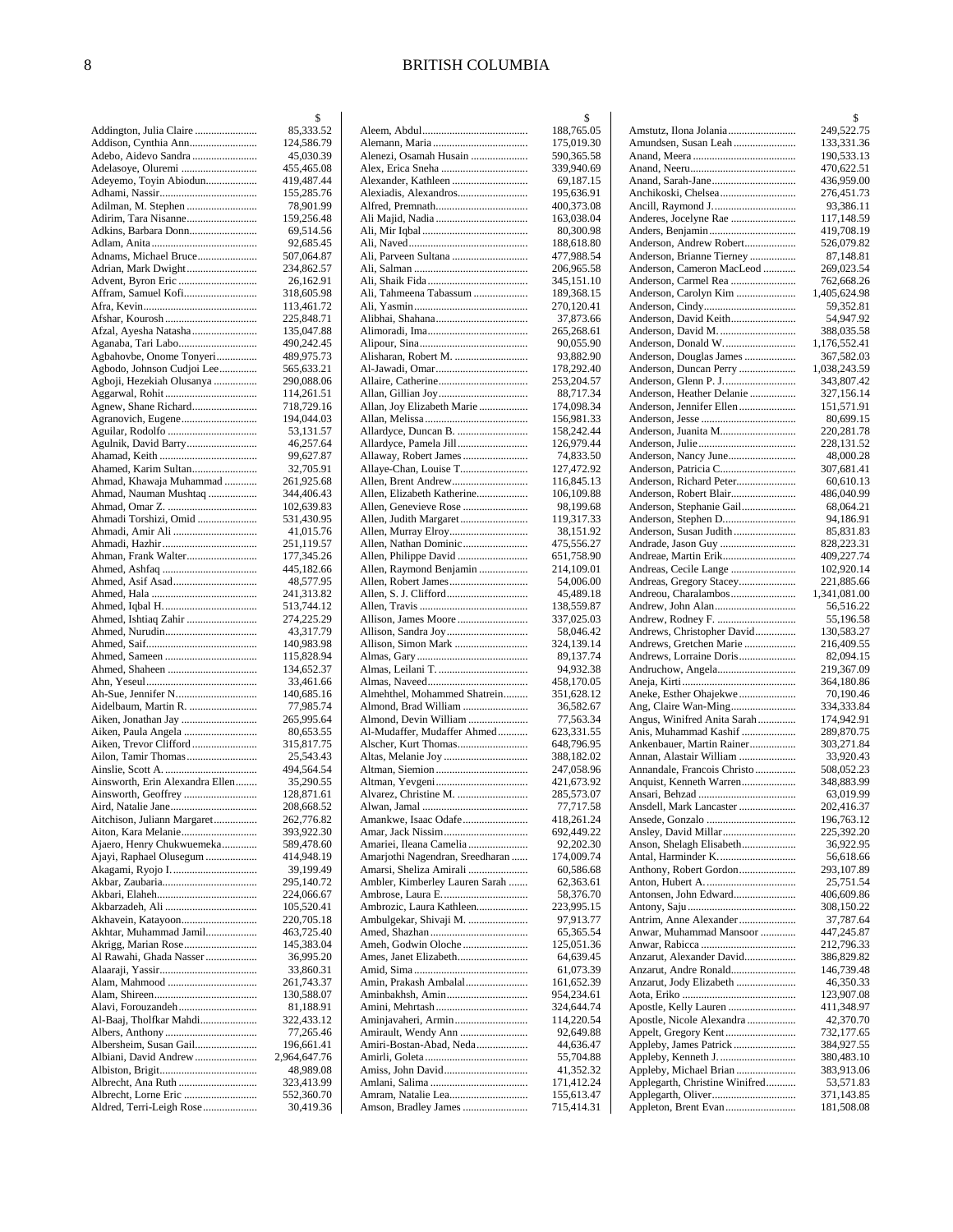|                                             | 2          |
|---------------------------------------------|------------|
| Appleton, Geoffrey M                        | 140,365.33 |
|                                             | 294,865.61 |
| Araki, Michael T.                           | 242,010.42 |
|                                             | 30,768.24  |
| Arbelaez Correa, Luz                        | 470,726.28 |
| Arbuckle, Dennis Ian                        | 191,568.83 |
|                                             | 50,992.38  |
| Archambault, Jason Patrick                  | 629,339.47 |
| Archdekin, Murray W.                        | 392,404.08 |
|                                             |            |
| Archer, Hugh Robert                         | 50,046.43  |
| Archer, John William                        | 337,223.25 |
| Archer, Lori Anne Barbara                   | 32,286.67  |
|                                             | 46,958.58  |
| Argatoff, Marvin                            | 48,476.65  |
| Argouarch, Sylvie Juliette                  | 357,602.91 |
| Arham, Muhammad Naeem                       | 259,842.31 |
| Ariano, David Milton                        | 279,559.26 |
| Ariano, Elizabeth Maria                     | 102,742.71 |
|                                             | 333,369.39 |
|                                             | 227,564.62 |
|                                             | 366,589.71 |
|                                             | 513,933.25 |
| Armogam, Preianathan                        | 800,135.59 |
| Armstrong, Carrie Anne                      | 66,018.27  |
|                                             |            |
| Armstrong, John George                      | 296,930.77 |
| Armstrong, Leanne Roberta                   | 203,931.18 |
| Armstrong, Simon Andrew                     | 42,105.61  |
| Arnason, Jo Ann Valdine                     | 185,686.20 |
| Arneja, Jugpal Singh                        | 149,200.48 |
| Arneja, Shalinder S.                        | 504,888.84 |
| Arnold, David Hanson                        | 76,592.10  |
| Arnold, David William                       | 224,513.12 |
| Arnold, Robert Craig                        | 222,488.68 |
| Arnold, Stephen James                       | 25,363.26  |
| Arnold, Todd William                        | 144,848.49 |
|                                             | 135,088.22 |
| Arnott, Gail Liddel                         | 185,887.13 |
| Arntsen, Helen Marie                        | 155,386.84 |
| Arockiasamy, Vincent Sahayaraj              | 343,790.09 |
|                                             | 694,146.63 |
| Arojojoye, Oyebode Agboola                  | 569,051.78 |
|                                             | 535,858.49 |
| Aronshtam, Grygory<br>Arora, Amritpal Singh |            |
|                                             | 183,450.56 |
| Arseneau, Michel Earl                       | 25,009.41  |
| Arseneau, Richard Robert                    | 226,003.88 |
|                                             | 43,906.46  |
| Arthur, Jillian Catherine Isabel            | 59,394.59  |
| Ascah, Catharine Anne                       | 97,421.04  |
| Ascah, John Geoffrey                        | 57,166.33  |
| Asgarpour, Andrew Yahya S.                  | 51,504.55  |
| Asgarpour, Justin Bobak                     | 69,029.53  |
|                                             | 490,521.38 |
|                                             | 70,694.41  |
| Ashrafi, Ahmad Shah                         | 183,550.48 |
| Ashton, Thomas Harvey                       | 177,025.02 |
| Ashwell, Stephen Paul                       | 35,878.77  |
| Asirvatham, Abigail Jessica                 | 114,330.09 |
|                                             | 221,267.28 |
| Aspinall, Nigel David                       | 40,119.16  |
|                                             | 250,956.74 |
|                                             | 345,078.79 |
|                                             |            |
|                                             | 126,143.93 |
| Astrope, Valerie Joan                       | 110,862.09 |
| Atchison, Amy Dawn                          | 176,287.50 |
| Atherstone, John Harold                     | 45,994.98  |
|                                             | 440,973.49 |
| Atherstone, Michael John                    | 527,338.57 |
| Athwal, Iqbal Kaur                          | 239,457.67 |
| Atkins, Edward John                         | 490,473.96 |
| Atkins, James Anthony                       | 287,705.27 |
| Atkins, Mark Hedley                         | 262,314.29 |
| Atkinson, Kathryn Jane                      | 195,980.84 |
| Atkinson, Kenneth Albert                    | 788,231.03 |
| Atkinson, Victoria Elizabeth                | 174,295.32 |
| Atrens-Sharko, Maureen A.                   | 90,587.97  |
|                                             | 150,740.35 |
| Attisha, Ramsay Paul                        | 103,804.28 |
| Attwell, Anthony David                      | 299,040.59 |
| Attwell, Kristen Alexandra                  | 327,803.24 |
|                                             |            |

|                                                   | \$                       |
|---------------------------------------------------|--------------------------|
| Atwal, Pravjit Kaur                               | 125,154.50               |
| Au, Calvin Lap-Shun<br>Au, Raymond Tung           | 434,576.75               |
|                                                   | 267,567.97<br>125,500.72 |
| Au, Stephanie Yue Ping                            | 529,538.38               |
| Aucamp, Marius Herman                             | 350,135.73               |
| Auersperg, Edward V.                              | 291,947.22               |
|                                                   | 107,325.90               |
| Aulakh, Paramjit Singh                            | 518,146.05               |
|                                                   | 186,629.29               |
|                                                   | 163,298.74               |
| Austin, Thomas Matthew                            | 349,574.51               |
| Avenant, Christiaan R. J.                         | 387,681.28<br>348,774.73 |
|                                                   | 177,898.70               |
|                                                   | 66,568.20                |
| Avinashi, Ramesh K.                               | 275,436.12               |
|                                                   | 126,925.69               |
|                                                   | 183,951.61               |
| Avina-Zubieta, Juan Antonio                       | 192,370.69               |
| Axler, Auby Howard                                | 210,773.52               |
|                                                   | 294,171.00               |
| Aydin, Cristina Michelle                          | 148,426.84<br>89,320.76  |
|                                                   | 208,947.29               |
|                                                   | 321,464.24               |
|                                                   | 759,160.85               |
|                                                   | 916,551.14               |
| Azim, Hassan Faiq Abdul                           | 213,734.01               |
|                                                   | 716,576.44               |
|                                                   | 298,357.33               |
| Baasch, Erik Johannes                             | 318,390.53               |
| Babbage, Christopher A<br>Babcock, Courtney Alan  | 350,646.55<br>366,540.93 |
| Babcock, Heather Marie                            | 147,443.55               |
| Babensee, Susan Elizabeth                         | 156,747.77               |
| Babst, Hans Van Niekerk                           | 299,126.58               |
| Baby, Benjamin Joseph                             | 304,535.73               |
| Bacchus, Richard Morgan                           | 252,323.42               |
| Bacenas, Amber Antanina                           | 79,195.75                |
| Bachler, Markus Anton                             | 244,676.35               |
|                                                   | 128,446.22               |
| Bachynsky, Theodore John<br>Backus, Richard D. H. | 287,347.03<br>158,466.63 |
| Bacon, Alixandra Helen Thurley                    | 145,253.13               |
| Bacsu, Chasta-Dawne Louise                        | 468,165.86               |
| Badenhorst, Charl Johannes                        | 344,149.78               |
| Badenhorst, Frederik Jacobus                      | 586,612.55               |
|                                                   | 156,404.26               |
|                                                   | 534,442.14               |
| Badner, Neal Hartley                              | 354,244.56               |
|                                                   | 50,265.03                |
| Badyal, Kevin Ranjit Singh                        | 58,716.60                |
| Baerg Hall, Elisabeth Anne                        | 139,771.23<br>65,935.44  |
| Baerg, Kerry James                                | 374,761.57               |
|                                                   | 177,741.83               |
| Bagdan, Barry Matthew                             | 531,586.28               |
| Bagdan, Bonnie Lynn                               | 218,325.64               |
|                                                   | 102,943.44               |
| Baggoo, Alan Kieth                                | 386,909.73               |
| Baggoo, Darlene Michele                           | 156,756.41               |
| Bahri-Irai, Touktam                               | 465,293.40               |
|                                                   | 239,446.18<br>177,213.39 |
| Baidwan, Jatinder Singh                           | 42,940.13                |
|                                                   | 146,522.85               |
| Baikie, Hilary Anne-Marie                         | 350,451.30               |
| Bailey, Anthony James                             | 29,670.30                |
| Bailey, Gillian Doral                             | 95,747.97                |
| Bailey, Katherine Mary                            | 27,194.94                |
| Bailey, Thomas M.                                 | 303,696.93               |
| Baillie, Hector Mcilchere                         | 626,798.09               |
|                                                   | 316,711.51<br>257,517.31 |
| Bains, Perminder Singh                            | 678,403.76               |
|                                                   | 312,474.99               |
|                                                   | 72,652.34                |
|                                                   | 133,272.30               |
|                                                   |                          |

|                                                         | \$                       |
|---------------------------------------------------------|--------------------------|
|                                                         | 82,401.54                |
| Baird, Rosemary Diane                                   | 220,860.44<br>226,873.21 |
| Bajwa, Amarjit Singh                                    | 321,574.23               |
| Bajwa, Sukhdeep Kaur                                    | 160,097.20               |
| Bak, Adrian William                                     | 689,281.56<br>408,548.83 |
| Bakala, Cameron Douglas                                 | 380,853.19               |
| Baker, Angelique Janine                                 | 82,813.87                |
|                                                         | 51,814.66                |
|                                                         | 87,311.39<br>42,289.50   |
|                                                         | 148,150.80               |
| Baker, Milton Floyd                                     | 246,091.38               |
| Baker, Robert Andrew                                    | 171,764.65<br>252,020.05 |
|                                                         | 497,379.58               |
| Baker, Sandra Elizabeth                                 | 912,815.37               |
| Baker, Stephen Michael                                  | 797,049.35               |
| Bakhet, Maged Mosad Sokar                               | 220,375.21<br>995,125.91 |
| Bakker, Ashley Brooke                                   | 159,781.69               |
| Bakker, Scott Robbert                                   | 248,006.72               |
|                                                         | 83,326.35                |
| Baksh, Arlene Dawn                                      | 104,287.91<br>432,422.47 |
|                                                         | 162,668.70               |
| Bal, Varinder Kaur                                      | 258,676.61               |
| Balain, Vijender Singh                                  | 269,479.39<br>494,554.89 |
| Balaisis, Elise Marie Julia                             | 263,649.05               |
| Balakrishna, Rangappa                                   | 342,492.66               |
| Balakrishnan, Pradeep                                   | 440,694.68               |
| Balakumar, Mahadeva<br>Balberan, Judith Melanie         | 94,421.66<br>44,697.95   |
| Baldassare, Ronald Derrick                              | 849,432.82               |
|                                                         | 429,035.87               |
| Baldwin, Caroline Louise                                | 30,676.64                |
| Baldwin, Gregory Arthur<br>Balfour, Clive Hilton        | 306,375.75<br>431,072.31 |
|                                                         | 213,012.17               |
| Balfour, Nicholas James B.                              | 260,940.64               |
| Baliski, Christopher Ronald<br>Balisky, Lyndon James    | 513,225.96<br>47,279.52  |
|                                                         | 456,544.22               |
| Ballance, Dina Lee-Ann                                  | 133,888.29               |
| Ballard, James Howard                                   | 416,905.63               |
| Ballard, Mark Samuel                                    | 283,766.97<br>55,832.91  |
| Ballauf, Frank Philip                                   | 219,383.40               |
| Balog, Stephanie Anne                                   | 237,760.48               |
| Bamber, Karen Elizabeth<br>Bamgbade, Olumuyiwa Akinwumi | 430,894.22<br>615,361.29 |
| Banas, Rafal Sebastian                                  | 320,995.16               |
|                                                         | 89,032.32                |
| Bannerman, Alistair Ronald                              | 258,192.45               |
| Banno, Dean Yutaka Jeffrey                              | 458,162.94<br>136,002.76 |
| Bansal, Nina-Karen                                      | 308,466.48               |
|                                                         | 42,343.43                |
| Bantock, Ivan Merlin G<br>Banwell, Michael A            | 272,721.33<br>122,448.66 |
| Baradaran, Nazanin                                      | 296,169.72               |
| Baradaran, Nazli                                        | 214,357.56               |
| Barale, Anthony Edward                                  | 388,217.93               |
| Baranieski, Candace Emily Patricia                      | 543,411.55<br>84,634.95  |
| Barber, Jeffrey Leonard                                 | 252,086.01               |
|                                                         | 142,632.74               |
| Barbieri, Norma Beatriz                                 | 289,893.13<br>69,003.48  |
| Barbour, Elizabeth S                                    | 95,594.72                |
|                                                         | 64,952.89                |
|                                                         | 231,936.57               |
| Barclay, Amanda Dawn                                    | 234,477.53<br>154,361.70 |
| Barclay, John William                                   | 263,290.09               |
| Barclay, Neil Graham                                    | 69,145.55                |
|                                                         | 534,907.75               |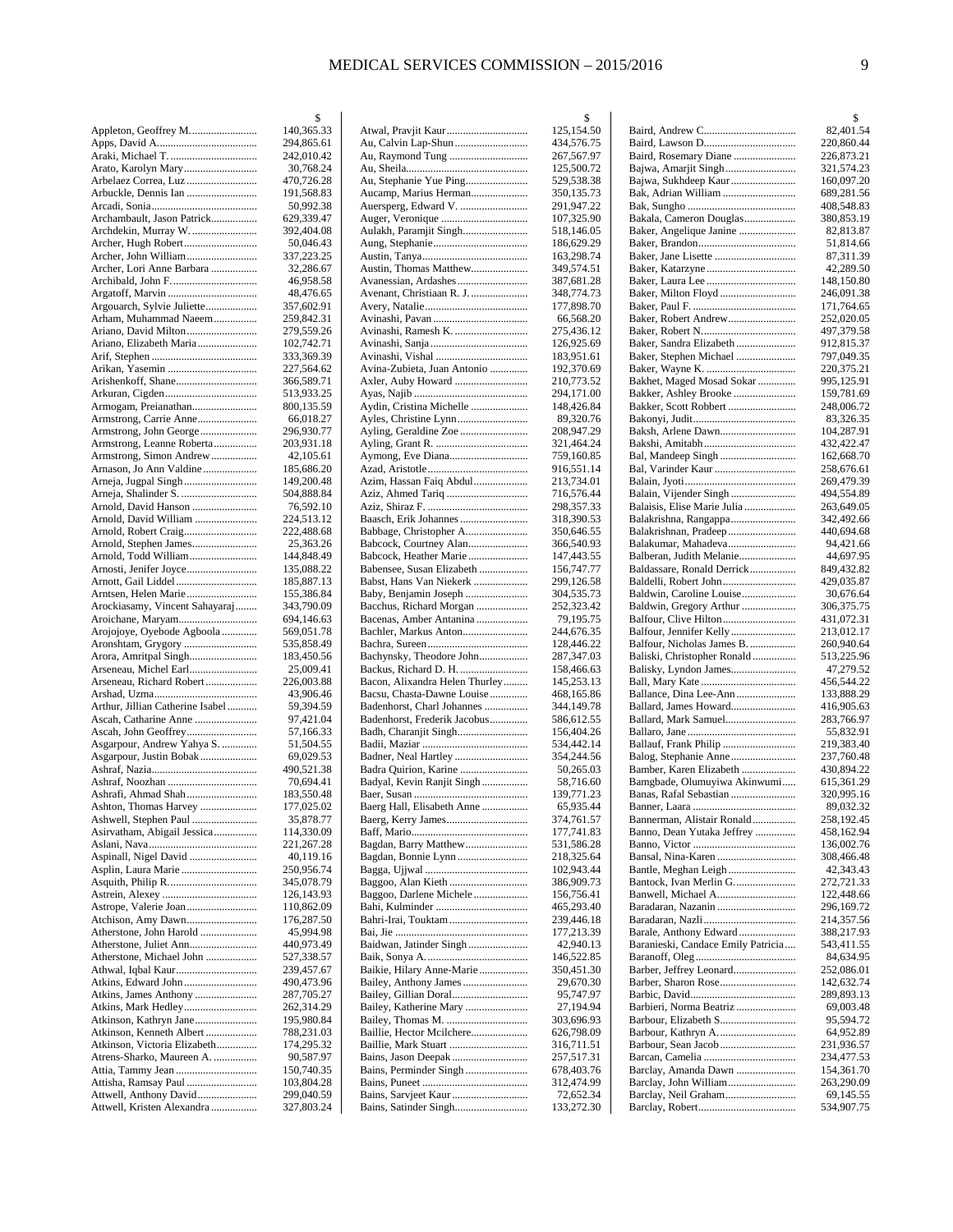#### 10 BRITISH COLUMBIA

|                                                                | \$                       |
|----------------------------------------------------------------|--------------------------|
| Barclay, Shane Bryon                                           | 279,074.12               |
| Barclay, William Henry                                         | 33,810.83                |
| Barco, Cynthia Christine                                       | 44,430.81                |
| Bardell, Andrea Lee                                            | 250,667.34<br>426,286.46 |
| Barden, Kimberley Amanda                                       | 59,623.19                |
|                                                                | 483,270.46               |
|                                                                | 489,394.17               |
| Baribeau, Anne-Marie Lise                                      | 200,724.08               |
| Baril, Marie-Claire                                            | 145,766.02               |
| Barker, Collin Cyrel                                           | 295,326.95               |
| Barker, Katherine L. K                                         | 165,765.00               |
| Barker, Michael Ian                                            | 78,346.50                |
| Barkhuizen, Frederick                                          | 376,123.91               |
| Barley, Jennifer Anne                                          | 323,189.05               |
| Barlishen, Craig John<br>Barlow, Amanda Jane                   | 100,896.70<br>329,248.11 |
|                                                                | 34,753.00                |
| Barlow, Leah Susannah                                          | 109,742.26               |
|                                                                | 111,641.90               |
| Barlow, Natalie Dawn                                           | 102,759.33               |
| Barlow, Sandra Grace                                           | 55,146.45                |
| Barnard, Alan Deflame                                          | 29,080.71                |
|                                                                | 415,095.68               |
| Barnard, Eduard                                                | 164,719.77               |
| Barnard, Isabel Hannelie                                       | 171,453.66<br>370,391.32 |
| Barnard, Johan Jacobus<br>Barnard, Johannes Marthinus          | 332,648.26               |
| Barnes, Elaine Deborah                                         | 160,539.75               |
| Barnes, Lindsay Catherine                                      | 51,831.10                |
| Barnett, Diane Lynne                                           | 201,077.61               |
| Barnett, Robert Douglas                                        | 61,272.82                |
| Barnett, Thomas W.                                             | 98,700.38                |
| Barnhill, John Alexander                                       | 85,458.20                |
| Barnsdale, Emily Rebecca                                       | 161,562.86               |
| Barnsdale, Peter Hugh                                          | 248,824.34               |
| Barnsley, Gillard Philip                                       | 553,679.71<br>238,661.32 |
|                                                                | 187,813.93               |
| Barrie, Aaron Christopher                                      | 112,407.09               |
| Barrigar, Diana Lynn                                           | 47,344.43                |
| Barrio, Sally Elizabeth                                        | 211,162.57               |
| Barrios, Rolando Alberta                                       | 30,420.33                |
| Barron, Laura Amy<br>Barron, Marcus Andrew                     | 58,679.51<br>301,630.97  |
|                                                                | 236,963.27               |
| Barry, David Martin                                            | 154,402.44               |
|                                                                | 127,751.32               |
| Bar-Shlomo, Ben Zion                                           | 881,565.75               |
| Barss, Alex Arthur                                             | 486,404.13               |
|                                                                | 289,263.10               |
|                                                                | 259,282.92               |
| Bartell, Nicholas Victor Ka-Cheuk<br>Bartleman, Betty Patricia | 336,139.59<br>136,211.56 |
| Bartlett, Clark Graham                                         | 305,475.94               |
| Bartlett, John Andrew                                          | 571,561.05               |
| Bartlett, Penelope Jayne                                       | 296,366.66               |
| Barton, Anise Catherine                                        | 342,794.39               |
| Barton, Jason Jeremy S.                                        | 86,159.81                |
|                                                                | 90,649.35                |
| Barton, Rachel Karen                                           | 605,330.05               |
| Barts, Agnieszka Dorota                                        | 110,427.69<br>425,948.95 |
| Barwich, Doris Berta A                                         | 35,075.36                |
|                                                                | 186,688.97               |
| Basanti, Sandeep Kaur                                          | 92,917.51                |
| Basco, Deborah Elisabeth                                       | 82,095.53                |
| Bashir, Jamil Gregory                                          | 541,198.63               |
| Basi, Amanjot Sunner                                           | 870,697.04               |
| Baskerville-Bridges, S. A                                      | 27,467.95<br>110,459.85  |
| Basra, Jaskaranpal Singh                                       | 87,124.00                |
|                                                                | 51,336.00                |
| Bass, Bryan Clyde                                              | 342,151.28               |
| Bassett, Kenneth Lyle                                          | 34,417.68                |
| Bassingthwaighte, Mary Eleanor                                 | 368,887.85               |
| Basson, Denise Isabelle<br>Basson, Paul Johannes               | 223,833.22               |
| Bassra, Jasdeep Singh                                          | 602,424.62<br>146,962.97 |
|                                                                |                          |

|                                                   | \$                       |
|---------------------------------------------------|--------------------------|
| Bastian, Elizabeth Joan                           | 160,448.08               |
| Bateman, Denise Catherine                         | 515,240.53               |
|                                                   | 67,674.24<br>148,995.76  |
|                                                   | 214,521.93               |
|                                                   | 120,721.51               |
| Baughan, James Graham                             | 448,839.38               |
| Baughen, Callum Matthew                           | 273,682.22               |
|                                                   | 279,545.05               |
| Bawa, Yusuf Ebrahim                               | 441,771.80               |
|                                                   | 151,656.43               |
|                                                   | 430,112.58               |
| Baxter, Alexandria Payton                         | 169,315.91<br>225,233.06 |
| Baxter, Joanna Marie                              | 274,806.86               |
| Baxter, Julie Alice                               | 45,581.97                |
|                                                   | 37,626.01                |
|                                                   | 136,664.72               |
|                                                   | 204,590.94               |
|                                                   | 145,380.20               |
|                                                   | 321,045.94               |
|                                                   | 167,930.81               |
|                                                   | 31,741.91                |
| Beaton, William Neil                              | 328,336.21               |
| Beatty, Nicholas Pennell                          | 93,596.34                |
|                                                   | 260,812.63               |
| Beauchamp, Richard D                              | 56,121.78                |
| Beauchemin, Lyne                                  | 87,790.71                |
|                                                   | 370,361.28<br>170,245.66 |
| Beaulieu, David Scott                             | 179,216.17               |
| Beaulieu, Marcella Jane                           | 152,102.99               |
| Beaulieu, Monica Carol                            | 263,609.04               |
| Beaver, David John Foster                         | 244,237.92               |
| Bebb, Richard Arthur                              | 332,626.46               |
|                                                   | 202,154.89               |
|                                                   | 103,529.30               |
| Beck, Vance Philip                                | 562,048.51               |
|                                                   | 178,154.42               |
| Becker, Lev Adam                                  | 163,645.13               |
|                                                   | 219,413.01               |
| Beckman, Jeff Howard                              | 262,693.92               |
|                                                   | 139,665.46               |
| Bednarczyk, Joseph Matthew<br>Bednarczyk, Richard | 65,198.11                |
|                                                   | 117,256.86<br>292,628.07 |
|                                                   | 49,101.80                |
| Beerman, Stephen Bruce                            | 299,529.52               |
|                                                   | 381,986.37               |
| Behbahani, Mojgan                                 | 348,651.36               |
|                                                   | 586,774.76               |
| Beheshti, Behnam (Ben)                            | 497,016.11               |
| Beheshti, Parvaneh                                | 184,036.86               |
|                                                   | 250,562.46               |
| Behmanesh, Sharareh                               | 308,066.34               |
|                                                   | 1,468,800.76             |
|                                                   | 87,071.90                |
|                                                   | 62,120.95<br>217,972.76  |
|                                                   | 626,574.66               |
|                                                   | 308,454.98               |
| Beitel, Cora Pyykko                               | 145,551.12               |
|                                                   | 65,342.79                |
| Belanger, Michelle A                              | 579,370.66               |
| Beleznay, Kathryn Mary                            | 234,572.25               |
|                                                   | 370,891.47               |
| Belgaumkar, Uma                                   | 227,365.13               |
|                                                   | 307,086.47               |
| Bell, Bradley Dwyer                               | 333,159.77               |
| Bell, Daniel Howard                               | 29,375.74                |
|                                                   | 147,675.60               |
| Bell, Jeffrey Harvey                              | 102,000.20               |
|                                                   | 383,479.99<br>60,880.37  |
|                                                   | 203,390.94               |
| Bell, Rachel Helen                                | 248,519.69               |
| Bell, Richard Charles                             | 101,173.01               |
| Bell, Roderick Warren                             | 118,503.72               |
| Bell, Scott Christopher                           | 513,225.18               |
|                                                   |                          |

|                                                        | \$                       |
|--------------------------------------------------------|--------------------------|
| Bell, Timothy Herron                                   | 443,979.28               |
| Bellamy, Christopher D                                 | 50,230.85                |
|                                                        | 28,950.06                |
| Bellingan, Jacob Cornelis                              | 272,710.35<br>394,597.54 |
| Bell-Irving, Kathleen Ann                              | 209,443.45               |
|                                                        | 156,976.19               |
| Benedek, Caroline Olga                                 | 50,542.18                |
| Benitez-Gomez, Antonio                                 | 599,818.62               |
| Benitez-Lazo, Jose Miguel                              | 501,214.56               |
| Benloulou, Georges Charles                             | 475,376.68               |
| Bennett, Kathryn Emma                                  | 55,641.41                |
| Bennett, Mary Margaret<br>Bennett, Matthew Trevor      | 109,520.41<br>822,638.36 |
| Bennett, Peter William                                 | 105,777.78               |
|                                                        | 65,739.83                |
| Benning, Tony Bhulinder                                | 293,161.03               |
| Benninger, Shawn Joseph                                | 36,219.19                |
| Benoit, Albert Glenn                                   | 253,171.62               |
|                                                        | 221,534.97               |
| Benson, Richard Trevor                                 | 143,077.27               |
| Bentley, Janna Meredith                                | 361,939.25               |
| Bentley, Kenneth D. M<br>Bentley, Sheri Lynn           | 26,439.65<br>35,941.96   |
| Benzer, Susan Diane                                    | 260,832.89               |
|                                                        | 137,221.05               |
|                                                        | 265,097.88               |
| Berezowskyj, Jennifer Elizabeth                        | 175,098.65               |
| Berg, Mattias Eric Bertel                              | 214,826.85               |
|                                                        | 172,456.41               |
|                                                        | 195,990.31               |
| Bergh, Irene Catherine                                 | 207,408.49               |
|                                                        | 150,942.55<br>312,018.51 |
|                                                        | 306,295.39               |
|                                                        | 224,004.37               |
| Berinstein, Edward F                                   | 284,784.34               |
| Berkman, Alan Cyril                                    | 500,859.43               |
| Berman, Michael                                        | 1,333,164.29             |
| Berman, Michael Ivan                                   | 404,599.47               |
| Bernard, Matthew Douglas                               | 307,977.79               |
|                                                        | 217,356.17<br>74,705.99  |
|                                                        | 418,465.14               |
| Berry, Brian Richard                                   | 62,718.11                |
|                                                        | 51,773.00                |
| Berry, Marian Elisabeth                                | 427,621.04               |
|                                                        | 197,232.92               |
| Bertram, Katherine Joy                                 | 48,345.35                |
|                                                        | 43,779.53                |
|                                                        |                          |
|                                                        | 179,611.50               |
| Beselt, Jeffrey Kenneth                                | 126,936.84               |
|                                                        | 34,282.80                |
| Best, Katrina Beth                                     | 183,389.69               |
| Bester, Charlotte Margaret<br>Bester, Stephanus Petrus | 54,362.38<br>297,680.34  |
|                                                        | 480,123.94               |
| Bester, Willem Jacbous                                 | 663,315.68               |
|                                                        | 56,514.56                |
| Beveridge, Julia Christen Eaton                        | 127,782.97               |
| Beveridge, Paul M                                      | 359,547.35               |
| Bevilacqua, Micheli Umberto                            | 114,315.46               |
| Bezuidenhout, Jakobus                                  | 328,240.05<br>111,898.87 |
| Bhachu, Davinders S.                                   | 322,056.79               |
|                                                        | 421,686.71               |
| Bhagat, Anisha Bharat                                  | 73,276.51                |
| Bhagirath, Kapil Mohan                                 | 816,727.55               |
|                                                        | 673,900.33               |
|                                                        | 336,779.49               |
|                                                        | 330,179.48<br>217,149.09 |
| Bhanji, Nazmudin M. F.                                 | 454,962.78               |
| Bhargavan, Odayoth Kada                                | 331,864.39               |
| Bhartia, Sanjay Manish                                 | 362,337.89               |
|                                                        | 301,101.60               |
|                                                        | 347,976.57               |
| Bhatt, Manjunath Kailankaje                            | 370,051.76<br>229,607.12 |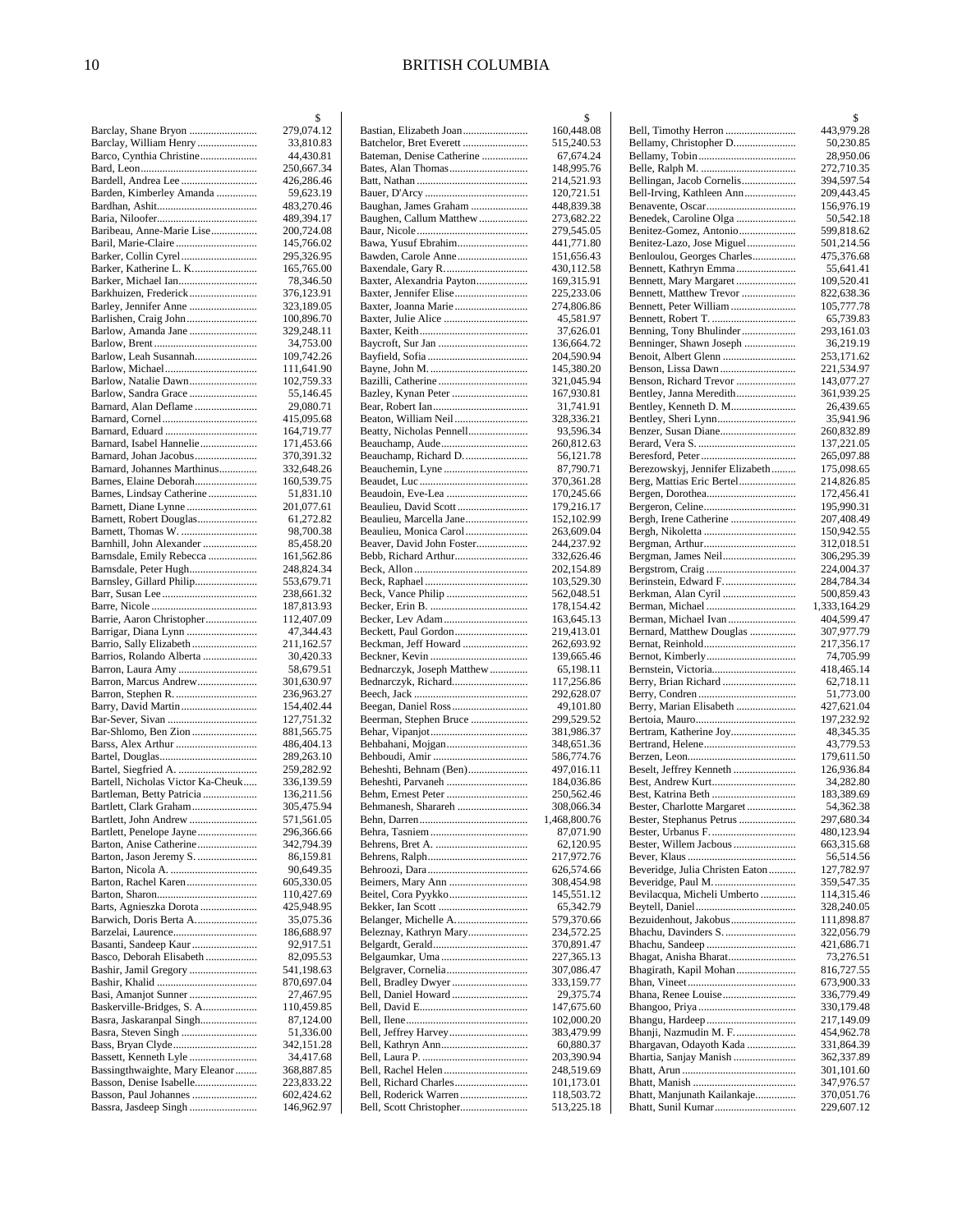|                                                    | \$                       |
|----------------------------------------------------|--------------------------|
| Bhatti, Balbir Chand                               | 558,911.84               |
| Bhatti, Harleen Kaur                               | 106,733.81               |
| Bhatti, Rajinder Singh                             | 505,234.48               |
|                                                    | 347,055.59               |
|                                                    | 130,241.42               |
| Bhugra, Hardeep Singh                              | 85,410.63                |
|                                                    | 998,383.85<br>536,296.91 |
|                                                    | 209,454.42               |
| Bhui, Ravinder Dennis                              | 396,262.65               |
|                                                    | 76,742.31                |
|                                                    | 1,045,425.45             |
|                                                    | 29,935.93                |
| Biberdorf, Darren John                             | 650,854.57               |
|                                                    | 106,889.96               |
| Bienert, Tasha Nadine                              | 64,756.44                |
| Biggs, Michael Herbert                             | 143,507.58               |
| Biglow, Clair Everton                              | 485,717.34               |
|                                                    | 57,526.13                |
| Billinghurst, Robert Matthew                       | 92,243.01                |
| Bindiganavile Sridhar, Soumya                      | 33,493.68                |
|                                                    | 182,214.06               |
| Bingham, Allison Amelia Everett                    | 75,688.34<br>41,004.65   |
| Binnie, Rosemary Christina                         | 27,638.21                |
| Bintley, Timothy Nigel                             | 257,467.49               |
|                                                    | 344,613.79               |
|                                                    | 612,945.65               |
|                                                    | 169,271.37               |
| Bircham, Deborah Joy                               | 63,094.24                |
|                                                    | 624,674.08               |
| Birdi, Parvinder Kumar                             | 131,261.88               |
|                                                    | 449,207.13               |
| Birlik, Muzumel Ahmad                              | 136,766.12               |
| Biro, Andrew John                                  | 276,716.80               |
|                                                    | 37,844.02                |
| Birse, Andrew William                              | 295,025.31               |
|                                                    | 31,263.40                |
|                                                    | 266,835.33               |
| Bishop, Jeffrey Michael                            | 234,575.73               |
| Bishop, Lindsay Lee<br>Bishop, William P.          | 273,555.99<br>103,037.72 |
| Biskupska, Klaudia                                 | 84,191.29                |
| Bissonnette, Richard C                             | 73,192.72                |
| Bitonti, Rose Maria                                | 150,374.65               |
| Bitter-Suermann, Bjorn Fredrik                     | 476,079.25               |
|                                                    | 590,330.36               |
| Bjarnason, Jared Richard Scott                     | 60,470.68                |
| Bjornson, Bruce Hal                                | 120,677.87               |
| Blachford, Karen Grace                             | 187,062.89               |
|                                                    | 162,354.28               |
| Blachut, Piotr Adrian                              | 328,837.18               |
|                                                    | 375,370.60               |
| Black, Dominic Southwell                           | 284,961.98               |
| Black, Fraser Michael                              | 32,949.13                |
|                                                    | 64,409.52<br>30,799.97   |
|                                                    | 39,129.85                |
|                                                    | 545,304.44               |
| Black, Tyler Randall                               | 154,440.56               |
| Blackbeard, Rosalind Kathleen                      | 154,129.79               |
| Blackburn, Graham Anton                            | 266,613.81               |
| Blackburn, Paul Edward                             | 41,788.70                |
| Blackie, Stephen P.                                | 337,676.96               |
| Blacklock, Donald M.                               | 152,090.22               |
| Blackman, Adam Simon                               | 37,391.51                |
|                                                    | 209,435.61               |
|                                                    | 145,892.42               |
| Blackmore, Richard G                               | 340,000.08               |
| Blackshaw, Patricia M. P.                          | 68,819.36                |
| Blackshaw, Willard Roy<br>Blackstock, Kalah Elaine | 69,425.93<br>94,367.91   |
| Blackwell, Margaret M.                             | 881,076.32               |
| Blackwood, Charles Matthew                         | 320,324.18               |
|                                                    | 247,060.85               |
|                                                    | 168,475.96               |
| Blais, Alexandre Philippe                          | 364,743.51               |
|                                                    | 157,903.80               |
|                                                    | 107,662.97               |

|                                               | \$                       |
|-----------------------------------------------|--------------------------|
| Bland, Jonathan D                             | 345,476.16               |
|                                               | 370,151.58               |
|                                               | 180,099.00               |
| Blank, Myles Kerry                            | 144,956.84               |
| Blankstein, Kenneth C                         | 174,425.03               |
| Blashko, Christopher Dean                     | 388,725.53               |
|                                               | 127,443.14               |
| Blaylock, John Farley                         | 777,084.64               |
| Bleszynski, Maria Ewa                         | 924,903.64               |
| Blicker, Jeffrey Alan                         | 1,359,930.22             |
|                                               | 71,538.02                |
| Blinkhorn, Mark Thomas                        | 636,711.49               |
|                                               | 74,289.25                |
| Blocka, Kenneth L. N.                         |                          |
|                                               | 201,736.62               |
|                                               | 102,619.78               |
| Blom, Rita Jeannette Marie                    | 32,099.85                |
| Bloomberg, Gary Bernard                       | 1,162,190.12             |
|                                               | 655,436.92               |
|                                               | 165,680.08               |
| Blumenauer, Barbara Trudy                     | 340,924.40               |
| Blumenauer, James M.                          | 175,605.78               |
| Blunderfield, G. Mark                         | 172,754.21               |
| Blydt-Hansen, Tom David                       | 56,962.00                |
|                                               | 260,808.25               |
| Bobyn, Larry John                             | 610,867.71               |
| Bobyn, Michael Patrick                        | 356,658.67               |
|                                               | 206,941.86               |
| Bodenstab, Robert Arthur                      | 238,017.52               |
| Bodie, Gregory Alexander                      | 85,588.55                |
|                                               | 126,957.18               |
| Boegel, Mary Lucille                          | 168,153.84               |
|                                               | 373,261.06               |
| Boelman, Cyrus Gerard                         | 96,994.10                |
|                                               | 34,630.44                |
|                                               |                          |
|                                               | 254,486.49               |
|                                               | 51,719.61                |
| Bohonis, Dianne Hellen                        | 100,236.57               |
|                                               | 217,088.89               |
| Bohun, Claudine Monique                       | 137,848.36               |
|                                               | 213,921.80               |
|                                               | 165,176.43               |
| Boisvenu, Joseph A. Guy                       | 320,889.91               |
| Bojm, Morris Allen                            | 309,591.15               |
| Bokelman, John Frederick                      | 419,797.64               |
| Bolaria, Roxana Kaur                          | 208,021.51               |
| Boldt, Michael Jonathan                       | 418,421.96               |
| Bolen, Ray Edward                             | 45,075.54                |
| Boloten, Sidney Marvin                        | 58,708.55                |
| Bon, Richard Romeo                            | 651,661.95               |
| Bond, Donald Geoffrey                         | 153,120.40               |
|                                               | 64,867.68                |
|                                               | 218,799.88               |
|                                               | 303,764.62               |
|                                               | 424,591.95               |
|                                               | 509,961.10               |
|                                               | 45,285.96                |
| Bonsor, Claire Naomi                          | 130,210.82               |
| Bonthuys, Erasmus Johannes                    | 405,260.90               |
|                                               | 28,257.06                |
|                                               | 92,661.29                |
| Boone, Robert Harvey                          | 999,787.88               |
|                                               |                          |
| Booth, Anthony Devereu<br>Booth, Bruce Roland | 620,728.71<br>156,032.41 |
|                                               |                          |
|                                               | 34,845.22                |
|                                               | 135,527.93               |
|                                               | 249,026.74               |
| Booth, Susan Angela                           | 195,468.94               |
|                                               | 243,334.38               |
|                                               | 258,544.46               |
|                                               | 38,021.41                |
| Borchert, George Herman                       | 375,106.07               |
|                                               | 359,783.01               |
| Borg, Mary Josephine                          | 54,944.23                |
|                                               | 27,713.22                |
| Boronowski, Peter W                           | 70,888.10                |
| Borowska, Anna Maria                          | 129,387.09               |
|                                               | 103,378.19               |
|                                               | 288,612.51               |
| Borthwick, Murray John                        | 25,349.28                |
|                                               |                          |

|                                              | \$                      |
|----------------------------------------------|-------------------------|
|                                              | 278,216.28              |
| Bos, Hayley Bronwen                          | 294,425.95              |
| Bosdet, John Davis                           | 88,529.80               |
| Bosenberg, Craig Hendrik                     | 557,264.34              |
| Bosenberg, Marc Huwald                       | 160,478.87              |
|                                              | 265,998.71              |
|                                              | 324,301.60              |
| Boshoff, Johannes Christolfel                | 223,497.42              |
| Boshoff, Pieter Jacobus                      | 402,752.53              |
| Bosley, Laurence Alexander                   | 185,071.79              |
|                                              | 359,003.45              |
| Bosman, Amanda                               | 150,792.00              |
|                                              |                         |
|                                              | 300,211.46              |
| Bosman, Jan Christoffel                      | 237,754.40              |
| Bostinariu, Anca Ioana                       | 279,562.44              |
| Boston, Daniel Thomas                        | 344,100.26              |
| Botha, Daniel Johannes                       | 716,746.00              |
| Botha, Daniel Johannes Petrus                | 798,829.96              |
| Botha, David Herculas                        | 371,090.69              |
|                                              | 68,606.41               |
|                                              | 265,102.54              |
| Botha, Stephanus Schmidt                     | 380,030.62              |
| Botros, Christina Olga                       | 161,115.58              |
|                                              | 525,579.26              |
| Boucher, Louis Basil                         | 443,563.95              |
| Boudreau, Nathalie Marie                     | 91,358.48               |
| Bouffard, Rachelle Emilia                    | 91,599.38               |
|                                              | 223,896.83              |
| Boughton, Keith George                       | 29,751.47               |
|                                              | 221,014.15              |
| Boulton, Anthony John                        | 97,496.68               |
| Boulton, Jill Elizabeth                      | 71,294.39               |
|                                              | 430,811.72              |
| Bourchier, Takashi David                     |                         |
|                                              | 370,353.13              |
| Bourdeau, Mark Matthew                       | 59,635.61               |
| Bourdeau, Stephanie Marie                    | 220,062.21              |
| Bourdon, Sienna Christine                    | 239,361.96              |
|                                              | 35,011.79               |
| Bourguignon, Danahee Laure                   | 29,582.05               |
| Bourke, Michael Anthony                      | 132,896.10              |
|                                              | 26,637.86               |
| Bouzane, Alexander Michael                   | 437,970.52              |
| Bovard, James Andrew P.                      | 271,380.28              |
| Bovill, Esta Samantha                        | 97,711.67               |
|                                              | 126,432.34              |
| Bowden, William Fraser                       | 25,049.54               |
| Bowen, Richard Allen                         | 144,305.26              |
| Bowen-Roberts, Timothy                       | 161,038.08              |
|                                              | 559,589.03              |
| Bowering, Tricia Ann                         | 152,316.12              |
| Bowie, William Robert                        | 36,811.66               |
|                                              | 198,953.16              |
|                                              |                         |
|                                              |                         |
|                                              | 109,200.39              |
|                                              | 223,229.28              |
| Bowlsby, Glenn Owen                          | 214,540.17              |
| Bowlsby, Jeffrey Kent                        | 93,331.57               |
| Bowman, Cameron Charles                      | 47,131.09               |
|                                              | 275,360.18              |
| Boyce, David William                         | 419,145.18              |
| Boychuk, Catherine                           | 25,940.90               |
| Boyd, Jeanette Ellen                         | 183,367.87              |
| Boyd, John Hummel                            | 164,126.93              |
| Boyd, Lisa Bedford                           | 204,222.70              |
| Boyd, Michael Charles                        | 37,098.04               |
| Boyd, Michael Joseph                         | 1,213,665.23            |
| Boyd, Stephanie Mary                         | 228,843.07              |
|                                              | 509,087.83              |
|                                              | 57,881.60               |
|                                              | 30,742.73               |
| Bozek, Christopher Bernard                   | 410,770.50              |
|                                              | 596,124.70              |
|                                              |                         |
| Bozorg, Shaghayegh                           | 133,498.11              |
|                                              | 148,213.77              |
|                                              | 52,731.32               |
| Bradbury, Bernadette Irene                   | 216,498.68              |
|                                              | 241,626.69              |
| Bradley, Joelle Margaret                     | 87,640.21               |
| Brailey, David Alan<br>Braithwaite, Debra L. | 184,095.05<br>31,980.55 |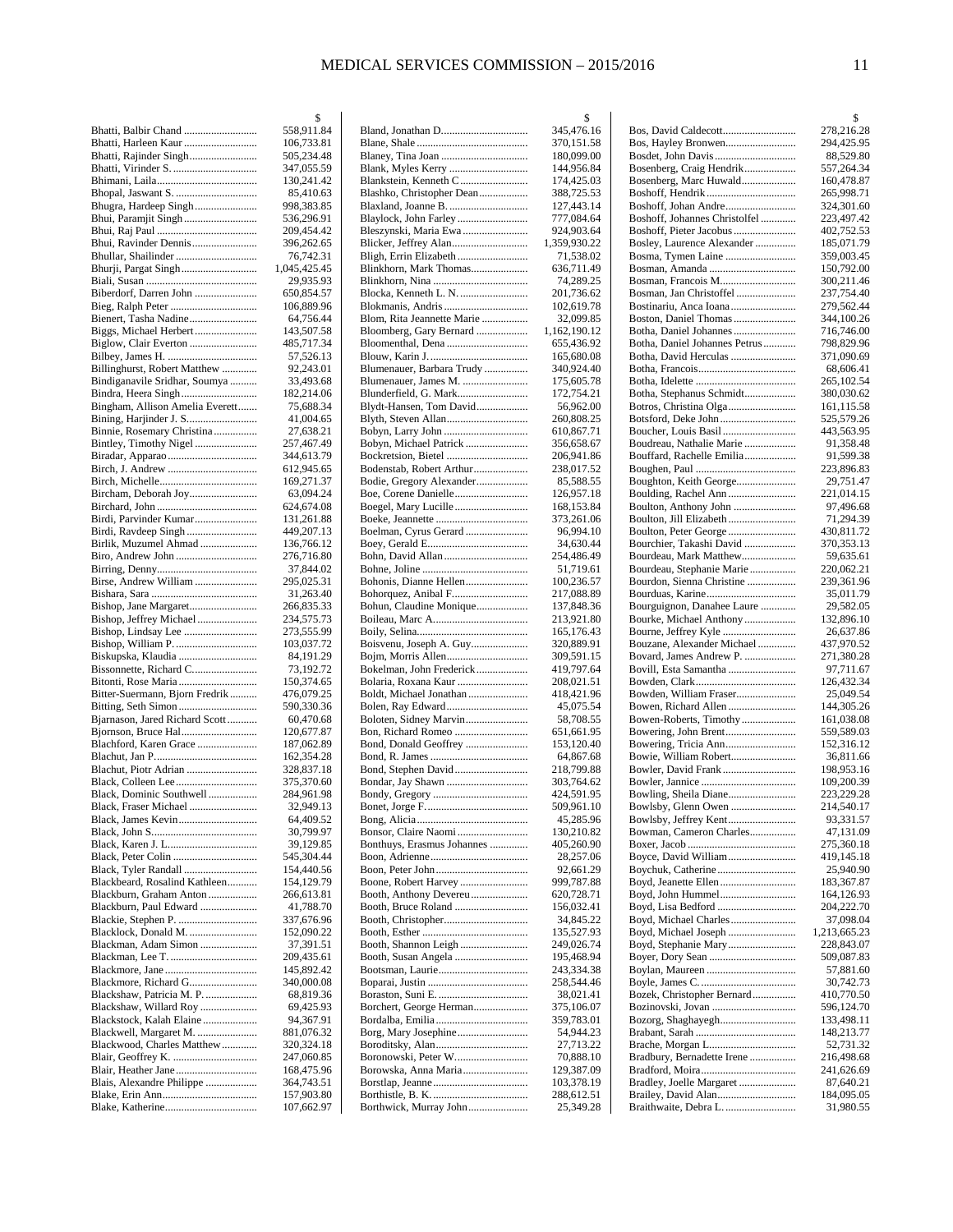|                                                             | \$                       |
|-------------------------------------------------------------|--------------------------|
| Branco, Nadia Christine                                     | 554,780.63               |
| Brand, Lukas Johannes                                       | 445,480.66               |
| Brandt, Edwin Lorne                                         | 45,464.90                |
| Brar, Gurpaul Singh                                         | 254,319.59               |
| Brar, Harinderpal Singh                                     | 517,141.47<br>93,569.30  |
| Brar, Harpreet Kaur<br>Brar, Pawandeep Kaur                 | 206,781.94               |
|                                                             | 79,164.16                |
| Brar, Sukhpal Singh                                         | 473,419.19               |
| Bratty, Joan Elizabeth M                                    | 154,935.68               |
| Brauer, Barbara June                                        | 144,390.81               |
|                                                             | 96,993.37                |
| Brears, Sarah Louise                                        | 176,159.88               |
| Breden, Michael Allan                                       | 618,192.39               |
| Bredenkamp, Andries P.                                      | 292,094.07               |
| Bredenkamp, Barend J.                                       | 350,172.75               |
| Breen, Stephen Daniel                                       | 152,115.54               |
|                                                             | 238,113.51               |
| Breikss, Karlina Anne                                       | 139,619.11               |
| Breitman, Deanne Ruth                                       | 67,010.19                |
| Brenckmann, Christine Marie Louise.                         | 241,869.98               |
| Brennan, Alison Terese<br>Brennan, Laurie Anne              | 116,154.63               |
|                                                             | 82,509.14<br>668,566.70  |
|                                                             | 110,642.34               |
| Breugem, Dirk Jacob                                         | 551,446.23               |
| Bridge, Michael Adrian Anthony                              | 524,211.80               |
| Bridger, Ian Marcus                                         | 293,496.87               |
| Bridger, Keith Charles                                      | 182,579.96               |
| Briemberg, Hannah Ruth                                      | 261,274.04               |
| Brienz, Deborah Dee                                         | 223,218.63               |
| Brierley, Lawrence A                                        | 481,235.04               |
|                                                             | 27,896.79                |
|                                                             | 102,513.65               |
| Briggs, David Stephenson                                    | 335,713.29               |
| Brighouse, M. Ruth                                          | 167,224.24               |
| Bright, Adrian Nicholas                                     | 39,093.89                |
|                                                             | 148,041.23               |
|                                                             | 83,822.67                |
| Bright, Michael A                                           | 203,785.75<br>165,169.32 |
| Bright, Rachel Elizabeth                                    | 279,268.47               |
| Brimblecombe, Lindsay Vanessa                               | 34,173.46                |
|                                                             | 96,816.34                |
|                                                             | 66,339.48                |
| Brink, Christiaan Chris                                     | 330,334.73               |
|                                                             | 56,637.33                |
| Brink, Rosemary Lorna                                       | 140,975.01               |
|                                                             | 87,409.47                |
|                                                             | 174,319.43               |
| Brinkmann, Silke                                            | 100,808.40               |
| Brisco, Ellie Bertha                                        | 246,171.70               |
|                                                             | 216,060.13               |
|                                                             | 106,420.08               |
| Britto, Ericka Leila                                        | 428,959.87               |
| Britto, Santosh Antony                                      | 133,073.38<br>505,131.24 |
| Britton, Brian Hubert                                       | 145,047.48               |
| Britton-Foster, Tim S.                                      | 280,587.60               |
| Broadbent, Steven                                           | 427,961.86               |
| Broadway, Lauren Mary-Anne                                  | 96,618.44                |
| Brock, Jonathan Hall                                        | 203,153.75               |
| Brockley, Graham H.                                         | 110,321.01               |
| Broder, Sarah Lynn                                          | 273,018.14               |
|                                                             | 520,433.73               |
| Brodkin, Ian Aaron                                          | 638,888.66               |
| Broekhuyse, Henry                                           | 341,042.48               |
| Broemling, Natasha Vallini                                  | 29,493.11                |
| Broere, James Joseph                                        | 360,898.43               |
| Broersma, Zoe Sunshine                                      | 77,694.21                |
| Broker, Hayley Magdalene                                    | 83,961.12<br>127,577.99  |
|                                                             | 243,267.07               |
|                                                             | 37,540.47                |
| Brooks, Jane Caroline                                       | 62,388.91                |
| Brooks, Robert John                                         | 41,163.38                |
|                                                             |                          |
|                                                             | 96,475.73                |
| Brooks-Hill, Alexandra Louise<br>Brooks-Hill, Robin William | 145,676.18<br>352,159.78 |

|                                                    | \$                       |
|----------------------------------------------------|--------------------------|
|                                                    | 186,907.00<br>245,314.65 |
| Broome, Ernest Alan<br>Broome, Samuel J            | 119,483.10               |
| Broschak, Mathew                                   | 222,795.97               |
| Brosseau, Ami Joseph                               | 283,329.64               |
| Brosseuk, Daniel Todd                              | 978,723.02               |
| Brost, Philip Herman Joseph                        | 225,262.19               |
| Broster, Brett Sheldon<br>Brothers, Alexander Bain | 72,785.55<br>35,151.77   |
| Brough, Laura Jane                                 | 54,365.07                |
|                                                    | 93,632.96                |
| Brousson, Michelle Avis                            | 133,524.75               |
| Brouwer, Grace Joan                                | 57,268.06                |
| Brovender, Andrea Lynne                            | 385,149.53               |
| Brower, Annette Archambeau<br>Browett, Robert John | 286,816.18<br>135,169.73 |
| Brown, Aaron Douglas                               | 624,259.06               |
|                                                    | 590,381.55               |
| Brown, Cathryn Mary                                | 247,823.56               |
| Brown, David Ross Garbutt                          | 122,561.20               |
| Brown, David Sean                                  | 740,070.42               |
|                                                    | 166,645.89               |
|                                                    | 149,836.16<br>31,956.53  |
| Brown, James Peter Robert                          | 43,258.04                |
| Brown, Jeffrey Kent                                | 343,810.75               |
|                                                    | 124,343.73               |
| Brown, Kathryn Mary                                | 389,893.25               |
| Brown, Kenneth Stephen                             | 346,733.24               |
|                                                    | 861,399.33               |
| Brown, Margaret A.                                 | 329,232.85<br>184,241.82 |
|                                                    | 706,651.00               |
| Brown, Michael Gordon                              | 115,773.09               |
| Brown, Murray Carol                                | 171,434.81               |
|                                                    | 462,555.14               |
|                                                    | 124,394.95               |
| Brown, Robert Harold                               | 347,456.56<br>90,687.49  |
|                                                    | 292,646.01               |
| Brown, Warwick Lorne                               | 264,506.66               |
| Brown, William Daniel                              | 171,476.99               |
| Brown, Windy Mary                                  | 28,410.54                |
|                                                    | 198,639.51               |
| Browne, Kevin Patrick<br>Brownhill, Amy Carmen     | 559,406.00<br>117,716.71 |
| Browning, David Preston                            | 287,836.49               |
| Brownlee, Richard Dennis                           | 491,063.94               |
|                                                    | 58,839.28                |
| Brownstein, Michael P                              | 174,495.25               |
| Brox, Anya Christine                               | 32,471.26                |
| Bruce, Jennifer Elizabeth                          | 31,131.48<br>234,522.76  |
| Bruce-Houle, Gwen Geraldine                        | 243,444.16               |
| Bruchet, Melvin Robert                             | 81,173.73                |
| Brumwell, Anne Kathleen                            | 229,943.53               |
| Brumwell, Mary Lynn                                | 246,132.60               |
| Brunham, Liam Robert                               | 226,279.06               |
| Brunner, Nathan Walter                             | 400,395.78<br>635,311.91 |
| Bruno, Tony Fausto                                 | 55,739.91                |
| Brussow, Jacques Edmund                            | 947,545.61               |
| Brussow, Waldemar Hermann                          | 931,385.87               |
| Bryant, Derek Wesley                               | 91,153.97                |
|                                                    | 103,955.80               |
| Bryce, Elizabeth Anne<br>Brydon, Marni Elizabeth   | 25,646.39<br>45,928.06   |
| Brynjolfson, John R.                               | 80,703.33                |
| Bryson, Malcolm John                               | 377,088.65               |
| Bubbar, Vikrant Kumar                              | 426,429.62               |
| Bubra, Sukhjit Singh                               | 126,211.55               |
| Buchan, Susan Mary                                 | 85,318.85                |
| Buchanan, Michael Lawrence                         | 660,254.30               |
| Buchko, Jordan Zachary                             | 218,725.44<br>41,063.95  |
| Buchmann, Michele Angela                           | 144,256.66               |
|                                                    | 141,753.66               |
| Buckingham, Jessica Marie                          | 133,581.83               |
| Buckley, Alan Bruce                                | 403,682.45               |

|                                                         | \$                         |
|---------------------------------------------------------|----------------------------|
| Buckley, Anne Regina                                    | 203,714.05                 |
| Buckley, Charles K. R.                                  | 369,279.78                 |
| Buckley, Katherine Elizabeth<br>Buckley, Sara Michelle  | 270,340.48<br>60,217.18    |
|                                                         | 473,643.06                 |
| Buczkowski, Andrzey Krzysztof                           | 455,908.80                 |
| Budac, Vincent Gabriel                                  | 33,690.20                  |
| Budai, Balint Laszlo                                    | 268,277.42<br>295,885.38   |
| Budzianowska-Kwiatkowski, Margret                       | 309,362.78                 |
|                                                         | 458,629.90                 |
| Buffam, Frank V                                         | 169,481.66                 |
| Bugeja, Francis Xavier                                  | 345,427.32<br>131,334.89   |
|                                                         | 670,242.25                 |
| Buie, Anne Elizabeth                                    | 270,495.02                 |
| Buie, Daniel Archie                                     | 248,657.47                 |
|                                                         | 216,925.31                 |
| Bull, Ronald Keith                                      | 77,467.49<br>118,980.94    |
|                                                         | 131,332.89                 |
| Bullock, Colin Alexander James                          | 179,265.59                 |
| Bunn, Mitchell Alan                                     | 30,401.86                  |
| Bunting, Hal Gordon<br>Buonassisi, Thomas Joseph        | 164,788.20<br>191,652.28   |
|                                                         | 358,983.39                 |
| Burger, Jasper Gerhardus                                | 696,405.52                 |
|                                                         | 320,410.29                 |
| Burger, Tobias Johannes Louw                            | 767,642.57<br>90,304.21    |
| Burgess, Brandon Seth                                   | 84,005.38                  |
|                                                         | 119,454.12                 |
| Burgess, Stephen Michael                                | 364,765.67                 |
| Burgess, Terrance Donoghue                              | 249,338.93                 |
| Burget, Nancy Elizabeth<br>Burgmann, Allan Joseph       | 187,519.32<br>549,714.48   |
| Burgmann, Twila-Fay H                                   | 688,787.03                 |
| Burgoyne, Glen D                                        | 352,738.96                 |
| Buriloski-Chkipova, Anita                               | 191,964.18                 |
| Burke, Don Gilbert<br>Burkey, Matthew David             | 243,184.58<br>30,771.81    |
| Burkholder, Charles                                     | 254,942.29                 |
| Burlin, Robert Mark                                     | 230,775.19                 |
| Burnell, David Grant<br>Burnett, Andrew John            | 326,581.84                 |
|                                                         | 635,236.07<br>35,052.98    |
| Burnett, Robert Stephen J                               | 799,681.88                 |
| Burns, Angela Dawn                                      | 80,847.07                  |
| Burns, Graham B                                         | 120,793.02                 |
| Burns, Kenneth Joseph                                   | 386,479.78<br>333,073.49   |
|                                                         | 146,268.60                 |
| Burns, Michael Arnold                                   | 30,522.94                  |
| Burns, Michael Donal<br>Burns, Stephen Raymond          | 136,401.78<br>433,874.75   |
|                                                         | 172,531.56                 |
| Burridge, Amber Dawn                                    | 412,600.17                 |
| Burrill, Dean Edward                                    | 193,063.91                 |
| Burrill, Joshua Hal Peckover                            | 28,658.88<br>422,940.15    |
| Burrows, Simon Lloyd Mortlock                           | 338,505.09                 |
| Burry, Dana Leigh                                       | 174,031.27                 |
|                                                         | 243,107.70                 |
| Bush, Camilla Ruth                                      | 112,533.40<br>58,867.35    |
|                                                         | 193,906.54                 |
| Busletta, Angela Virginia                               | 115,583.33                 |
|                                                         | 45,144.76                  |
| Butchart, Michael Kevin<br>Butcher, David John M.       | 41,844.03<br>304,555.26    |
| Butler, Andrea Leigh                                    | 238,564.80                 |
| Butler, Blair William Edward                            | 29,865.02                  |
| Butler, David Michael                                   | 1,005,620.25               |
| Butler, Michael Thomas Walter<br>Butler, Patrick Ormond | 1,831,407.03<br>128,628.00 |
| Butow, Susan Elizabeth                                  | 316,331.86                 |
|                                                         | 297,981.49                 |
|                                                         | 101,814.12                 |
| Butterwick, Derek Richard                               | 74,577.89                  |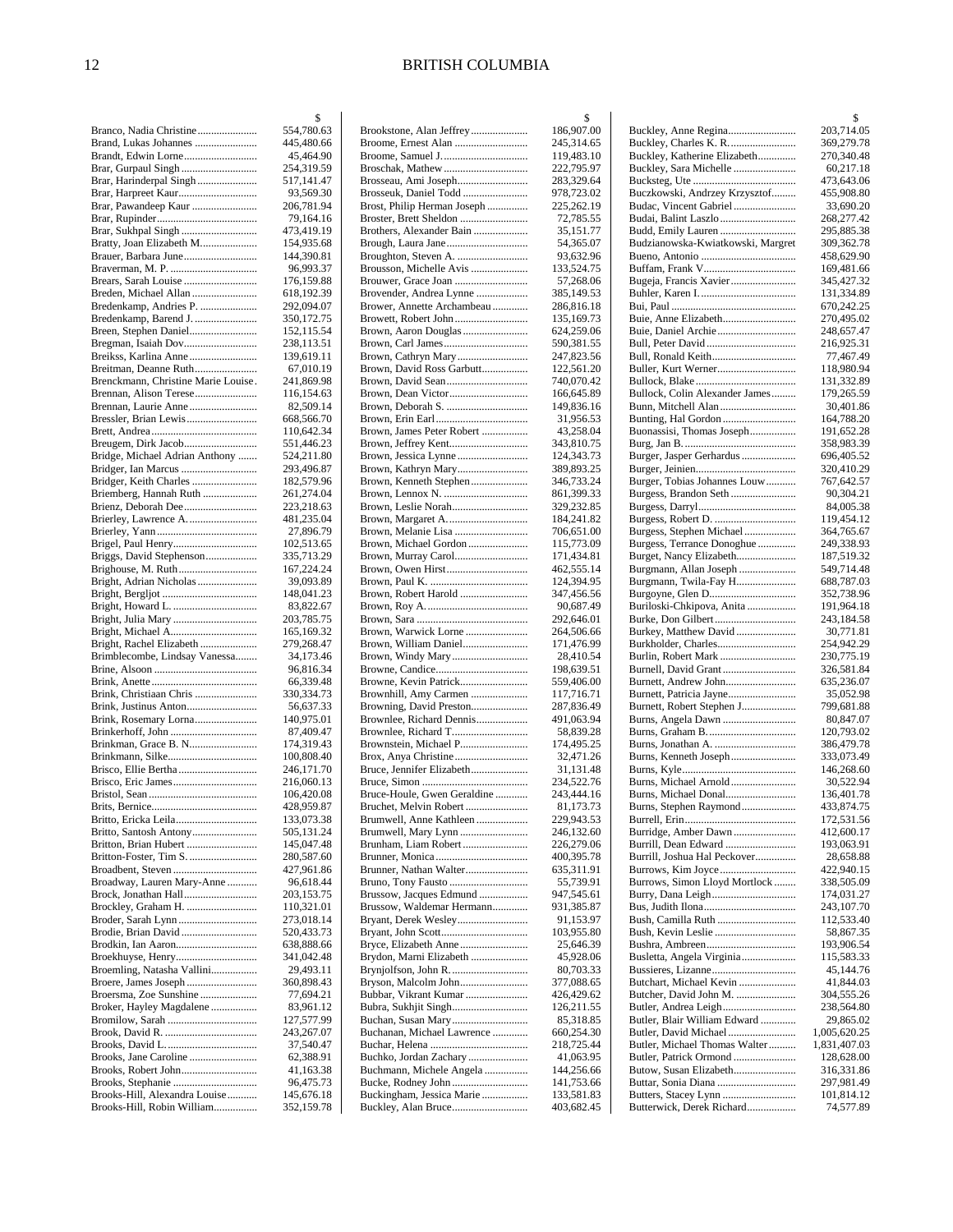|                                                     | \$                       |
|-----------------------------------------------------|--------------------------|
|                                                     | 351,980.76               |
| Butterworth, Sonia Anne                             | 221,550.35               |
| Buttle, Jeffrey Wayne                               | 280,635.30<br>449,723.99 |
|                                                     | 120,539.19               |
| Byard, Ann Maureen                                  | 92,728.07                |
| Byczko, Beata Jolanta                               | 364,026.52               |
|                                                     | 104,811.62               |
| Byman, Vickie Ann                                   | 65,896.21                |
|                                                     | 207,080.89               |
| Byrne, Caron Ellen                                  | 67,957.09                |
| Byrne, Damien Francis                               | 645,714.26               |
|                                                     | 650,513.63<br>114,551.15 |
|                                                     | 481,132.32               |
| Cabrera, Maria Linda                                | 235,889.78               |
| Cabrita, Tanya Isabel Vieira                        | 125,287.22               |
| Cadenhead, Kathleen A                               | 249,566.87               |
| Cader, Sonia Rosanne                                | 411,229.49               |
| Cadesky, Eric Benjamin                              | 380,047.97               |
|                                                     | 292,060.70               |
|                                                     | 657,326.51               |
| Caillier, Lisa Adele                                | 166,556.72               |
|                                                     | 681,079.94<br>547,343.61 |
|                                                     | 131,383.83               |
| Cairns, Brooke Nadine                               | 28,863.60                |
|                                                     | 142,433.74               |
| Calder, Catherine Jill                              | 213,062.62               |
|                                                     | 326,106.36               |
| Calderon, Pamela Marina                             | 342,694.82               |
| Caldis, Efstratios V.                               | 135,234.79               |
| Calitz, Johannes Jacobus                            | 442,618.42               |
|                                                     | 170,123.50               |
|                                                     | 397,960.32<br>399,998.85 |
| Camacho, Pedro Rafael                               | 613,937.64               |
| Cambridge, Rosemarie Trellis                        | 256,177.10               |
| Cambridge, Sean Liam Oscar                          | 574,295.16               |
| Cameron, Christopher D.                             | 470,058.65               |
| Cameron, Donald Alexander                           | 343,280.73               |
| Cameron, Elizabeth Anna                             | 58,595.50                |
|                                                     | 58,623.08                |
|                                                     | 237,796.25               |
| Cameron, Kristjana Gene<br>Cameron, Marilyn Joan    | 26,469.37<br>264,116.38  |
| Cameron, Michelle Alexis                            | 104,695.78               |
|                                                     | 290,526.57               |
| Cameron, Ronald James                               | 371,720.45               |
|                                                     | 350,430.06               |
| Cameron, Stephanie A.                               | 288,496.08               |
| Campana, Bruce A.                                   | 260,018.69               |
| Campbell, Allison C                                 | 25,538.51                |
| Campbell, Andrew Iain                               | 315,258.99               |
| Campbell, Christina Sarah<br>Campbell, Crystal Rita | 39,507.53<br>270,011.85  |
| Campbell, Derek Sheppard                            | 142,393.43               |
| Campbell, Derek William                             | 106,123.03               |
| Campbell, Diane Paula                               | 95,158.13                |
| Campbell, Gwen Anne                                 | 256,610.34               |
|                                                     | 163,328.89               |
| Campbell, John L.                                   | 80,510.22                |
|                                                     | 37,283.16                |
| Campbell, John W                                    | 44,940.75                |
| Campbell, Karen Marie                               | 219,326.45               |
| Campbell, Karin M. A<br>Campbell, Kristyn Rae       | 159,978.66<br>410,527.09 |
| Campbell, Milena Kim                                | 140,924.28               |
|                                                     | 328,035.82               |
| Campbell, Sarah Michelle                            | 209,403.44               |
| Campbell, Scott Riley Marshall                      | 335,635.21               |
| Campbell, Suzanne Michelle                          | 214,092.93               |
| Campling, Margaret Ruth                             | 35,810.38                |
| Campsall, Paul Alexander                            | 349,752.74               |
| Cancade, Edward                                     | 138,602.61<br>383,337.62 |
|                                                     | 230,831.14               |
| Capes, Sarah Elizabeth                              | 194,068.17               |
| Cappon, Ian David                                   | 327,008.14               |

|                                                  | \$                       |
|--------------------------------------------------|--------------------------|
| Capstick, James Robert                           | 347,146.03               |
|                                                  | 174,363.48               |
| Cardoso, Tatiana L. J.                           | 83,766.85                |
| Carere, Ronald Giacomo                           | 653,977.51               |
|                                                  | 244,707.32               |
| Carey, Paul Dermont                              | 424,265.40               |
| Carkner, Robert Michael                          | 351,417.26               |
| Carlson, Brian Douglas                           | 372,698.22               |
| Carlson, Catherine Anne                          | 84,470.44                |
| Carlson, Erin Patricia Vivian                    | 112,447.73               |
| Carlson, William Harold<br>Carlson-Rink, Gail C. | 747,169.80<br>134,286.07 |
|                                                  | 227,896.09               |
|                                                  | 143,810.90               |
| Carlyle, William Wallace                         | 253,994.15               |
| Caron, Nadine Rena                               | 128,871.25               |
|                                                  | 554,965.42               |
|                                                  | 112,862.28               |
| Carr, John Alexander                             | 535,460.93               |
|                                                  | 30,903.13                |
| Carrie, Douglas William                          | 362,483.06               |
|                                                  | 278,745.18               |
|                                                  | 188,707.72               |
| Carruthers, Adrienne Elizabeth                   | 109,463.19               |
| Carruthers, Mollie Nicole                        | 332,828.13               |
| Carruthers, Robert Graham                        | 329,019.89               |
| Carruthers, Robert John                          | 203,079.84               |
| Carruthers, Robert Lamont                        | 216,108.87               |
| Carscadden, Robert J.                            | 123,612.41               |
|                                                  | 268,429.30               |
| Carstens, Derek Jacques                          | 292,215.89               |
|                                                  | 197,462.37               |
| Carter, Christine Marie                          | 26,101.75                |
|                                                  | 202,644.87               |
| Carter, Jimmy Keith                              | 133,349.83               |
|                                                  | 400,623.58               |
| Carvalho, George Filipe                          | 345,386.98               |
| Carvalho, Gustavo Jose                           | 284,565.62               |
|                                                  | 164,060.36               |
| Carvalho, Raul A. J                              | 518,282.92               |
|                                                  | 325,180.65               |
| Casciola, Fulvio Fabio M.                        | 454,904.94               |
|                                                  | 249,864.92               |
|                                                  | 132,433.83               |
| Casey, Janel Brianna                             | 173,614.82               |
| Casilla, Vanbric Rom<br>Caskey, William A        | 573,736.64               |
|                                                  | 144,805.25               |
| Casselman, Charles William                       | 88,254.11<br>424,013.98  |
|                                                  | 239,142.84               |
| Cassidy, Darby James                             | 225,156.58               |
| Cassidy, Myles John Alexander                    | 31,435.89                |
| Cassie, Jane Patricia S.                         | 51,126.70                |
| Cassim, Mohammed Rafi                            | 30,018.22                |
|                                                  | 71,157.60                |
| Castner, Ronald Paul                             | 287,224.58               |
| Caswell, Sherri Lynn                             | 587,272.43               |
|                                                  | 602,597.85               |
|                                                  | 336,368.52               |
|                                                  | 278,829.37               |
|                                                  | 152,049.91               |
| Causton, Norman Danny                            | 152,860.70               |
| Cavaliero, Laura Catherine                       | 129,410.77               |
|                                                  | 126,426.98               |
|                                                  | 92,641.53                |
| Ceresney, Maureen Nicole                         | 322,823.07               |
|                                                  | 46,411.55                |
|                                                  | 107,097.22               |
| Chabot, Meghan Jane                              | 95,760.12                |
| Chaboyer, Raymond Frank                          | 281,070.90               |
| Chacko, Jacob Maliseril                          | 102,580.04               |
| Chadha, Neil Kumar                               | 206,600.75               |
|                                                  | 58,368.92                |
|                                                  | 130,974.68               |
| Chahal, Chaman Preet                             | 832,799.26               |
| Chahal, Sukhjiwan Kaur                           | 441,855.76               |
| Chai, Brian Christopher                          | 660,756.06               |
| Chaiton, Abraham                                 | 107,191.00               |
|                                                  | 94,612.96                |

|                                                       | \$                       |
|-------------------------------------------------------|--------------------------|
| Chakrabarti, Anita                                    | 188,576.97               |
| Chakrabarti, Santabhanu                               | 825,017.95               |
| Chakraborty, Tapash Apu<br>Chalasani, Padmaja         | 427,233.55<br>37,495.90  |
| Chale, Ronald Anthony                                 | 367,927.73               |
|                                                       | 63,292.05                |
| Challa, Lakshmikanth                                  | 351,361.80               |
| Chalmers, Gavin William G                             | 125,995.05               |
| Chalmers, George R.                                   | 204,289.41               |
| Chalmers-Nixon, Tara Suzanne<br>Chamberlain, Grant W. | 215,854.20<br>348,392.23 |
| Chambers, Jeffrey Dean                                | 941,070.10               |
| Chamitoff, Shayna Elayne                              | 56,512.03                |
| Champagne, Marilyn                                    | 108,475.94               |
| Chan Tai Kong, Justin                                 | 49,764.34                |
| Chan, Albert Wai Wah                                  | 1,032,472.25             |
|                                                       | 139,258.12<br>787,849.89 |
|                                                       | 345,540.44               |
|                                                       | 231,509.49               |
| Chan, Andrew Chihan                                   | 81,350.53                |
|                                                       | 37,875.53                |
| Chan, Charlena Claudine Wai-Ying                      | 34,102.92<br>135,119.65  |
| Chan, Christina Hoi Man                               | 25,576.00                |
| Chan, Cynthia Shui Yee                                | 31,844.51                |
| Chan, Denise Wing-Yun                                 | 52,725.47                |
|                                                       | 401,454.73               |
|                                                       | 218,715.83<br>239,148.72 |
| Chan, Jessica Man-Ying                                | 73,358.14                |
|                                                       | 168,224.18               |
|                                                       | 691,464.55               |
|                                                       | 144,461.02               |
|                                                       | 267,897.57<br>195,078.93 |
|                                                       | 133,776.23               |
| Chan, Kenneth Hong-Yee                                | 264,853.21               |
| Chan, Kwok Hong Albert                                | 491,924.26               |
|                                                       | 432,516.37<br>81,443.00  |
|                                                       | 279,381.01               |
|                                                       | 190,612.85               |
|                                                       | 219,139.49               |
|                                                       | 414,400.95<br>297,836.74 |
|                                                       | 96,576.09                |
| Chan, Richard Chi-Wing                                | 1,278,547.82             |
| Chan, Ringo Chung Chi                                 | 37,811.23                |
|                                                       | 197,507.60<br>230,931.37 |
| Chan, Sai-Hong Sandy                                  | 418,476.74               |
| Chan, Sammy Yat-Min                                   | 518,691.86               |
| Chan, Sarah Siu-Lai                                   | 202,381.71               |
| Chan, Siu Him                                         | 57,499.68                |
| Chan, Vicky Wing Kay                                  | 180,141.31<br>145,779.56 |
|                                                       | 298,179.96               |
|                                                       | 126,397.82               |
| Chan, William Yin                                     | 656,567.91               |
| Chan, Yu Tung Clement<br>Chana, Karam Singh           | 30,063.86<br>206,915.36  |
|                                                       | 311,659.20               |
|                                                       | 145,939.59               |
| Chandler, David E.                                    | 248,764.75               |
| Chandler, Tracy Maryam<br>Chaney, Jonathan William    | 35,765.16<br>454,275.76  |
| Chang, Adam Yan Boon                                  | 424,215.43               |
|                                                       | 949,559.55               |
|                                                       | 244,950.75               |
| Chang, Cindy Chu-Ho<br>Chang, Diana Mimi              | 319,150.27<br>104,393.38 |
| Chang, Edward Nien                                    | 821,608.10               |
|                                                       | 45,412.88                |
|                                                       | 442,303.25               |
|                                                       | 204,000.97<br>267,406.56 |
| Chang, Herbert Yiu Cheung                             | 109,850.55               |
|                                                       | 52,354.11                |
|                                                       |                          |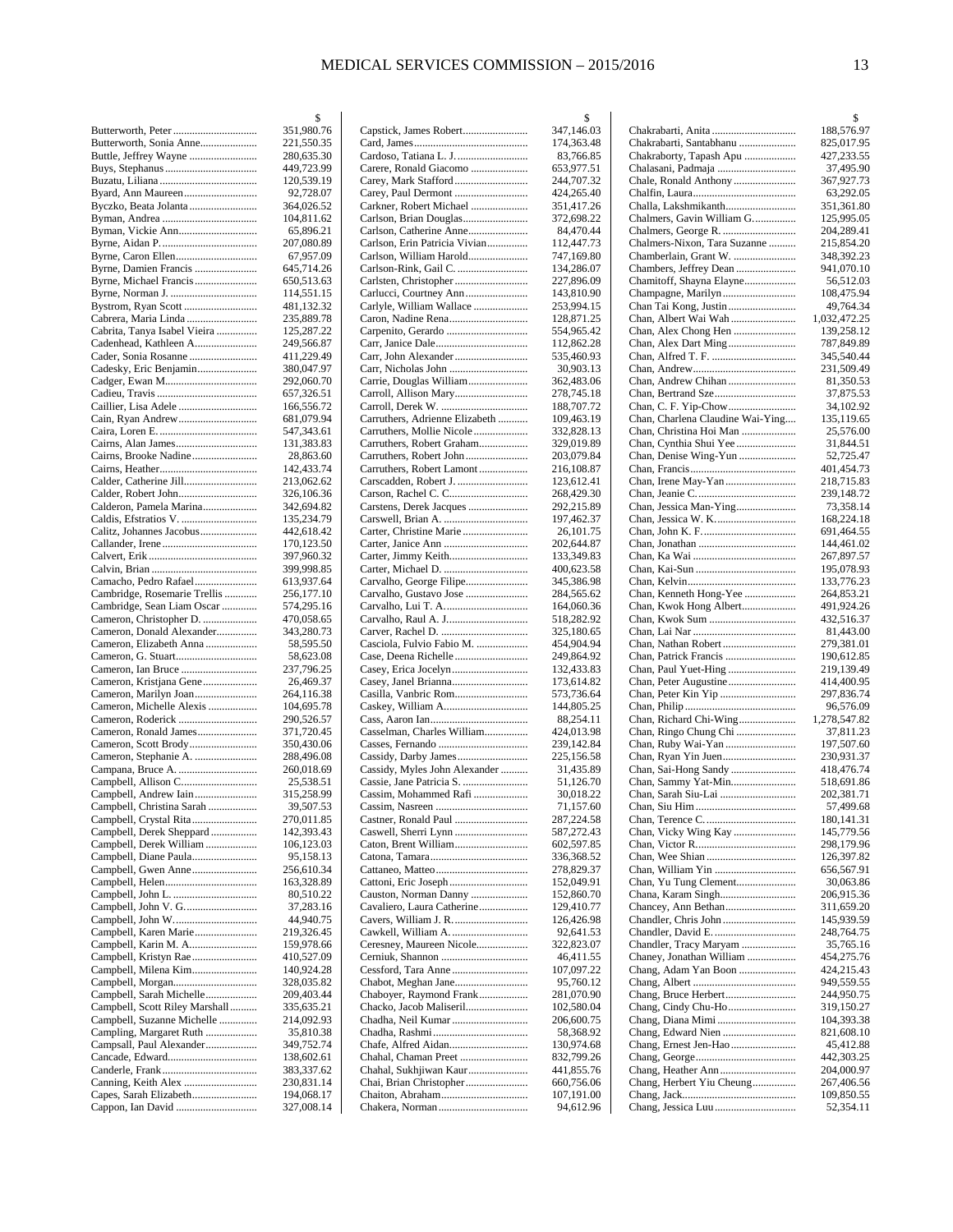|                                                     | \$                       |
|-----------------------------------------------------|--------------------------|
|                                                     | 97,262.00                |
| Chang, Mildred Wei-Ming                             | 87,728.80<br>374,197.17  |
|                                                     | 338,509.49               |
|                                                     | 614,452.84               |
| Chang, Ruoh-Yeng                                    | 45,513.92                |
| Chang, Silvia Diana                                 | 77,047.75                |
| Chang, Steven Wing Keong                            | 238,460.87               |
| Chang, Terence A<br>Chanoine, Jean-Pierre E.        | 191,831.57<br>97,425.45  |
|                                                     | 54,623.05                |
|                                                     | 36,915.00                |
|                                                     | 284,075.88               |
|                                                     | 383,730.78               |
|                                                     | 250,196.99<br>126,398.32 |
| Chapman, Dennis R.                                  | 344,952.78               |
| Chapman, John Ludwig                                | 55,962.49                |
| Chapman, Kristine Maria                             | 504,258.12               |
| Chapman, Laura Mae                                  | 114,239.65               |
| Chapman, Michael Graham                             | 483,039.79               |
| Chapman, Paul David<br>Chapman, Ronald Desmond      | 300,344.99               |
|                                                     | 29,766.58<br>289,121.32  |
| Chapple, Denise Leann                               | 357,027.49               |
| Charania, Jahangir Hajimohammed                     | 1,358,076.35             |
|                                                     | 70,532.95                |
| Charest-Morin, Raphaele                             | 39,102.06                |
| Charkhsaz, Marjan                                   | 179,839.49<br>35,009.40  |
| Charles, Julia Christine                            | 64,421.39                |
| Charlton, William Robert                            | 72,670.79                |
| Chartier-Plante, Stephanie                          | 104,226.61               |
| Chase, Clifford Thomas                              | 129,380.62               |
|                                                     | 218,028.70<br>119,723.29 |
| Chatten, Christine Marie                            | 94,977.31                |
| Chatterson, Kelly Schazin                           | 260,247.49               |
| Chatterson, Michael Patrick                         | 242,288.95               |
|                                                     | 732,356.81               |
| Chau, Anthony Tak-Leung 0.<br>Chaubey, Vikas Pankaj | 59,250.61<br>376,458.12  |
| Chaudhry, Tahir Shafi                               | 762,716.86               |
|                                                     | 647,753.45               |
| Chauhan, Harpreet Kaur                              | 202,337.83               |
| Chayka, John Mathew                                 | 423,649.84<br>452,297.13 |
|                                                     | 361,131.32               |
| Chee, Peter Man Yuen                                | 102,567.59               |
|                                                     | 25,448.67                |
| Cheek, Tyler Brent                                  | 69,516.93<br>491,921.63  |
| Chehil, Rakesh Singh                                | 356,352.50               |
| Cheifetz, Rona Esther                               | 101,606.66               |
|                                                     | 72,696.59                |
| Chemerika, Philip                                   | 475,936.09               |
| Chen, Charlie Chao-Sheng                            | 75,282.97<br>53,289.03   |
|                                                     | 43,638.45                |
|                                                     | 307,231.59               |
|                                                     | 107,306.78               |
|                                                     | 110,929.00<br>209,632.94 |
|                                                     | 57,362.00                |
| Chen, James Chun-Huang                              | 26,034.59                |
|                                                     | 56,778.02                |
|                                                     | 172,680.96               |
|                                                     | 323,191.83<br>175,645.25 |
|                                                     | 391,321.90               |
|                                                     | 421,911.96               |
|                                                     | 57,661.00                |
|                                                     | 264,956.17<br>51,631.62  |
|                                                     | 286,203.30               |
| Cheng, Arthur Lawrence                              | 66,540.65                |
| Cheng, Calvin Wei-Kek                               | 195,939.71               |
| Cheng, Dawn Ming Lok                                | 49,387.54                |
|                                                     | 117,463.37               |

|                                               | \$                       |
|-----------------------------------------------|--------------------------|
|                                               | 128,102.27               |
|                                               | 531,477.40               |
| Cheng, Marshall Anthony                       | 112,084.55<br>243,959.01 |
| Cheng, Sylvia Shew-Wai                        | 44,230.01                |
| Cheong, Andrew Kin Ming                       | 294,987.19               |
| Cheong, Yvette Ywen Wa                        | 74,125.00                |
| Cherneski, Heather Marie                      | 77,040.31                |
| Chernick, Grant M. P                          | 66,527.46                |
| Cherniwchan, Darin P                          | 110,909.37               |
|                                               | 1,134,634.55             |
| Chesko, Jennifer Carolyn                      | 146,011.38               |
| Chesney, Sarah Anne<br>Chestnut, Shannon Gail | 349,966.14<br>33,988.00  |
| Chete, Edwin Okeibuno                         | 450,237.73               |
|                                               | 193,001.74               |
| Cheung, Anita Shin-Pui                        | 99,499.09                |
| Cheung, Anson Wai-Chung                       | 450,925.06               |
| Cheung, Anthony Pingytn                       | 322,106.45               |
| Cheung, Christian Simon G                     | 407,537.28               |
| Cheung, Christina Seanne                      | 227,265.56               |
|                                               | 213,092.46               |
| Cheung, David Kwong                           | 556,274.65<br>177,064.37 |
|                                               | 880,660.07               |
|                                               | 185,404.29               |
| Cheung, Roy Lap Hang                          | 674,399.57               |
| Cheung, Stephen Siu-Keung                     | 709,265.73               |
| Chevalier, Jean-Francois                      | 517,542.05               |
|                                               | 504,611.53               |
| Chew, Gilbert M. M                            | 430,966.63               |
|                                               | 172,431.78               |
|                                               | 869,792.77<br>308,955.44 |
| Chew, Sander Jee Lin                          | 206,255.10               |
|                                               | 196,218.88               |
| Cheyne, John Alexander                        | 320,380.05               |
| Cheyne, Robert Bruce                          | 569,044.11               |
|                                               | 482,489.21               |
|                                               | 33,648.40                |
|                                               | 47,568.10                |
| Chiam, Aaron Shing Jyh                        | 61,694.94                |
| Chifor, Daniela Pomilia                       | 59,877.11<br>182,202.90  |
|                                               | 110,831.38               |
|                                               | 172,635.59               |
|                                               | 128,455.91               |
| Chilvers, Mark Alexander                      | 138,903.60               |
| Chin, Christopher Augustus                    | 72,461.31                |
| Chin, Danielle Kirsten                        | 240,209.97               |
|                                               | 372,259.54               |
|                                               | 312,701.99               |
|                                               | 252,651.18               |
| Chin, Patrick Yau-Keong                       | 163,481.53<br>82,371.26  |
| Chin, Wendy Wing See                          | 278,798.50               |
|                                               | 202,903.56               |
|                                               | 133,457.50               |
| Chirayath, Haiju Henry                        | 565,475.23               |
|                                               | 197,352.08               |
| Chittock, Dean Robert                         | 446,219.06               |
|                                               | 572,334.14               |
|                                               | 290,130.41               |
| Chiu, Connie Ging Ting                        | 356,755.65<br>78,431.42  |
| Chiu, Frank Kwok King                         | 422,410.17               |
| Chiu, Mark Hsien Nien                         | 454,032.47               |
|                                               | 296,643.96               |
|                                               | 74,658.00                |
|                                               | 142,815.13               |
| Chkipov, Hristo Grigorov                      | 225,053.85               |
|                                               | 114,272.18               |
| Chlysta, Dana Olena                           | 46,902.83                |
| Chlysta, Terry Stefan                         | 196,963.40               |
|                                               | 213,810.21<br>296,706.40 |
|                                               | 36,777.00                |
| Chodkiewicz, Adam C                           | 347,838.62               |
|                                               | 235,828.35               |
|                                               |                          |

|                                                       | \$                         |
|-------------------------------------------------------|----------------------------|
| Choi, Heywood Shing-Hei                               | 453,827.84                 |
|                                                       | 33,509.93                  |
| Choi, Joyce Wonmi                                     | 128,966.37<br>328,905.64   |
|                                                       | 669,456.78                 |
| Choi, Matthew Chik-Kai                                | 267,986.94                 |
|                                                       | 88,321.93                  |
|                                                       | 173,839.08                 |
|                                                       | 349,996.42<br>111,891.90   |
|                                                       | 122,832.91                 |
| Chong, David Lap Tung                                 | 399,885.48                 |
| Chong, Derek Stephen                                  | 86,768.14                  |
| Chong, Elizabeth Christina<br>Chong, Henry Hon        | 90,223.43<br>110,173.70    |
| Chong, Henry K. H                                     | 112,540.58                 |
| Chong, Joseph Ming                                    | 366, 305. 43               |
|                                                       | 53,823.50                  |
| Chong, Peter Christopher<br>Chong, Sophia Shu-Huei    | 734,046.76<br>177,809.00   |
| Chong, Tiffany Linda                                  | 144,242.87                 |
| Choo Fone, Alan Bertram                               | 330,335.66                 |
| Choo, Caroline Whye Han                               | 71,253.66                  |
| Choo, Darren Wing Keong                               | 361,212.54                 |
|                                                       | 468,014.38<br>577,055.71   |
| Choquette-Fuks, Adam                                  | 256,837.04                 |
|                                                       | 135,546.52                 |
|                                                       | 60,628.98                  |
|                                                       | 341,794.11<br>240,755.07   |
|                                                       | 303,545.37                 |
|                                                       | 231,829.79                 |
|                                                       | 28,137.89                  |
| Chow, Della Grace                                     | 29,178.85                  |
| Chow, Faye Hung                                       | 67,684.32<br>212,211.70    |
| Chow, John Charles                                    | 307,824.22                 |
|                                                       | 261,916.13                 |
| Chow, Katherine Sapphire                              | 253,256.87                 |
| Chow, Kelly Kit Ngo<br>Chow, Kenneth Ngai Ning        | 205,595.28<br>96,375.80    |
|                                                       | 70,481.58                  |
| Chow, Maria Suet Mui                                  | 197,730.08                 |
| Chow, Matthew Chung-On                                | 100,194.65                 |
| Chow, Raymond S                                       | 216,365.96<br>42,882.79    |
|                                                       | 712,565.45                 |
|                                                       | 252,459.64                 |
|                                                       | 575,805.41                 |
| Chow, Victor Ding Wai                                 | 301,892.29<br>428,794.98   |
|                                                       | 341,561.05                 |
| Choy, Wesley H. W                                     | 72,860.80                  |
|                                                       | 189, 171.44                |
|                                                       | 204,128.23                 |
| Christensen, Thomas W.                                | 370,333.55<br>76,109.25    |
| Christenson, James M                                  | 32,107.19                  |
| Christie, Devon Alexandra                             | 97,574.95                  |
|                                                       | 287,397.51                 |
| Christie, Susanne Carolyn<br>Chritchley, Sarah Lianne | 176,325.67<br>125,930.76   |
| Chrones, James Peter                                  | 116,933.67                 |
|                                                       | 364,148.50                 |
| Chu, Charlene Chia-Ling                               | 49,152.20                  |
|                                                       | 121,746.04<br>40,565.27    |
|                                                       | 57,011.47                  |
|                                                       | 1,954,893.39               |
|                                                       | 27,061.14                  |
|                                                       | 337,178.16<br>118,120.06   |
| Chu, Stephanie Waimen<br>Chuah, Elizabeth Wen Tse     | 561,313.49                 |
| Chuah, Teong Kuan                                     | 1,049,377.70               |
| Chuang, Sandy Yun-Ju                                  | 265,912.81                 |
|                                                       | 140,793.55<br>2,107,521.69 |
| Chui, Sheetta Man-Yuen                                | 33,405.31                  |
|                                                       |                            |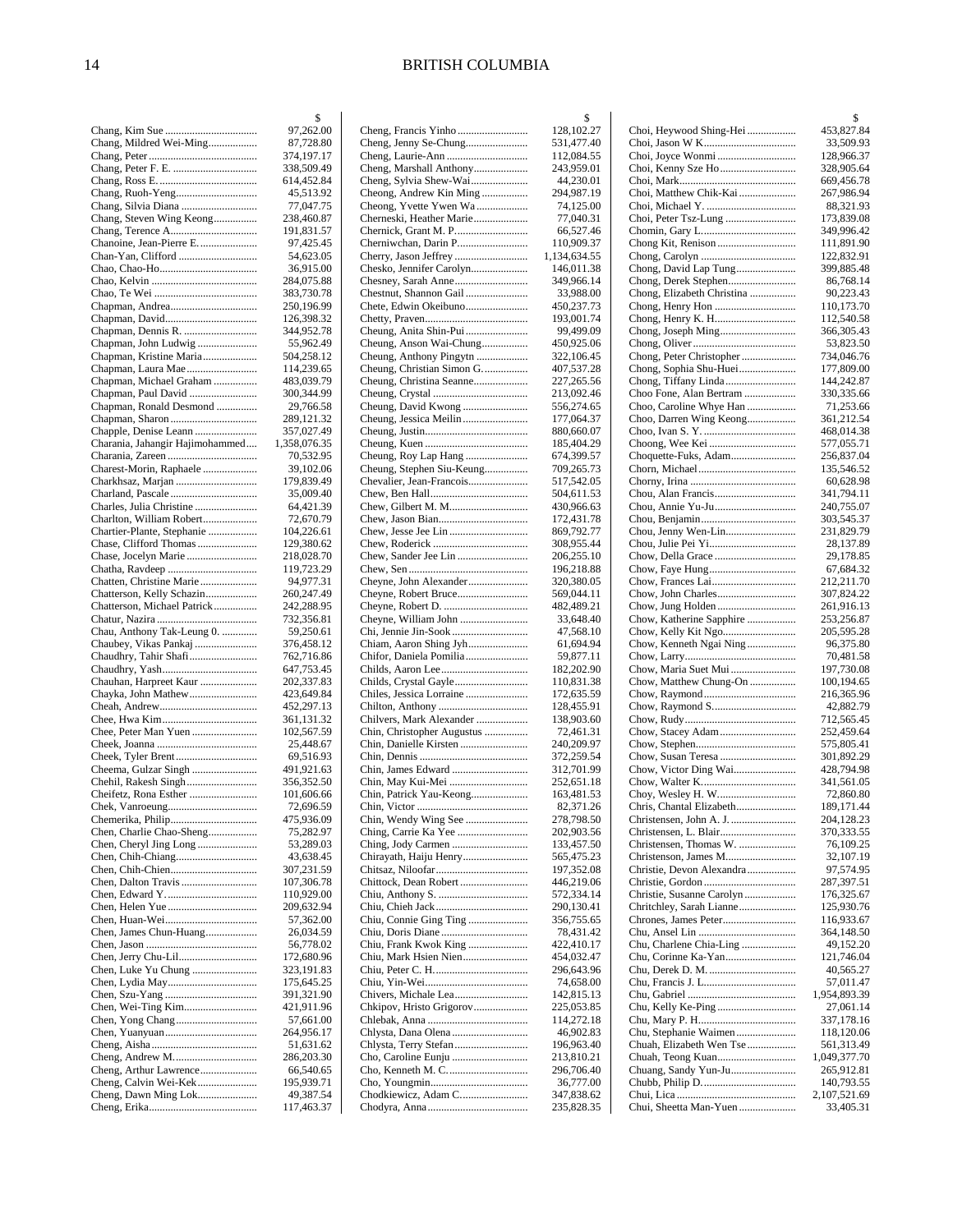|                                                          | \$                        |
|----------------------------------------------------------|---------------------------|
|                                                          | 162,958.05                |
| Chum, Elliott Shannon                                    | 585,095.59                |
|                                                          | 163,800.82                |
|                                                          | 97,785.29                 |
| Chung, Allison Nyuk-Ken                                  | 87,801.58<br>60,796.91    |
| Chung, Catherine Soyoung                                 | 30,722.28                 |
|                                                          | 731,745.23                |
| Chung, John Bao Minh                                     | 255,418.10                |
|                                                          | 207,752.85                |
|                                                          | 106,984.52                |
| Chung, Ngai Sang Peter                                   | 187,461.63                |
| Chung, Randy Dave                                        | 396,984.86                |
| Chung, Stephen Wallace                                   | 365,560.02                |
| Chung, Yangdon Brendon                                   | 127,458.89                |
|                                                          | 434,372.54<br>245,451.51  |
| Church, James Brian                                      | 116,728.77                |
| Ciapryna, Natalia Larissa                                | 84,418.56                 |
|                                                          | 366,882.78                |
|                                                          | 35,802.99                 |
| Cieslak, Malgorzata                                      | 130,088.74                |
|                                                          | 534,207.22                |
|                                                          | 122,584.95                |
|                                                          | 40,125.19                 |
|                                                          | 628,999.39                |
|                                                          | 74,796.73                 |
| Cioata, Liliana Daniela                                  | 72,924.43                 |
| Claasen, Johannes Petrus                                 | 74,041.20<br>1,494,937.51 |
|                                                          | 29,796.08                 |
|                                                          | 603,130.07                |
| Claman, Jeffrey Morris                                   | 168,725.05                |
| Clare, Allison Elizabeth                                 | 251,046.62                |
|                                                          | 27,251.15                 |
|                                                          | 357,308.85                |
|                                                          | 152,526.34                |
| Clark, Aaron Thomas Demian                               | 621,057.37<br>30,350.82   |
|                                                          | 125,092.55                |
|                                                          | 55,038.86                 |
| Clark, Fred John Steven                                  | 345,640.55                |
| Clark, Heather Elizabeth                                 | 210,714.13                |
|                                                          | 45,377.34                 |
| Clark, Kevin Alexander                                   | 356,508.77                |
| Clark, Linden Anne                                       | 159,167.03<br>31,152.16   |
|                                                          | 250,610.82                |
| Clark, Miranda Rae                                       | 115,598.82                |
|                                                          | 58,160.79                 |
|                                                          | 187,416.12                |
|                                                          | 278,755.60                |
|                                                          | 235,440.38                |
| Clark, Virginia Janet                                    | 283,259.25                |
|                                                          | 27,577.00<br>226,723.13   |
| Clarke, Barbara Jean                                     | 72,621.53                 |
|                                                          | 101,629.11                |
| Clarke, Franklin Baptiste                                | 190,448.11                |
| Clarke, Kevin David                                      | 1,057,133.74              |
| Clarke, Michelle Suzanne                                 | 62,910.32                 |
|                                                          | 272,319.01                |
| Clarke, William Edward John                              | 245,380.00                |
| Clark-Gallant, Lauren Victoria<br>Clarkson, Paul William | 156,166.73<br>288,162.11  |
| Class, Sabrina F. M.                                     | 119,699.26                |
| Clay, David John Peter                                   | 167,180.56                |
| Clayden, Wesley Curtis                                   | 34,729.92                 |
| Clayton, Dale Bertfield                                  | 234,443.94                |
| Clayton, Russell Pears                                   | 359,112.87                |
| Cleary, Cynthia Elizabeth                                | 42,135.58                 |
|                                                          | 741,248.11                |
| Cleland, William J. D                                    | 80,995.13<br>105,224.97   |
| Clelland, Catherine Ann                                  | 114,416.48                |
| Clelland, Margaret Jane                                  | 553,033.20                |
| Clemans-Gibbon, Tracey Matilda                           | 152,260.20                |
|                                                          | 141,898.19                |
| Clement, Maureen A.                                      | 44,665.39                 |

|                                                         | \$                       |
|---------------------------------------------------------|--------------------------|
| Clement, Siobhan Patricia                               | 138,033.24               |
| Clements, Robert Linus Harold                           | 233,776.97<br>491,304.74 |
| Cleveland, David Richard                                | 645,889.08               |
| Cleveland, Randall Dale                                 | 403,497.86               |
|                                                         | 58,338.15                |
|                                                         | 768,743.38               |
|                                                         | 252,758.01<br>72,794.01  |
| Cloutier, Frederic Charles                              | 35,749.49                |
| Cloutier, Matthew Leslie                                | 135,533.87               |
| Clutterham, Suzanne Margaret                            | 142,066.39               |
|                                                         | 141,212.36               |
| Coates, Edward Gordon                                   | 288,708.97<br>172,782.49 |
|                                                         | 439,926.70               |
| Cobbin, Paul Lewis                                      | 168,300.78               |
| Coburn, John Anthony                                    | 302,154.07               |
|                                                         | 152,961.67               |
| Cochien, Eileen Dorothy Cu                              | 575,924.69               |
| Cochran, Jennifer Jane Duncan                           | 96,809.03<br>223,431.04  |
| Cochrane, Christopher Hall                              | 438,263.86               |
| Cochrane, David Douglas                                 | 274,005.59               |
|                                                         | 31,463.27                |
|                                                         | 38,198.37                |
|                                                         | 274,576.07               |
|                                                         | 45,823.73                |
| Coetze, Hendrik Albertus<br>Coetzee, Corneli Margaretha | 191,299.45<br>232,045.82 |
| Coetzee, Dorothea Wilhelmina                            | 341,908.30               |
| Coetzee, Douwette                                       | 210,690.54               |
|                                                         | 529,136.12               |
| Coetzee, Jan Adriaan                                    | 526,943.61               |
|                                                         | 212,637.72               |
| Coetzer, Francois Willem                                | 609,060.57               |
| Coffey, Charles Gordon                                  | 151,782.76<br>221,115.52 |
| Cogswell, Arthur Francis                                | 150,890.35               |
|                                                         | 150,843.80               |
| Cohen, Jasmine Sharon                                   | 514,375.23               |
|                                                         | 212,570.39               |
|                                                         | 266,875.20               |
| Colborne, William Hamilton<br>Colbourne, Margaret L.    | 304,560.78<br>31,004.16  |
|                                                         | 523,373.28               |
|                                                         | 42,079.09                |
| Coleman, Amanda Catherine                               | 224,882.94               |
| Coleman, Fiona Margaret                                 | 112,129.78               |
| Coleshill, Geoffrey Gerald                              | 75,666.45<br>441,931.88  |
| Coley, Matthew Anthony                                  | 576,387.28               |
|                                                         | 51,289.08                |
|                                                         | 49,741.04                |
|                                                         | 294,990.89               |
|                                                         | 450,488.48               |
| Collier, Todd Geoffrey<br>Collingridge, Harold Glenn    | 545,570.82<br>244,724.31 |
| Collins, Christopher Alexander Lee                      | 338,727.18               |
| Collins, David Robert                                   | 387,970.84               |
|                                                         | 159,046.43               |
|                                                         | 398,135.39               |
| Collins, Ronald Murray                                  | 145, 173. 78             |
|                                                         | 40,620.21<br>342,700.11  |
| Colwell, Maura Kathleen                                 | 170,999.02               |
| Colwell, Robin Lindsey                                  | 28,848.00                |
|                                                         | 200,446.64               |
| Colwill, James Reginald                                 | 64,234.65                |
|                                                         | 142,482.00               |
| Comeau, Natalie Simone<br>Comeau, Scott Michael         | 191,016.58<br>149,290.01 |
|                                                         | 337,303.25               |
| Comfort, Lillian Ruth                                   | 215,177.38               |
| Commerford, Kathleen Clare                              | 105,028.38               |
| Concannon, Michael Jude                                 | 333,128.76               |
| Conchie, Robert Mackenzie<br>Condello, Adriana Saratina | 310,511.20<br>229,067.86 |
|                                                         | 120,450.44               |
|                                                         |                          |

|                                                         | \$                       |
|---------------------------------------------------------|--------------------------|
|                                                         | 316,932.74               |
| Coneys, Marcus C. D.                                    | 31,574.90                |
|                                                         | 68,489.43                |
|                                                         | 249,828.68               |
| Conley, Joslyn Diane                                    | 605,970.98               |
| Conly, Maureen Elizabeth                                | 244,677.88               |
|                                                         | 148,066.76               |
|                                                         | 231,276.24               |
| Connolly, Mary Bernadette                               | 318,003.41               |
| Connolly, Trevor Wade                                   | 261,105.11               |
|                                                         | 369,805.06               |
| Conradi, Andreas Amadeus<br>Constantine, Charles Thomas | 191,074.26<br>585,287.16 |
| Constantine, Maggie Min-Sze                             | 85,820.68                |
| Constantinescu, Corina Mariana                          | 26,391.66                |
| Conway, Barry Paul                                      | 224,736.25               |
|                                                         | 447,108.38               |
|                                                         | 498,137.25               |
| Cook, Andrew Christopher                                | 333,696.74               |
| Cook, Caroline Harriet                                  | 138,514.33               |
| Cook, Daffyd Ian Wyeth                                  | 240,372.26               |
|                                                         | 537,278.99               |
| Cook, Lawrence M.                                       | 121,212.08               |
|                                                         | 80,242.41                |
| Cook, Richard Chung Sop                                 | 546,205.33               |
| Cooke, Donald A                                         | 363,250.14               |
| Cooke, Michael Daniel                                   | 288,874.35               |
| Coombs, Micaela Ann                                     | 124,047.18               |
| Cooner, Manpreet Kaur                                   | 295,568.44               |
| Cooper, Anthony Philip                                  | 184,416.18               |
| Cooper, Fallon Holly-Ann                                | 82,219.09                |
| Cooper, H. Douglas                                      | 99,002.46                |
| Cooper, Jacqueline Mei Ling                             | 178,874.41               |
| Cooper, John Kilburn                                    | 622,507.68               |
|                                                         | 256,979.88               |
|                                                         | 95,983.37                |
| Cooper, Susan Elzabeth                                  | 550,211.71               |
| Copeland, Lindsay Michelle                              | 43,053.00                |
|                                                         | 346,053.11               |
| Copen, Yil Kyong Brenda                                 | 447,652.94               |
| Copland, Michael Andrew                                 | 491,871.26               |
|                                                         | 29,374.87                |
| Corcoran, Louise Ann                                    | 136,017.21               |
| Cordes, Ryan Allen Wilhelm                              | 349,634.10               |
| Cordon, Ian William                                     | 209,623.41               |
| Cordoni, Teresa M                                       | 330,060.46               |
| Cordonier, Genevieve Ann                                | 160,528.34               |
|                                                         | 614,623.23               |
| Cormack, Maura Agnes                                    | 327,144.55               |
| Cornock, Elizabeth                                      | 116,571.19               |
|                                                         | 350,959.41               |
|                                                         | 125,414.22<br>102,558.03 |
| Correia, Shauna Rose<br>Cortez, Jennifer Anne           | 197,918.38               |
|                                                         | 251,994.95               |
| Cosman, Marvin Samuel                                   | 66,803.75                |
|                                                         | 131,218.31               |
| Costa, Anthony Joseph                                   | 396,447.24               |
| Costantino, Anthony D                                   | 491,259.71               |
|                                                         | 238,332.50               |
| Cote Beck, Martin Edward John                           | 297,998.83               |
| Cotterell, Darren Stephen                               | 375,457.22               |
| Cottick, Kimberley Raelynn                              | 85,707.59                |
|                                                         | 1,048,431.07             |
| Coughlin, Shaun Mark                                    | 30,807.61                |
|                                                         | 99,000.16                |
|                                                         | 286,984.57               |
| Countess, Robert Edward                                 | 230,990.03               |
|                                                         | 43,461.97                |
| Coupland, Jason Edward                                  | 155,896.46               |
| Coursley, Judith Faye                                   | 345,523.98               |
| Courtemanche, Douglas John                              | 197,761.39               |
| Courtice, Ian Douglas                                   | 380,402.36               |
|                                                         | 102,137.19               |
|                                                         | 404,733.78               |
|                                                         | 1,319,046.08             |
|                                                         |                          |
|                                                         | 323,943.49               |
| Cowan, Simone Suzanne<br>Cowan, Tamara Lynn             | 288,582.16<br>154,414.77 |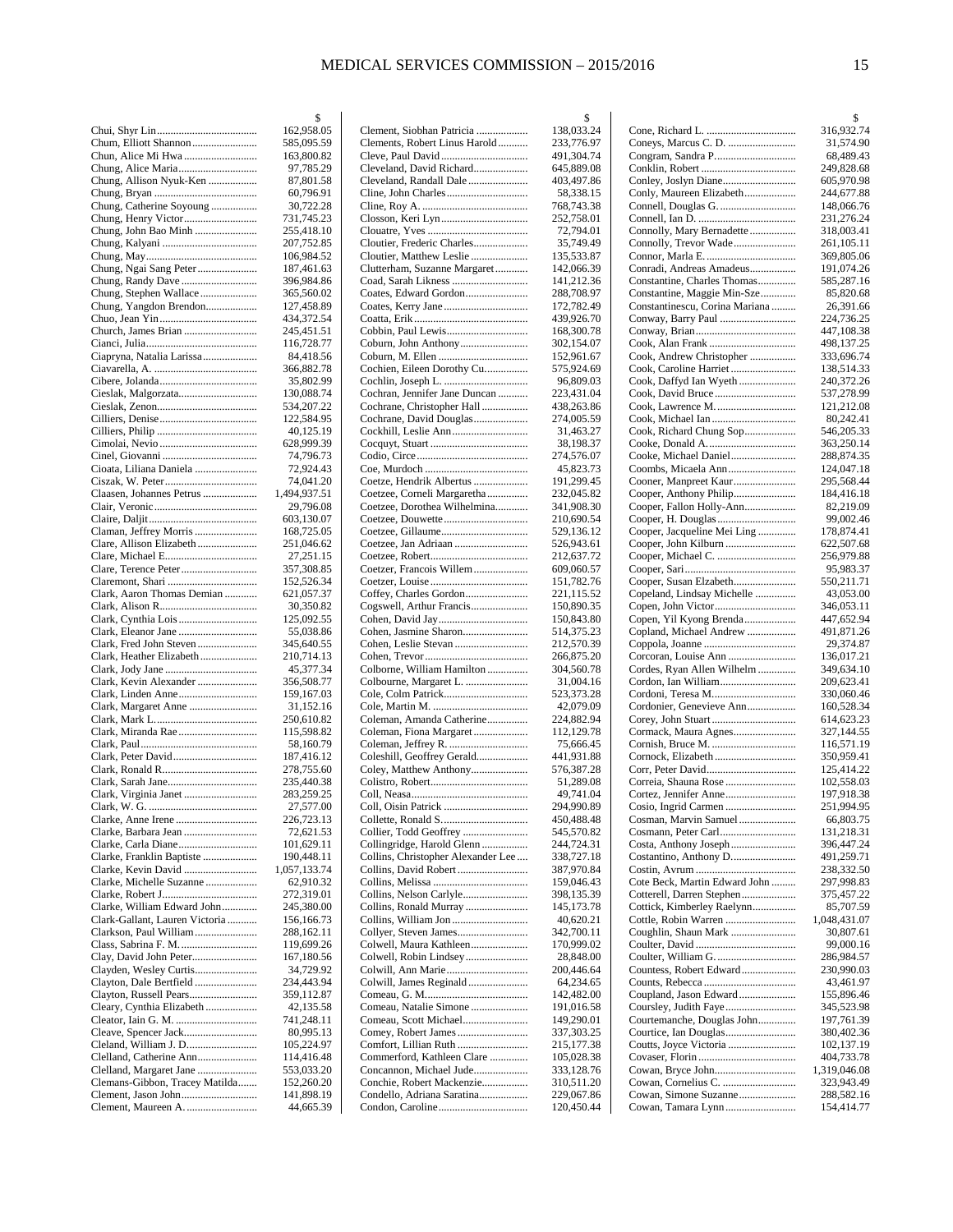|                                                           | 2                        |
|-----------------------------------------------------------|--------------------------|
| Cowan, Valerie Yvonne                                     | 309,710.34<br>213,010.96 |
| Cowie, Scott Edward                                       | 942,442.43               |
| Cox, Christopher John                                     | 394,090.03               |
|                                                           | 305,374.91               |
|                                                           | 322,330.03               |
|                                                           | 224,136.87<br>197,361.01 |
|                                                           | 51,059.52                |
|                                                           | 33,913.07                |
| Craddock, Marcy Lynne                                     | 160,683.11               |
| Craggs, Rachael Tamsin                                    | 229,194.88               |
| Craig, David Randolph                                     | 510,347.02<br>142,980.35 |
| Craig, Katherine Gardiner                                 | 282,882.99               |
|                                                           | 113,705.99               |
| Craigmyle, John William                                   | 139,342.24               |
| Cranston, James Gordon                                    | 271,076.62               |
| Crawford, Allison Marie<br>Crawford, Anne Aileen Margaret | 107,040.63               |
| Crawford, John Gerard                                     | 195,047.73<br>51,447.91  |
| Crawford, Tammy Leah                                      | 52,454.51                |
| Creaser, Jenna Colleen                                    | 72,611.32                |
|                                                           | 40,913.72                |
|                                                           | 177,637.97               |
| Creighton, Roberta Marlane<br>Cresswell, Mark Edward      | 29,393.65                |
|                                                           | 61,632.35<br>139,172.46  |
| Cribb, Alina Margaret                                     | 230,437.03               |
| Crichton, Robert Thomas                                   | 302,642.02               |
| Cridland, Ronald George                                   | 1,212,567.68             |
| Crippen, Craig Alexander                                  | 102,390.85               |
| Cripps, Stephanie Marie<br>Critchley, David Douglas       | 327,916.27<br>243,199.90 |
|                                                           | 125,142.03               |
|                                                           | 170,317.14               |
| Croft, John Alwyn                                         | 532,247.82               |
| Croft, Stephen William Benjamin                           | 35,366.63                |
| Crofton, Neil Arthur                                      | 249,041.79               |
|                                                           | 424,325.56<br>352,048.26 |
|                                                           | 258,634.56               |
| Crompton, Daniel Kenneth                                  | 190,370.53               |
| Crompton, Stephanie Laurel                                | 176,063.69               |
|                                                           | 29,711.49                |
| Cronk, Richard Robert                                     | 483,109.27<br>32,407.00  |
| Crookham, Jason Bluesky                                   | 185,861.79               |
| Croome, Alison Jane Greer                                 | 367,923.99               |
| Crosby, Andrew J. R.                                      | 650,454.12               |
| Crosby, Elizabeth Grace                                   | 159,899.34               |
| Crossley, John Frederick A.                               | 244,990.67<br>218,040.29 |
| Crothers, Ivan Samuel                                     | 297,502.17               |
| Crouse, Wanda Jean                                        | 52,083.54                |
| Crow, Patricia Anne Mackay                                | 265,340.22               |
| Crowe, Donald Wayne                                       | 378,701.71               |
| Crowell, Courtnay Anne<br>Crowley, John Stephenson        | 116,390.87<br>215,005.47 |
| Crowley, Stephen Robert                                   | 292,533.09               |
| Crowther, John Edwin                                      | 330,923.61               |
| Cruickshank, Catherine J.                                 | 161,044.54               |
| Cruz Pereira, Oscar Octavio                               | 396,632.75               |
|                                                           | 212,619.28               |
| Csanyi-Fritz, Yvonne Ilona                                | 27,260.08<br>174,731.40  |
| Cuddeford, Cheryl Margaret                                | 225,196.37               |
| Cuddington, Gary D.                                       | 597,119.52               |
| Cudmore, Richard H.                                       | 391,627.34               |
|                                                           | 297,986.31               |
| Cullen, Kevin Trent                                       | 147,060.08               |
| Cullen, Krystal Leanne                                    | 138,451.44<br>128,463.69 |
|                                                           | 26,781.47                |
|                                                           | 28,919.21                |
|                                                           | 80,729.74                |
| Cummings, Michael Rowell<br>Cummins, Nora Ruth            | 100,386.43               |
|                                                           | 158,048.86<br>128,542.54 |
|                                                           |                          |

|                                                     | \$                        |
|-----------------------------------------------------|---------------------------|
| Cundiff, Geoffrey William<br>Cunes, Jill Alexandra  | 98,288.29<br>252,005.93   |
| Cunniffe, Kathleen Agnes                            | 52,797.21                 |
| Cunningham, Christopher R.                          | 357,516.36                |
|                                                     | 154,181.74                |
| Cunningham, Johann                                  | 420,166.78                |
| Cunningham, Kenneth F<br>Cunningham, William Joseph | 445,458.68<br>243,085.32  |
| Curran, Edward Hugh                                 | 269,772.48                |
| Currie, Richard Alan                                | 288,243.68                |
|                                                     | 42,164.49                 |
| Curry, Deborah Anne                                 | 38,370.15                 |
| Curry, Donald Joseph                                | 44,482.30<br>93,661.60    |
|                                                     | 243,942.58                |
|                                                     | 31,354.83                 |
| Cusack, Erin Deanna                                 | 175,066.16                |
|                                                     | 458,816.74                |
| Cutfeet, James Daniel<br>Cutforth, Dauna R          | 276,163.78<br>125,455.61  |
| Cuthbert, Donna A                                   | 425,064.09                |
| Cutler, Robert Lenard                               | 82,706.74                 |
| Cutt, Lorna Elizabeth                               | 257,337.52                |
| Cybula, Tomasz Michal                               | 232,384.30                |
| D'Archangelo, Eugene Steven                         | 417,793.54<br>188,139.59  |
| D'Arcy, Thomas M. C<br>D'Oyley, Heather Mae         | 113,624.75                |
| D'Souza, Annette Mary                               | 222,116.38                |
| Da Roza, Gerald Anthony                             | 781,719.48                |
|                                                     | 229,960.51                |
|                                                     | 157,901.22                |
| Dabu, Anna Marita<br>Dadachanji, Shiroy Behram      | 193,292.73<br>94,982.08   |
|                                                     | 260,934.14                |
| Dahi, Abdorrahim                                    | 214,703.12                |
|                                                     | 656,722.11                |
| Dahlman, Darren Michael                             | 30,937.11                 |
| Dahlmanns, Matthias<br>Dahlstrom, David G           | 209,584.05<br>148,341.58  |
|                                                     | 280,899.00                |
|                                                     | 32,077.91                 |
| Dalla Lana, Eric John                               | 337,047.99                |
| Dalla Lana, John Clifford                           | 292,962.13                |
| Dalla Lana, Nathan Gordon<br>Dallaire, Marie-Pierre | 573,848.95<br>255,292.99  |
| Dallen, Larry Turner                                | 324,583.01                |
| Dalrymple, Kate Marie                               | 100,299.30                |
|                                                     | 155,027.45                |
|                                                     | 464,028.17                |
|                                                     | 587,565.99                |
| Dalziel, Christine Elinore<br>Dam, Olivia Mayin     | 74,362.87<br>1,126,747.50 |
|                                                     | 73,610.55                 |
|                                                     | 116,351.43                |
| Dandina, Sujith K.                                  | 349,510.71                |
| Danelice, Michele Marie Irene                       | 275,288.03<br>652,894.59  |
|                                                     | 443,852.49                |
|                                                     | 34,732.27                 |
|                                                     | 399,671.79                |
| Daniel, Geraldine Rene                              | 195,172.27                |
|                                                     | 147,460.52                |
| Daniel, Kimberly Beth<br>Daniels, Peter Herbert     | 353,240.37<br>172,997.24  |
|                                                     | 108,128.23                |
| Daoust-Wheatley, Michel                             | 30,315.66                 |
|                                                     | 212,791.26                |
|                                                     | 158,499.37                |
| Darcel, Keith Robert<br>Darwash, Mudher Abbood      | 79,569.55<br>125,081.24   |
|                                                     | 152,721.06                |
|                                                     | 60,062.22                 |
|                                                     | 81,782.55                 |
| Dasanjh, Nikhilesh Singh                            | 64,863.69                 |
| Dascalu, Bogdan<br>Daskarev, Albena M.              | 156,302.62                |
|                                                     | 162,865.60<br>273,168.28  |
| Daszkiewicz, Maria                                  | 66,716.45                 |
| Dau, Harjinder Singh                                | 296,660.19                |
|                                                     |                           |

|                                                         | \$                       |
|---------------------------------------------------------|--------------------------|
| Dave, Hemang Jadav                                      | 242,415.75               |
| Davey, Allyson Laura                                    | 59,140.82                |
| Daviau, Joanne Claire                                   | 486,630.34<br>129,967.80 |
| David, Eleazar Woo                                      | 377,033.63               |
| David, Eytan Abraham                                    | 179,255.89               |
|                                                         | 261,341.83               |
| Davidson, Barbara E                                     | 201,807.14               |
| Davidson, Dina Ryan                                     | 93,267.02<br>206,897.13  |
| Davidson, Graham M.                                     | 204,585.54               |
| Davidson, Howard Keith                                  | 351,789.59               |
| Davidson, Meredith                                      | 309,313.19               |
| Davidson, Michael H                                     | 39,825.11<br>493,655.71  |
| Davidson, Robert Bruce                                  | 108,034.91               |
| Davidson, Ronald R.                                     | 204,713.56               |
| Davidson, Ross Alexander                                | 84,481.81                |
| Davidson, Sydney Beth                                   | 82,028.62                |
| Davidson, Warren James<br>Davies, Anna Catrin           | 271,229.12<br>102,164.45 |
|                                                         | 181,528.14               |
|                                                         | 170,559.54               |
| Davies, Daniel Pierce                                   | 88,226.37                |
| Davies, Michael John                                    | 236,990.48               |
| Davies, Thomas James<br>Davis, Breel Suzanne Alayne     | 92,349.09<br>271,409.10  |
| Davis, Colette Michelle                                 | 123,608.04               |
|                                                         | 35,892.52                |
| Davis, Jeffrey Howard                                   | 80,466.56                |
| Davis, Kathleen Anne                                    | 280,456.53               |
| Davis, Liesl Heloise<br>Davis, Lindsay Elizabeth        | 283,615.06<br>60,204.19  |
| Davis, Margot Kathleen                                  | 317,366.12               |
|                                                         | 306,389.45               |
|                                                         | 458,938.79               |
|                                                         | 347,693.74               |
| Davison, Peter Glendon<br>Davoudian, Pejman             | 79,570.93<br>578,406.41  |
| Davyduke, Daria Christine                               | 209,960.25               |
| Daw, Zohra M. Ahmed                                     | 55,048.82                |
| Dawadi, Sudhakar Raj                                    | 416,362.13               |
| Dawkin, Danette Alison                                  | 130,261.73<br>406,125.36 |
| Dawkins, Christopher John                               | 90,956.16                |
|                                                         | 325,004.48               |
| Dawson, Andrew Stewart                                  | 174,055.60               |
| Dawson, Donald Ross                                     | 264,031.20               |
| Dawson, John Andrew<br>Dawson, Kathryn Frances          | 314,441.69<br>160,041.24 |
| Dawson, Siobhan Margaret                                | 83,187.34                |
|                                                         | 75,131.29                |
|                                                         | 223,192.65               |
| De Beer, Jan Abraham                                    | 154,189.73<br>107,062.07 |
| De Beer, Louis Nicolaas                                 | 393,836.76               |
| de Bruin, Louis Dieter                                  | 409,664.69               |
| De Bruin, Maria Magdalena                               | 399,320.50               |
|                                                         | 1,729,343.91             |
| De Bruyn, Jesaias Pieter                                | 49,911.16<br>247,588.65  |
| De Cent, Catherine Mary                                 | 54,761.89                |
|                                                         | 199,157.39               |
| De Freitas, Brian A                                     | 295,518.52               |
| de Gannes, Gillian Catherine                            | 537,539.34               |
| De Jager, Eduard Johann                                 | 500,010.39<br>344,612.80 |
|                                                         | 262,078.33               |
| De Jager, Johannes Louis                                | 213,418.54               |
| De Jager, Lodewyk Petrus                                | 564,594.19               |
| de Klerk, Anton Bernahard                               | 441,889.70<br>478,563.78 |
| De Klerk, Willem Abraham                                | 350,171.50               |
|                                                         | 384,266.64               |
| De Kock, Johannes Lodewickus                            | 519,068.52               |
| De Kock, Victor Emmanuel<br>De Lange, Hendrik Gerhardus | 255,748.85<br>72,561.32  |
| De Leeuw, Charles Brink                                 | 282,332.42               |
|                                                         | 227,648.95               |
|                                                         |                          |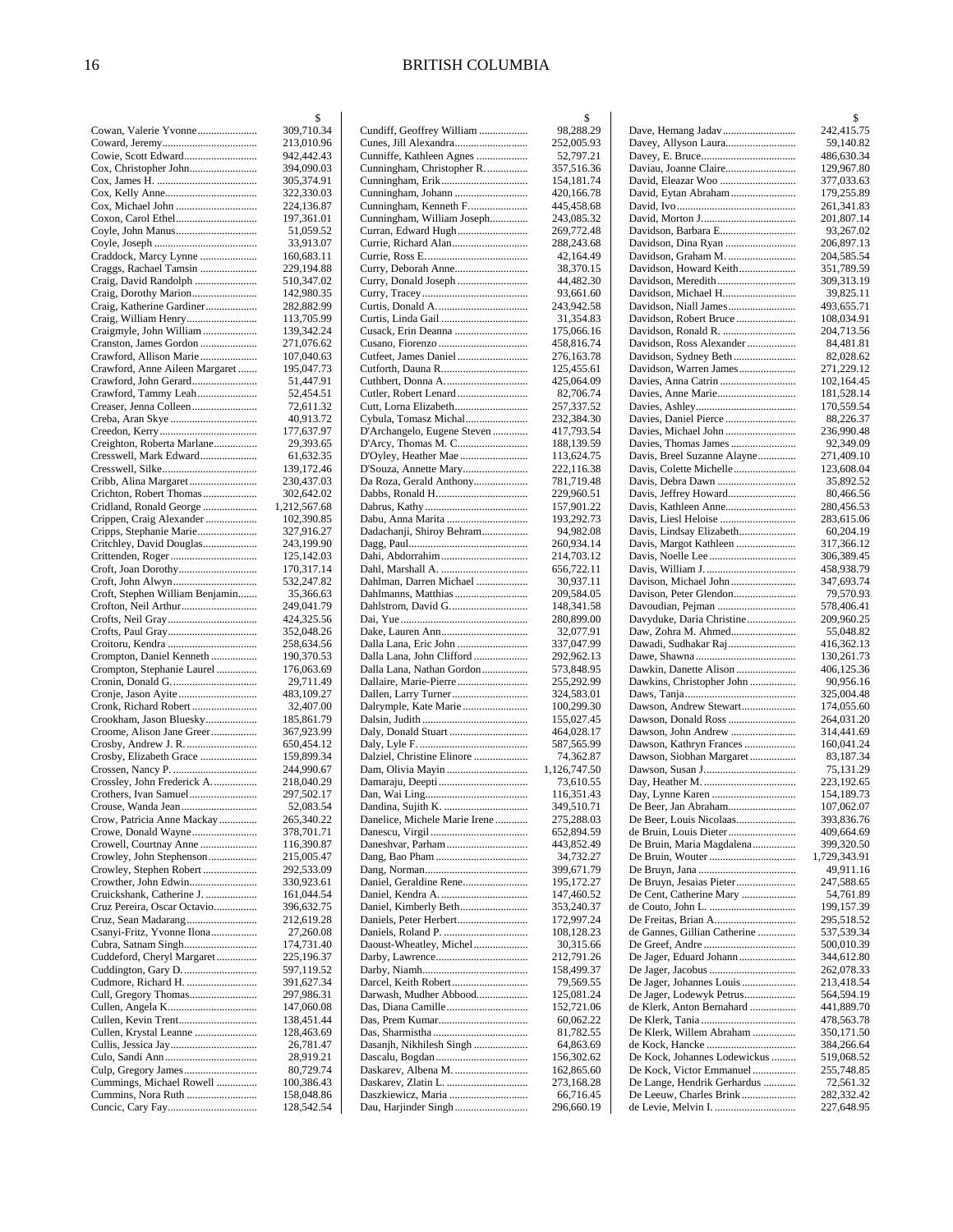|                                    | \$           |
|------------------------------------|--------------|
|                                    | 346,581.62   |
|                                    | 96,694.73    |
|                                    | 98,110.75    |
| de Rappard, Sherry Lynn            | 250,626.27   |
| de Souza, Alexandra Regina         | 58,636.46    |
| de Souza, Duncan Gregory           | 462,201.49   |
|                                    |              |
| de Swardt, Stefan Raynier          | 369,481.01   |
|                                    | 201,115.33   |
| De Villiers, Frederik              | 502,955.68   |
| de Vlaming, Stanley Carl           | 93,788.11    |
| De Vos, Peter William              | 308,357.07   |
|                                    | 47,516.51    |
| De Vries, Matthys Andries          | 422,813.05   |
| De Vynck, Willem Eduard            | 260,765.36   |
| De Wet, Guy Anthony                | 630,849.97   |
| De Wet, Johannes Marthinus Jacob   | 127,828.36   |
| De Wet, Susanna Amalia             | 320,900.27   |
|                                    | 164,138.92   |
| de Wit, Christiaan Cronje          | 318,199.38   |
| De Witt, Andries Johannes          | 541,544.21   |
| De Witt, Schalk Jacobus            | 77,142.82    |
|                                    | 284,647.06   |
|                                    |              |
| De Zwager, Marijke Olivia          | 116,278.27   |
| Deacon, Sean De Swardt             | 676,471.28   |
| Deans, Gregory Douglas             | 412,083.70   |
|                                    | 199,448.89   |
| Debbane, Elie George               | 95,958.59    |
| Debella, Steven A                  | 76,261.51    |
| Dechert, Christine                 | 145,120.31   |
| Decker, Robert Frederick           | 252,032.81   |
|                                    | 69,682.82    |
| Deen, Shaun Ansara                 | 63,927.76    |
| Deernsted, Eric August             | 115,819.37   |
|                                    | 433,284.19   |
| Deevska, Mariana Manolova          | 335,595.99   |
|                                    | 126,467.70   |
| Dehaeck, Ulrike Cornelia           | 316,755.01   |
| Dehghan, Natasha Shaghayegh        | 318,220.42   |
| Dehghani, Navid                    | 535,474.23   |
| Dehoney, Cameron James             | 660,679.48   |
| Del Begio, Grant R                 | 269,347.91   |
| Del Bel, Nicole Christine          | 42,332.69    |
| Del Vicario, Antonio               | 629,198.25   |
| Del Vicario, Giuseppe              | 443,971.32   |
| Dela Cruz, Maria C.                | 484,354.25   |
| Delair, Leonard Charles            | 374,493.22   |
| Delarom, Shyah Soroosh             | 52,056.35    |
|                                    |              |
|                                    | 28,276.31    |
| Deliyannides, Alexandra            | 345,059.63   |
| Della Siega, Anthony James         | 825,668.24   |
| Delong, Rachel Irene               | 59,455.49    |
| Delorme, Lisa Marceline            | 56,494.99    |
| Delorme, Michael Anthony           | 220,231.53   |
| Delport, Arend Andries             | 254,446.83   |
| DeMarchi, Donald Andrew            | 142,577.14   |
| DeMarchi, Leonard W.               | 77,536.23    |
| DeMarchi, Ronald F                 | 340,621.19   |
| Demarco, Thomas J                  | 166,855.96   |
| Demco, Thomas A.                   | 1,294,176.61 |
| Demcoe, Alistair Ross              | 391,369.40   |
| Demetrick, Jeffrey Scott           | 466,699.70   |
|                                    | 399,709.10   |
| Demian, Ruth Ann                   | 216,834.27   |
| Demianczuk, Arkadiy Nestor Andriy. | 92,099.55    |
| Demos, Michelle Kathleen           | 38,052.85    |
| Demott, Wayne Thomas               | 83,046.29    |
| Denby, Amelia Katherine            | 111,548.95   |
|                                    | 498,380.15   |
| Denhoed, Frank V.                  | 180,897.40   |
| Dennie, Joelle Marie               | 577,180.57   |
|                                    | 81,966.41    |
|                                    | 32,185.57    |
| Denton, Paul Douglas               | 606,955.75   |
|                                    | 85,215.62    |
| Depape, Gregory Edward             | 510,258.47   |
| Dercksen, Judy Agnes               | 509,688.54   |
| Dergousoff, Dale Alexander         | 67,893.63    |
| Derkach, Sandra Elizabeth          | 63,814.68    |
| Derksen, Daniel Harold             | 56,892.64    |
|                                    |              |

|                                                       | \$                         |
|-------------------------------------------------------|----------------------------|
| Derocher, Christopher S.                              | 148,719.35<br>232,879.32   |
|                                                       | 189,032.58                 |
|                                                       | 239,525.45                 |
| Desai, Shailesh Manoharlal                            | 407,724.87                 |
| Desai-Ranchod, Smeeta                                 | 229,973.89<br>248,202.37   |
| Descoteaux, Jean-Guston                               | 290,919.92                 |
| Desousa, Natasha Theresa                              | 42,869.37                  |
| Dessens, Peter Nico                                   | 114,009.29                 |
| Deutscher, Timothy R                                  | 129,075.98<br>65,021.00    |
| Devlin, Paul Gerard                                   | 445,266.33                 |
| Devonshire, Virginia Anne                             | 460,829.67                 |
|                                                       | 82,912.47                  |
| Dewan, Tammie Joanne                                  | 57,544.78                  |
| Dewar, Catharine Lynne                                | 204,726.50<br>88,124.56    |
| Dewar, Leith Robert S.                                | 477,359.68                 |
| Dewhurst, Jane Anne                                   | 112,675.57                 |
| Dewitt Talbot, Dawn Elise                             | 75,791.34                  |
| Dewitt, Christopher Robert                            | 158,569.94                 |
| Dewitt, Stephen Paul                                  | 52,194.89<br>677,710.42    |
| Deyell, Marc William                                  | 522,301.90                 |
| Deyell, Rebecca Jayne                                 | 58,295.97                  |
| Dhadly, Pritampal Singh                               | 456,424.59                 |
| Dhadwal, Gurbir Singh<br>Dhaliwal, Baljinder Singh    | 320,819.38<br>492,155.51   |
| Dhaliwal, Dalejeet Singh                              | 33,411.38                  |
| Dhaliwal, Harjinder Singh                             | 1,068,635.81               |
| Dhaliwal, Harmanpreet Vicky                           | 114,704.94                 |
| Dhaliwal, Jasvinder Singh<br>Dhaliwal, Kamaldip Singh | 166,186.35<br>49,453.60    |
| Dhaliwal, Kulvir Singh                                | 217,341.41                 |
|                                                       | 331,507.21                 |
| Dhaliwal, Rajneeta Shannon Kaur                       | 72,244.55                  |
| Dhaliwal, Tej Paul Singh                              | 114,971.47                 |
| Dhanda, Dharminder Singh<br>Dhanoa, Ravijindera Singh | 3,306,400.70<br>374,216.86 |
|                                                       | 463,912.71                 |
|                                                       | 54,652.79                  |
| Dhat, Davinder Singh                                  | 384,280.18                 |
| Dhillon, Avtar Singh                                  | 727,724.51<br>676,232.97   |
| Dhillon, Baldev Singh                                 | 464,533.94                 |
|                                                       | 219,901.31                 |
|                                                       | 508,049.44                 |
| Dhillon, Hardeep Harvey                               | 347,921.33                 |
| Dhillon, Harvinder Singh                              | 252,050.77<br>87,183.52    |
|                                                       | 235,524.88                 |
| Dhillon, Pawandeep Kaur                               | 259,533.46                 |
| Dhiman, Sukhbinder Paul                               | 529,485.02                 |
|                                                       | 101,639.53<br>261,960.19   |
| Dhingra, Vinay Kumar                                  | 461,930.13                 |
| Dhruve, Miten Jitendra                                | 132,709.62                 |
|                                                       | 241,086.29                 |
| Di Lalla, Andrea Lisa<br>Diamond, R. Christopher      | 94,582.36<br>477,174.15    |
|                                                       | 349,516.63                 |
| Diaz, Julio Fernando                                  | 309,755.71                 |
|                                                       | 382,143.55                 |
| Dibski, Daniel William                                | 247,770.12<br>123,690.59   |
| Dick, William Francis                                 | 188,118.56                 |
| Dickeson, Mark Robert                                 | 669,731.53                 |
|                                                       | 86,794.22                  |
| Dickie-Clark, Johanna<br>Dickieson, Andrew Wayne      | 45,635.57<br>464,134.86    |
|                                                       | 49,226.63                  |
| Dickson, John Matthew                                 | 626,755.66                 |
| Dickson, Timothy Joseph                               | 388,992.33                 |
| Diehl, Eberhard H.                                    | 147,154.16                 |
| Dielwart, Cassandra Lane                              | 162,924.02<br>1,181,454.22 |
|                                                       | 497,757.07                 |
|                                                       | 33,033.77                  |
|                                                       |                            |

|                                                         | \$                       |
|---------------------------------------------------------|--------------------------|
|                                                         | 226,894.93               |
|                                                         | 216,909.68               |
|                                                         | 71,045.37                |
|                                                         | 122,048.90               |
|                                                         | 174,459.81               |
| Din, Fareen Adnan                                       | 784,066.35               |
|                                                         | 196,535.25               |
|                                                         | 202,820.24               |
|                                                         | 64,041.03                |
|                                                         | 395,413.89               |
|                                                         | 154,305.41               |
| Dinu, Claudia Gabriela                                  | 230,723.03               |
|                                                         | 64,367.21                |
|                                                         | 34,827.06                |
| Dippenaar, Francois Jacques                             | 491,175.36               |
| Dirksen Van Schalkwyk, Reinette                         | 163,006.42               |
| Dittaro, Jade Dittaro                                   | 127,640.00               |
|                                                         | 25,728.33                |
| Dixon, David Allen                                      | 73,411.36                |
|                                                         | 182,912.95               |
| Dixon-Warren, Nattana B. L.                             | 136,081.09               |
|                                                         | 290,024.65               |
| Djurickovic, Slobodan<br>Dmitriev, Dmitriy Gennadievich | 588,706.47               |
| Dmitrieva, Victoria E.                                  | 418,885.33               |
| Dmytryshyn, Amie Linda                                  | 408,315.92<br>245,990.58 |
| Dobbe, Ashlee Michelle                                  | 29,840.70                |
|                                                         |                          |
| Dobrogowski, Michael J. J                               | 429,978.85               |
| Dobson, Anne Elizabeth                                  | 53,349.25<br>151,514.49  |
| Dobson, Lindsey Elaine                                  | 136,108.32               |
|                                                         | 219,858.04               |
| Dobson, Malgorzata M. S.<br>Dobyns, Edward Vinson       | 76,117.39                |
| Docherty, Henry Vincent                                 | 249,191.11               |
| Docherty, Marjorie Ann                                  | 212,795.04               |
| Dodd, Graham Alan Andrew                                | 181,867.70               |
| Dodd, Sharon Jeet Kaur                                  |                          |
|                                                         | 257,764.24<br>344,442.31 |
| Dodds, Christopher A                                    | 274,438.34               |
| Dodds, Martin Thomas                                    | 337,335.43               |
| Dodek Wenner, Gail Ruth                                 | 183,566.18               |
|                                                         | 146,717.99               |
|                                                         | 324,031.33               |
|                                                         | 58,050.09                |
| Dodo, Ibrahim Muhammadu                                 | 488,269.73               |
|                                                         | 781,036.43               |
| Doeksen, Corwin Noel D.                                 | 186,237.13               |
|                                                         | 276,778.08               |
|                                                         | 31,387.62                |
|                                                         | 64,299.90                |
| Dohm, Brigitte Hilda Maria                              | 249,709.15               |
|                                                         | 147,201.06               |
| Doldolea, Maye Josephine                                | 47,799.19                |
|                                                         | 561,997.55               |
| Dolman. Peter Julian                                    | 886,061.25               |
| Dominelli, Giulio Stuart                                | 517,055.01               |
| Domke, Herbert Lenard                                   | 317,978.15               |
| Dommann, Steven Clive                                   | 350,767.37               |
| Dommisse, Iain G                                        | 30,545.54                |
| Domovitch, Edward                                       | 56,910.83                |
| Donahue, Birgitta Anne                                  | 198,128.41               |
| Donaldson, Beth Leanne                                  | 94,593.63                |
| Donaldson, Bruce William                                | 329,508.17               |
| Donaldson, Heather Jean                                 | 171,166.88               |
| Donaldson, Jane Catherine                               | 199,842.64               |
| Donaldson, Sally Anne                                   | 117,692.23               |
| Donaldson, Suzanne Carole                               | 301,571.76               |
|                                                         | 177,666.67               |
|                                                         | 449,940.04               |
| Dong, Maggie Xueying                                    | 60,609.59                |
|                                                         | 590,104.92               |
|                                                         | 416,249.55               |
| Dong, Wayne Alexander                                   | 332,464.06<br>35,304.98  |
| Donnellan, Fergal                                       | 744,461.22               |
|                                                         |                          |
|                                                         |                          |
| Donnelly, Carolyn Patricia                              | 336,272.73               |
| Donnelly, Martha Lou                                    | 78,067.38                |
| Dooley, Paul James                                      | 86,296.56<br>538,373.05  |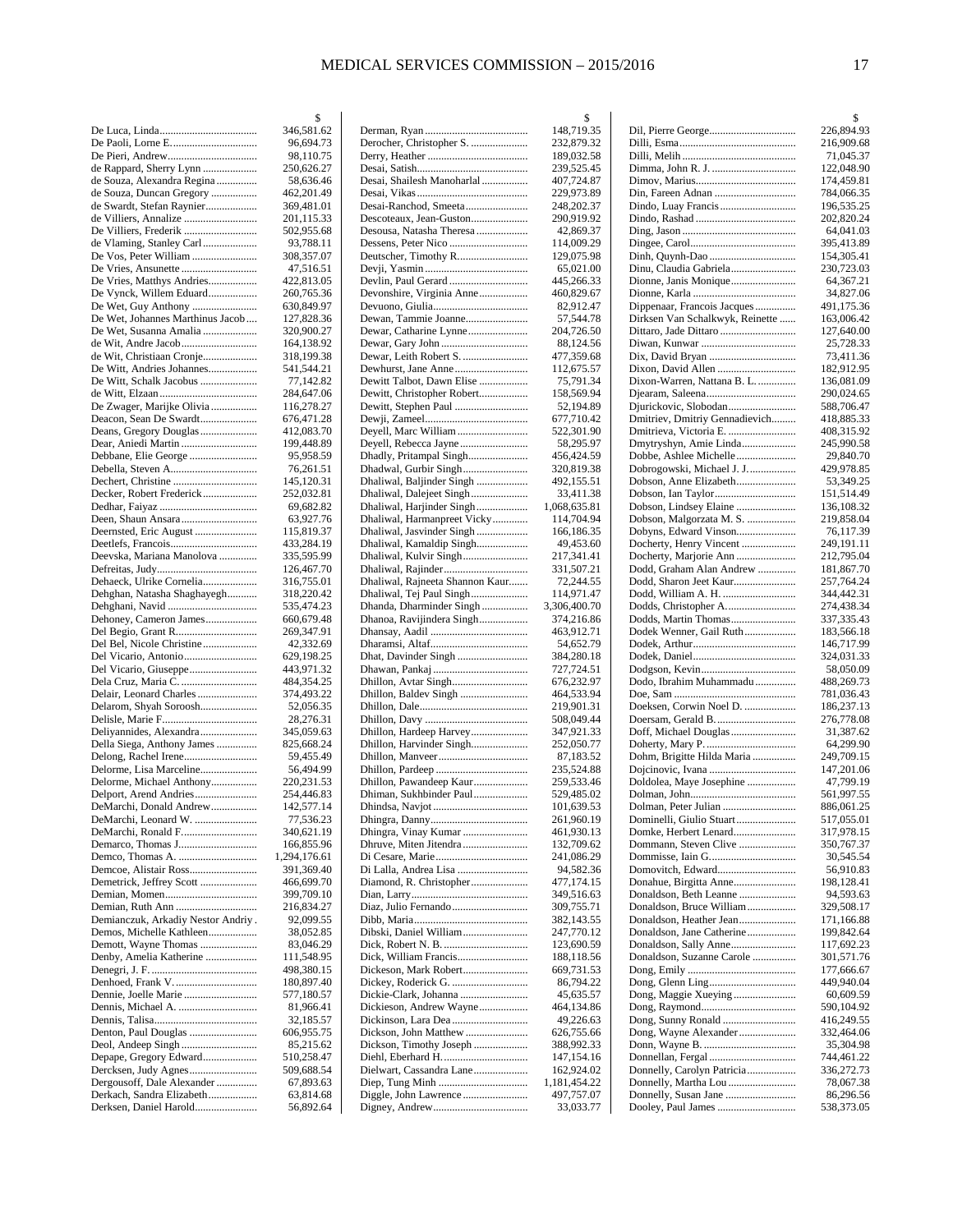|                                                           | \$                       |
|-----------------------------------------------------------|--------------------------|
|                                                           | 429,002.66               |
|                                                           | 128,915.25               |
| Doran, Amelia Westlake                                    | 69,730.98                |
| Doran, Una Marie                                          | 157,784.94               |
|                                                           | 51,800.09                |
| Dorscheid, Delbert Richard                                | 202,552.34<br>127,638.37 |
| Dortaj Rabori, Mohammad Ali                               | 270,397.93               |
| Dosanjh, Amrita Sarah Kaur                                | 98,028.01                |
| Dosanjh, Darshan D.                                       | 85,293.66                |
| Dosanjh, Ramneek Kaur                                     | 48,586.92                |
| Dosanjh, Rubepreet Kaur                                   | 82,865.61                |
|                                                           | 39,182.23                |
| Doty, Timothy Philip                                      | 25,606.40                |
| Dougan, H. Sharon                                         | 81,674.05                |
| Douglas, Datonye Okechukwu Tombodie-A                     |                          |
|                                                           | 342,397.84               |
| Douglas, James Joshua                                     | 374,531.65<br>391,552.22 |
| Douglas, James Thomas                                     | 281,836.93               |
| Douglas, Shannon Marguerite                               | 235,560.77               |
| Douziech, Ingrid Helene                                   | 44,914.99                |
|                                                           | 134,640.26               |
| Dowe, David Frederick L                                   | 56,020.17                |
|                                                           | 65,792.96                |
| Dowey, Michael                                            | 385,312.96               |
| Dowler, Christopher John Craig                            | 232,439.10               |
| Dowling, Amanda Isobel                                    | 124,012.03               |
| Downey, Donal Bernard                                     | 268,109.90<br>27,550.26  |
| Downs, Allyson Elizabeth                                  | 170,793.34               |
| Doyle, Aeron Arthur David                                 | 447,555.02               |
| Doyle, Donna Lynn                                         | 219,937.50               |
| Doyle, Gordon Larry                                       | 101,540.51               |
|                                                           | 40,867.12                |
|                                                           | 219,744.56               |
| Dragicevich, John Thomas                                  | 953,321.85               |
| Drance, Elisabeth Joan<br>Draper, Paul Norman             | 41,222.21<br>371,356.35  |
| Dresselhuis, Jeffrey F. T.                                | 243,899.65               |
| Dressler, Jason David Thomas                              | 166,559.78               |
| Dressler, Jennifer Rae                                    | 311,469.56               |
| Dressler, Sarah Helen                                     | 301,433.06               |
| Drew-Scott, Ryan Neil                                     | 392,539.52               |
|                                                           | 26,811.88                |
| Dreyer, Hendrik Andre<br>Dreyer, Nicolette Marianne       | 393,456.18<br>95,584.71  |
| Driedger, Bernhard Ernst                                  | 468,219.52               |
| Driedger, Brian Dale                                      | 531,061.31               |
| Drimmel, Christy-Lynn Marie                               | 105,156.85               |
| Driscoll, Miriam Anne                                     | 72,604.84                |
|                                                           | 298,462.82               |
| Drouillard, Natalie Lena                                  | 210,742.02               |
|                                                           | 502,534.13<br>185.314.57 |
| Drury, Megan Brenna<br>Dryden, Fiona Anne                 | 144,188.58               |
| Dryden, Peter John                                        | 519,828.55               |
|                                                           | 211,077.54               |
| Drysdale, Elaine Ruth                                     | 98,201.75                |
| Drysdale, Robert Andrew                                   | 269,479.88               |
| Du Plessis, Catharina H.                                  | 255,557.10               |
| Du Plessis, Jean Gabriel                                  | 108,443.23               |
|                                                           | 474,882.78               |
| Du Preez, Anneline                                        | 138,499.14<br>237,932.68 |
| Du Preez, Miranda                                         | 305,326.56               |
|                                                           | 326,278.31               |
|                                                           | 291,059.88               |
|                                                           | 312,718.05               |
| Du Toit, Jacobus Johannes Jurgens                         | 531,039.78               |
| Du Toit, Jacques Henri                                    | 453,371.74               |
| Du Toit, Petrus Johannes<br>Du Toit, Stefanus Engelbertus | 297,960.11<br>146,322.45 |
|                                                           | 38,697.85                |
|                                                           | 205,267.61               |
| Dubland, Edward John                                      | 374,206.56               |
|                                                           | 444,213.07               |
|                                                           | 896,116.94               |
| Ducceschi, Sylvia Paola                                   | 166,807.91               |

|                                                     | \$                       |
|-----------------------------------------------------|--------------------------|
| Ducholke, Linda Mae                                 | 104,898.64               |
|                                                     | 227,450.99<br>453,863.73 |
| Dueck, Bradley Jason                                | 194,130.70               |
| Dueck, Kenneth Victor John                          | 415,972.05               |
| Dueck, Stephanie Michelle                           | 38,374.07                |
|                                                     | 48,845.93                |
| Dufton, John Andrew                                 | 231,232.72<br>277,411.88 |
| Duggan, Laura Virginia                              | 437,238.44               |
| Duguay, Andre Aaron                                 | 243,184.45               |
| Duke, Margaret Helen                                | 237,859.79               |
| Dukelow, Kirsten Joy                                | 94,988.29                |
| Dulai, Mandeep Singh                                | 167,617.05               |
| Dumalo, Antoinette                                  | 688,262.39<br>46,728.77  |
|                                                     | 63,090.52                |
| Dumas-Laverdiere, Martin                            | 100,552.38               |
| Dumitrescu, Corina                                  | 297,816.97               |
|                                                     | 253,610.45               |
| Dumont, Randall John                                | 84,080.10                |
| Dumper, Jaymi William<br>Duncalf, Clifford Mark     | 566,381.77<br>251,997.36 |
|                                                     | 156,874.10               |
|                                                     | 119,674.52               |
|                                                     | 611,301.32               |
| Duncan, Colin Stewart                               | 208,656.54               |
| Duncan, Donald Bruce<br>Duncan, Fiona Collette      | 156,093.92<br>176,404.42 |
| Duncan, James Alistair                              | 78,726.41                |
| Duncan, John Andrew                                 | 599,362.55               |
| Duncan, Mark Anthony                                | 531,612.90               |
| Duncan, Peter Gordon                                | 62,029.11                |
| Duncan, Walter James                                | 88,775.78<br>599,940.39  |
|                                                     | 536,647.31               |
| Dunham, Christopher Perry                           | 84,515.20                |
|                                                     | 39,464.63                |
|                                                     | 240,396.53               |
|                                                     | 407,022.22<br>46,113.33  |
|                                                     | 105,575.54               |
|                                                     | 186,117.29               |
| Dunne, Michel Ignatius P.                           | 42,898.60                |
| Dunstan-Adams, Elizabeth E<br>Dunwoody, James Moore | 137,025.46<br>321,090.52 |
| Duong, Trang Quynh                                  | 211,438.50               |
| Durante, Kathleen Mary                              | 98,128.54                |
|                                                     | 682,046.67               |
| Durnin-Goodman, Maire                               | 513,560.60<br>204,599.26 |
|                                                     | 128,904.61               |
| Durst, Jennifer Melanie                             | 88,160.87                |
|                                                     | 674,979.17               |
| Dutchman, David Andrew<br>Dutchyn, Shannon Lee      | 388,557.52<br>303,518.06 |
|                                                     | 245,769.49               |
| Dvorack, John Paul                                  | 71,415.20                |
| Dvorak, Marcel Francis S                            | 32,053.45                |
|                                                     | 480,691.30<br>509,366.60 |
|                                                     | 340,176.86               |
|                                                     | 423,645.58               |
| Dyck, Randolph Glenn                                | 81,638.42                |
|                                                     | 149,392.39               |
|                                                     | 56,022.59<br>28,522.45   |
| Dykstra, Andrea M.                                  | 120,576.68               |
|                                                     | 210,663.02               |
| Dyment, Lana Wendalynn                              | 266,039.50               |
| Eadie, Carmen Nadia<br>Eardley, William Andrew      | 321,961.15<br>269,102.23 |
|                                                     | 351,766.29               |
|                                                     | 108,949.71               |
| Earmme, Christine S                                 | 117,797.62               |
| East, William Elliott                               | 25,561.07<br>80,942.62   |
| Ebata, Steo Russell                                 | 95,965.65                |
| Ebbert, Kirsten Valerie Jane                        | 41,566.96                |
|                                                     |                          |

|                                                       | \$                       |
|-------------------------------------------------------|--------------------------|
| Ebbeson, Regan Lorraine                               | 362,047.35               |
| Eberhard, Juliette Ann                                | 106,742.04<br>192,449.62 |
| Ebers, Elizabeth Anne                                 | 142,252.51               |
|                                                       | 328,399.03               |
| Ebert, Sean Patrick                                   | 327,079.83               |
|                                                       | 547,557.36               |
| Ebrahim, Salim Deen                                   | 218,552.48<br>35,399.48  |
|                                                       | 85,011.41                |
|                                                       | 836,788.93               |
| Eby, John Richard                                     | 339,761.89               |
| Eccleston, Thomas R<br>Ecclestone, Robert Edward      | 99,275.28<br>103,062.56  |
| Eckfeldt, Charles Taylor                              | 339,435.18               |
| Eckland Jetzer, Shelly Tamara                         | 169,419.58               |
|                                                       | 93,920.48                |
| Eddy, Donald H. J.                                    | 325,659.27               |
|                                                       | 33,620.00<br>120,586.82  |
| Edelson, Andrew S.                                    | 187,416.86               |
|                                                       | 263,183.91               |
|                                                       | 50,514.97                |
| Edmeston, John Thorne                                 | 216,267.97<br>88,424.92  |
| Edmonds, Robert Peter                                 | 129,228.01               |
| Edmonds, William                                      | 297,399.52               |
| Edmondson, Victoria Jane                              | 154,918.29               |
| Edmunds, Darryn Justin<br>Edmunds, Nevenka Nena       | 146,946.19<br>64,427.70  |
| Edmunds, Peter Mark                                   | 303,680.46               |
| Edora, Felipe Talens                                  | 371,004.10               |
| Edward-Chandran, Therese S                            | 46,062.21                |
| Edwards, Chanelle Lisa                                | 260,950.08               |
| Edwards, Christopher Grenville<br>Edwards, David Ross | 106,276.64<br>216,399.57 |
| Edwards, Geoffrey B. L.                               | 206,241.71               |
| Edwards, Ralph Kenneth                                | 86,886.46                |
| Edwards, Susan Lorraine                               | 181,376.13               |
| Edwards, Wesley John<br>Edworthy, Jodi-Lynn Patricia  | 248,999.67<br>76,650.60  |
|                                                       | 107,729.21               |
| Effa, Evan Harold                                     | 194,118.59               |
| Egan, Francis Gerard                                  | 234,012.45               |
| Eger, Robert Paul<br>Egolf, Richard James             | 383,351.20<br>293,064.24 |
| Ehman, William John                                   | 408,771.42               |
| Eichhorst, Nicolas Otto                               | 242,369.62               |
| Eksteen, Hendrik Johannes                             | 334,589.31               |
| El Gendi, Mary Amina Anita                            | 60,867.93                |
| Eldridge, Brenna Anne                                 | 810,279.70<br>163,230.62 |
| Elekiaby, Amr Saad Abbas                              | 379,303.21               |
| Elemuo, Raphael Emezie                                | 407,185.74               |
|                                                       | 246,459.27<br>251,546.61 |
| Elliott, Jon Patrick                                  | 537,561.29               |
|                                                       | 67,894.68                |
| Elliott, Robert William                               | 37,268.78                |
| Elliott, Teresa Claire                                | 421,579.22               |
| Elliott, Thomas George                                | 380,448.47<br>27,545.29  |
| Ellison, Anthony Kenneth                              | 398,777.15               |
| Ellison, Charles Andrew                               | 556,581.37               |
| Elmayergi, Nader Hassan                               | 1,092,189.34             |
| Elshazly, Shehab                                      | 334,793.72<br>285,152.20 |
|                                                       | 438,643.04               |
| El-Zammar, Diala                                      | 397,124.37               |
| Emerson, Jenny Meghan                                 | 67,960.21                |
|                                                       | 298,709.46               |
| Emsley, Amanda Louise                                 | 138,031.29<br>124,487.73 |
|                                                       | 290,813.31               |
|                                                       | 559,056.19               |
| Eng, Helen Wai-Kwan                                   | 57,885.09<br>110,532.38  |
| Eng, Michael Kai-Hong                                 | 400,298.44               |
|                                                       | 82,693.33                |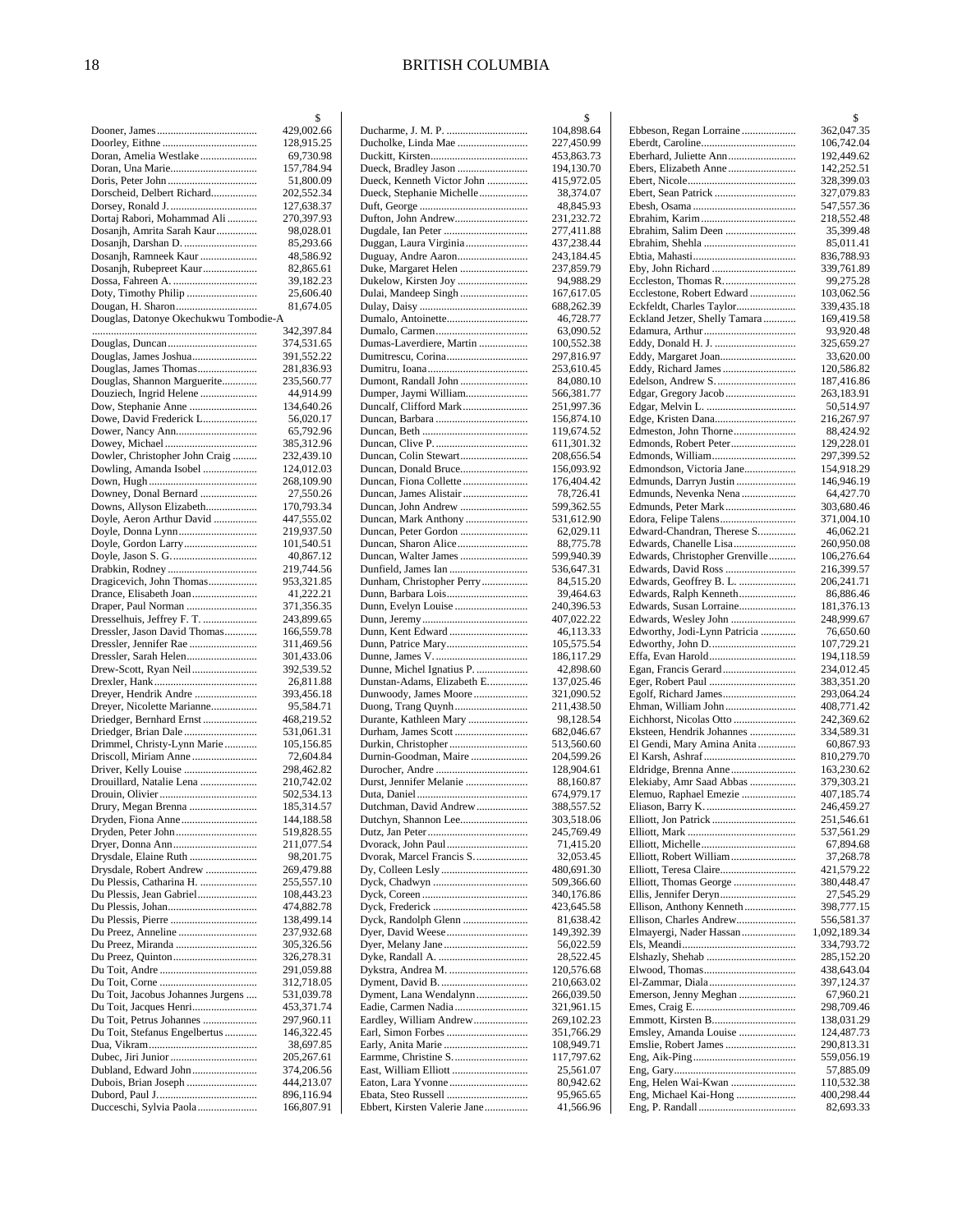|                                                              | \$                         |
|--------------------------------------------------------------|----------------------------|
|                                                              | 91,263.72                  |
| Engbers, Kennedy Jacqueline<br>Engelbrecht, Roland Alberts   | 119,108.26<br>453,821.63   |
| Engelbrecht, Susanna H.                                      | 272,825.73                 |
|                                                              | 541,199.82                 |
|                                                              | 98,877.34                  |
|                                                              | 202,130.96                 |
|                                                              | 295,919.32                 |
| Enns, Robert Allan<br>Entwistle, Michelle Diane              | 933,335.27<br>110,337.39   |
| Entwistle, Peter Brian                                       | 519,780.87                 |
| Enyvari, Andrew Tibor                                        | 309,050.69                 |
|                                                              | 325,027.21                 |
| Epstein, Michael N                                           | 927,857.86                 |
|                                                              | 31,455.17                  |
| Erasmus, Dorethea S<br>Erasmus, Murray John                  | 381,797.51<br>1,820,545.42 |
|                                                              | 499,089.66                 |
| Erendzhinova, Ekaterina Pavlona                              | 196,922.42                 |
| Erfanifar, Haydeh                                            | 357,218.07                 |
|                                                              | 146,523.44                 |
| Erickson, Amanda                                             | 54,033.47                  |
| Erlank, Andries Gustav<br>Erlank, Minette Barbara            | 460,059.92<br>416,870.11   |
| Ernst, Angela Sandra                                         | 94,630.02                  |
| Ertel, Michael Jay                                           | 84,379.25                  |
| Ervin, Frank Leslie C.                                       | 500,212.56                 |
| Ervine, James Warren                                         | 330,031.15                 |
| Erwin, Desmond H                                             | 350,100.39                 |
| Escudero, Carolina Andrea                                    | 234,475.00<br>26,021.23    |
| Esdaile, John Margrave                                       | 94,179.34                  |
| Eselle, Emmanuel Niasa                                       | 540,909.64                 |
|                                                              | 300,396.17                 |
|                                                              | 202,744.95<br>92,979.95    |
| Esmail, Mansur H. M.                                         | 131,227.67                 |
|                                                              | 228,967.52                 |
| Esmaili, Haydeh Fakhralsadat                                 | 122,564.44                 |
|                                                              | 136,954.34                 |
| Essery, Cameron Richard<br>Esterhuizen, Stefanus Christoffel | 357,362.92<br>404,359.41   |
|                                                              | 183,961.55                 |
|                                                              | 270,232.91                 |
| Etheridge, John-Paul Basil                                   | 935,229.58                 |
| Eustace, Dominique Muire                                     | 198,789.73<br>43,747.38    |
| Eustace, Laura Ann                                           | 43,143.39                  |
| Eustace, Veronica Anne                                       | 314,127.40                 |
|                                                              | 77,692.85                  |
|                                                              | 254,343.20<br>129,403.01   |
|                                                              | 381,366.94                 |
|                                                              | 265,917.84                 |
| Evans, Katharine Clare                                       | 157,492.37                 |
| Evans, Robin James                                           | 570,992.55                 |
|                                                              | 704,221.05                 |
| Evans, Warwick Llewellyn                                     | 166,832.69<br>502,859.03   |
| Evaschesen, Chad John                                        | 644,421.50                 |
| Everett, Robert Jason                                        | 363,467.40                 |
|                                                              | 93,016.59                  |
|                                                              | 31,111.90<br>213,034.06    |
|                                                              | 127,137.53                 |
| Ewing, Erin Douglas                                          | 377,033.47                 |
| Eysele, Beverly-Ann                                          | 214,498.53                 |
| Ezeaputa, Adaora Ifeoma                                      | 283,866.35                 |
|                                                              | 453,991.73<br>117,257.43   |
| Faaborg-Andersen, Pernille                                   | 300,037.43                 |
| Faber, Alexandra Julia                                       | 161,465.13                 |
|                                                              | 1,681,166.33               |
| Fabian, James Edward<br>Fabian, Michael Clifford             | 148,577.85                 |
|                                                              | 180,813.32<br>132,895.55   |
| Faddegon, Stephen                                            | 618,906.27                 |
| Fadeyi, Oludare Samuel                                       | 436,531.30                 |
|                                                              | 472,109.63                 |

|                                                     | \$                       |
|-----------------------------------------------------|--------------------------|
|                                                     | 299,670.88               |
|                                                     | 524,080.44               |
|                                                     | 154,904.37               |
| Faiers, Selena Anne                                 | 121,465.67               |
| Fain, Murray Leonard                                | 125,819.00               |
|                                                     | 221,486.46               |
| Fairhurst, Nicholas P. A<br>Falconer, Clark William | 121,474.35               |
|                                                     | 158,580.55<br>151,466.33 |
| Falk, Annemarie Louise                              | 101,182.77               |
|                                                     | 29,387.67                |
|                                                     | 180,547.50               |
|                                                     | 393,436.97               |
|                                                     | 286,870.70               |
|                                                     | 329,882.57               |
|                                                     | 376,561.94               |
|                                                     | 195,346.34               |
| Fang, Karen Ying Ying                               | 275,702.34               |
|                                                     | 146,097.72               |
|                                                     | 683,878.20               |
|                                                     | 124,551.82               |
|                                                     | 271,702.91               |
|                                                     | 151,145.84               |
| Farhangpour, Erfan                                  | 80,465.33<br>111,621.09  |
| Farias Godoy, Alejandra Noelia                      | 86,324.55                |
|                                                     | 167,472.51               |
| Farley, Amanda Ellen                                | 70,255.49                |
| Farley, John Dwight                                 | 305,094.57               |
| Farmer, Michael John                                | 313,759.86               |
| Farmer, Ulana Vera                                  | 79,297.64                |
| Farquhar, Terry Charles Llewellyn                   | 31,809.44                |
|                                                     | 48,936.45                |
|                                                     | 39,969.32                |
| Farrell, Laura Marie                                | 185,448.11               |
| Farrell, Richard Paul                               | 291,061.23               |
| Farren, Ruth Patricia W.                            | 448,256.33               |
| Farren, Stanley Blake                               | 327,735.67               |
| Farrow, James Murray                                | 80,693.08                |
| Farrugia, Alexandra Ann Elizabeth                   | 200,114.42               |
| Farrugia, Michael David Patrick                     | 28,436.14                |
|                                                     | 623,813.70               |
|                                                     | 366,380.57<br>34,732.11  |
|                                                     | 125,875.43               |
|                                                     | 164,575.26               |
| Faught, Yvanne Coquisse                             | 174,304.50               |
| Faulds, Jason Marc                                  | 202,089.30               |
| Faulkner, Charles B.                                | 137,612.18               |
| Faulkner, Donald E                                  | 248,915.17               |
|                                                     | 363,294.56               |
| Fawcett, Bruce Musther                              | 27,650.93                |
|                                                     | 27,168.11                |
| Fawcett, Wesley Charles                             | 384,141.40               |
| Fawell, John Archibald                              | 382,591.42               |
|                                                     | 182,939.02               |
|                                                     | 193,689.15               |
| Fazil, Mohammad Asif                                | 276,745.43               |
|                                                     | 359,652.45<br>323,932.92 |
| Fedor, Glenn Allan                                  | 293,191.47               |
| Fedoruk, Lynn Marie                                 | 702,865.02               |
| Fedyk, Sylvia Leslie                                | 169,658.71               |
| Feenan, Clarie Louise                               | 114,262.89               |
| Fehlau, Barbara Constance                           | 173,040.39               |
|                                                     | 153,407.89               |
|                                                     | 586,704.53               |
|                                                     | 125,003.85               |
| Feist, Michael Allen                                | 147,839.76               |
| Felhaber, Taryl Ann                                 | 29,105.37                |
|                                                     | 35,708.46                |
| Fell, Marilyn Louise                                | 207,477.30               |
| Fellenz, Mathias Otto                               | 940,950.33               |
|                                                     |                          |
|                                                     | 244,595.26               |
| Feng, Florina Tianyi                                | 389,642.46               |
|                                                     | 51,589.00                |
|                                                     | 68,808.04                |
| Feniak, Jason David                                 | 263,487.40<br>458,505.71 |

|                                                          | \$                         |
|----------------------------------------------------------|----------------------------|
| Fennemore, Marie Katharine<br>Fenrich, Mark John         | 315,539.95<br>411,269.84   |
| Fenske, Larry Edward                                     | 100,322.47                 |
| Fenton, David Mark                                       | 174,606.88                 |
|                                                          | 291,594.34                 |
| Fera, Tharwat Abd Elwhab                                 | 1,106,586.07<br>266,945.71 |
| Ferguson, Crystal Nicole                                 | 354,420.91                 |
| Ferguson, Gisele Marie Claire                            | 182,557.07                 |
| Ferguson, James M                                        | 474,079.64<br>237,080.96   |
| Fergusson, Sheila Margaret                               | 105,516.02                 |
| Fernandes, Dellano Darcy                                 | 46,548.02                  |
| Fernandez, Renee Arlinda<br>Fernando, Nadeesha Lakmali   | 89,377.84<br>136,148.86    |
| Ferreira, Stephanus Cornelius                            | 300,966.35                 |
| Ferreira, Susan Mary                                     | 33,631.10                  |
| Ferrier, Donald James                                    | 26,524.46                  |
| Ferris, Dwight Alfred Nicholas                           | 269,281.16<br>110,019.58   |
|                                                          | 376,800.51                 |
| Feyi, Kennedy Kafui Kwamla                               | 526,660.44                 |
| Fibich, Ernst Rudolf Christian                           | 137,068.64<br>382,826.30   |
| Field, Thalia Shoshana                                   | 81,552.97                  |
| Figurski, Ronald M                                       | 190,683.96                 |
|                                                          | 57,898.40                  |
| Filanovsky, Yevgeny                                      | 110,289.48<br>629,318.07   |
|                                                          | 160,050.60                 |
| Finding, Diane Patricia                                  | 99,588.79                  |
| Findlay, Timothy Bourke                                  | 213,914.15<br>121,941.38   |
| Findlay-Shirras, N. J                                    | 451,320.83                 |
|                                                          | 1,041,938.86               |
| Fingland, Robert Murray                                  | 54,694.08<br>314,715.11    |
|                                                          | 73,041.38                  |
| Finkler, Joseph Harris                                   | 148,883.28                 |
|                                                          | 233,635.81                 |
| Finlayson, Gordon Norman<br>Finlayson, Heather Catherine | 546,050.52<br>139,062.68   |
| Finlayson, Judith E.                                     | 372,152.22                 |
| Finlayson, Norman D.                                     | 129,994.99                 |
| Finlayson, Sarah Jane                                    | 171,568.54<br>554,820.29   |
| Finn, Elizabeth Nicole                                   | 119,176.21                 |
| Finnigan, Andrew Dane                                    | 85,821.99                  |
| Firstbrook, Peggy Jane                                   | 197,577.12<br>39,643.49    |
| Fischer, Barbara Jean                                    | 169,240.09                 |
|                                                          | 36,664.12                  |
| Fisher, Gillian Rachel                                   | 118,257.18<br>225,439.24   |
| Fisher, Janet Hazel                                      | 193,174.54                 |
|                                                          | 242,513.19                 |
| Fisher, Joseph Hendrik Nicholas                          | 346,490.84<br>267,398.26   |
| Fisher, Nigel Raymond                                    | 59,148.97                  |
| Fisher, Stephanie Ann                                    | 599,213.81                 |
| Fisher, Teri Vered<br>Fishman, Martin Jay                | 61,226.73<br>1,007,377.15  |
|                                                          | 199,157.92                 |
| Fitzgerald, Barbara Ellen                                | 58,693.12                  |
| Fitzgerald, John Marcus<br>Fitzmaurice, Brett Gordon     | 215,530.68                 |
| Fitzpatrick, David Joseph                                | 620,234.36<br>473,407.49   |
|                                                          | 258,091.95                 |
| Fitzpatrick, Stephen John                                | 171,071.91                 |
| Fitzsimmons, Brian Paul<br>Fitzsimons, Carrie Lynn       | 337,282.18<br>341,342.35   |
|                                                          | 129,542.75                 |
| Flanagan, Margaret Jean                                  | 202,368.20                 |
| Flannigan, Kelly P                                       | 117,526.71<br>182,061.74   |
|                                                          | 392,923.10                 |
| Fleetwood, Ian Gordon                                    | 418,987.21                 |
| Fleige-Zahradka, Bettina G.<br>Fleming, Jonathan A       | 98,063.17                  |
|                                                          | 93,088.17                  |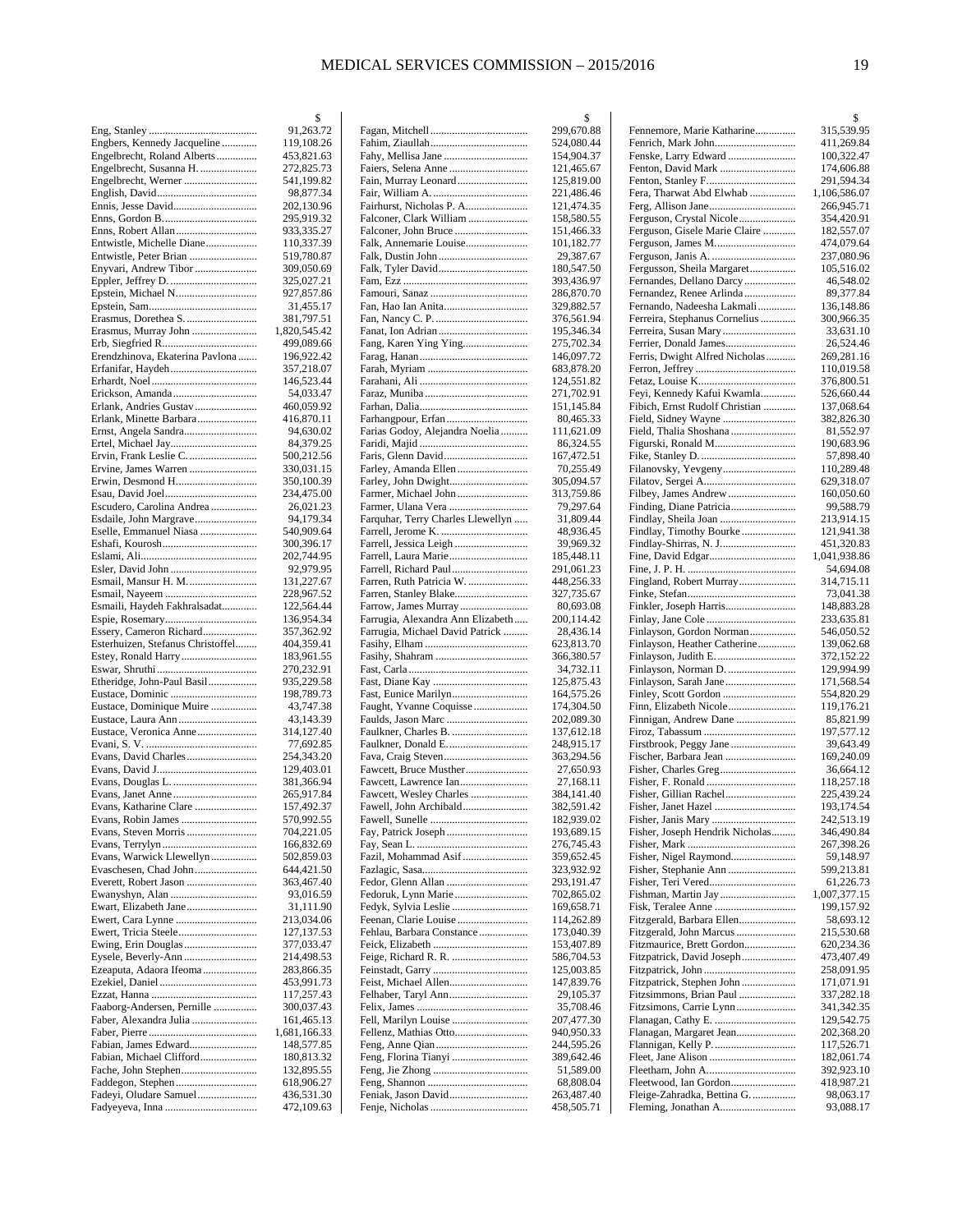|                                                        | \$                         |
|--------------------------------------------------------|----------------------------|
| Flemming, Anne Kathryn                                 | 66,758.19                  |
| Flesher, Michael Frederick                             | 101,008.86                 |
| Fletcher, John William                                 | 77,619.68                  |
| Fletcher, Judith Ellen<br>Fletcher, Kenneth A. Hugh    | 143,087.55                 |
| Fletcher, Mathews Douglas                              | 1,005,579.02<br>371,177.78 |
| Fletcher, Robert David                                 | 564,220.77                 |
| Flexman, Alana Mary                                    | 338,670.32                 |
| Flood, Tanya Lynnette P                                | 134,446.60                 |
| Florakas, Christine                                    | 48,004.81                  |
| Fluker, Margo Rae                                      | 117,659.84                 |
| Flynn, Andrew Norman                                   | 59,388.75                  |
| Flynn, Donald Justin                                   | 389,505.54                 |
|                                                        | 44,367.09                  |
| Fockler, Donald F                                      | 100,745.15<br>137,963.16   |
| Fofie, Desiree Patricia Arna<br>Fogarty, Doris Carolyn | 179,127.85                 |
| Fok, Mark Christopher                                  | 296,613.07                 |
| Foley, Jacqueline Mary                                 | 40,925.74                  |
| Folk, Maegan Elaine                                    | 123,076.48                 |
| Follows, Jonathan Mark                                 | 303,810.15                 |
| Follows, Robert C.                                     | 132,332.19                 |
| Foltz, Lynda Mae                                       | 25,695.60                  |
| Fong, Anthony Wing Keung                               | 31,699.82                  |
| Fong, Raymond Khay-Leong                               | 435,668.72                 |
| Fong, Sharon Yuen Ching                                | 330,820.00                 |
| Fontaine, Daphne Helen                                 | 47,274.13<br>184,135.03    |
| Fontaine, Isabelle-Anne                                | 95,350.41                  |
|                                                        | 135,017.62                 |
| Foo, Violet Lai Yee                                    | 229,538.34                 |
|                                                        | 30,018.63                  |
|                                                        | 131,855.62                 |
| Forbes, Jason Kyle                                     | 639,436.10                 |
| Ford, Stewart Denys Sydney                             | 84,771.38                  |
| Fordham, Karen Elsa Joy                                | 52,387.24<br>310,312.92    |
| Fordyce, Christopher Byron                             | 47,744.25                  |
| Forestell, Joshua Michael                              | 98,751.65                  |
| Forgach, Linda Gezanne                                 | 91,747.64                  |
| Forghani, Kamran                                       | 121,683.59                 |
| Forgie, Karen Elizabeth                                | 290,266.35                 |
| Forkheim, Kevin Edward                                 | 63,839.96                  |
| Forman, Janice Margaret<br>Forman, Katherine Crawford  | 118,554.61<br>174,272.34   |
|                                                        | 51,932.61                  |
| Forooghian, Farzin                                     | 932,597.71                 |
| Forrest, David Mitchell                                | 682,340.91                 |
| Forrest, Paul Richard                                  | 66,337.96                  |
| Forrest, Shelley Louise                                | 589,928.04                 |
| Forrester, James Colin                                 | 192,571.61                 |
| Forrester, Molly Erin<br>Forrester, Robert David       | 85,757.83<br>54,330.19     |
| Forsberg, Tracy Lynn                                   | 260,359.88                 |
| Forster, D. George                                     | 363,075.57                 |
|                                                        | 90,465.28                  |
| Fort, Diana Kathleen                                   | 234,557.23                 |
|                                                        | 786,887.89                 |
| Forzley, Brian Robert                                  | 455,807.19                 |
| Foster, John Joseph                                    | 59,402.19<br>222,777.15    |
|                                                        | 115,597.93                 |
| Foster, Ryan Kevin                                     | 406,343.38                 |
|                                                        | 77,899.56                  |
|                                                        | 278,343.26                 |
| Fouad, Magdy Ahmed                                     | 897,274.41                 |
|                                                        | 90,752.63                  |
|                                                        | 101,315.15<br>64,841.65    |
| Fourie, Christoffel J. A.                              | 101,730.57                 |
| Fourie, Clasina Elizabeth                              | 184,155.09                 |
| Fourie, Johan Andre                                    | 420,327.36                 |
| Fourie, Willem Jacobus                                 | 75,683.72                  |
| Fowler, Peter Schofield                                | 362,737.23                 |
|                                                        | 360,380.44                 |
| Fox, Lorne Michael                                     | 452,945.93<br>192,927.44   |
| Fox, Yarrow Kaitlynn                                   | 43,535.91                  |
|                                                        | 345,079.24                 |
|                                                        |                            |

|                                                    | \$                         |
|----------------------------------------------------|----------------------------|
| Francis, Dennis Russell                            | 130,195.93                 |
| Francis, George Michel                             | 232,923.92<br>226,643.06   |
|                                                    | 173,002.73                 |
| Francis, James Edward                              | 235,106.09                 |
| Francis, Michelle Catherine                        | 304,643.46                 |
| Francis, Thomas Patrick                            | 361,623.86                 |
| Francoeur, Jason Robert                            | 476,025.87                 |
| Frangou, Evan Mark                                 | 496,172.82                 |
|                                                    | 174,070.28                 |
|                                                    | 277,057.18                 |
| Frankland, Allen George                            | 351,120.08<br>39,692.41    |
|                                                    | 169,275.65                 |
|                                                    | 93,350.14                  |
| Fraser, Christopher R. R.                          | 191,602.28                 |
| Fraser, Garnet Douglas                             | 203,112.76                 |
| Frasinski, Alicja                                  | 149,311.27                 |
|                                                    | 33,332.08                  |
| Frazee, Pamela Joyce                               | 221,371.66                 |
| Fredeen, Lawrence F.                               | 218,690.61                 |
| Fredrikson, Diane Helen<br>Freed, Jasmine Rosemary | 255,694.40<br>88,249.06    |
|                                                    | 235,736.43                 |
| Freedman, Glen Lorne                               | 368,400.42                 |
| Freedman, Sarah Anne                               | 153,071.14                 |
|                                                    | 109,616.03                 |
|                                                    | 87,879.59                  |
| Freigang, Dolores Diane                            | 158,547.44                 |
|                                                    | 192,156.16                 |
| French, Kelly Maureen                              | 58,167.94                  |
| French, Rodney John                                | 153,591.11                 |
| Fretz, Eric Bertrand                               | 145,300.89<br>1,097,764.16 |
| Fretz, Michele T. A                                | 288,421.04                 |
|                                                    | 97,952.00                  |
|                                                    | 359,162.19                 |
| Frey, Justin Michael                               | 101,366.56                 |
|                                                    | 244,555.89                 |
| Friderichs, Peter Anthony                          | 428,437.09                 |
|                                                    | 372,049.88                 |
| Friedlander, Robin                                 | 140,156.40                 |
|                                                    | 74,019.63<br>86,497.46     |
| Friesen, Caspar Zanza                              | 313,020.60                 |
|                                                    | 327,323.95                 |
| Friesen, David Matthew                             | 61,734.78                  |
| Friesen, Lisa Carolyn                              | 163,538.38                 |
|                                                    | 55,182.19                  |
| Friesen, Marvin John                               | 184,726.46                 |
| Friesen, Stephen Darcy                             | 434,926.19                 |
|                                                    | 186,335.29                 |
| Frimer, Michael Lewis                              | 512,428.77<br>287,156.90   |
|                                                    | 313,251.87                 |
|                                                    | 129,745.33                 |
|                                                    | 168,725.39                 |
| Froehlich, Kevin Fredrick                          | 479,103.80                 |
|                                                    | 58,949.40                  |
| Froese, Danielle Kristine                          | 81,156.06                  |
|                                                    | 365,609.69                 |
|                                                    | 261,907.02                 |
| Froese, Norbert Rolf                               | 350,672.93                 |
| Froh, Robert George                                | 37,977.60<br>254,710.07    |
|                                                    | 62,229.04                  |
|                                                    | 241,583.53                 |
|                                                    | 128,008.63                 |
| Frost, Craig Clifton                               | 214,103.10                 |
|                                                    | 211,074.35                 |
|                                                    | 517,193.00                 |
| Fry, Peter Douglas                                 | 164,314.24                 |
| Frye, June Claire Oehler                           | 83,550.37                  |
|                                                    | 357,861.80<br>114,615.09   |
|                                                    | 378,750.18                 |
| Fukunaga, Marcia Jean                              | 116,135.71                 |
| Fuller, Ernest George                              | 73,176.74                  |
| Fuller, James David                                | 363,030.82                 |
|                                                    |                            |

|                                                          | \$                        |
|----------------------------------------------------------|---------------------------|
| Fulton, Colleen Sigrid                                   | 102,580.78                |
| Fumerton, Raina Eileen<br>Fung, Anthony Yiu-Fai          | 69,410.64<br>1,304,172.55 |
| Fung, Clement Kai Kin                                    | 96,616.06                 |
|                                                          | 219,229.62                |
| Fung, David Alexander                                    | 139,294.13                |
| Fung, Kathryn Chi-Han                                    | 244,200.42<br>325,977.16  |
|                                                          | 78,505.05                 |
| Fung, Tai Wai David                                      | 231,047.05                |
|                                                          | 83,207.95                 |
| Fung, Vincent Wan Hei<br>Furlong, Allan William          | 71,024.57<br>154,714.57   |
|                                                          | 700,181.12                |
| Fyfe, Jennifer Margaret                                  | 284,428.00                |
|                                                          | 294,686.12                |
| Gabriel, Patricia Susan                                  | 345,920.01<br>141,211.63  |
|                                                          | 344,816.04                |
|                                                          | 101,319.63                |
|                                                          | 422,398.03                |
|                                                          | 50,405.53<br>67,958.47    |
|                                                          | 106,469.64                |
|                                                          | 156,102.21                |
|                                                          | 48,057.59                 |
| Gajecki, Peter Joseph<br>Galanopoulos, Panagiotis Takis  | 434,825.12<br>71,867.58   |
| Galanos, Christopher John                                | 274,498.37                |
| Galbraith, John Charles Thomas                           | 41,452.64                 |
| Galbraith, Laurie Dawn                                   | 124,602.16                |
| Galik, Marika Yolande                                    | 142,343.79                |
|                                                          | 369,847.56<br>91,941.99   |
| Gallagher, Beth Dana                                     | 49,865.40                 |
| Gallagher, Ryan David                                    | 169,079.67                |
|                                                          | 89,041.24                 |
|                                                          | 45,253.85<br>62,169.78    |
|                                                          | 261,452.06                |
| Galloway, Emma Christina                                 | 61,785.68                 |
| Galway, Carol Suzanne                                    | 189,850.14<br>180,756.44  |
|                                                          | 339,390.43                |
|                                                          | 50,532.89                 |
|                                                          | 723,858.22<br>107,148.56  |
| Gan, Sze Wai Helen                                       | 439,604.66                |
|                                                          | 97,174.57                 |
|                                                          | 111,884.92                |
| Gandham, Satnam Singh<br>Gandham, Tarndip Singh          | 904,456.48<br>73,900.53   |
|                                                          | 384,295.09                |
| Gandhi, Sanjiv Karamchand                                | 428,418.10                |
| Gandhi, Vinod Kumar                                      | 320,026.46                |
| Ganesan, Arun Subramonian                                | 127,906.67<br>99,097.06   |
| Ganjizadeh-Zavareh, Saeedreza                            | 239,107.72                |
|                                                          | 56,960.88                 |
|                                                          | 264,652.32                |
| Ganz, Gregory Michael F                                  | 43,835.30<br>316,793.19   |
|                                                          | 43,654.00                 |
| Garbett, Sally Elizabeth                                 | 388,332.41                |
| Garbuz, Donald Steven<br>Garcia, Yasmin Marie Antoinette | 613,784.54<br>277,317.28  |
|                                                          | 444,085.51                |
| Gardiner, Richard Rory                                   | 545,909.52                |
| Gareau, Annie Brigitte                                   | 183,368.37                |
| Garland, Elspeth Jane                                    | 45,823.47<br>36,323.01    |
|                                                          | 620,805.58                |
| Garrard, Michael John                                    | 300,815.30                |
| Garraway, Naisan Robert                                  | 372,596.71                |
|                                                          | 45,825.82<br>155,764.40   |
| Garrey, Matthew M.                                       | 66,904.40                 |
| Garry, Benedict Michael                                  | 154,944.23                |
| Garstman, Anne Mathilde                                  | 39,712.37                 |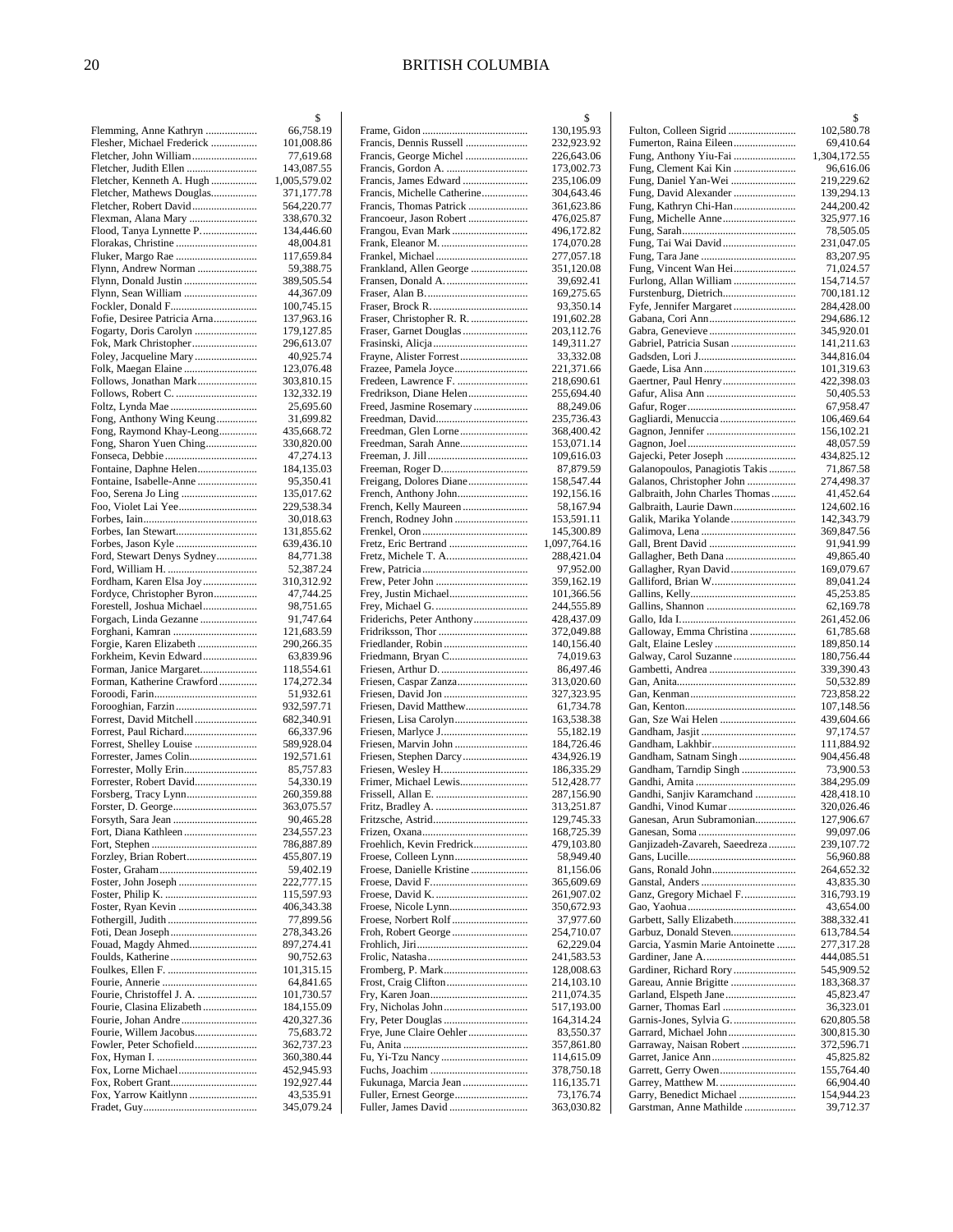|                                                     | \$                       |
|-----------------------------------------------------|--------------------------|
| Gartner, Kali Dawn                                  | 121,923.54               |
| Gatenby, Allan Dale                                 | 268,495.66               |
|                                                     | 204,582.07               |
| Gatto, Beverly Joan                                 | 39,752.90                |
|                                                     | 36,079.66                |
| Gaultois, Robert Michael<br>Gautier, Stephanie Love | 331,262.55<br>48,334.56  |
| Gayed, Alaa Mokhtar                                 | 298,923.38               |
| Geddes, Kalen Gordon                                | 238,170.16               |
|                                                     | 31,766.35                |
| Geddis, Rodney H.                                   | 286,796.92               |
|                                                     | 87,847.57                |
| Gee, Brian Gan Keung                                | 583,404.24               |
|                                                     | 354,147.59               |
|                                                     | 219,666.08               |
|                                                     | 335,626.29               |
| Geerts, Koen Gustaaf Jozefa                         | 820,968.83               |
|                                                     | 39,531.79                |
|                                                     | 167,703.73               |
| Geisler, Robert Cranston                            | 203,107.08               |
|                                                     | 378,457.30               |
|                                                     | 251,739.19               |
| Gelfant, Benjamin M                                 | 56,623.49                |
|                                                     | 44,683.68<br>229,150.04  |
| Gemeinhardt, Christine E                            | 54,011.58                |
| Gendreau-Reid, M. F. Liliane                        | 222,618.46               |
|                                                     | 60,704.14                |
|                                                     | 365,813.28               |
| Genge, Margot Minette                               | 304,743.85               |
| Gentis, Edward F. H                                 | 353,573.09               |
|                                                     | 51,173.48                |
| Genuis, Emerson David                               | 182,493.54               |
|                                                     | 240,555.77               |
| George, Deepu Joseph                                | 408,312.31               |
|                                                     | 184,640.00               |
| George, Shawn Sebastian                             | 336,380.60               |
| Georgyev, Petar Vasilev                             | 412,803.15               |
| Gerber, Michelle Renee                              | 46,360.87                |
|                                                     | 141,234.30               |
| Gergely, John Albert                                | 329,209.83               |
| Gerhart, Stanley Glenn                              | 301,973.12<br>151,587.71 |
| Germain, Carlie Mae                                 | 129,821.95               |
| Germain, Susan Tiffany                              | 108,662.71               |
| Gerntholtz, Werner Ernest                           | 422,603.68               |
| Gerretsen, Martin A.                                | 103,510.65               |
|                                                     | 32,203.37                |
|                                                     | 75,011.31                |
| Gerschman, Tommy Dan                                | 218,365.78               |
| Gershman, Stuart Myles                              | 30,103.28                |
|                                                     | 67,371.73                |
| Ghadirian, Sohayl Hosain                            | 106,969.85               |
|                                                     | 177,578.05               |
|                                                     | 213,537.93               |
| Ghahremani, Mandana                                 | 443,800.70<br>73,663.72  |
| Ghannadi, Fatemeh                                   | 263,431.97               |
|                                                     | 230,945.28               |
| Gharapetian, Angineh                                | 401,541.72               |
|                                                     | 284,810.97               |
|                                                     | 241,910.25               |
|                                                     | 305,993.78               |
|                                                     | 71,019.81                |
|                                                     | 415,563.70               |
| Ghesquiere, Wayne Gerard                            | 388,212.86               |
|                                                     | 87,164.95                |
|                                                     | 172,385.82               |
| Gholamabbas Javan, Asef                             | 308,598.96               |
|                                                     | 427,849.01               |
|                                                     | 121,186.76               |
| Ghura, Parminder Singh                              | 483,283.46<br>105,776.72 |
| Gianoulis, Mary Eva                                 | 25,814.88                |
|                                                     |                          |
|                                                     |                          |
| Gibbons, Jeannette M                                | 300,903.95               |
|                                                     | 185,234.27<br>62,810.05  |
|                                                     | 420,616.73               |

|                                                        | \$                       |
|--------------------------------------------------------|--------------------------|
|                                                        | 42,707.12                |
| Gibson, Ronald Emerson                                 | 65,925.20                |
| Giede, Johannes Andreas                                | 402,610.74               |
|                                                        | 345,179.09               |
|                                                        | 440,769.45               |
|                                                        | 158,937.51<br>136,660.12 |
| Gilbart, Michael Kenneth                               | 166,379.53               |
|                                                        | 219,646.95               |
| Gilbert, Howard R.                                     | 422,740.66               |
|                                                        | 88,321.03                |
|                                                        | 27,567.22                |
| Giles, Catherine Elizabeth                             | 166,470.90               |
| Gilhooly, Timothy Robert                               | 359,309.39               |
|                                                        | 631,383.71               |
| Gill, Amanpreet Kaur                                   | 123,432.60               |
|                                                        | 294,125.57               |
|                                                        | 827,383.60               |
|                                                        | 66,632.26                |
|                                                        | 296,340.39               |
|                                                        | 375,669.83               |
|                                                        | 27,513.11                |
| Gill, Harpinder Singh                                  | 99,090.51                |
|                                                        | 45,715.85                |
|                                                        | 200,356.49               |
|                                                        | 71,369.15                |
|                                                        | 316,788.65               |
|                                                        | 595,351.17               |
|                                                        | 82,157.71                |
|                                                        | 57,790.06<br>178,581.70  |
| Gill, Kanwaljit Kevin S.                               |                          |
|                                                        | 591,735.11<br>129,350.59 |
| Gill, Mandeep Singh                                    | 312,734.38               |
| Gill, Manmohanjit Singh                                | 421,294.92               |
|                                                        | 583,343.67               |
|                                                        | 282,368.39               |
|                                                        | 162,345.19               |
|                                                        | 521,303.64               |
|                                                        | 303,153.63               |
|                                                        | 899,344.61               |
|                                                        | 437,735.08               |
|                                                        | 50,115.63                |
|                                                        | 856,536.41               |
|                                                        | 172,819.57               |
|                                                        | 31,050.25                |
|                                                        | 82,433.62                |
|                                                        | 52,078.62                |
| Gillis, Melissa Christine                              | 272,108.77               |
| Gilmore, Andrew Scott                                  | 210,153.85               |
| Gimbarzevsky, Boris Philip                             | 135,036.32               |
| Gin, Davey Young Ming                                  | 387,482.86               |
| Gingras, Michele Susanne                               | 722,006.09               |
|                                                        | 68,781.16<br>300,298.30  |
| Giobbe, Stefania Stella                                | 51,954.00                |
|                                                        | 54,844.45                |
|                                                        | 782,346.20               |
| Glanville, Brook William                               | 244,101.35               |
| Glanzberg, Monte M. H                                  | 268,831.73               |
|                                                        | 140,298.45               |
| Glaude, Simon-Pierre                                   | 264,501.83               |
| Glaze, Pavel Alexander                                 | 53,262.27                |
| Glazier, Lee Robert                                    | 125,024.71               |
|                                                        | 525,797.38               |
|                                                        | 122,124.29               |
| Glen, David Richard                                    | 124,070.17               |
|                                                        | 152,986.99               |
|                                                        | 425,568.28               |
| Glynn-Morris, Rodney C.                                | 205,698.42               |
|                                                        | 390,433.15               |
| Goad, Andrew Samieson                                  | 435,103.80               |
| Goddard, Christopher                                   | 1,350,511.77             |
| Goddard, Gwyllyn Shannon<br>Goddard, Meaghan Elizabeth | 124,217.30               |
|                                                        | 119,231.49<br>297,482.43 |
| Godinho, Derek Vivek                                   | 2,465,444.33             |
| Godlewski, Katarzyna Irena                             | 104,626.99               |
| Godley, Mark Brian                                     | 65,445.99                |
|                                                        |                          |

|                                        | \$                       |
|----------------------------------------|--------------------------|
|                                        | 55,963.06                |
| Goecke, Michelle Elisa                 | 458,668.87               |
| Goel, Danny Paul                       | 196,480.04               |
| Goetz, Thomas Joseph                   | 369,787.99               |
|                                        | 995,683.49               |
| Gogela-Spehar, Marketa                 | 422,545.33               |
|                                        | 98,304.00                |
| Golbey, Michael J                      | 29,806.13                |
| Gold, Catherine Leah                   | 114,490.10               |
|                                        | 925,444.54               |
| Goldberg, Kevin Michael                | 276,216.71<br>575,089.72 |
| Goldberger, Michael H                  | 114,951.15               |
| Golden, Jonathan Gerald                | 427,538.93               |
|                                        | 488,552.95               |
| Goldenberg, Sheldon Larry              | 278,243.37               |
| Goldfarb, David Mark                   | 37,734.40                |
| Goldie, Sheena Morag                   | 165,915.16               |
| Goldsmith, Hayley Nicole               | 144,911.73               |
| Golemba, Shaun Franklin                | 147,813.20               |
| Golin, Peter David                     | 461,241.38               |
| Golishevski, Nataliya                  | 278,376.15               |
| Golonka, Naomi Ryoko                   | 209,457.97               |
| Golosinski, Agata Anna                 | 337,108.25               |
|                                        | 380,431.21               |
| Gonabady Namadon, Mojdeh               | 124,222.25               |
| Goncalves, Jose Luis                   | 583,961.83               |
| Gonzales, Joseph Jerry Mateo           | 46,627.34                |
| Gonzalez Romulus, Marie-Christina      | 36,371.71                |
| Gooch, Christopher Edward              | 282,479.97               |
|                                        | 159,024.55               |
| Goodall, Richard Lorne                 | 321,747.58               |
|                                        | 121,954.36               |
| Goodchild, Steven Roy                  | 166,223.63               |
| Gooderham, Peter Alexander             | 34,237.80                |
| Gooderham, Virginia Ann                | 240,819.91               |
| Goodhue, Angelique Diane               | 25,701.27                |
| Goodman, Earl L.                       | 261,108.01               |
|                                        | 355,805.82               |
| Goodman, Saul Hart                     | 427,289.28               |
| Goodman, Trisha Andrea Margaret        | 240,539.23               |
|                                        | 97,504.28                |
| Goods, Kimberley<br>Goodwin, Jodi Lynn | 58,754.28<br>27,289.70   |
| Goodwin, Michael Evan                  | 614,509.43               |
| Goojha, Ciaran Akash                   | 364,985.87               |
| Gopinath, Hirekatur Venkataram         | 431,564.87               |
| Goplen, Gary Bernard                   | 634,075.25               |
|                                        | 472,493.58               |
|                                        | 63,451.72                |
|                                        | 124,208.18               |
|                                        | 215,960.92               |
| Gordon, Rhona Michelle                 | 191,941.01               |
| Gordon, Robert Bruce                   | 68,647.99                |
| Gordon, Steven Craig                   | 227,714.96               |
|                                        | 191,103.05               |
|                                        | 292,037.74               |
|                                        | 151,327.92               |
| Gorman, Christopher Paul               | 240,739.61               |
| Gorman, Michael Sean                   | 432,920.77               |
| Gorman, Peter John                     | 304,121.25               |
| Gornall, Anne Katrina                  | 249,891.49               |
| Gornall, Wayne Roger                   | 307,584.48               |
| Gosal, Manjit Singh                    | 202,167.39               |
| Gosal-Sadhra, Tirath                   | 1,981,336.58             |
|                                        | 118,693.19               |
| Gossier, Suzanne Marie                 | 203,175.55               |
| Goswami, Duna Debojani                 | 399,803.84               |
|                                        | 30,420.16                |
| Gottner, Michael John                  | 927,322.30               |
|                                        | 249,208.09               |
| Gould, Brent Knowlton                  | 162,939.96               |
| Goulet, Conrad Andre                   | 525,649.89<br>59,390.40  |
| Goumeniouk, Alexander D.               | 80,056.77                |
| Gounden, Kandasamy                     | 415,653.66               |
| Gourlay, William Alexander             | 100,312.65               |
|                                        | 189,575.57               |
| Govender, Preneshlin Vadival           | 1,016,145.43             |
|                                        |                          |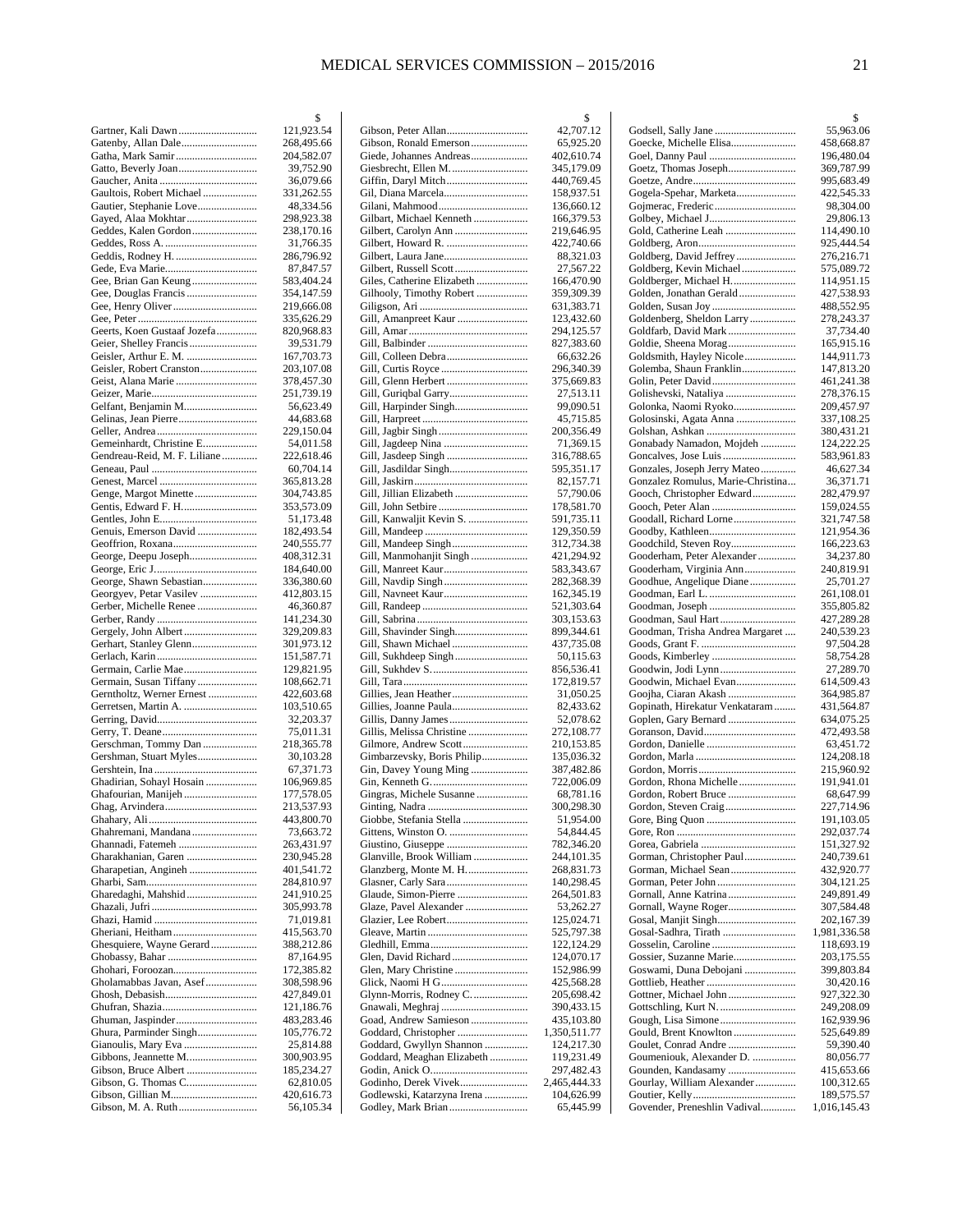#### 22 BRITISH COLUMBIA

|                                                         | \$                       |
|---------------------------------------------------------|--------------------------|
| Govender, Sundren                                       | 449,399.97               |
| Govindasamy, Sarina                                     | 301,628.63<br>100,924.28 |
| Graboski, Corrie Lynn                                   | 303,058.61               |
| Grabovac, Andrea Dagmar                                 | 140,946.22               |
| Grace, Francine Sudol                                   | 69,302.78                |
|                                                         | 299,695.98               |
| Grace, Jennifer Erika                                   | 482,047.79               |
| Gracen, Tammy Margalit                                  | 32,051.83<br>353,697.60  |
|                                                         | 498,831.97               |
| Graetz, Michael Andrew                                  | 611,703.34               |
|                                                         | 194,308.31               |
| Graham, Alistair David                                  | 474,208.53               |
| Graham, Candida Rae                                     | 29,516.68                |
| Graham, Clive Rodney<br>Graham, Dianne Marlene Patricia | 350,168.86<br>101,552.77 |
| Graham, James Alexander                                 | 270,496.32               |
| Graham, Keith Thomas                                    | 310,758.70               |
|                                                         | 108,947.40               |
| Graham, Marie Louise                                    | 348,250.92               |
| Graham, Nicholas Raymond                                | 310,451.78               |
| Graham, Paul Alexander                                  | 258,339.08<br>68,531.92  |
| Grahn, Allen Randolf                                    | 46,583.13                |
| Gramberg, Clara Cherk-Ying                              | 75,214.00                |
| Granger, Robert Brian                                   | 923,897.15               |
|                                                         | 263,750.75               |
|                                                         | 268,931.61               |
|                                                         | 568,224.75<br>357,885.50 |
| Grant, James Macdonald                                  | 260,639.65               |
|                                                         | 160,253.01               |
|                                                         | 30,799.46                |
| Grant, Kyle Alexander                                   | 45,662.61                |
| Grant, Nasha Elizabeth                                  | 227,021.04<br>296,763.32 |
|                                                         | 83,945.96                |
| Grant-Oyeye, Lind Akpobome                              | 115,678.03               |
|                                                         | 383,268.50               |
| Grasswick, Linda Joan<br>Graves, Carl Oswald            | 77,235.95<br>35,340.47   |
|                                                         | 817,459.45               |
|                                                         | 355,943.92               |
|                                                         | 211,073.00               |
|                                                         | 170,517.46               |
| Gray, Stuart Edward<br>Greek, Lloyd Shane               | 159,052.75<br>207,114.16 |
| Green, Daphne Elizabeth                                 | 197,914.36               |
| Green, Howard Daniel                                    | 34,302.38                |
|                                                         | 377,059.56               |
|                                                         | 275,979.52               |
|                                                         | 542,461.05<br>34,691.99  |
| Green, Mark Charles                                     | 607,450.58               |
| Green, Raymond Lewis                                    | 179,000.56               |
| Greenaway, Joelle Saliba                                | 32,930.88                |
| Greenaway, Masail                                       | 210,008.26               |
| Greenaway, Michael P.                                   | 92,019.86                |
| Greenberg, Kathy A.<br>Greenberg, Ronald                | 133,230.80<br>222,531.33 |
| Greenhill, Alexandra                                    | 38,204.23                |
| Greenman, Janet Elizabeth                               | 53,355.26                |
| Greenspoon, Mark Barry                                  | 249,354.42               |
| Greenwood, Michael T.                                   | 81,599.81                |
| Greenwood, Shannon Suzanne                              | 377,056.45<br>118,901.07 |
| Greggain, Joshua Paul                                   | 308,862.44               |
| Gregory, Brian William                                  | 534,888.84               |
|                                                         |                          |
|                                                         | 217,570.63               |
| Gregory, Tournesol Nicholas                             | 307,458.70               |
| Gregory-Evans, Kevin                                    | 30,547.52                |
| Gregson, Alison Nicole                                  | 212,810.04<br>295,952.20 |
| Greidanus, Nelson Victor                                | 657,942.78               |
| Greidanus, Thomas H.                                    | 35,967.88                |
| Grewal, Bikramjit Singh                                 | 180,540.05<br>523,973.53 |

|                                                      | \$                       |
|------------------------------------------------------|--------------------------|
| Grewal, Jeevan Kiran Kaur                            | 255,448.75               |
| Grewal, Natasha Navneet                              | 43,587.91<br>135,991.73  |
|                                                      | 36,578.91                |
| Grewal, Shiv Pal Singh                               | 78,377.66                |
| Grewal, Sukhminder T. S.                             | 288,715.74               |
|                                                      | 95,335.22                |
| Greydanus, Shawn Conrad                              | 94,608.89                |
| Greyling, Gertie Jacoba                              | 410,004.47               |
| Griesdale, Donald Edwin                              | 456,842.64               |
| Grieve, Kimberley Allison                            | 270,930.84<br>103,964.20 |
| Griffin, Jonathan P. M.                              | 220,594.09               |
|                                                      | 427,226.93               |
| Griffiths, Brenda Lee                                | 235,794.83               |
|                                                      | 143,288.36               |
| Grimes, Aoibhinn Maria                               | 196,680.64               |
|                                                      | 102,818.38               |
|                                                      | 41,488.44                |
| Grimwood, Henry R.                                   | 792,069.21<br>78,210.64  |
|                                                      | 188,082.70               |
|                                                      | 291,941.94               |
| Grobler, Anne Suzanne                                | 183,606.65               |
| Groeneweg, Shane Richard                             | 43,810.98                |
| Grootendorst, Martin William Jacob                   | 521,069.51               |
|                                                      | 268,427.12               |
| Grose, Elizabeth Mary                                | 88,088.77                |
|                                                      | 315,318.59<br>34,638.00  |
|                                                      | 704,021.37               |
|                                                      | 34,224.00                |
| Grover, Gagan Chander                                | 610,598.30               |
| Grunau, Brian Edward                                 | 168,386.38               |
| Grunau, Esther Sacha                                 | 334,252.99               |
| Grunau, Peter David                                  | 311,651.47               |
| Grundmann, Hans Gerhard<br>Grunfeld, Anton Francis   | 278,822.10               |
| Grunow, Michael David                                | 33,229.06<br>436,201.26  |
| Grymaloski, Kim                                      | 355,049.62               |
| Grymonpre, Ilona Marie A.                            | 82,919.34                |
| Grzybowski, S. C. W.                                 | 39,575.72                |
|                                                      | 448,318.45               |
| Guan, Brian Wen Shao                                 | 357,486.63               |
| Gubanov, Alexander<br>Gudapati, Sumathi              | 35,363.82<br>310,584.57  |
| Gudas, Virginia Mary                                 | 240,013.53               |
| Guenther, Neil Vincent                               | 55,124.09                |
|                                                      | 286,128.49               |
|                                                      | 37,297.29                |
| Guillaume, Marie-Laure Therese                       | 103,527.54               |
| Guillemette, Chantal                                 | 43,508.22                |
|                                                      | 98,181.69                |
| Gul, Shahid Mohammed                                 | 62,057.96<br>529,458.43  |
|                                                      | 168,827.29               |
| Gullason, Bradley Keith                              | 400,373.16               |
| Gully, Robert Michael                                | 487,289.67               |
|                                                      | 352,825.76               |
|                                                      | 25,072.48                |
|                                                      | 180,894.57<br>58,276.14  |
|                                                      | 131,690.97               |
| Gunning, Derek John Robert                           | 979,456.67               |
|                                                      | 138,376.74               |
|                                                      | 371,968.71               |
|                                                      | 318,821.92               |
|                                                      | 368,600.73               |
|                                                      | 416,432.56               |
|                                                      | 300,556.45<br>927,757.78 |
| Gupta, Rahul Krishan                                 | 57,332.42                |
|                                                      | 366,420.73               |
| Guralnick, Marla Sari                                | 119,202.41               |
|                                                      | 29,683.08                |
|                                                      | 969,221.20               |
| Gustafson, Jane Elizabeth<br>Gustafson, Kerstin Dawn | 103,270.22               |
| Gustafson, Matthew Karl                              | 565,625.23<br>98,934.65  |
|                                                      |                          |

|                                                      | \$                         |
|------------------------------------------------------|----------------------------|
| Gustafson, Paul Michael                              | 252,879.13                 |
| Gustavsson, Eric Steven                              | 466,725.55<br>203,870.80   |
| Gutierrez, Leanne Elizabeth                          | 338,167.79                 |
| Gutman, Samuel Jeffrey                               | 52,850.38                  |
| Gutmanis, Peter Andrew                               | 413,798.28                 |
| Gutteridge, Timothy John                             | 106,243.51                 |
| Gutteridge, Ursula Janet                             | 144,732.33                 |
| Guttman, Orlee Robyn<br>Guy, David Joseph            | 73,661.86<br>73,655.49     |
|                                                      | 342,927.96                 |
| Guy, Meghan Lorraine                                 | 225,170.68                 |
|                                                      | 395,948.14                 |
|                                                      | 319,614.24<br>145,392.03   |
|                                                      | 505,494.41                 |
|                                                      | 278,183.62                 |
| Hacquebard, Simone M. A.                             | 64,052.89                  |
|                                                      | 942,329.90                 |
| Hade-Hetu, Sebastien<br>Hadi, Haidar Mohammed        | 164,651.62<br>1,314,804.53 |
|                                                      | 415,112.12                 |
| Hadjipavlou, George Alexander                        | 73,613.88                  |
| Haegert, Joseph George                               | 140,903.25                 |
| Haegert, Joseph John                                 | 32,601.33                  |
| Hagel, Jeffrey Allan                                 | 33,664.18                  |
| Hagen, Barry Alvin                                   | 210,631.27<br>47,954.10    |
| Hagen, Paul Kenneth                                  | 38,926.61                  |
|                                                      | 33,638.18                  |
| Hahn, Michael Eric                                   | 702,610.07                 |
|                                                      | 120,692.90                 |
| Haider, Syed Nadeem                                  | 55,963.39                  |
| Haiduk, Michael John                                 | 317,020.03<br>254,729.55   |
| Haigh, Susan Elizabeth                               | 228,647.44                 |
|                                                      | 110,304.95                 |
|                                                      | 298,458.27                 |
| Haines, Victoria Lee                                 | 338,798.75                 |
| Hair, Amarjit Singh<br>Hajeb Hosseinieh, Ramin       | 435,786.54<br>305,742.32   |
|                                                      | 76,654.12                  |
| Haji Pavlou, Christopher                             | 161,995.96                 |
| Hakimzadeh, Akbar                                    | 78,040.46                  |
|                                                      | 186,286.50<br>93,645.34    |
| Hale, Kathryn Brandy<br>Half, Nicholas Peter         | 393,294.83                 |
| Halischuk, Grant Frederick                           | 217,395.50                 |
| Haljan, Gregory Joseph                               | 224,865.02                 |
| Halkier, Bradley Kenneth                             | 42,071.04                  |
| Hall, David Ronald Andrew                            | 69,530.75                  |
|                                                      | 94,376.25<br>375,105.33    |
| Hall, Lacresha Labanks                               | 157,572.40                 |
| Hall, Renee Nicole .                                 | 399,037.20                 |
|                                                      | 154,999.02                 |
|                                                      | 251,949.76                 |
| Hallgren, Nicole Katherine                           | 40,022.52<br>158,909.33    |
|                                                      | 85,803.92                  |
| Halperin, Frank Allan                                | 1,090,906.05               |
|                                                      | 111,728.83                 |
| Ham, Byron David                                     | 275,763.97                 |
|                                                      | 143,709.21<br>94,137.85    |
| Hambleton, Corey Robert                              | 327,974.25                 |
| Hamburger, Jaap Nico                                 | 408,118.44                 |
| Hameed, Syed Morad                                   | 450,547.27                 |
| Hameer, Taslim Lucy                                  | 43,160.80                  |
| Hamersley, Shannon Philip                            | 352,262.80<br>413,265.91   |
| Hamidizadeh, Reza                                    | 452,831.14                 |
|                                                      | 500,267.63                 |
| Hamilton, A. Mark                                    | 167,397.18                 |
| Hamilton, Andrew Alex D.                             | 176,014.06                 |
| Hamilton, Dorothy Jeannine<br>Hamilton, Douglas Buck | 196,397.87<br>258,129.28   |
|                                                      | 217,522.45                 |
| Hamilton, John A.                                    | 273,268.37                 |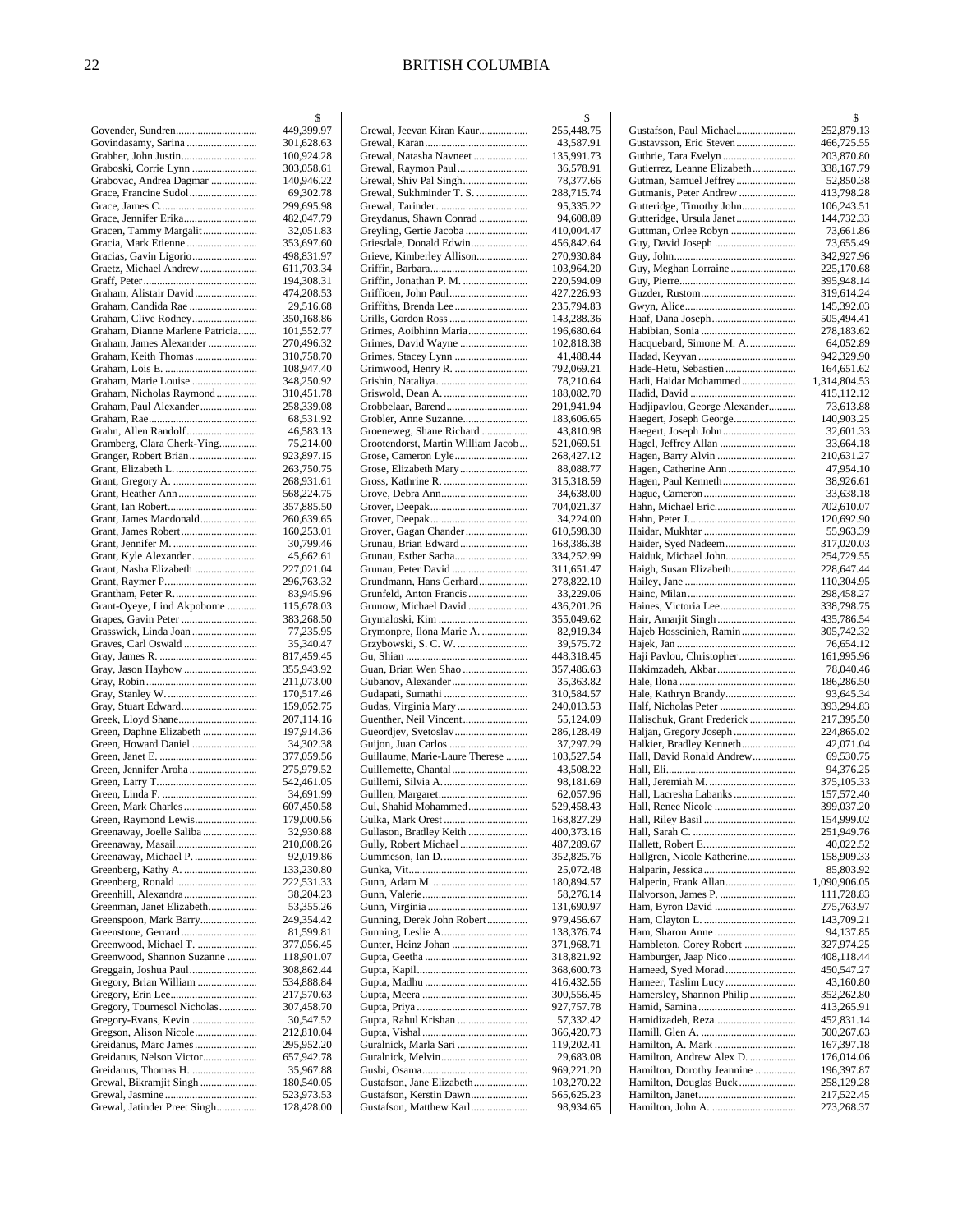|                                                        | 2                        |
|--------------------------------------------------------|--------------------------|
| Hamilton, Tatyana Borisovna                            | 559,628.73               |
| Hamilton, Trevor Douglas                               | 202,335.93               |
| Hamm, Darrell Arthur                                   | 323,553.74               |
| Hammett, Tess Catherine<br>Hammond, Diana Tingting     | 84,706.56<br>53,102.23   |
| Hammond, Karsten Madsen                                | 286,975.10               |
| Hamour, Abuobeida Abdelaal                             | 1,002,077.82             |
| Hampole, Rahul Kotrappa                                | 434,247.59               |
|                                                        | 44,248.37                |
|                                                        | 288,724.17               |
|                                                        | 154,463.46               |
|                                                        | 63,523.81                |
|                                                        | 265,739.99<br>105,003.74 |
| Hanberg, Riley William<br>Hancock, Julian Andrew       | 248,488.84               |
| Hancock, Larry Gordon                                  | 43,416.86                |
| Hancock, Ronald John                                   | 228,483.51               |
| Hancock, Sherri Rosemary                               | 406,921.55               |
| Hand, Gregory Robert                                   | 392,567.14               |
|                                                        | 834,908.11               |
| Hankey, Joanne M                                       | 94,325.99                |
| Hankins, Jennifer Elizabeth                            | 103,710.14<br>392,396.82 |
| Hanna, Bassem Matta Nashed                             | 141,112.45               |
| Hanon, Neil Howard                                     | 477,951.22               |
|                                                        | 65,608.54                |
| Hansen, Maxim Thomas Tamerlane                         | 343,611.90               |
|                                                        | 472,151.20               |
| Hanson, Peter George                                   | 285,538.70               |
|                                                        | 49,101.29                |
| Haq, Syed Mohammad S.                                  | 422,328.21<br>363,240.00 |
| Haque, Muhammad Farhan Ul                              | 351,218.29               |
| Haque, Serena Antonina                                 | 42,736.68                |
|                                                        | 619,086.66               |
| Harasym, Danica Lee                                    | 61,106.27                |
|                                                        | 266,255.41               |
| Harder, Kenneth Fred                                   | 228,691.27               |
| Harder, Kenneth Kim                                    | 291,204.14<br>25,483.21  |
|                                                        | 223,909.84               |
|                                                        | 61,858.55                |
| Hardwicke, H. Steven                                   | 92,266.02                |
|                                                        | 75,579.85                |
| Hargrave, James Edmund                                 | 116,763.51               |
|                                                        | 328,463.48               |
| Hargreaves, James Aubrey<br>Hargrove, Gaylene Melodie  | 585,556.96<br>391,665.67 |
| Hargrove, Kenneth W.                                   | 30,923.58                |
|                                                        | 162,561.41               |
| Haribhai, Jayshree C.                                  | 261,942.73               |
|                                                        | 56,858.71                |
| Hariton, Nicolas Charles                               | 392,825.81               |
| Harjee, Karim Sadrudin                                 | 732,050.88               |
| Harmer, Andrea Leigh                                   | 121,747.66<br>133,358.59 |
| Harmon, Heather Caitlin                                | 122,928.64               |
|                                                        | 125,463.59               |
| Harney, Evelyn Colleen                                 | 111,345.91               |
| Harper, Debra Lynn                                     | 262,382.76               |
|                                                        | 437,449.09               |
| Harper, Telen Taklan                                   | 445,310.04<br>138,674.15 |
|                                                        | 235,275.70               |
| Harrad, Upninderjit Singh                              | 746,555.35               |
|                                                        | 366,461.18               |
| Harries, Jeffrey Kim                                   | 342,619.05               |
|                                                        | 342,513.54               |
| Harriman, Kasandra Lynne                               | 93,769.25                |
| Harriman, Maureen M. Anne<br>Harrington, Gregory D. R. | 301,004.81<br>300,570.87 |
|                                                        | 85,277.87                |
| Harris, Bradley James                                  | 376,867.48               |
|                                                        | 233,859.63               |
| Harris, David Edward                                   | 422,397.00               |
|                                                        | 176,002.39               |
|                                                        | 141,429.89<br>33,403.15  |
| Harris, Jeremy Robert                                  | 462,771.35               |
|                                                        |                          |

|                                                            | \$                       |
|------------------------------------------------------------|--------------------------|
| Harris, Kerry Lynn                                         | 112,370.44               |
| Harris, Kevin Christopher                                  | 536,465.72               |
| Harris, Lia Camille                                        | 273,524.12               |
| Harris, Mary Jo Elizabeth                                  | 81,354.76                |
|                                                            | 453,998.43<br>189,079.06 |
| Harrison, David Michael                                    | 205,091.03               |
| Harrison, David Wray                                       | 423,708.07               |
| Harrison, Lindsay Alma                                     | 71,294.33                |
|                                                            | 330,461.53               |
| Harrold, Brent Douglas                                     | 225,017.44               |
| Harrold, Catherine                                         | 132,665.44               |
| Hart, Daphne Lynn                                          | 54,244.48                |
|                                                            | 425,134.43               |
|                                                            | 88,297.05                |
|                                                            | 471,977.87               |
| Hartford, Lesley Anne                                      | 124,310.70               |
| Hartford, Samuel Douglas                                   | 235,534.07               |
| Hartl, Trevor Todd                                         | 693,300.99               |
| Hartley, Paula Anne                                        | 246,539.21               |
| Hartman, Dennis Lorne                                      | 290,569.98               |
| Hartwig, Michael Claus                                     | 197,567.12<br>343,624.54 |
|                                                            | 54,943.80                |
| Harvey, Layne Joseph                                       | 224,331.41               |
| Harvey, Melissa A. V.                                      | 34,621.01                |
| Harvie, Christopher John                                   | 66,277.70                |
| Hasham, Amin Mohamed                                       | 392,723.32               |
| Hasinoff, Erin Andrea                                      | 120,997.68               |
| Haskell, Eva Lorraine                                      | 156,306.07               |
|                                                            | 562,232.16               |
| Haslett, Peter Jonathan                                    | 332,059.42               |
|                                                            | 213,947.75               |
|                                                            | 428,419.70               |
| Hassan, Islam Khamis Ahmed                                 | 115,699.05               |
| Hassanali, Amyeen Rahim                                    | 110,328.21               |
|                                                            | 35,668.64                |
| Hassani, Roudabeh                                          | 357,899.79               |
| Hatakeyama, Chihu                                          | 58,547.48<br>78,299.50   |
| Hatakka, Aleisha Kirstin                                   | 145,892.71               |
| Hatala, Rosemarie Ann                                      | 111,377.45               |
| Hatchard, Darren Lee Judson                                | 65,326.60                |
| Hatchwell, Anthony Richard                                 | 92,151.92                |
| Hatfield, Mary Christine                                   | 83,673.48                |
|                                                            | 288,758.86               |
|                                                            | 310,561.90               |
| Hatlelid, Leonard W.                                       | 325,195.54               |
| Hattingh, Jozua Francois                                   | 380,132.24               |
|                                                            | 202,673.28               |
| Hauser, Ronda Joan                                         | 167,166.57               |
| Haussmann, Chantal Louise                                  | 44,248.95<br>263,569.48  |
| Hautala, Bronwyn Ruth<br>Havelock, Jon Christopher         | 172,112.16               |
| Havey, Thomas Ciaran                                       | 185,021.62               |
| Haw, Charles Sung                                          | 42,773.91                |
|                                                            | 193,588.16               |
| Hawkeswood, Jonathan Patrick                               | 128,351.81               |
| Hawkins, David F.                                          | 185,719.34               |
| Hawkins, Lindsay Marie                                     | 180,602.00               |
| Hawley, Philippa Helen                                     | 35,149.95                |
|                                                            | 1,706,483.53             |
|                                                            | 497,408.22               |
|                                                            | 278,815.72               |
|                                                            | 593,241.51               |
|                                                            | 379,817.26               |
|                                                            | 917,473.78<br>149,811.29 |
|                                                            | 249,469.28               |
| Hayre, Dharminder Singh                                    |                          |
|                                                            |                          |
|                                                            | 144,606.97               |
| Hayter, Megan Alexandra<br>Haythornthwaite, Jordan William | 68,869.58<br>554,267.32  |
|                                                            | 503,686.93               |
| Hayward, Clyde Allistair                                   | 181,788.09               |
|                                                            | 256,227.46               |
| Hayward, Lindsey                                           | 380,692.52               |
| Haywood-Farmer, Eric                                       | 55,704.02                |
| Hazlett, David Lorne                                       | 220,498.81<br>106,336.04 |

|                                                          | \$                       |
|----------------------------------------------------------|--------------------------|
|                                                          | 65,831.18                |
| Head, Robert Bruce<br>Head, Stephen John                 | 261,810.99<br>309,620.77 |
| Healey, Francis Bernard                                  | 330,451.44               |
| Heaney, Michael Joseph                                   | 81,489.17                |
| Heard, Neil Michael                                      | 46,668.33                |
| Heard, Sydney Mark A                                     | 32,434.93                |
| Heath, Andrea Michelle                                   | 365,450.02<br>110,646.41 |
|                                                          | 77,238.18                |
| Hecht, Kristian Klaus                                    | 25,279.04                |
| Hecht, Patrick William                                   | 286,195.23               |
| Hedges, Donald Gene                                      | 49,738.82<br>28,888.08   |
| Heed, Marni Riata                                        | 449,441.45               |
| Heffernan, Sonja Michelle                                | 30,411.50                |
| Hegan, Kathleen Elwyn                                    | 410,203.48<br>142,315.99 |
| Heidt, Lisa Kathleen                                     | 204,046.42               |
| Heilbron, Brett Gregory                                  | 1,257,983.63             |
| Heilbrunn, David Leslie                                  | 313,400.50               |
| Heimdahl, Daniel Allen                                   | 105,604.67<br>332,570.27 |
| Heinrichs, David Alan                                    | 2,051,045.79             |
| Hejdankova, Barbara                                      | 325,996.47               |
|                                                          | 255,696.86               |
| Hellman, David John<br>Hellyar, Andrew George            | 351,619.91<br>104,380.31 |
| Helm, Charles William                                    | 419,019.32               |
| Helou, Tarek Michael                                     | 32,840.76                |
| Helpard, Paul Joseph                                     | 66,521.83                |
| Hemmerich, Eva Elisabeth                                 | 503,748.26<br>240,037.15 |
| Hemming, Anthony Russell                                 | 277,162.37               |
| Henderson, Amber Morgan                                  | 58,109.78                |
| Henderson, Christine Nicole<br>Henderson, Clare Victoria | 64,408.24<br>104,248.36  |
| Henderson, Cynthia Louise                                | 242,136.31               |
| Henderson, David L.                                      | 155,662.74               |
| Henderson, David Mark                                    | 55,409.11                |
| Henderson, Dawn Megan<br>Henderson, Douglas M            | 68,115.80<br>450,590.38  |
|                                                          | 328,015.97               |
| Henderson, Gordon Thomas                                 | 336,077.88               |
| Henderson, Harvey E.<br>Henderson, Laura Jane Walker     | 81,344.33<br>78,273.38   |
| Henderson, Richard John                                  | 358,164.49               |
| Henderson, Robert J.                                     | 175,757.02               |
| Henderson, Sylvia Lynn                                   | 96,449.97<br>378,563.78  |
| Henderson, William Roy                                   | 554,132.21               |
|                                                          | 140,809.26               |
|                                                          | 39,163.52                |
| Heng, Kenneth Yick Wei<br>Henley, Jeanette Lynne         | 270,085.69<br>259,310.50 |
| Henley, Peter Adrian                                     | 342,089.66               |
| Hennessey, Katherine Kiara                               | 149,454.92               |
| Hennessy, Colleen Cynthia                                | 446,065.81               |
| Henning, Christopher                                     | 180,426.72<br>287,706.57 |
| Henri-Bhargava, Alexandre Ram                            | 293,797.45               |
|                                                          | 246,287.04               |
| Henry, Elizabeth Anne                                    | 133,439.49<br>161,917.45 |
|                                                          | 30,974.45                |
| Henstock, Hendrik Daniel                                 | 562,791.04               |
| Henteleff, Sybil Marian                                  | 137,088.86               |
| Hentschel, Stephen John                                  | 401,126.03<br>92,328.28  |
| Hepburn, David Frederick                                 | 151,917.73               |
| Hepburn, Keith Graeme                                    | 240,058.56               |
| Hepburn, Laura Diana<br>Heran, Manraj Kanwal Singh       | 190,984.73<br>349,884.31 |
|                                                          | 1,364,565.29             |
| Herar, Daljit Singh                                      | 314,405.33               |
| Herbert, Melodie Karen                                   | 55,612.65                |
| Herd, Stuart William<br>Hering, Ramm Dorav               | 455,571.34<br>69,157.17  |
| Hermann, Laura Lynne                                     | 33,937.73                |
|                                                          |                          |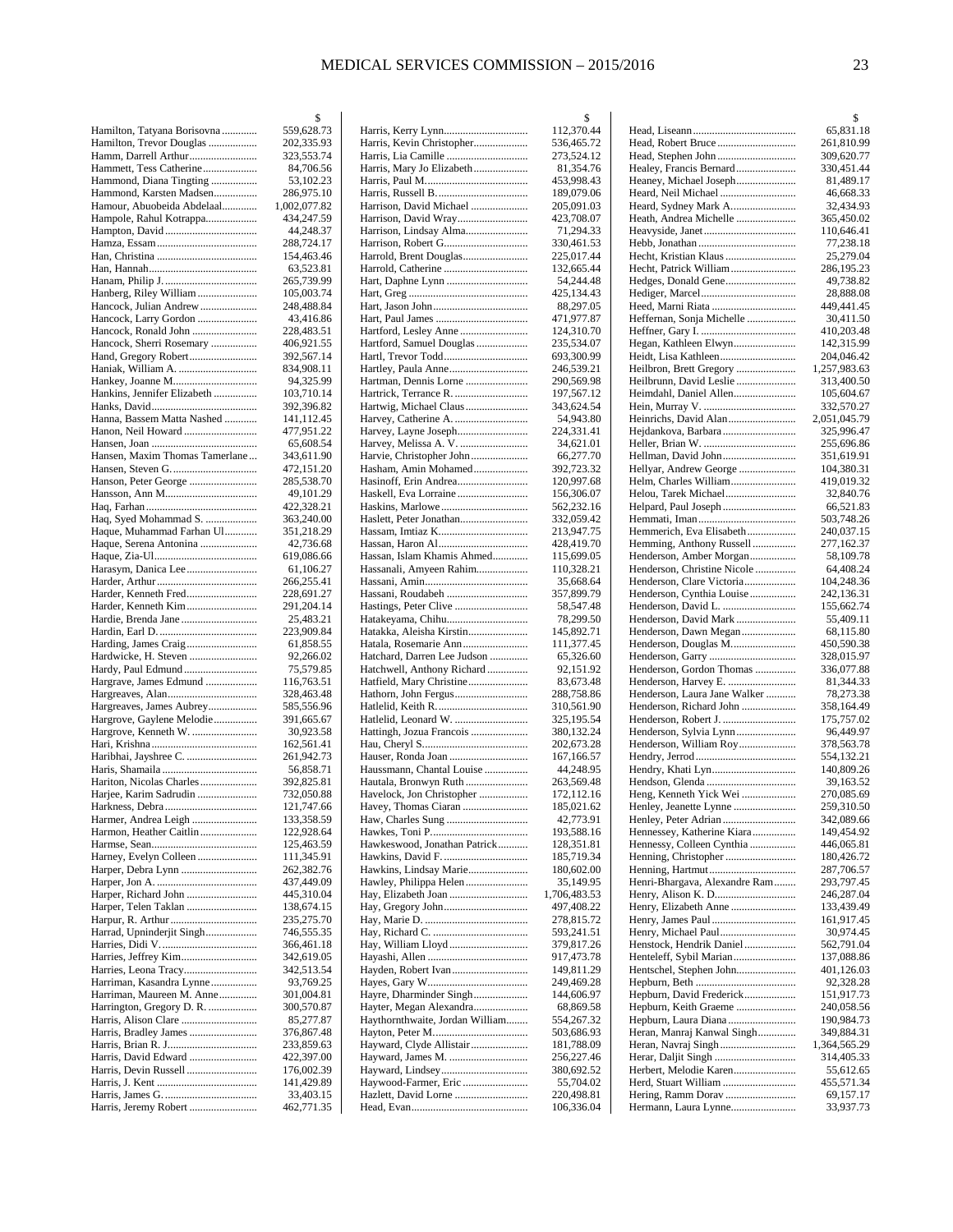|                                                    | \$                       |
|----------------------------------------------------|--------------------------|
| Hermann, Matthew Kennan                            | 158,544.26               |
| Hern, Angela Dawn                                  | 61,614.35                |
| Hernandez, Jenny Lee                               | 76,793.00                |
| Herold, Uta Emmi                                   | 142,863.29<br>180,237.80 |
| Herr, Melissa Kate<br>Herriot, Christopher Gordon  | 63,405.76                |
|                                                    | 27,839.93                |
| Herrmann, Trevor John H.                           | 389,379.81               |
| Herselman, Paul Johannes                           | 192,719.86               |
| Hershfield, Melvyn                                 | 259,862.42               |
|                                                    | 113,600.28               |
| Heslip, Laura Anne Marie                           | 349,477.83               |
|                                                    | 538,716.36               |
| Hewes, Deborah K. M                                | 442,878.54               |
| Hewgill, Randolph Thomas<br>Hewitson, Leanne Marie | 339,786.69<br>77,234.95  |
| Hewitt, Christopher Gordon                         | 70,972.24                |
|                                                    | 445,594.44               |
| Hewitt, Nicole Marie                               | 78,364.95                |
| Hewko, Jennifer Susan                              | 206,363.33               |
| Hewko, Robert Alan                                 | 176,186.43               |
| Hey, Norman Thomas Philip                          | 38,991.67                |
| Heydari, Seyed Taha                                | 262,062.39               |
| Heydarzadeh-Azar, Kamran                           | 159,893.23               |
|                                                    | 439,986.41               |
|                                                    | 143,256.76<br>37,836.34  |
| Hickey Somerville, Julia                           | 229,318.11               |
| Hickman, Mark John                                 | 132,758.43               |
|                                                    | 367,674.57               |
|                                                    | 95,398.14                |
| Higgins, Derek Alan                                | 75,355.76                |
| Higgins, Emily-Kate                                | 82,756.97                |
|                                                    | 588,179.18               |
| Higginson, Judith J                                | 356,114.29<br>353,466.11 |
|                                                    | 287,286.94               |
|                                                    | 553,810.00               |
| Hilbert-West, Sarah Diane                          | 165,372.97               |
| Hildebrand, Lloyd David                            | 74,535.65                |
| Hildebrand, Mary Margaret                          | 179,413.72               |
| Hildebrand, Meghan Camille                         | 50,549.84                |
| Hildes, Marcus Joseph                              | 81,097.83<br>118,487.86  |
|                                                    | 203,069.97               |
|                                                    | 70,283.97                |
| Hill, Mark Kenneth                                 | 42,551.46                |
| Hill, Megan Rebecca                                | 211,182.88               |
| Hillary, Edward Wilfred                            | 114,999.17               |
|                                                    | 324,912.38               |
| Hillhouse, Brian Jason                             | 417,156.75<br>40,400.08  |
| Hilliard, Neil Kilborn<br>Hillier, Mark Ronald     | 88,878.06                |
| Hillier, Stephen F.                                | 363,590.55               |
| Hillis, Robert Alexander                           | 229,070.75               |
|                                                    | 47,045.61                |
| Hiltz, Megan Diane                                 | 188,939.91               |
|                                                    | 85,118.52                |
| Hinchliffe, Mary Jean                              | 111,743.85               |
| Hines, Terisa Donelle<br>Hinkle, Molli Elizabeth   | 45,719.98<br>85,148.62   |
| Hinnell, Claire Joanna                             | 208,537.48               |
| Hippola, Dimithra Namali                           | 165,237.11               |
|                                                    | 842,259.24               |
|                                                    | 125,538.48               |
|                                                    | 25,371.84                |
| Hirsch, Gabriel Hubert                             | 35,100.45                |
| Hirsh, Denton Hugo                                 | 40,683.30<br>493,322.50  |
|                                                    | 59,008.64                |
| Hirst, Georgia Catherine                           | 362,532.33               |
| Hirst, Kenneth Robert                              | 273,791.05               |
|                                                    | 37,023.05                |
| Hiscock, Stephen Mark                              | 472,777.93               |
|                                                    | 219,836.33               |
| Hitchman, Derek Walter<br>Hitkari, Jason Adolph    | 27,992.84<br>238,111.96  |
| Hitz, Michael Ellis                                | 82,691.10                |
|                                                    | 491,379.11               |
|                                                    |                          |

|                                                   | \$                         |
|---------------------------------------------------|----------------------------|
| Hlynsky, Julia Alexandra                          | 63,458.12                  |
| Ho Yuen, Diana Estelle                            | 392,381.04<br>76,727.29    |
|                                                   | 946,881.63                 |
|                                                   | 299,188.24                 |
| Ho, Andrew Frank                                  | 168,800.32                 |
|                                                   | 76,022.42                  |
|                                                   | 637,859.10                 |
|                                                   | 93,635.59                  |
| Ho, Elinda Pui Lim                                | 333,570.31                 |
| Ho, Francis Chung Wai                             | 93,335.38                  |
|                                                   | 516,704.25                 |
|                                                   | 98,757.77<br>309,090.12    |
|                                                   | 841,052.08                 |
|                                                   | 207,617.11                 |
|                                                   | 411,859.35                 |
| Ho, Kyleon Wei Sum                                | 69,695.65                  |
|                                                   | 68,373.09                  |
|                                                   | 68,946.24                  |
| Ho, Melanie Man Yee<br>Ho, Minnie Ming Wah        | 40,882.34<br>54,204.20     |
|                                                   | 267,972.34                 |
|                                                   | 643,414.16                 |
|                                                   | 411,745.27                 |
|                                                   | 372,804.64                 |
|                                                   | 307,796.39                 |
| Ho, Thomas Man-Wai                                | 681,701.17                 |
|                                                   | 378,664.61<br>160,334.45   |
| Hoag, Christopher Campbell                        | 515,032.24                 |
| Hoag, Gordon Neil                                 | 87,488.46                  |
| Hoag, Nathan Andrew Alexis                        | 77,842.10                  |
|                                                   | 31,732.47                  |
| Hoang, Linda Mong-Nguyen                          | 39,874.56                  |
| Hoar, Glen Graham                                 | 1,052,608.39               |
| Ho-Asjoe, Marianne P. K.                          | 584,268.91<br>535,638.61   |
| Hobson, Steven George                             | 288,219.44                 |
|                                                   | 326,044.96                 |
| Hochart, Laurent Marcel                           | 577,605.05                 |
| Hochman, Jay Spencer                              | 418,513.53                 |
| Hocking, Deborah Anne<br>Hodelet, Nicola Patricia | 239,692.01                 |
| Hodge, Steven Andrew                              | 223,469.81<br>793,895.32   |
|                                                   | 134,011.63                 |
| Hodgson, Alyssa Louise                            | 184,710.92                 |
| Hodgson, Christopher J.                           | 321,851.17                 |
| Hodgson, Laura Eleanor                            | 69,207.18                  |
| Hodgson, Sarah Ellen                              | 218,229.78                 |
| Hoekstra, Jeffrey Allan                           | 93,238.86<br>169,926.84    |
|                                                   | 44,301.18                  |
| Hofer, Jane Elizabeth Nalee                       | 250,423.22                 |
| Hoffe, Charles Douglas                            | 274,481.50                 |
| Hoffert, Blake Malcolm                            | 415,941.69                 |
| Hoffman, Alan G. D.                               | 608,444.89                 |
| Hoffman, Joanne Marie                             | 119,404.84                 |
| Hoffmann, Daile Rana                              | 154,042.30<br>301,928.43   |
| Hofmeyr, Wilhelm M.                               | 412,954.80                 |
| Hogarth, Teresa Kim                               | 203,804.02                 |
|                                                   | 55,720.64                  |
| Holden, Reed Andrew                               | 222,941.36                 |
|                                                   | 54,291.22                  |
| Holdsworth, Rosalynd E<br>Holland, Simon Paul     | 239,612.61                 |
|                                                   | 1,074,659.80<br>127,506.55 |
|                                                   | 1,920,776.93               |
| Hollands, Laurence S                              | 75,465.26                  |
|                                                   | 222,794.55                 |
| Hollman, Mavis E                                  | 482,311.22                 |
| Holloway, Michael Andrew                          | 353,338.54                 |
| Holman, Joan Louise<br>Holmes, Cheryl Lynn        | 248,109.65<br>334,703.73   |
|                                                   | 91,169.58                  |
| Holmes, Randy Alexander                           | 53,650.89                  |
| Holmes, Thomas Stuart                             | 292,536.98                 |
| Holmlund, James Adrian                            | 26,135.19                  |
|                                                   |                            |

|                                                              | \$                         |
|--------------------------------------------------------------|----------------------------|
| Holmvang, Annette M<br>Holowenko, Dedeshya Sue               | 78,569.96<br>160,415.68    |
|                                                              | 98,702.98                  |
| Hon, Nicola Hing Yin                                         | 139,521.71                 |
|                                                              | 31,518.24                  |
| Honeyman, Graeme Douglas<br>Honeywood, Kallie Elizabeth Jane | 226,093.98<br>251,728.24   |
| Hong, Chih-Ho Hilary                                         | 663,739.47                 |
| Hong, Harry Hai Len                                          | 694,560.70                 |
| Hoonjan, Malvinder Singh                                     | 136,234.89<br>1,524,548.77 |
| Hooper, Richard O.                                           | 778,384.79                 |
| Hooper, Robert Allen                                         | 241,640.07                 |
|                                                              | 60,956.81                  |
|                                                              | 257,614.71<br>121,370.52   |
| Hopkins, Suzanne Elizabeth                                   | 259,772.48                 |
| Hopkins, Thomas M.                                           | 132,810.13                 |
| Hopman, Michael Andrew<br>Hopp, Marilyn Henderson            | 164,325.97<br>78,895.48    |
|                                                              | 1,860,621.31               |
| Hopwood, Marie-Clare                                         | 124,913.42                 |
| Horgan, Kevin Patrick                                        | 410,255.84                 |
| Horii, Allan Hiroshi<br>Horlick, Simon George Duff           | 209,283.87<br>165,306.66   |
|                                                              | 39,905.00                  |
|                                                              | 226,057.66                 |
| Hornbeck, Tiffany Kay                                        | 121,747.59                 |
| Horner, Gordon Hugh<br>Horner, Richard Haines                | 155,657.45<br>391,689.45   |
|                                                              | 366,850.64                 |
|                                                              | 355,210.52                 |
| Horsfall, Susan Jane                                         | 179,907.97<br>463,136.44   |
| Horton, Ross Cameron                                         | 523,868.14                 |
|                                                              | 190,814.41                 |
| Horvath, Gabriela Ana                                        | 35,942.51                  |
|                                                              | 473,307.09<br>724,687.45   |
|                                                              | 116,062.00                 |
| Hosenbocus, Sheik Nazim                                      | 155,953.65                 |
| Hoshizaki, Dale Kenneth                                      | 242,875.56<br>220,340.87   |
| Hoskin, Robert William                                       | 305,893.96                 |
| Hosking, Martin Charles K.                                   | 536,775.17                 |
| Hostetler, John Creighton                                    | 125,594.85                 |
| Hostinsky, Carolyn Dana<br>Hou, Daniel James                 | 164,926.91<br>46,971.22    |
|                                                              | 377,950.92                 |
|                                                              | 33,918.72                  |
|                                                              | 169,097.88<br>136,976.54   |
| Houghton, Kelvin Trevor                                      | 461,488.95                 |
| Houghton, Kristin Michelle                                   | 72,029.34                  |
| Houghton, Peter G. H.                                        | 450,662.64                 |
| Hourigan, John Francis                                       | 378,565.84<br>336,234.41   |
| House, Walter Peter                                          | 132,419.56                 |
| Houston, Gordon T. M.                                        | 705,984.27                 |
| Houston, Russell James                                       | 326,116.65<br>309,289.78   |
|                                                              | 81,712.64                  |
| How, Angela Ruth                                             | 147,038.29                 |
|                                                              | 240,328.07                 |
| Howard, Andrew Keneth                                        | 170,823.17<br>178,713.41   |
| Howard, Edward William                                       | 324,367.23                 |
| Howard, Lisa Marie                                           | 94,435.15                  |
| Howard, Paisley Gail<br>Howard, Robert Stuart                | 146,300.01                 |
|                                                              | 165,469.07<br>242,875.70   |
| Howatt, Alison Lynne                                         | 313,058.78                 |
| Howie, Graham Macdonald                                      | 230,890.10                 |
| Howie, Sebastian Bill                                        | 500,621.96<br>286,857.63   |
| Howse, Rebecca Joy                                           | 107,380.62                 |
|                                                              | 650,495.13                 |
| Hoyer, Emelie Mary Lise                                      | 213,665.29                 |
| Hrazdil, Chantelle Therese                                   | 91,810.38                  |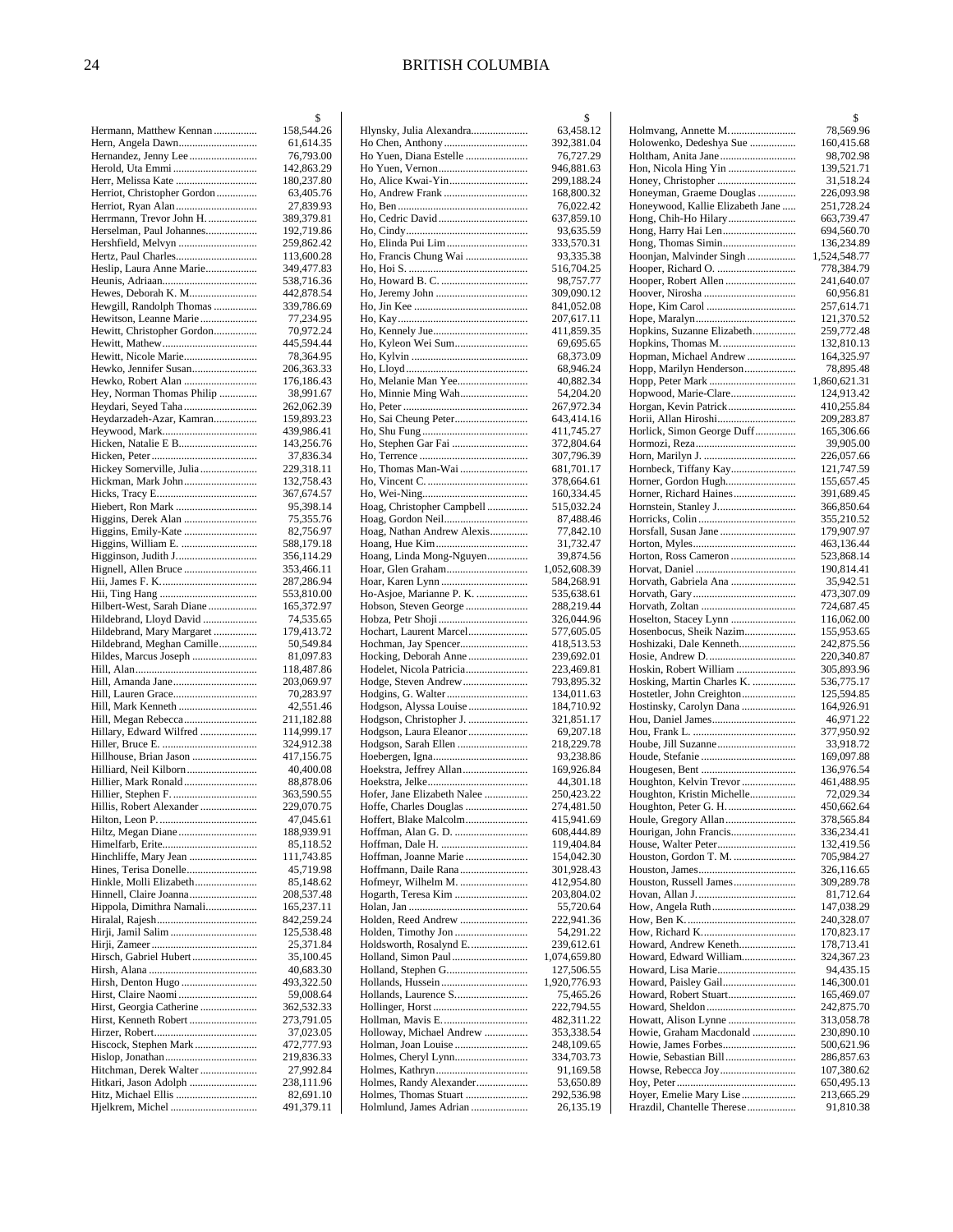|                                               | \$                       |
|-----------------------------------------------|--------------------------|
| Hrebicek, Olinka Karen                        | 296,313.22               |
| Hruby, Lorna Elaine                           | 91,152.91<br>308,446.93  |
|                                               | 259,714.43               |
|                                               | 88,196.25                |
|                                               | 66,689.23                |
|                                               | 310,160.83               |
|                                               | 407,155.44               |
| Hsiung, Ging-Yuek Robin<br>Hsu, David Hao Jan | 107,849.38<br>289,131.97 |
|                                               | 166,700.79               |
|                                               | 255,748.44               |
|                                               | 149,166.56               |
| Hsu, Richard Chih                             | 284,774.90               |
|                                               | 48,070.00<br>105,980.88  |
|                                               | 59,547.95                |
| Hu, John Hau Wei                              | 260,113.43               |
|                                               | 125,962.73               |
| Huang, Amy Yen-Ning                           | 169,809.05               |
|                                               | 123,802.43<br>66,139.71  |
| Huang, Gloria Wai Sum                         | 51,924.83                |
|                                               | 1,076,413.90             |
|                                               | 38,778.00                |
|                                               | 319,204.23               |
| Huber, Christopher J.                         | 427,304.49               |
| Huberman, Marvin<br>Hubler, Dana Gail         | 362,578.75<br>90,849.80  |
|                                               | 162,278.73               |
| Huckell, Caitlin Lael                         | 543,245.22               |
| Huckell, Victor F                             | 576,659.18               |
|                                               | 97,862.50                |
| Hudoba De Badyn, Peter                        | 298,067.09<br>52,023.15  |
| Hudon, Marck Paul                             | 329,850.16               |
| Hudson, Jacqueline Taryn                      | 240,826.73               |
|                                               | 263,614.88               |
| Hudson, Stephen Philip                        | 206,415.07               |
| Huettmeyer, Eleanor Nola                      | 237,543.81<br>73,515.52  |
|                                               | 144,540.70               |
|                                               | 125,142.64               |
| Huggett, Philip M                             | 221,198.85               |
| Hughan, Isabelle Catherine                    | 384,449.45<br>304,962.84 |
| Hughes, Adrian Mark                           | 354,895.82               |
| Hughes, Barbara Louise                        | 384,861.08               |
| Hughes, Bevan George                          | 492,360.35               |
| Hughes, Kenneth Francis                       | 406,458.76               |
|                                               | 33,350.00<br>118,223.21  |
| Hughes, Rhiannon Mary                         | 291,623.44               |
| Hughes, Scott Christopher                     | 484,522.51               |
| Hughes, Stephen Paul                          | 351,963.61               |
|                                               | 365,576.50               |
| Hugo, Wouter Leopoldt                         | 485,730.20<br>140,193.62 |
|                                               | 102,285.15               |
|                                               | 218,726.51               |
| Hui, Catherine Chee Man                       | 289,074.04               |
|                                               | 150,280.83               |
| Hui, Hilary King-Lam<br>Hui, Ivy Yuk Chee     | 230,393.41<br>25,255.93  |
| Hui, Jacqueline Chee Wai                      | 129,423.08               |
| Hui, Philip Li-Yeung                          | 292,031.92               |
| Huisamen, Louis Gerber                        | 43,555.32                |
|                                               | 366,375.80               |
| Hull, Mark Warwick                            | 93,001.35<br>290,381.71  |
| Human, Anthony P                              | 101,674.88               |
| Human, David Schalk Lourens                   | 616,638.23               |
|                                               | 522,589.37               |
|                                               | 96,017.31                |
|                                               | 401,323.38<br>183,130.79 |
| Humer, Michael Francis                        | 61,306.65                |
|                                               | 104,696.19               |
| Humphreys, Karen Marie                        | 319,413.32               |

|                                                 | \$                       |
|-------------------------------------------------|--------------------------|
| Humphreys, Robert Andrew                        | 303,556.42               |
| Humphreys, Shaun Wallace                        | 278,142.77               |
| Humphries, Alexander Bromley                    | 163,544.12               |
| Hundal, Prabhjot Singh                          | 250,853.30               |
| Hung, Gabriel Chun                              | 163,571.44<br>324,402.83 |
|                                                 | 142,007.23               |
| Hung, Sam Sung Sheng                            | 32,586.23                |
| Hunsinger, Leigh Alexandra                      | 29,810.96                |
|                                                 | 536,614.98               |
| Hunt, Carolyn Laura                             | 174,093.36               |
| Hunt, Christopher G. E.                         | 189,093.51               |
| Hunt, Georgia C. H.                             | 58,373.83                |
| Hunt, Harold Gordon                             | 530,781.49               |
|                                                 | 140,136.27               |
|                                                 | 145,911.53               |
| Hunter, Brad Charles                            | 99,286.25                |
| Hunter, Christopher D.                          | 71,930.83                |
| Hunter, James Mcphalen<br>Hunter, John Mcphalen | 639,068.05<br>448,030.58 |
|                                                 | 156,164.63               |
|                                                 | 353,122.99               |
| Hunter, Meredith Dawn                           | 33,280.19                |
|                                                 | 38,830.26                |
|                                                 | 305,686.99               |
| Hupin Debeurme, Mathilde                        | 31,199.54                |
| Hurlbert, Murray Allan                          | 135,004.99               |
| Hursh, Brenden Eugene                           | 54,398.40                |
| Hurst, Andrew Warren                            | 216,967.79               |
|                                                 | 81,737.34                |
| Hurwitz, Stanley David<br>Hurwitz, Trevor A.    | 401,561.39               |
| Husain, Saima Fathima                           | 279,831.61<br>61,340.75  |
| Husband, Daniel Murl                            | 315,290.56               |
| Huska, Linda Anne                               | 105,203.09               |
| Hussain, Chaudhry Liqa                          | 684,837.25               |
|                                                 | 437,007.52               |
| Hussein, Mohamed                                | 652,145.63               |
|                                                 | 196,820.56               |
| Huszar, Rodney Alvin                            | 46,947.78                |
|                                                 | 381,938.96               |
| Hutchinson, Gordon                              | 192,033.71               |
| Hutchinson, James M<br>Hutchison, Stephen Keith | 44,145.21<br>57,439.44   |
| Hutnyk, David Justin                            | 78,979.40                |
| Huttunen, Karl Tyko Henrik                      | 466,542.98               |
| Huyser, Charles Alfred                          | 472,452.57               |
|                                                 | 834,623.66               |
|                                                 | 46,690.00                |
|                                                 | 309,250.95               |
|                                                 | 40,392.67                |
| Hwang, Norman Hau                               | 989,961.83               |
|                                                 | 238,323.90               |
|                                                 | 251,123.57               |
| Hyde, Harry Alexander<br>Hyndman, Bryn Lila     | 37,356.71<br>160,986.97  |
| Hynes, Kelly Krista                             | 27,194.50                |
| Hynes, Sally Laurene                            | 35,165.46                |
|                                                 | 122,307.43               |
|                                                 | 257,803.67               |
|                                                 | 265,963.17               |
| Ibrahim, Mohammud Saleem                        | 472,986.11               |
|                                                 | 267,634.69               |
| Idanwekhai, Evaristus                           | 419,075.91               |
| Igbinosa, Osayuwame                             | 87,123.54<br>436,514.10  |
|                                                 | 78,311.97                |
| Ignaszewski, Andrew P.                          | 731,027.74               |
| Ikari, Michael Yoshim                           | 578,575.63               |
| Ikekwere, Omololu Abiodun                       | 57,282.29                |
|                                                 | 123,916.13               |
| Ilcewicz-Klimek, Magdalena Izabela              | 141,679.20               |
|                                                 | 521,452.56               |
|                                                 | 189,063.21               |
|                                                 | 205,972.18               |
|                                                 | 264,012.31<br>76,456.70  |
|                                                 | 98,838.22                |
| Imrie, Diana Mary Gray                          | 159,389.77               |
|                                                 |                          |

|                                                         | \$                         |
|---------------------------------------------------------|----------------------------|
|                                                         | 510,823.03                 |
| Inegbedion, Christopher Obhiokholen                     | 394,604.06<br>240,237.96   |
|                                                         | 25,322.22                  |
| Ingram, Andrea Dawn                                     | 174,205.36                 |
| Ingram, Diana Ruth                                      | 224,153.70                 |
| Ingram, Heidi Marie                                     | 295,720.48<br>1,008,678.10 |
| Ingram, Wessel Johannes<br>Ingrey, James Robert         | 285,895.12                 |
| Inkpen, Peter Clinton                                   | 789,405.07                 |
| Inman, Geoffrey Anthony                                 | 256,875.00                 |
|                                                         | 197,385.83                 |
| Inniss, Michael William<br>Insanally, Shekh Sher Ahmed  | 100,927.22<br>274,938.37   |
| Ioannou, Kostas Panagiotis                              | 407,912.26                 |
|                                                         | 305,615.38                 |
|                                                         | 87,859.36                  |
| Ip, Urbain Yiu Ban                                      | 312,469.51                 |
|                                                         | 303,429.60<br>505,425.63   |
|                                                         | 454,553.93                 |
| Irani, Kaizad Sarosh                                    | 320,048.55                 |
| Iriarte, Paula Leonor                                   | 137,438.77                 |
| Irish, Kevin Edward                                     | 164,430.10                 |
| Iro, Chinedu Joseph<br>Irvine, Brendon Robert           | 366,898.39<br>27,693.08    |
| Irvine, Daniel Lawrence Connor                          | 183,390.90                 |
|                                                         | 192,085.14                 |
| Irvine, Robert Andrew                                   | 259,150.04                 |
| Irvine, Scott Cameron                                   | 47,167.87                  |
| Irwin, David Alan John                                  | 162,205.12<br>309,769.54   |
| Isaacs, Gwenyth Faye                                    | 84,349.87                  |
|                                                         | 655,061.92                 |
|                                                         | 971,454.48                 |
| Iserhienrhien, Martins                                  | 607,823.31                 |
| Ishkanian, Ryan Alexander                               | 469,230.86<br>116,669.13   |
| Ismail, Michelle Margaret                               | 442,035.69                 |
|                                                         | 314,718.22                 |
| Isomura, Theresa K.                                     | 91,168.52                  |
| Israel, David Moshe<br>Isserow, Saul Hillel             | 216,104.90<br>1,828,911.62 |
| Istafanous, Maged Tharwat                               | 27,294.02                  |
|                                                         | 92,699.66                  |
| Iturra, Clara Velia Alejandra                           | 197,821.61                 |
| Ivanov, Teodor Nikolov<br>Ivsins, Averil Elizabeth      | 358,990.69                 |
| Iwama, Tom Tomiya                                       | 279,443.17<br>330,664.37   |
| Iyayi, Ehinomen Agbonaye                                | 429,584.01                 |
| Iyer, Mahalaxmi Venkataraman                            | 320,912.01                 |
| Iyer, Sriram Narayanaswamy                              | 362,313.29                 |
| Iyiola, Akinyele Akeem                                  | 267,705.14<br>133,418.57   |
| Izen. Randi                                             | 373,643.52                 |
|                                                         | 223,185.18                 |
|                                                         | 439,460.99                 |
|                                                         | 103,123.74                 |
| Jack, Kristin Lorraine<br>Jacks, Duncan Adam            | 618,999.98<br>598,954.79   |
| Jackson, Aaron David                                    | 456,909.80                 |
| Jackson, Colin Morgan                                   | 648,991.83                 |
|                                                         | 485,147.32                 |
| Jackson, Elaine Edrie                                   | 457,386.83                 |
| Jackson, Lauren Elaine<br>Jackson, Louise Martha        | 183,538.16<br>80,364.26    |
| Jackson, Martin Ramsay                                  | 136,050.87                 |
| Jackson, Mary Louise                                    | 114,765.22                 |
| Jackson, Robin Martin                                   | 277,714.76                 |
|                                                         | 445,820.77                 |
| Jacobs, Gerhardus Christiaan<br>Jacobs, Thomas Bernhard | 304,393.91<br>310,806.26   |
|                                                         | 313,508.05                 |
|                                                         | 80,627.61                  |
| Jacobsohn, Friedrich Gustav                             | 727,520.08                 |
| Jacobson, Deborah Lynn                                  | 52,561.06                  |
| Jacoby, Michael Edmund                                  | 192,683.57<br>473,636.47   |
|                                                         | 145,388.40                 |
|                                                         |                            |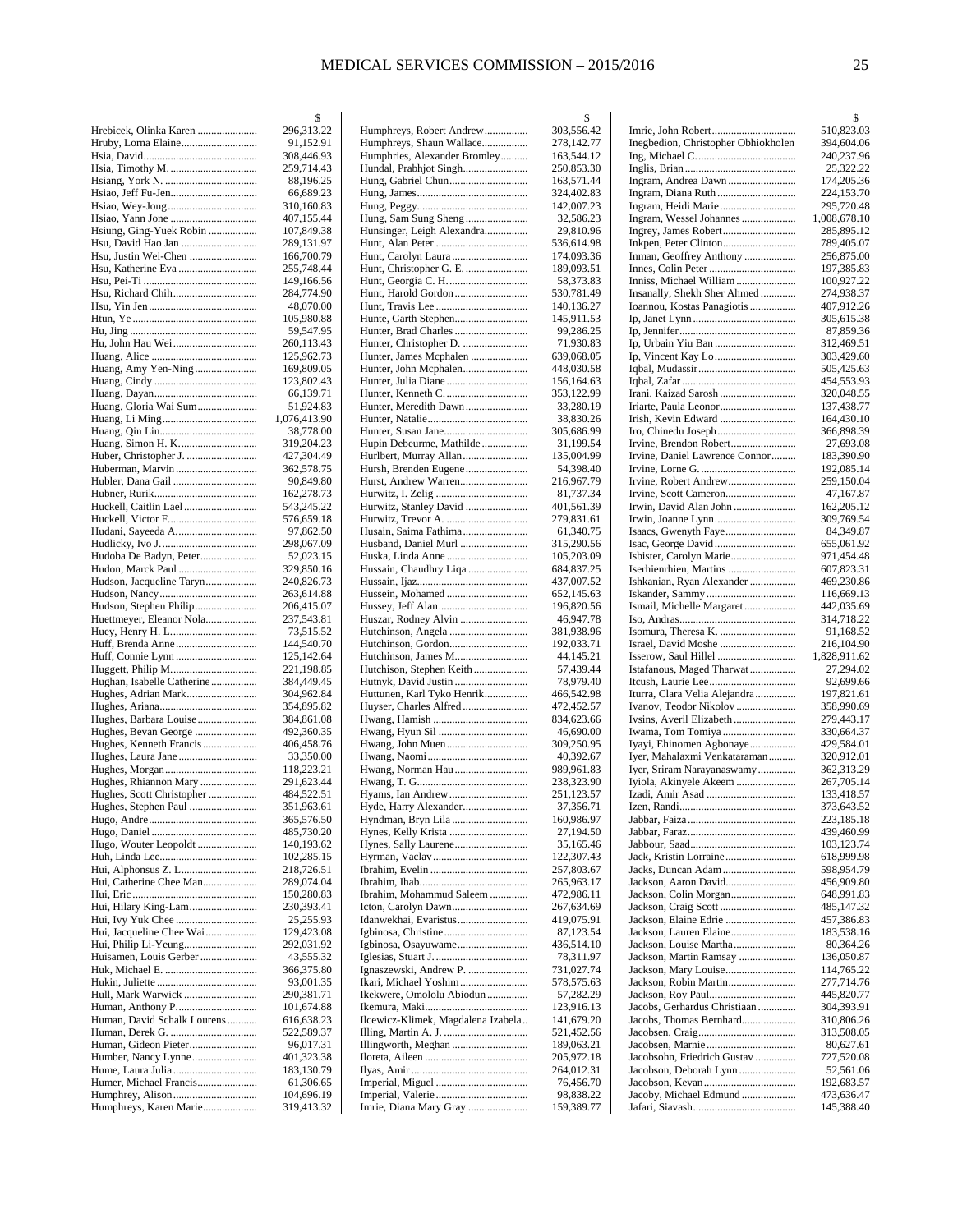|                                                            | \$                       |
|------------------------------------------------------------|--------------------------|
|                                                            | 114,958.69<br>254,954.13 |
| Jaffri, Syed Nadeem                                        | 457,698.79               |
| Jagdis, Amanda Caroline                                    | 79,913.10                |
| Jagdis, Franklyn A.                                        | 28,655.85                |
|                                                            | 141,014.56               |
| Jagpal, Sabrina Kaur                                       | 113,714.68<br>206,552.55 |
|                                                            | 218,191.98               |
|                                                            | 197,606.33               |
|                                                            | 1,820,066.91             |
|                                                            | 100,648.59               |
| Jakubec, Darren Michael<br>Jakubowski, Andrew T.           | 243,106.52<br>763,714.39 |
|                                                            | 224,671.36               |
|                                                            | 462,005.71               |
|                                                            | 149,434.95               |
|                                                            | 376,030.71               |
| James, Christopher Michael<br>James, David Nigel H.        | 295,602.33<br>489,456.59 |
| James, Howard Nelson                                       | 264,068.23               |
|                                                            | 219,295.32               |
| James, Richard H. B                                        | 299,983.74               |
|                                                            | 66,206.25                |
| Jamieson, Bruce J. D<br>Jamieson, James David              | 364,939.43<br>397,093.11 |
|                                                            | 424,039.39               |
| Janda, Surinder P                                          | 636,833.73               |
|                                                            | 48,221.96                |
|                                                            | 454,381.08               |
| Janes, Shawn Patrick                                       | 469,588.76<br>551,978.56 |
|                                                            | 159,553.61               |
| Janicki, Robert Thaddeus                                   | 215,426.31               |
| Janicki, Ryan Richard                                      | 721,489.70               |
|                                                            | 646,424.85               |
| Janmohamed, Naseem<br>Janse Van Rensburg, Dawid Andreas.   | 46,894.41<br>538,104.60  |
| Janse Van Rensburg, Reiner                                 | 428,553.64               |
| Jansen Van Rensburg, Karen Cecelia.                        | 68,454.46                |
|                                                            | 197,702.34               |
|                                                            | 293,453.01               |
| Janssen, Nicolaas J. C.<br>Janssen, Rebecca Sue            | 459,018.79<br>207,816.58 |
|                                                            | 85,466.24                |
|                                                            | 473,052.65               |
| Januszewska, Mariola S.                                    | 205,133.82               |
| Janz, Christopher Blake<br>Janz, Rodica Florina            | 231,098.93<br>27,670.29  |
| Janz, Trevor Wayne                                         | 132,886.91               |
| Janzen, Derek Scott                                        | 241,663.73               |
|                                                            | 212,273.85               |
|                                                            | 185,819.49               |
| Janzen, Rhonda Michelle<br>Jara Villarroel, Pedro Patricio | 795,867.18<br>216,184.02 |
|                                                            | 420,219.49               |
| Jarmula, Bartosz Maria                                     | 198,108.19               |
|                                                            | 93,351.17                |
| Jarvis, Juliana Ngan Ha                                    | 62,795.26<br>397,741.35  |
|                                                            | 461,382.40               |
| Jassal, Inderjit Singh                                     | 333,967.72               |
|                                                            | 237,660.34               |
| Jastrzebski, Jacek P.                                      | 470,535.35               |
|                                                            | 268,796.82<br>367,174.23 |
|                                                            | 489,164.56               |
| Javer, Akbar Kanji                                         | 358,873.20               |
|                                                            | 697,567.75               |
| Javidan, Manouchehr                                        | 234,459.77               |
| Jawanda, Madhumeet K<br>Jawanda, Manindar                  | 402,760.57<br>214,123.10 |
|                                                            | 375,808.48               |
|                                                            | 105,568.84               |
| Jayaprakash, Makam Satyamurthy                             | 206,939.34               |
|                                                            | 251, 253. 17             |
| Jayaraman, Vadula                                          | 163,898.11<br>129,107.07 |
| Jeannotte, Amber Kristen                                   | 105,609.22               |
|                                                            |                          |

|                                                            | \$                       |
|------------------------------------------------------------|--------------------------|
| Jeannotte, Neville Brodie<br>Jee, Pamela Helen             | 29,845.21<br>368,720.66  |
| Jeffery, James Waddell                                     | 402,907.10               |
|                                                            | 311,599.49               |
| Jekyll, Anne Marie Louisa                                  | 75,214.56                |
|                                                            | 1,372,553.78             |
| Jenken, Carol Linda                                        | 39,943.45                |
| Jenkin, Daniel Phillip<br>Jenkins, Andrea Nicole           | 671,530.39<br>221,778.12 |
|                                                            | 407,706.28               |
| Jenkins, Garry Ronald                                      | 269,027.09               |
| Jenkins, Heather Danielle                                  | 195,817.89               |
| Jenkins, Martin Francis<br>Jenkis, Kimberly Anne           | 62,094.07<br>171,947.55  |
| Jennings, Deborah                                          | 109,751.62               |
| Jensen, John Milton                                        | 678,817.70               |
| Jensen, Meghan Brooke                                      | 148,780.08               |
| Jerome, John Prakash                                       | 126,461.68               |
| Jess, Michael Douglas<br>Jessop, Darrell James             | 32,913.00<br>342,510.89  |
| Jessup, Jennifer Lynn                                      | 72,925.35                |
|                                                            | 418,097.09               |
|                                                            | 266,581.20               |
|                                                            | 612,205.00               |
|                                                            | 326,083.17<br>93,072.69  |
|                                                            | 175,886.73               |
|                                                            | 30,222.00                |
|                                                            | 311,322.87               |
|                                                            | 313,824.91               |
| Jimenez, Edgar Mauricio                                    | 193,526.58               |
| Jirik, Elisabeth Irene<br>Jiwa, Abdul Mohamedali           | 105,082.92<br>136,225.99 |
|                                                            | 201,077.88               |
|                                                            | 173,875.24               |
|                                                            | 56,503.45                |
| Joa, Elisabet Alica Erica                                  | 113,149.35               |
| Joaquin, Andrew Josaphat<br>Joe, Ronald Stephen            | 60,017.65<br>26,591.99   |
|                                                            | 85,268.73                |
|                                                            | 103,483.95               |
|                                                            | 103,711.15               |
| Johal, Damanjit Singh                                      | 166,627.42               |
|                                                            | 183,327.22<br>177,130.85 |
|                                                            | 54,670.49                |
| Johannson, Linda Diane                                     | 129,274.07               |
| Johar, Harpinder Paul                                      | 351,819.68               |
| Johner, Amanda Marie<br>Johnson, Amy Elizabeth             | 156,683.07               |
|                                                            | 222,685.94<br>346,265.82 |
|                                                            | 233,942.80               |
| Johnson, Fiona Mary                                        | 103,422.91               |
| Johnson, Frank Gordon                                      | 234,454.54               |
| Johnson, Krista Michelle                                   | 97,481.62                |
| Johnson, Michelle Denise<br>Johnson, Natalie Anne Margaret | 177,438.41<br>99,355.75  |
|                                                            | 39,380.32                |
|                                                            | 173,344.43               |
| Johnson, Patricia Louise                                   | 189,535.07               |
| Johnson, Robert Edward                                     | 294,864.77<br>390,211.23 |
|                                                            | 97,950.63                |
|                                                            | 521,975.55               |
| Johnson, Steven Douglas William                            | 85,234.65                |
|                                                            | 156,607.70               |
| Johnston, Campbell Stuart                                  | 110,725.53<br>138,319.23 |
| Johnston, Dean Cornell C                                   | 254,764.62               |
| Johnston, James Cameron                                    | 109,095.40               |
| Johnston, James Wesley                                     | 288,723.13               |
| Johnston, Kristin Marion                                   | 82,921.65                |
| Johnston, Shana Leigh                                      | 266,249.96<br>160,776.50 |
| Johnston, William H.                                       | 1,246,401.48             |
| Johnston, Williard Peter                                   | 498,846.10               |
|                                                            | 426,153.03               |
| Jokhani, Krishna                                           | 280,511.62               |
| Jolly, Elizabeth M                                         | 162,650.78               |

|                                                   | \$                       |
|---------------------------------------------------|--------------------------|
| Jollymore, John Sidney                            | 252,548.85               |
|                                                   | 656,356.81               |
| Jones, Alyson Cecily                              | 129,748.06               |
|                                                   | 53,301.77<br>337,114.70  |
|                                                   | 279,081.45               |
|                                                   | 30,906.45                |
|                                                   | 58,037.61                |
| Jones, Daniel Mark                                | 29,776.82                |
|                                                   | 70,250.78<br>344,934.82  |
|                                                   | 384,909.04               |
|                                                   | 232,797.01               |
| Jones, Jeffrey Kenneth                            | 25,747.66                |
|                                                   | 236,062.67               |
| Jones, Kathryn Gail<br>Jones, Keith Wayne         | 199,515.32<br>213,428.02 |
| Jones, Michael Bernard                            | 274,004.47               |
|                                                   | 872,712.15               |
| Jones, Ralph William M.                           | 231,666.12               |
|                                                   | 44,307.10                |
| Jones, Russet Lynne                               | 105,209.85<br>131,084.08 |
|                                                   | 129,146.97               |
|                                                   | 289,203.10               |
|                                                   | 258,361.36               |
| Jonker, Jacobus Muntingh                          | 321,546.53               |
|                                                   | 181,137.58               |
| Jordan, Victor Lawrence<br>Joseph, Anu Bala       | 239,483.40<br>262,123.87 |
| Josephson, Brian Robert                           | 167,359.55               |
|                                                   | 155,998.83               |
|                                                   | 297,240.26               |
| Joshua, Rodney Sherwin                            | 462,558.47               |
| Joslin, Brian Warwick                             | 56,907.60<br>177,446.57  |
|                                                   | 438,020.80               |
| Joubert, Petrus Renier                            | 382,668.99               |
| Joughin, Karen Elise                              | 313,931.61               |
| Journeau, Janice Wallace                          | 345,363.14               |
|                                                   | 472,596.79<br>195,335.38 |
| Joyce, David Philip                               | 327,204.60               |
| Judge, Pavan Singh                                | 47,705.69                |
|                                                   | 745,120.11               |
|                                                   | 126,727.39               |
| Jugnauth, Eleonora                                | 76,170.63<br>191,342.61  |
| Julien, Warren Reid                               | 215,415.33               |
|                                                   | 318,530.21               |
|                                                   | 135,637.17               |
|                                                   | 416,804.33               |
| Jung, Gordon Wai Hung<br>Jura, Janice Marie       | 565,941.07<br>25,406.32  |
| Juralowicz, Pawel                                 | 390,960.74               |
| Juren, Andrew Jason                               | 73,620.44                |
|                                                   | 53,349.92                |
| Jussak-Kiellerman, E. M.                          | 187,008.98               |
| Just, Celeste Alejandra                           | 171,948.55<br>432,249.88 |
|                                                   | 503,725.88               |
| Kaban, Allan Ronald                               | 309,287.56               |
| Kabiri-Abyaneh, Shadan                            | 135,909.95               |
|                                                   | 171,406.89               |
| Kabongo, Jean-Pierre Mubenga                      | 123,815.14<br>257,349.89 |
| Kadziolka, Andrew                                 | 63,784.04                |
|                                                   | 271,466.21               |
|                                                   | 341,040.67               |
|                                                   | 106,726.47               |
|                                                   | 257,443.62               |
| Kahlon, Haramritpal Singh<br>Kahlon, Kuldip Singh | 29,072.00<br>475,721.38  |
| Kahlon, Navraj Singh                              | 523,047.83               |
|                                                   | 159,913.62               |
| Kahlon, Sharnjeet Sharry                          | 280,814.16               |
|                                                   | 507,941.07               |
|                                                   | 164,199.24<br>397,952.27 |
|                                                   |                          |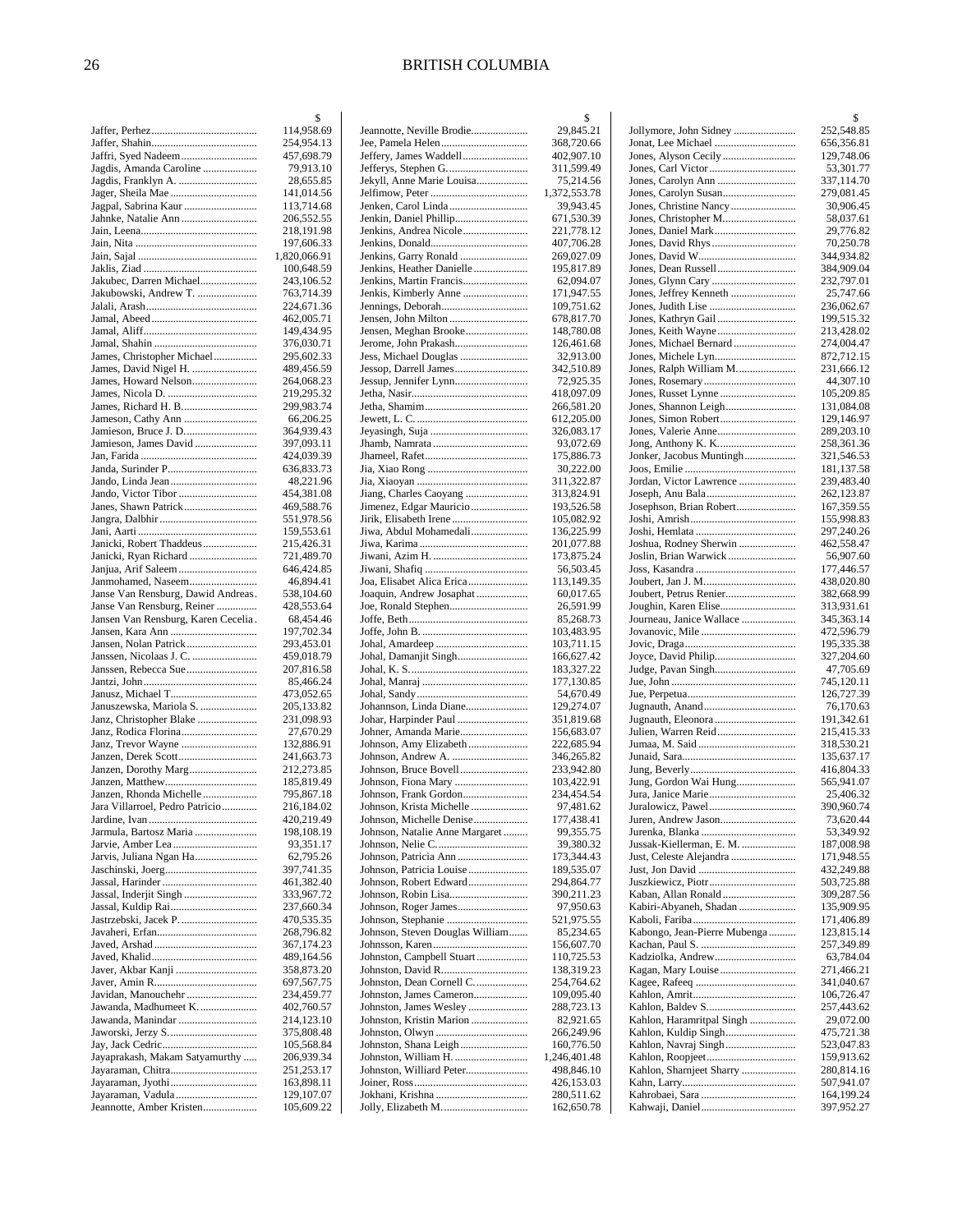$\mathcal{S}$ 

|                                      | \$                       |
|--------------------------------------|--------------------------|
| Kahwaji, Raymond Nicolas             | 214,075.99               |
| Kai, Brian Man-Chun                  | 50,260.05                |
|                                      | 212,622.00               |
| Kaila, Kendeep Singh                 | 163,236.37               |
|                                      | 814,183.39               |
| Kaiway, Sarah Lynne                  | 314,083.97               |
|                                      | 321,660.30               |
|                                      | 122,015.24               |
| Kalechstein, Sara Margaret           | 470,604.01               |
| Kalenchuk, Anna Lynn                 | 234,858.24               |
|                                      | 1,163,481.85             |
|                                      | 258,719.15               |
|                                      | 428,981.81               |
|                                      | 65,139.78                |
| Kalinowski, Leszek                   | 348,892.39               |
| Kaliray, Jagdeepak                   | 241,280.39               |
| Kaliray, Pavan Randeep Singh         | 286,758.65<br>159,881.68 |
| Kalla, Timothy Peter                 | 33,611.70                |
|                                      | 142,711.31               |
| Kallman, Tammy Jeanne                | 30,150.84                |
| Kallos, Peter Alex                   | 138,210.26               |
| Kalsi, Gursharan Singh               | 227,628.64               |
|                                      | 120,770.35               |
|                                      | 110,066.18               |
|                                      | 377,905.01               |
| Kam, Timothy Wai Tat                 | 351,775.36               |
| Kamachi, Lindsay Tsugio              | 176,829.08               |
|                                      | 148,959.03               |
| Kamani, Azadali A                    | 107,698.02               |
| Kamani, Rozmin F.                    | 85,343.64                |
| Kamath, Ramesh Krishna               | 254,872.82               |
|                                      | 146,644.83               |
| Kamitakahara, Alan                   | 506,903.11               |
|                                      | 86,099.37                |
| Kan, Lorna Chin-Hua                  | 105,946.25               |
|                                      | 136,346.17               |
| Kan, Stephanie Pui Kwan Paton        | 61,334.02                |
| Kan, Victor Ching-Yin                | 325,381.69               |
|                                      | 663,500.26               |
| Kanagaratnam, Christina Nirupa       | 186,790.37               |
| Kanakos, Michael                     | 669,510.41               |
| Kanani, Amin Sadrudin                | 550,418.19               |
| Kandasamysomasundaram, Parthasarathy | 324,670.50               |
| Kane, Barbara Jeanne                 | 171,589.73               |
|                                      | 258,234.55               |
|                                      | 281,365.95               |
|                                      | 451,517.45               |
|                                      | 43,229.66                |
|                                      | 42,998.93                |
| Kang, Kristopher Thomas              | 29,826.21                |
|                                      | 32,538.94                |
|                                      | 276,739.14               |
|                                      | 399,683.88               |
| Kang, Parmjit Singh                  | 462,025.66               |
| Kang, Young Cheol                    | 55,361.00                |
|                                      | 428,188.39               |
|                                      | 115,274.69               |
| Kanungo, Jaideep                     | 44,626.05                |
| Kao, Elizabeth Yuet Har              | 49,105.10                |
| Kao, Valeria Ching Mei               | 30,633.77                |
|                                      |                          |
|                                      | 567,974.71               |
|                                      | 89,997.55                |
|                                      | 180,007.95               |
|                                      | 122,858.03               |
| Karapareddy, Venugopal Reddy         | 333,898.84               |
|                                      | 34,762.70                |
| Kardera, Edward P.                   | 39,712.41                |
|                                      | 242,159.15               |
| Karim, Mohamud Amirali               | 650,269.48               |
| Karim, Shahzad Saleem                | 1,047,121.69             |
|                                      | 895,732.28               |
| Karimirad, Helen                     | 208,221.15               |
| Karimuddin, Ahmer Azhar              | 643,814.62               |
| Karmali, Alkarim N. K.               | 428,318.66               |
| Karolak, Marek Eugeniusz             | 214,946.77               |
| Karon, Stanley Frank                 | 691,527.75               |
| Karwowski, Andrzej Stanislaw         | 402,715.21<br>41,346.77  |

| Kasapi, Marina Sylvia                            | 69,513.55                |
|--------------------------------------------------|--------------------------|
| Kashif, Muhammad Muzamil                         | 422,278.70               |
|                                                  | 257,569.57               |
|                                                  | 200,006.20<br>194,981.00 |
| Kason, Jason Sanford                             | 348,030.28               |
|                                                  | 253,207.96               |
|                                                  | 63,755.89                |
|                                                  | 292,985.46               |
| Kassen, David Murray                             | 122,224.18               |
| Kastikainen, Jaana                               | 73,142.63                |
|                                                  | 87,300.62<br>240,912.49  |
| Kates, David Martin                              | 42,482.54                |
| Kates, Michael Dennis                            | 157,097.90               |
| Katta, Balarju Bhagavan                          | 350,219.00               |
|                                                  | 238,522.00               |
| Kausky, Karin Marie                              | 179,104.86               |
| Kavanagh, Trevor Thomas Michael                  | 276,275.68<br>354,627.22 |
| Kawerninski, Michael S                           | 134,909.61               |
|                                                  | 493,098.13               |
| Kaye, Stephen Howard                             | 540,950.34               |
|                                                  | 30,182.31                |
| Kazanowski, Davina A.                            | 152,448.92               |
| Kazemi, Ali-Reza                                 | 461,570.30               |
|                                                  | 654,648.50<br>459,768.75 |
| Keane, Eimear Josephine                          | 97,591.63                |
| Kearl, Morgan Bruce                              | 41,545.38                |
|                                                  | 233,702.69               |
|                                                  | 364,217.29               |
| Keegan-Henry, M. Jeanne                          | 27,061.43                |
| Keeler, Steven William                           | 219,816.71<br>317,861.57 |
| Keenan, Maureen Patricia                         | 100,177.36               |
|                                                  | 364,407.75               |
| Kegel, Sheila Anna Tammy                         | 297,245.86               |
| Kei, Olivia Chung Yan                            | 42,575.60                |
| Keith, Melissa Mary Martin                       | 50,359.90                |
|                                                  | 360,312.69<br>72,113.73  |
| Kellerhals, Erika K. S.                          | 189,156.67               |
| Kellett, Russell Herbert                         | 128,604.36               |
|                                                  | 370,162.96               |
| Kelly, Amy Marie Lefroy                          | 55,895.79                |
|                                                  | 289,960.63<br>334,949.18 |
| Kelly, Kathy Marie                               | 152,602.45               |
|                                                  | 309,574.28               |
|                                                  | 156,458.19               |
| Kelly, Michelle Josephine                        | 37,409.00                |
|                                                  | 205,634.93<br>364,701.59 |
|                                                  | 416,955.17               |
| Kelpin, Bryce Gregory                            | 237,919.30               |
| Kelsall, John Thomas                             | 482,193.04               |
| Kelsall, Rosemary                                | 92,496.03                |
|                                                  | 332,975.02               |
|                                                  | 66,869.87                |
|                                                  | 75,105.31<br>111,101.62  |
| Kendal, Wendy M                                  | 73,957.21                |
| Kendall, Richard William                         | 414,788.74               |
|                                                  | 152,576.33               |
| Kendler, David Lawrence                          | 864,341.17<br>273,077.09 |
| Kennea, Sarah Louise<br>Kennedy, Aaron Paul      | 485,825.44               |
| Kennedy, Alexander David                         | 78,442.97                |
|                                                  | 256,130.84               |
| Kennedy, James Reginald                          | 35,919.61                |
| Kennedy, Jessica Annie-Laine                     | 199,354.47               |
| Kennedy, John Cameron                            | 304,293.75               |
| Kennedy, Lindsay Christine<br>Kennedy, Megan Lee | 229,457.59<br>174,436.05 |
|                                                  | 264,630.98               |
|                                                  | 959,858.78               |
| Kennedy, Shayla Leah                             | 25,022.55                |
| Kenney, Gordon Wayne                             | 262,507.63               |
|                                                  |                          |

|                                                      | \$                         |
|------------------------------------------------------|----------------------------|
| Kenny, David James                                   | 135,082.23                 |
| Kenny, Erin Kathleen<br>Kenny, Patrick Gerard W.     | 148,325.51<br>209,513.98   |
|                                                      | 48,187.48                  |
| Kent, Nancy Elizabeth                                | 28,809.90                  |
|                                                      | 74,071.75                  |
|                                                      | 354,389.23<br>713,909.00   |
| Kenyon, Michael Robert                               | 305,769.43                 |
| Keogh, Ciaran Fintan                                 | 43,759.48                  |
| Keramatian, Kamyar                                   | 277,193.24                 |
| Kerby, Lilli Delphine                                | 243,589.41                 |
| Kerr, Charles Robert                                 | 169,044.19<br>533,207.70   |
|                                                      | 56,391.90                  |
|                                                      | 119,708.02                 |
|                                                      | 58,869.53                  |
| Kerr, Jasmine Dawn<br>Kerr, Jonathan Randal          | 38,865.01<br>81,112.64     |
| Kerridge, Patrick Jonathan                           | 125,225.81                 |
| Kerrie, Jeffrey Patrick                              | 233,969.40                 |
|                                                      | 272,577.31                 |
| Keshavarzi, Gholamreza                               | 595,073.16<br>444,125.60   |
|                                                      | 808,141.93                 |
| Kestler, Andrew Michael                              | 88,009.00                  |
| Kestler, Mary Helmi                                  | 105,340.92                 |
| Keszthelyi, Eniko Judith                             | 89,349.69<br>490,126.60    |
| Ketch, James Edward                                  | 706,285.71                 |
|                                                      | 179,826.73                 |
| Kettner, Calvin Brent                                | 144,099.86                 |
|                                                      | 261,624.53                 |
| Keyes, Glenn Donald                                  | 170,725.10<br>471,590.50   |
| Keyter, Herman Petrus                                | 147,607.11                 |
|                                                      | 631,603.46                 |
| Keyzer, Yvonne Josephine                             | 78,337.36                  |
| Khaira, Parminder Kaur                               | 56,833.00<br>405,497.13    |
| Khalid, Muhammad Raza                                | 396,899.69                 |
|                                                      | 365,401.82                 |
|                                                      | 221,290.60<br>237,714.80   |
|                                                      | 34,160.31                  |
| Khalsa, Satwant Kaur                                 | 34,221.38                  |
| Khan, A. M. Safiqul                                  | 373,912.53                 |
| Khan, Anwar Ahmad<br>Khan, Hamza Naseer              | 546,816.90<br>1,154,802.31 |
|                                                      | 271,293.90                 |
| Khan, Iftkhar Hussain                                | 568,104.39                 |
| Khan, Liaquat Hussain                                | 489,052.08                 |
| Khan, Mohammad Attar<br>Khan, Muhammad Nadeem-Ul-Haq | 679,243.57<br>549,745.21   |
| Khan, Muniba Masood                                  | 63,955.92                  |
| Khan, Nadia Ahmed                                    | 102,078.81                 |
| Khan, Rana Sarfraz Ahmed                             | 559,431.12                 |
|                                                      | 1,137,872.82<br>478,227.94 |
|                                                      | 136,306.70                 |
|                                                      | 30,857.30                  |
| Khanbadr, Daryoush                                   | 100,662.30                 |
| Khanbhai, Irfan Aziz                                 | 275,943.26<br>161,625.16   |
| Khanghura, Tajinder Singh                            | 74,871.10                  |
| Khangura, Seema Simrit                               | 191,869.40                 |
|                                                      | 105,383.23                 |
| Kharod, Ranjit Singh                                 | 56,559.78<br>696,258.59    |
| Khazamipour, Kazem                                   | 425,801.42                 |
|                                                      | 290,214.93                 |
|                                                      | 87,246.97                  |
| Kherani, Raheem Badur                                | 577,321.47<br>215,612.13   |
|                                                      | 40,381.70                  |
| Khorrami-Arani, Nivmand                              | 86,739.09                  |
| Khosa, Buldip Singh                                  | 285,460.25<br>314,701.23   |
| Khosroshahy, Reza                                    | 536,087.86                 |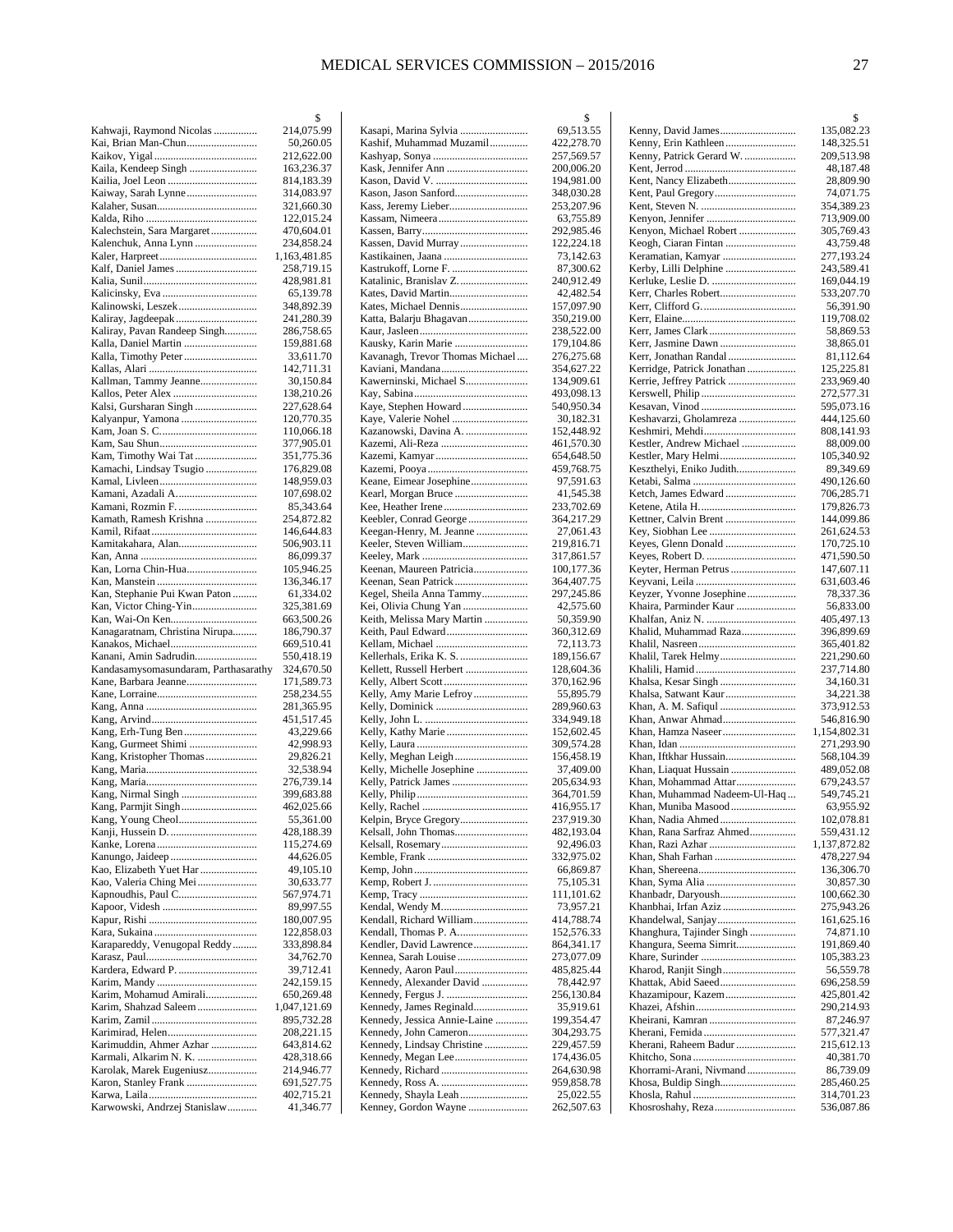|                                                    | \$                       |
|----------------------------------------------------|--------------------------|
|                                                    | 78,481.18                |
|                                                    | 425,045.89               |
|                                                    | 499,561.68               |
|                                                    | 407,053.26               |
| Kibblewhite, Douglas J.                            | 308,182.12               |
| Kibonge, Membo                                     | 267,035.73               |
| Kibsey, Pamela Catherine                           | 41,625.69                |
| Kiess, Marla Christine                             | 1,049,055.17             |
| Kilfoil, John Eric                                 | 223,434.77               |
| Kilgannon, Sean Trevor                             | 28,980.00                |
| Kilian, Daniel Stefanus<br>Killian, Fionnuala Mary | 367,512.76               |
| Killick, Geoffrey Ward                             | 278,071.54<br>367,538.90 |
| Killick, Lyn Melvina                               | 292,204.96               |
|                                                    | 36,870.51                |
| Kilpatrick, Bruce Taylor                           | 392,499.82               |
|                                                    | 29,658.66                |
| Kilshaw, Margaret W.                               | 312,808.66               |
| Kilvert, Vivan Marie                               | 32,488.01                |
|                                                    | 581,994.06               |
| Kim, Andrew Yoon Jean                              | 68,088.33                |
|                                                    | 236,960.99               |
|                                                    | 42,334.85                |
|                                                    | 25,323.00                |
| Kim, Denis Jung Jean                               | 105,031.86               |
|                                                    | 278,850.10               |
|                                                    | 781,217.57               |
| Kim, Esther Hannah                                 | 277,618.14               |
|                                                    | 129,237.49               |
|                                                    | 279,110.31               |
| Kim, Jason Yong-Joon                               | 169,879.81               |
|                                                    | 71,716.75                |
|                                                    | 129,651.63               |
|                                                    | 427,366.05               |
|                                                    | 345,804.05               |
| Kim, Kyong Min Cecilia                             | 73,099.58                |
|                                                    | 101,265.54               |
|                                                    | 30,832.30                |
|                                                    | 275,413.48               |
|                                                    | 630,070.31<br>341,031.44 |
|                                                    | 443,345.24               |
|                                                    | 37,214.00                |
| Kim, Youngseok                                     | 38,065.00                |
|                                                    | 74,221.00                |
| Kimball, Lauren Elizabeth                          | 118,423.46               |
| Kimberley, Nicholas A.                             | 623,685.72               |
|                                                    | 90,546.64                |
| Kinahan, Consuelo A. P                             | 49,327.18                |
| Kinahan, John Francis J.                           | 770,447.97               |
| Kinahan, Michael Joseph                            | 584,196.52               |
| Kinahan, Thomas Joseph                             | 613,386.20               |
| Kinakin, Larry Todd                                | 43,539.00                |
| Kincade, David Dean                                | 753,791.06               |
| Kindberg, Sheila Joyce                             | 144,548.94               |
| Kindopp, Allyn Shawn                               | 420,089.09               |
| Kindy, Anna Olga Theresa                           | 341,722.85               |
|                                                    | 130,117.58               |
|                                                    | 60,895.97                |
|                                                    | 79,232.29                |
| King, Christopher Robert                           | 59,395.49                |
|                                                    | 154,775.69               |
|                                                    | 258,092.32               |
|                                                    | 165,557.06               |
|                                                    | 438,480.98               |
| King, Morton Henry                                 | 36,694.43                |
|                                                    | 247,523.90<br>183,002.00 |
|                                                    | 210,449.66               |
|                                                    | 172,675.29               |
|                                                    | 291,641.45               |
| King, Zachary James                                | 69,586.83                |
| Kingsley, Justin John                              | 312,157.70               |
| Kingston, William G. R.                            | 355,039.49               |
|                                                    | 78,974.69                |
|                                                    | 326,087.08               |
| Kipnis, Christopher M                              | 196,197.08               |
| Kiraly, Stephen Joseph                             | 260,092.07               |
| Kirby, Sara Emma-Lee                               | 51,439.98                |

|                              | \$                       |
|------------------------------|--------------------------|
|                              | 124,671.33               |
| Kirker, Andrew William       | 2,620,699.18             |
| Kirkham, Colleen Marie       | 70,954.91                |
| Kirkman, Stacey Dallas       | 278,664.52               |
|                              | 75,682.23                |
| Kirkpatrick, James R.        | 50,691.76                |
| Kirkpatrick, Janice M.       | 173,564.32               |
| Kirkpatrick, Jennifer Nicole | 100,471.35               |
|                              | 451,508.98               |
|                              | 275,655.06               |
|                              | 164,685.03               |
|                              | 65,644.88                |
|                              | 260,565.98<br>443,278.90 |
|                              | 124,030.51               |
| Kitson, Hilary Frances       | 272,996.68               |
| Kjernisted, Kevin Dwight     | 251,628.10               |
|                              | 270,947.92               |
| Klammer, Gayle Marie         | 224,851.41               |
| Klapstein, Kim Fredrick      | 343,726.93               |
|                              | 162,148.77               |
|                              | 40,224.27                |
| Klar, Marta Joanna           | 25,924.79                |
|                              | 134,621.94               |
| Klas, Matthew Joseph         | 466,180.26               |
|                              | 235,369.59               |
| Klassen, Julie Annette       | 65,342.83                |
| Klassen, Rodney Hugh         | 26,331.06                |
| Klaus, Ernst Markus          | 522,983.15               |
|                              | 188,117.69               |
| Klein, Bernhard Edward       | 394,480.56               |
|                              | 367,884.59               |
| Klein, Lawrence William      | 222,148.74               |
|                              | 564,421.95               |
|                              | 300,187.77               |
| Klepsch, Rondy Cheline       | 47,278.35                |
| Kler, Jasmine April          | 110,608.52               |
|                              | 340,193.65               |
| Kliman, Jacob James          | 230,994.34               |
| Klimek, Alexander Thomas     | 398,578.52               |
|                              | 184,863.72               |
| Kline, Stephen Alan          | 124,147.21               |
| Klingenberg, Karen Jayne     | 182,247.76               |
|                              | 299,176.50               |
| Klinkhoff, Alice V           | 311,120.08               |
| Klippenstein, Jodine Rae     | 102,155.52               |
|                              | 320,061.51               |
| Klopper, Laurens Fred        | 312,722.41               |
|                              | 499,965.72               |
| Klopper, Lukas Cornelius     | 297,676.13               |
| Kloppers, Stephanus Petrus   | 475,760.00<br>715,650.17 |
| Kluftinger, Andreas M        | 652,120.23               |
| Kluge, Hagen Franz-Nelson    | 258,233.04               |
| Kneifel, Dorle Gertrud       | 155,108.16               |
|                              | 79,343.10                |
|                              | 266,551.63               |
| Knoll, Garry Grant           | 170,296.19               |
|                              | 91,450.44                |
|                              | 101,239.27               |
| Knox, Corinne Elizabeth      | 154,671.02               |
|                              | 48,106.31                |
|                              | 28,863.03                |
| Ko, Ashley Seung Yun         | 245,804.08               |
|                              | 724,043.55               |
|                              | 52,333.65                |
| Ko, Peter Tak Mo.            | 626,349.24               |
| Ko, Simon Chung Cheung       | 320,036.42               |
|                              | 35,880.00                |
| Kobayashi, Robert Bruce      | 241,726.56               |
| Koch, Lauren Elizabeth       | 81,316.97                |
| Koczapski, Andrzej B. A.     | 177,246.99               |
|                              | 272,648.33               |
| Koehler, Barry Evans         | 35,164.52                |
| Koehn, John Daniel           | 234,188.79               |
| Koelink, Anthony F. C        | 102,830.73               |
|                              | 138,587.38               |
| Kohansal-Vajargah, Ali Reza  | 685,735.67               |
| Kohen, Samuel Abuaf          | 292,307.55               |

|                                                       | \$                       |
|-------------------------------------------------------|--------------------------|
|                                                       | 67,380.04                |
| Kokan, Peter Andrew                                   | 287,000.88               |
| Kolbenson, Rebecca Ashlee H                           | 78,938.83<br>28,055.76   |
| Kolisang, Mohau Paul                                  | 400,236.63               |
| Kolkind, Kristie-Ann                                  | 298,179.49               |
| Komarnicky, Gerald                                    | 89,343.53                |
| Kondra, Jennifer Louise<br>Kong, Jason Matthew        | 95,342.11<br>579,166.72  |
|                                                       | 391,090.24               |
| Konkin, David Evsey                                   | 690,086.73               |
|                                                       | 486,720.21               |
| Konovalova, Natalia<br>Konway, Desmond C.             | 299,673.72<br>190,143.82 |
|                                                       | 327,402.30               |
|                                                       | 285,393.32               |
| Koochin, Harvey Lorence                               | 255,186.53               |
| Kooner, Serena Pavan Kaur<br>Koopmans, Robert Ate     | 38,101.96<br>62,143.66   |
|                                                       | 497,875.04               |
| Kopac, Daniel Slawomir                                | 661,467.33               |
| Koperski, Brandon Barry                               | 131,224.57               |
| Korada, Srinivasa Murthy                              | 426,928.30<br>235,649.80 |
|                                                       | 179,260.42               |
|                                                       | 105,521.40               |
|                                                       | 164,537.69               |
| Kornelsen, Jeffrey Lynn<br>Kornelsen, Tamara Ann Sara | 428,952.11<br>31,073.00  |
|                                                       | 323,693.90               |
| Korsieporn, Pira                                      | 66,779.24                |
|                                                       | 69,609.55                |
| Kosick, Kevin Brian                                   | 275,415.31<br>203,936.39 |
| Koss, Michael A.                                      | 220,182.14               |
|                                                       | 919,455.10               |
| Kostamo, Timothy<br>Kostash, Mark Allen               | 442,558.55<br>44,904.18  |
| Kostolowski-Kondysar, Malgorzata                      | 179,798.65               |
|                                                       | 123,382.52               |
| Kotylak, Gregory S                                    | 637,766.92               |
| Kotze, Dirk Adriaan<br>Kousaie, Kenneth N.            | 397,398.92<br>348,676.69 |
| Kovacs, Mark Anthony                                  | 340,931.98               |
| Kovacs, Tyler Lewis                                   | 188,897.64               |
| Kowal, Kristopher Mitchel                             | 159,763.14               |
| Kowalchuk, Shauna Lee<br>Kowalczyk, Jill Corinne      | 105,126.84<br>466,161.67 |
| Kowbel, Michael Anthony                               | 284,806.89               |
| Kowe, Joan Yetunde                                    | 132,492.00               |
| Kowe, Olajide Olanrewaju<br>Koyote, Katherine Mchenry | 310,464.59<br>111,494.49 |
| Kozak, Frederick Kazmir                               | 253,856.79               |
| Kozic, Jennifer Roberta                               | 240,885.04               |
| Koziol, Kathie Anne S                                 | 214,547.58               |
| Kozlick, Deborah Amelia<br>Kozoriz, Kelsey Dawn Moore | 85,667.34<br>120,904.97  |
|                                                       | 56,695.00                |
| Krabbe, Marjorie Elizabeth                            | 264,245.11               |
| Krahn, Andrew David                                   | 270,058.39               |
| Kraima, Richard N.                                    | 183,892.30<br>319,448.15 |
|                                                       | 28,723.20                |
| Krajina, Vladimir P. J                                | 421,821.34               |
| Krajnyak, Brianna Joy<br>Krakower, Sharlene Bonnie    | 46,561.82                |
|                                                       | 237,571.48<br>481,947.33 |
| Kramer, Timothy Andrew                                | 346,117.63               |
| Krampl, Peter John                                    | 226,120.15               |
| Kranz, Thomas Robert<br>Kraus, Steven Leslie          | 278,397.02<br>332,566.56 |
| Krause, Christopher S                                 | 72,300.26                |
| Krawchuk, Margaret                                    | 185,171.03               |
| Kreisman, Stuart Howard                               | 374,976.29               |
| Kreke, Trevor John                                    | 109,903.85<br>309,946.19 |
|                                                       | 90,973.07                |
| Kriegler, Stefan Gottfried                            | 99,513.99                |
| Kriekenbeek, Caroline                                 | 62,604.64                |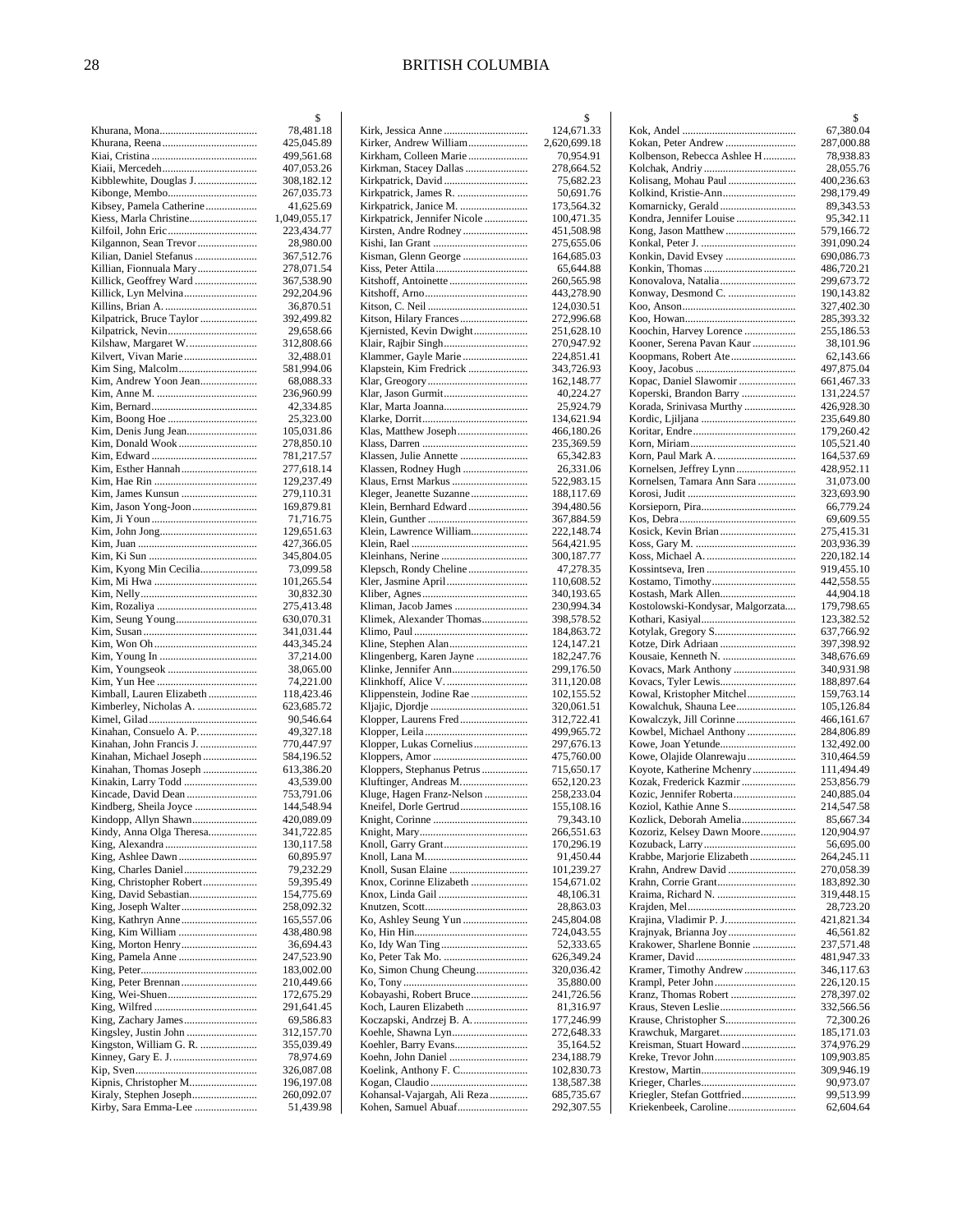|                                                       | 2                          |
|-------------------------------------------------------|----------------------------|
| Krishan, Vivek Tony                                   | 211,143.34                 |
| Krishnamoorthy, Ashok Kumar<br>Kristensen, John W.    | 303,684.08<br>40,751.77    |
| Kritzinger, Johan Francis                             | 157,193.33                 |
|                                                       | 210,750.55                 |
|                                                       | 725,494.17                 |
|                                                       | 92,971.38                  |
|                                                       | 32,428.85                  |
| Krowitz, Jason Keith                                  | 298,819.22                 |
| Kruger, Barend Rodolf                                 | 521,174.34                 |
| Kruger, Frederick Jacobus                             | 341,448.31                 |
| Kruithof, Elizabeth Candace                           | 171,284.41                 |
| Kruse, Ashley Caroline                                | 108,299.80                 |
| Krygier, Darin Steven                                 | 624,481.31                 |
|                                                       | 63,841.37                  |
| Kryskow, Pamela Anne                                  | 117,908.94                 |
|                                                       | 206,048.23                 |
| Krywulak, Steven Andrew Todd                          | 429,332.30                 |
|                                                       | 38,859.14<br>653,033.56    |
|                                                       | 36,179.69                  |
| Kuan, Alano Kuok-Wai                                  | 296,606.33                 |
|                                                       | 117,937.43                 |
|                                                       | 256,772.89                 |
| Kuechler, Peter Michael                               | 536,758.06                 |
| Kugyelka, Janet Gail                                  | 94,648.24                  |
| Kuhn, Fernando Heino                                  | 212,872.26                 |
| Kula, Matthew Anthony                                 | 355,967.81                 |
| Kulkarni, Sadhana Vishwanath                          | 617,803.98                 |
| Kulla, Steve Bruce                                    | 190,061.87                 |
|                                                       | 163,096.93                 |
|                                                       | 327,474.70                 |
| Kunar, Satnam Singh                                   | 448,258.24                 |
|                                                       | 157,587.41<br>314,433.95   |
| Kung, Tania Yun Lin<br>Kunimoto, Brian T.             | 342,756.78                 |
| Kunkel, Lucinda Catherine                             | 162,334.51                 |
| Kuo, Danny Ko-Wu                                      | 28,178.92                  |
|                                                       | 33,189.00                  |
|                                                       | 370,172.78                 |
|                                                       | 455,282.07                 |
| Kurdyak, Stephen Alexander                            | 160,657.52                 |
| Kuritzky, Lara Alexandra                              | 30,422.13                  |
| Kuritzky, Robin Ashley                                | 495,279.33                 |
|                                                       | 107,301.45                 |
| Kurytnik, Ryan Dean                                   | 364,449.37                 |
| Kurz, Christine Jeanette<br>Kushner Kow, Janet Vivian | 281,825.15                 |
|                                                       | 138,289.63<br>65,854.30    |
|                                                       | 226,672.15                 |
|                                                       | 228,678.58                 |
| Kuyper, Laura Mieke                                   | 258,446.61                 |
| Kuzak, Nicholai Domingos                              | 438,074.53                 |
| Kuzmochka, Claire Mary                                | 172,824.56                 |
| Kwak, John Jea-Hum                                    | 1,009,304.79               |
| Kwan, Anthony Lup Kay                                 | 324,125.89                 |
| Kwan, Herman Christopher                              | 531,459.41                 |
|                                                       | 158,371.90                 |
|                                                       | 324,873.11                 |
| Kwan, Susan Yuk-Lin                                   | 1,042,448.45<br>984,569.62 |
| Kwantes, Lindsay Nichole                              | 237,850.63                 |
|                                                       | 35,819.12                  |
| Kwasnica, Andrew Nicholas Charles.                    | 57,074.49                  |
| Kwee, Jeffrey Kuan-Ming                               | 329,465.15                 |
|                                                       | 58,531.24                  |
|                                                       | 270,084.01                 |
| Kwiatkowski, Chris Joseph                             | 42,865.99                  |
| Kwok, Clement Sai Yeung                               | 242,106.30                 |
|                                                       | 479,904.00                 |
| Kwok, Stephen Tai Fan                                 | 533,802.86                 |
| Kwok, Winnie Wing-Yue                                 | 46,309.17                  |
|                                                       | 26,984.83<br>248,177.95    |
| Kwong, Evan Holden                                    | 175,337.45                 |
|                                                       | 188,456.31                 |
| Kwoo, Helen Wing Yan                                  | 112,979.68                 |
| Kydd, Alison Susan Richmond                           | 158,453.24                 |
|                                                       | 319,629.94                 |

|                                                  | \$                       |
|--------------------------------------------------|--------------------------|
| Kyle, Sharisse Elizabeth                         | 29,904.49                |
|                                                  | 217,586.81<br>352,937.42 |
| La Berge, Shelley-Ann                            | 387,601.83               |
| La Bossiere, Emil Jean                           | 444,584.11               |
| La Porte, Dawn Gloria                            | 152,987.84               |
| Laban, Premakanthie Rosemary                     | 362,683.81               |
| Labrum, Alan William<br>Lacaille, Diane Violette | 28,843.99<br>152,786.69  |
|                                                  | 150,975.13               |
| Lacroix, Robert Creighton                        | 137,162.99               |
| Lacsamana, Cesar Alea                            | 253,778.10               |
| Lacuna, Julie Bich-Doan                          | 97,087.39                |
|                                                  | 78,234.72                |
| Lafferty, Daniel Anthony                         | 361,099.29<br>90,938.33  |
| Lafleche, Patrick Luc                            | 60,107.79                |
|                                                  | 130,396.41               |
| Lahiffe, Brian Francis                           | 164,806.00               |
| Lai, Andrea So Ling Pudas                        | 26,694.34                |
| Lai, Emily Jennifer                              | 217,550.58               |
| Lai, Grace Ho-Kwun<br>Lai, James Karwah          | 196,841.23<br>517,271.51 |
|                                                  | 60,885.10                |
|                                                  | 653,339.02               |
|                                                  | 37,439.26                |
|                                                  | 580,009.86               |
|                                                  | 164,522.18<br>38,794.81  |
| Lai, Wayne Wei-Ku                                | 218,587.52               |
| Laidlaw, Jennifer Louise                         | 128,077.38               |
| Laidlow, Duncan M.                               | 204,404.80               |
|                                                  | 220,901.02               |
| Lail, Harajit Singh<br>Lail, Sukhzadvinder S     | 744,572.75<br>107,440.61 |
| Lail, Vanindar Jawanda                           | 30,024.83                |
|                                                  | 256,900.59               |
| Lajoie, Jennifer Marie                           | 87,460.92                |
|                                                  | 266,194.80               |
| Lakha, Anis Hassnali                             | 464,308.46<br>467,905.35 |
|                                                  | 281,181.42               |
| Lakhoo, Parbhoobhai                              | 489,192.99               |
| Laksman, Zachary William                         | 308,941.49               |
| Lalani, Akabarally V.                            | 92,033.91<br>646,526.47  |
|                                                  | 106,851.82               |
|                                                  | 808,820.40               |
| Lalji, Sayrin Sayeedali                          | 26,053.74                |
|                                                  | 90,203.70                |
| Lam, Augustine S. K.                             | 48,035.96<br>43,827.07   |
|                                                  | 271,418.14               |
| Lam, Charles N. H.                               | 320,103.11               |
|                                                  | 238,573.95               |
| Lam, Elaine Ming-Yu                              | 66,340.55<br>321,546.83  |
|                                                  | 775,976.21               |
| Lam, Gordon Wai Man                              | 50,962.43                |
|                                                  | 280,302.83               |
|                                                  | 230,110.66<br>102,657.21 |
|                                                  | 322,523.13               |
|                                                  | 366,163.84               |
|                                                  | 41,232.36                |
| Lam, Mindy Ching Wan                             | 153,639.08               |
| Lam, Sharon Shui Woon                            | 416,914.51<br>46,633.15  |
|                                                  | 2,719,050.39             |
|                                                  | 663,787.67               |
|                                                  | 525,702.89               |
| Lam, Wendy Yin Han                               | 493,709.27<br>166,079.40 |
|                                                  | 262,843.16               |
| Lamb, Martin Nicholas                            | 58,493.55                |
| Lamb, Sandra Isabel                              | 78,000.91                |
| Lamb, Tasha Hilda                                | 55,262.82                |
| Lambert, Anne Daphne Myrtle                      | 30,823.00<br>46,939.39   |
|                                                  |                          |

|                                                          | \$                       |
|----------------------------------------------------------|--------------------------|
| Lambiotte, Marc Elmy Jacques                             | 650,725.73               |
| Lamon, Stewart Ewing                                     | 71,374.31<br>27,714.52   |
| Lamont, Allison Margaret                                 | 109,349.90               |
|                                                          | 27,101.54                |
|                                                          | 616,593.07               |
| Lamprecht, Albertus Johannes<br>Lamprecht, Gideon Pieter | 505,036.97<br>387,599.08 |
| Lamykina, Olga                                           | 219,037.24               |
| Lan, James Hsueh-Yi                                      | 31,565.26                |
|                                                          | 248,081.35               |
| Landells, Colin David<br>Landsberg, David Norman         | 190,669.24<br>242,467.15 |
| Landsiedel, Trevor M.                                    | 271,551.91               |
| Lane, Christopher James                                  | 831,665.90               |
| Lane, Martin Purefoy                                     | 32,818.29<br>194,153.40  |
| Lang Hang Yee, Sam                                       | 297,034.29               |
|                                                          | 287,304.39               |
|                                                          | 294,296.35               |
| Lange, Alden Wesley                                      | 41,440.48<br>318,449.41  |
| Lange, Lisa Megan Mina                                   | 76,462.33                |
|                                                          | 528,907.84               |
|                                                          | 57,096.75                |
| Langford, Laura Claire                                   | 450,180.31<br>43,210.31  |
| Langford, Mark Everett                                   | 92,046.19                |
| Langhans, Joseph Markus                                  | 276,584.29               |
| Lang-Hodge, Brian John                                   | 106,798.98               |
| Langille, Katharine Jean                                 | 118,024.04<br>114,514.53 |
| Langner, Sabine Monika                                   | 62,729.96                |
| Lannon, Karen Patricia                                   | 96,462.69                |
| Lanuke, Kathryn Marie                                    | 323,604.77<br>127,457.88 |
| Lapin, Joanne Sybil                                      | 256,132.10               |
|                                                          | 41,736.18                |
|                                                          | 71,756.13                |
| Lappalainen, Leslie Rae<br>Lapuste, Mihaela Florica      | 227,936.73<br>275,610.20 |
|                                                          | 403,659.59               |
| Larigakis, Steven Stavros                                | 169,260.10               |
| Larocque, David John<br>Larouche, Maryse                 | 272,066.82<br>121,648.83 |
|                                                          | 90,365.62                |
| Larsen Soles, Trina M.                                   | 220,466.09               |
| Larsen, Charles John                                     | 109,949.65               |
| Larsen, Danielle Kerri                                   | 328,121.48<br>74,109.97  |
| Larsen, Grant Arnold                                     | 28,450.22                |
| Larsen, Joanne Halberg                                   | 169,963.05               |
| Larsen, Sean Stefan<br>Larson, Jeremy John               | 360,635.85<br>89,958.08  |
| Larson, Kelly Suzanne                                    | 32,778.12                |
| Laskowski, Alfred                                        | 266,808.39               |
| Lasuta, Sarah Anne Mary                                  | 299,335.10               |
| Latham, Timothy Boyd                                     | 357,051.73<br>775,278.52 |
|                                                          | 94,451.01                |
|                                                          | 271,359.77               |
| Lau, Amanda Wai-Man                                      | 318,215.12<br>164,496.34 |
|                                                          | 341,828.38               |
|                                                          | 353,198.97               |
| Lau, Bertrand Pui Tung                                   | 409,651.06               |
|                                                          | 202,809.90<br>177,277.28 |
|                                                          | 120,834.48               |
| Lau, Edgar Seng Teong                                    | 531,250.78               |
| Lau, Herman Hon-Man                                      | 471,767.85<br>281,515.29 |
|                                                          | 199,656.36               |
|                                                          | 286,039.01               |
|                                                          | 92,100.20                |
| Lau, William Chun Ki                                     | 143,339.93<br>59,207.57  |
| Laudadio, Jonathan                                       | 101,606.31               |
|                                                          | 27,056.30                |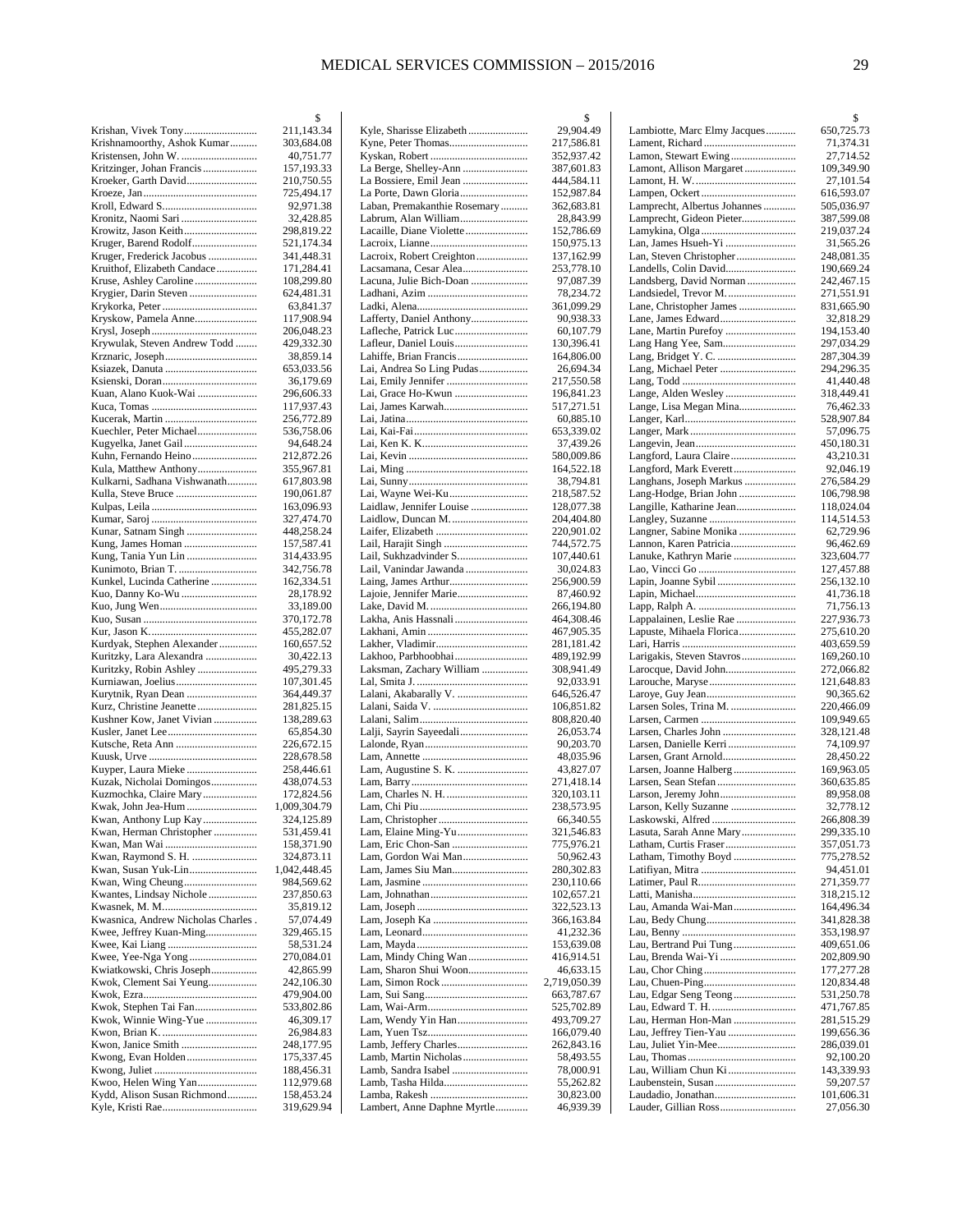|                                                         | \$                       |
|---------------------------------------------------------|--------------------------|
| Lauderdale, William Mark                                | 239,237.09               |
| Laughland, Loriann                                      | 422,604.34               |
| Laughren, James Jedidiah                                | 275,696.02               |
| Laupland, Brenda Rae<br>Laupland, Kevin B.              | 264,921.93<br>410,651.55 |
| Laursen, Celina Elizabeth                               | 73,778.48                |
| Lauzon, Genevieve                                       | 115,644.34               |
|                                                         | 57,693.52                |
|                                                         | 511,399.14               |
| Lavanchy, Marcel Christian                              | 352,308.44               |
|                                                         | 335,153.55               |
|                                                         | 329,009.21               |
| Lavoie, Denis John                                      | 320,306.06<br>174,764.43 |
| Law, Alethea Eileen                                     | 94,180.20                |
|                                                         | 39,571.95                |
| Law, Francis Chi Hung                                   | 1,894,670.13             |
|                                                         | 169,725.48               |
|                                                         | 211,081.80               |
|                                                         | 206,230.04               |
|                                                         | 80,551.61                |
| Law, Michael Wei-Yung                                   | 300,927.46               |
| Lawe, Andrew David                                      | 286,076.19<br>387,896.05 |
| Lawlor, Colleen Elizabeth                               | 192,770.87               |
| Lawlor, David Kirk                                      | 462,006.28               |
| Lawrence, Sally Joan                                    | 113,157.85               |
|                                                         | 110,550.83               |
| Lawrie, Wallace Mark                                    | 338,234.25               |
| Lawson, Edward James                                    | 691,710.81               |
| Lawson, Laurie E. M                                     | 196,210.85               |
| Lawson, Mark Jonathan                                   | 114,812.10               |
| Lax, Stuart Allen<br>Laxdal, Grant Michael              | 59,199.44<br>274,323.45  |
| Laycock, Sean Leonard                                   | 132,487.34               |
|                                                         | 120,358.47               |
| Lazar, Gary Alan                                        | 144,068.92               |
|                                                         | 46,819.64                |
| Lazare, Darren Mitchell                                 | 554,258.20               |
| Le Nobel, John C                                        | 138,772.41               |
| Le Roux, Jacobus Francois                               | 586,065.72               |
| Le Roux, Jacobus J                                      | 264,641.44<br>130,635.40 |
| Le Roux, Kriegler                                       | 494,124.59               |
| Lea, David Edgar                                        | 30,307.26                |
|                                                         | 309,263.26               |
|                                                         | 87,934.95                |
|                                                         | 340,775.52               |
|                                                         | 129,773.60               |
| Leather, Richard Allan                                  | 890,041.78               |
| Leavitt, Blair Roland<br>LeBel, Laureen Dawn            | 26,889.62<br>247,769.88  |
|                                                         | 190,228.55               |
| Lebeuf, Stephen Joseph                                  | 374,699.95               |
|                                                         | 545,797.26               |
| LeBlanc, Alain Joseph                                   | 182,878.68               |
| LeBrun, John Benedict                                   | 332,171.61               |
|                                                         | 375,863.38               |
| Lecky, Alexander Robert                                 | 145,359.92               |
| Leduc, Eugene Robert J.<br>Lee Kim Koon, Andrew Charles | 170,233.23<br>380,587.71 |
|                                                         | 247,545.93               |
|                                                         | 555,071.07               |
| Lee, Agnes Yuet Ying                                    | 91,241.46                |
| Lee, Andrew Sak Yu                                      | 623,758.84               |
|                                                         | 52,519.29                |
|                                                         | 240,810.61               |
|                                                         | 154,645.29               |
|                                                         | 25,456.64                |
|                                                         | 508,263.20<br>84,045.87  |
|                                                         | 32,898.17                |
| Lee, Catherine Maelle                                   | 187,750.15               |
|                                                         | 43,355.00                |
|                                                         | 64,124.00                |
|                                                         | 61,663.00                |
|                                                         | 547,448.58               |
| Lee, Chuan-Chan Steven                                  | 384,383.66               |
| Lee, Chung-Lin Johnny                                   | 323,260.13               |

|                                                | \$                       |
|------------------------------------------------|--------------------------|
| Lee, Cindy Wan-Ju                              | 241,097.35               |
| Lee, Colleen May Yuen<br>Lee, Dae-Won David    | 173,096.76<br>458,321.00 |
| Lee, David Ching-Wei                           | 499,395.89               |
| Lee, David Stephen                             | 206,885.38               |
| Lee, Donald Dah-Chen                           | 53,053.78                |
|                                                | 418,464.68               |
|                                                | 396,234.24               |
|                                                | 191,785.23               |
|                                                | 30,866.00<br>438,997.91  |
| Lee, Howard Chi Hung<br>Lee, James Hyun-Sup    | 108,114.02               |
| Lee, Jason Kwong Chi                           | 485,454.63               |
|                                                | 274,725.45               |
|                                                | 96,496.41                |
|                                                | 490,439.68               |
| Lee, Jimmy Sheng-I                             | 96,605.81                |
| Lee, Jordan Alexander                          | 247,510.82<br>149,885.16 |
|                                                | 60,809.77                |
|                                                | 475,173.47               |
|                                                | 334,638.69               |
|                                                | 260,362.15               |
|                                                | 933,190.27               |
|                                                | 26,615.82                |
|                                                | 108,253.33<br>209,707.64 |
| Lee, Kenny Won Jae                             | 526,320.73               |
| Lee, Kingsley Richard                          | 367,335.81               |
|                                                | 29,946.00                |
| Lee, Lawrence Chun F                           | 444,966.30               |
| Lee, Logan Eric Elmer                          | 451,998.05               |
| Lee, Marette Hazel                             | 400,229.96               |
| Lee, Mervin Man Fai                            | 513,308.46<br>740,462.36 |
|                                                | 479,235.21               |
| Lee, Michael Darren                            | 354,346.80               |
|                                                | 54,717.00                |
| Lee, Mitchell Min-Ku                           | 438,012.86               |
| Lee, Mona Man Yee                              | 189,166.55               |
|                                                | 30,061.00<br>401,500.37  |
|                                                | 168,533.29               |
|                                                | 169,668.85               |
|                                                | 744,197.90               |
|                                                | 240,626.14               |
|                                                | 109,685.77               |
|                                                | 60,538.30                |
|                                                | 32,370.99<br>410,140.38  |
|                                                | 139,836.01               |
|                                                | 212,703.61               |
|                                                | 839,575.69               |
|                                                | 588,156.32               |
|                                                | 65,527.00                |
|                                                | 252,748.98<br>53,665.41  |
|                                                | 257,373.37               |
|                                                | 36,644.13                |
|                                                | 87,389.33                |
| Lee, Vera Ming Lai                             | 82,564.85                |
|                                                |                          |
| Lee, Wendy Ho Suen                             | 35,673.00                |
|                                                | 116,188.35               |
|                                                | 1,007,501.22             |
| Lee, Wing Yan Maggie                           | 49,506.00                |
| Leech-Porter, Jack C. G                        | 31,280.00<br>211,296.86  |
| Leekha, Gurpreet Singh                         | 67,785.81                |
|                                                | 170,921.97               |
|                                                | 66,232.32                |
|                                                | 132,685.32               |
| Leeuwner, Lodewikus Louwrens                   | 399,043.02<br>124,830.16 |
| Lefevre, Kim Michel                            | 669,317.69               |
|                                                | 28,401.12                |
|                                                | 226,477.62               |
|                                                | 90,238.51                |
| Legge, Rebecca Jean<br>Legiehn, Gerald Manfred | 421,241.26<br>323,806.26 |

|                                                         | \$                         |
|---------------------------------------------------------|----------------------------|
| LeGresley, Lisa Brigitte                                | 447,474.89                 |
| Lehman, Robert Malcolm<br>Lei, Lourenco Kuok Keong      | 257,651.62<br>384,489.49   |
|                                                         | 30,488.42                  |
| Leia-Stephen, Maureen T                                 | 360,338.78                 |
|                                                         | 66,521.83                  |
| Leipoldt, Carl Christian<br>Leipsic, Jonathon Avrom     | 431,931.06<br>31,617.46    |
| Leishman, David John                                    | 143,052.34                 |
|                                                         | 613,491.53                 |
| Leith, Jordan Michael                                   | 228,258.12                 |
| Leitner, Douglas Martin<br>Lejay, Patricia Sue          | 474,330.30<br>351,186.08   |
|                                                         | 292,190.82                 |
| Lemaitre, John Paul                                     | 948,820.67                 |
|                                                         | 452,298.28                 |
| Lemire-Elmore, Chloe Louise<br>Lemiski, William Michael | 75,155.88<br>439,902.51    |
| Lemke, Helmut Michael                                   | 180,696.96                 |
| Lemke, Marvin Graham                                    | 355,009.12                 |
|                                                         | 26,887.00                  |
| Lennox, Pamela Hilary                                   | 255,862.87<br>164,291.42   |
|                                                         | 257,735.89                 |
|                                                         | 37,078.82                  |
| Leo, Sara Hui Wen                                       | 446,969.74                 |
| Leon, Magda Margarita                                   | 323,309.94<br>338,421.38   |
|                                                         | 221,580.63                 |
| Leonard, Russell Kenneth                                | 343,522.54                 |
|                                                         | 833,496.58                 |
| Leong, Judith Muriel                                    | 328,487.77<br>109,646.41   |
| Leong, Luppong Anthony                                  | 121,542.44                 |
|                                                         | 620,692.64                 |
|                                                         | 252,486.21                 |
| Leonor, Rosario Sabrina<br>Lepage, Philippe Antoine     | 187,396.37<br>308,811.97   |
|                                                         | 219,238.33                 |
| LeRose, Kenneth B                                       | 25,500.74                  |
|                                                         | 73,643.19                  |
| Lescheid, Jonathan Mark                                 | 96,356.45<br>182,512.38    |
| Leslie, Allan Samuel                                    | 238,358.94                 |
| Leslie, Jasmine Jay Tamara                              | 198,152.30                 |
| Leslie, Neil Gordon                                     | 114,890.17<br>304,331.15   |
| Lesperance, Marie Jose O.                               | 198,643.72                 |
| Lessing, Sunette Doreen                                 | 267,135.30                 |
|                                                         | 98,419.50                  |
| Letkemann, Amanda                                       | 27,186.93<br>50,974.28     |
|                                                         | 93,083.05                  |
|                                                         | 204,165.86                 |
|                                                         | 73,299.32<br>889,520.98    |
| Leung, Benjamin Yee-Tung<br>Leung, Bess Wah Chi         | 360,776.73                 |
| Leung, Constant Hin-Bock                                | 335,433.89                 |
|                                                         | 270,940.44                 |
| Leung, Henry Ho-Kai<br>Leung, Janice Margaret           | 451,927.60<br>136,314.70   |
|                                                         | 415,389.98                 |
|                                                         | 77,144.62                  |
| Leung, Michael Nim Fai                                  | 455,807.82                 |
| Leung, Patrick Pak Huen                                 | 225,682.29<br>235,044.71   |
|                                                         | 254,231.47                 |
|                                                         | 218,592.96                 |
| Leung, Stefanie Chi-Mun                                 | 171,117.43                 |
| Leung, Terry Tin Wing                                   | 225,734.29<br>335,771.41   |
| Leung, Thomas King Yeung                                | 115,849.88                 |
| Leung, Vicki Wing Ki                                    | 538,730.92                 |
| Leung, Victor Lok Tin                                   | 120,848.64                 |
| Levasseur, Steve Daniel                                 | 176,885.21<br>2,000,977.84 |
|                                                         | 91,559.34                  |
| Leverrier, Alanna Michele                               | 178,068.07                 |
| Levesque, Melanie L.                                    | 80,328.81                  |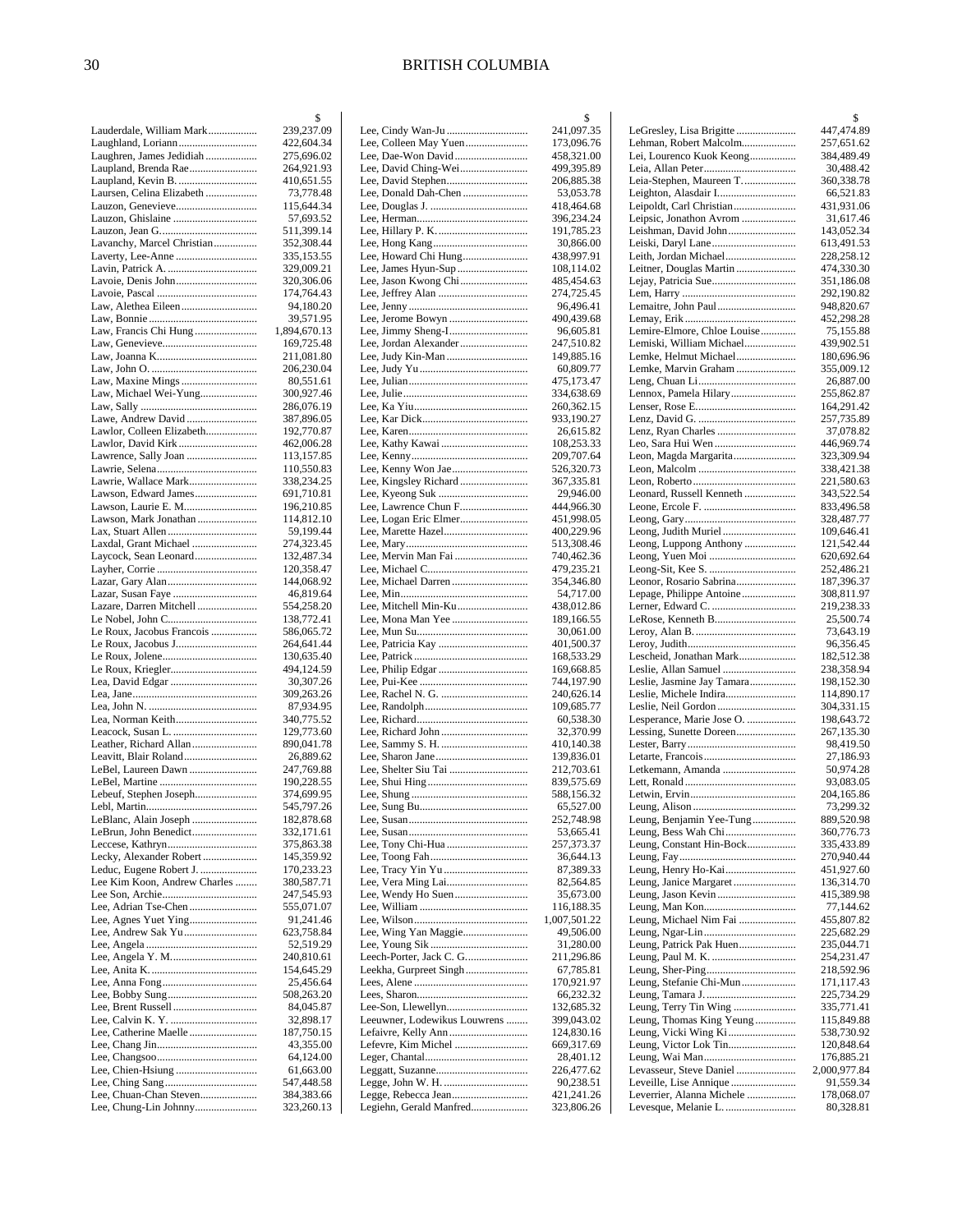|                                 | \$                       |
|---------------------------------|--------------------------|
|                                 | 147,108.93               |
|                                 | 132,205.29               |
| Levins, James Patrick           | 301,619.59               |
| Levis, Nicole Dawn              | 83,305.11                |
|                                 | 101,051.58<br>192,098.21 |
|                                 | 118,042.05               |
|                                 | 354,181.21               |
| Lew, Jason Whai-Leung           | 249,677.90               |
| Lewans, Raymond                 | 319,778.47               |
| Lewis, Andrea Patricia          | 157,341.97               |
| Lewis, Clark Andrew             | 176,744.23               |
| Lewis, Daniel Kime              | 97,948.18                |
| Lewis, Gregory Mark             | 592,450.93               |
| Lewis, Jennifer Elizabeth       | 176,537.61               |
| Lewis, Renata Yvonne            | 127,918.01               |
| Lewis, Richard H.               | 792,696.66<br>493,080.93 |
|                                 | 366,628.22               |
| Leyen, Heather Anne             | 315,066.14               |
| Li, Albert Chi-Ho               | 26,894.01                |
|                                 | 38,913.84                |
| Li, Charles Hing-Cheung         | 346,443.68               |
|                                 | 137,196.06               |
|                                 | 195,065.01               |
|                                 | 151,223.04               |
| Li, Jennifer Yi Hung            | 141,609.59               |
|                                 | 93,373.13                |
|                                 | 272,228.25<br>40,795.91  |
|                                 | 516,619.63               |
| Li, Wendy Wah Kuan              | 27,632.25                |
|                                 | 96,008.36                |
|                                 | 45,512.37                |
| Liang, Howard Sun Hung          | 291,544.01               |
| Liang, Raymond Ambrose          | 298,391.94               |
|                                 | 48,392.00                |
|                                 | 87,538.00<br>227,201.98  |
|                                 | 27,057.87                |
| Lichtenstein, Samuel V.         | 299,061.25               |
|                                 | 388,110.16               |
|                                 | 503,505.01               |
| Liebscher, Josephine Sumangalya | 64,499.52                |
| Liebscher, Ryan Scott           | 192,348.32               |
| Ligertwood, Steven John         | 76,003.14<br>103,653.52  |
| Likwornik, Victor               | 48,700.00                |
| Lilla, Mogamad Nizaar           | 501,425.54               |
|                                 | 475,480.78               |
|                                 | 36,746.50                |
|                                 | 61,540.96                |
| Lim, Elizabeth Seton            | 71,998.12                |
|                                 | 140,166.37<br>567,482.04 |
|                                 | 516,253.79               |
|                                 | 852,085.10               |
|                                 | 32,378.67                |
| Lim, Larry Fung-Tong            | 379,046.79               |
| Lim, May-Ling Jang              | 390,169.12               |
|                                 | 179,169.94               |
| Lim, Peter Sung-Ho              | 462,639.23               |
|                                 | 220,168.22               |
|                                 | 278,281.84<br>379,554.90 |
|                                 | 228,844.46               |
| Lim, Zaneta Hui Yin             | 231,842.76               |
|                                 | 265,537.65               |
| Limber, Raymond Arthur          | 57,943.42                |
|                                 | 273,813.05               |
|                                 | 493,553.80               |
| Lin, Daniel Chong-Tiat          | 300,319.57               |
| Lin, Ioh-Chang John             | 111,861.20<br>310,482.15 |
|                                 | 253,795.54               |
| Lin, Leslie Philip Sanyao       | 39,789.22                |
|                                 | 374,912.53               |
|                                 | 186,717.22               |
| Lindley, Janette Irene          | 484,313.44               |

|                                                            | \$                       |
|------------------------------------------------------------|--------------------------|
| Lindley, Rebecca Jane                                      | 68,464.06                |
| Lindsay, Anna Morgan<br>Lindsay, James Stewart             | 84,070.54<br>67,388.53   |
| Lindsay, Krystaleah                                        | 138,525.43               |
|                                                            | 36,123.07                |
| Linekin, Michelle Joan                                     | 234,232.99               |
|                                                            | 163,790.04               |
| Ling, Francine Helene Wan-Kwan                             | 164,978.07               |
|                                                            | 602,761.32               |
| Ling, Peter Koon Bong                                      | 324,603.39               |
|                                                            | 94,574.63<br>129,006.82  |
|                                                            | 70,252.34                |
| Linton, Gregory John                                       | 413,128.45               |
|                                                            | 158,666.81               |
| Lipkowitz, Lana Gina                                       | 138,231.20               |
| Lipowska, Magdalena Maria                                  | 253,000.21               |
|                                                            | 310,010.78               |
| Lippa, Jodie Lynn                                          | 80,040.39<br>177,950.86  |
| Lipson, Alisa Barbara                                      | 181,399.22               |
| Lirenman, Michael Aaron                                    | 152,012.32               |
|                                                            | 28,306.19                |
|                                                            | 146,485.11               |
|                                                            | 525,216.68               |
|                                                            | 450,478.96               |
|                                                            | 433,121.09<br>58,375.90  |
|                                                            | 86,874.10                |
| Little, Michelle Janet                                     | 108,726.29               |
|                                                            | 456,615.30               |
| Liu, David Ming-Teh                                        | 224,513.61               |
|                                                            | 115,371.72               |
|                                                            | 282,543.07               |
| Liu, Jenny Yuen-Man                                        | 169,890.69               |
|                                                            | 26,404.00<br>184,382.13  |
|                                                            | 35,029.00                |
|                                                            | 36,340.00                |
|                                                            | 35,512.00                |
| Livingston, Christopher                                    | 309,939.12               |
| Livingstone, Roy Ronald                                    | 468,335.59               |
| Livingstone, Verity H.<br>Lizotte, Pierre-Paul             | 258,801.07<br>68,273.77  |
| Lloyd-Jones, Philip Martin                                 | 202,404.91               |
| Lloyd-Smith, Donald R.                                     | 90,896.49                |
|                                                            | 140,538.01               |
|                                                            | 375,669.51               |
| Lo, Cynthia Chi Yi                                         | 300,833.35               |
|                                                            | 243,482.33               |
| Lo, Karen Natalie                                          | 84,394.58<br>64,069.09   |
| Lo, Lawrence Sheng-Shi                                     | 257,992.23               |
| Lo, Reginald Wai-Wah                                       | 142,152.68               |
| Lobb, Daphne Jeanne                                        | 101,961.84               |
| Lobb, Susan Elizabeth                                      | 131,961.36               |
|                                                            | 37,183.04                |
| Lobsinger, Meghan Patricia<br>Loch, Simone Rachel Margaret | 115,975.09<br>105,829.22 |
|                                                            | 236,992.52               |
| Lochub, Sandeep Singh                                      | 235,701.66               |
|                                                            | 225,429.64               |
| Lockhart, Alexander S.                                     | 235,790.51               |
| Lodge, Andrew Michael                                      | 63,756.61                |
|                                                            | 282,897.77               |
| Loewen, Mary Luise<br>Loewen, Todd Anthony                 | 165,953.46<br>339,230.02 |
| Loewen, Trenton Dale                                       | 363,570.67               |
|                                                            | 183,080.45               |
|                                                            | 160,665.86               |
| Logan, Lisa Lynn                                           | 86,475.37                |
|                                                            | 98,154.17                |
| Loh, James Alexander<br>Loh, Karmen Ka Men                 | 292,694.88               |
| Lohrasbe, Harpreet                                         | 190,076.60<br>496,874.61 |
|                                                            | 483,422.17               |
|                                                            | 401,295.38               |
| Lok, Jennifer Shirley                                      | 107,060.87               |
| Lokanathan, Ramesh                                         | 375,353.55               |
|                                                            |                          |

|                                                   | \$                       |
|---------------------------------------------------|--------------------------|
|                                                   | 389,766.97               |
|                                                   | 186,781.05               |
| Loken, John David                                 | 128,535.45               |
|                                                   | 294,303.97               |
| Lombard, Willem Stephanus                         | 760,591.54               |
|                                                   | 60,742.80                |
|                                                   | 477,018.35               |
| Long, Stewart Ronald                              | 338,834.06               |
| Longland, John William                            | 310,252.21               |
| Longman, Shane Albert                             | 320,110.88               |
| Loo, Angelina Yuet Ching                          | 269,297.06               |
| Look, Janman Michael                              | 375,326.46               |
| Loomes, Carly Marie                               | 295,246.29               |
| Loomes, Dustin Edward                             | 218,164.38               |
| Loopeker, Kevin Timothy                           | 62,508.79                |
| Lord, Sarah Elizabeth                             | 73,724.50<br>409,658.05  |
|                                                   | 362,194.45               |
|                                                   | 36,654.20                |
| Lorenzon, Gabriella                               | 185,158.26               |
|                                                   | 113,934.34               |
| Losie, Keith Thomson                              | 241,179.68               |
|                                                   | 125,428.47               |
|                                                   | 58,241.05                |
|                                                   | 124,901.20               |
| Lotocka-Reysner, Hanna                            | 317,687.52               |
| Lott, Paula Michelle                              | 357,359.01               |
| Lotz, Petrus Cornelis                             | 505,017.30               |
|                                                   | 360,348.42               |
|                                                   | 144,032.57               |
|                                                   | 196,052.72               |
|                                                   | 195,777.71               |
|                                                   | 203,748.10               |
| Loughead, Garth Thompson                          | 303,713.73               |
| Lougheed, Sean David                              | 187,659.71               |
|                                                   | 654,649.87               |
| Louie, Dianna Clare                               | 283,749.87               |
|                                                   | 96,751.76                |
| Louie, Heather M.                                 | 132,018.18               |
| Louie, Jason Liang Ming                           | 85,874.92                |
|                                                   | 44,734.07                |
| Louie, Kimberley Elizabeth                        | 162,841.64               |
|                                                   | 318,351.04               |
| Louis, Luck Jan-Luck                              | 148,295.39               |
|                                                   | 26,011.04                |
|                                                   | 239,242.20               |
|                                                   | 396,742.01               |
| Louw, Chrisman Joel                               | 87,101.05                |
|                                                   | 988,229.24               |
|                                                   | 307,244.29               |
|                                                   | 381,856.68               |
| Louw, Perold Johannes                             | 339,579.93               |
| Louw, Wynand Francois                             | 259,214.69<br>382,174.58 |
|                                                   | 290,444.16               |
| Love, Robert James                                | 469,949.15               |
| Love, Robin Robert Ron                            | 222,735.51               |
| Loveless, Wendy Jane                              | 356,525.91               |
| Lovely, Donald Stewart                            | 165,064.00               |
|                                                   | 260,221.09               |
|                                                   | 76,867.53                |
| Low, Anthony C. L                                 | 197,454.70               |
|                                                   | 362,861.40               |
|                                                   | 282,516.30               |
|                                                   |                          |
| Low, Edmond Chung Ming<br>Low, Katrina Ga-Wai     |                          |
|                                                   | 35,925.29<br>118,013.00  |
|                                                   |                          |
| Low, Louise Jung Yuk                              | 112,070.95<br>108,665.23 |
|                                                   | 76,537.83                |
|                                                   |                          |
| Lowden, Keith Garfield                            | 440,164.85<br>53,343.18  |
|                                                   | 38,318.64                |
| Lowe, Christopher Fung Jen<br>Lowe, Derek William | 341,662.71               |
|                                                   | 66,572.35                |
| Lowey, Tyler James                                | 81,227.11                |
|                                                   | 94,412.95                |
| Lowry, Robin Pearce                               | 42,106.99                |
|                                                   | 155,040.08               |
|                                                   | 83,366.28                |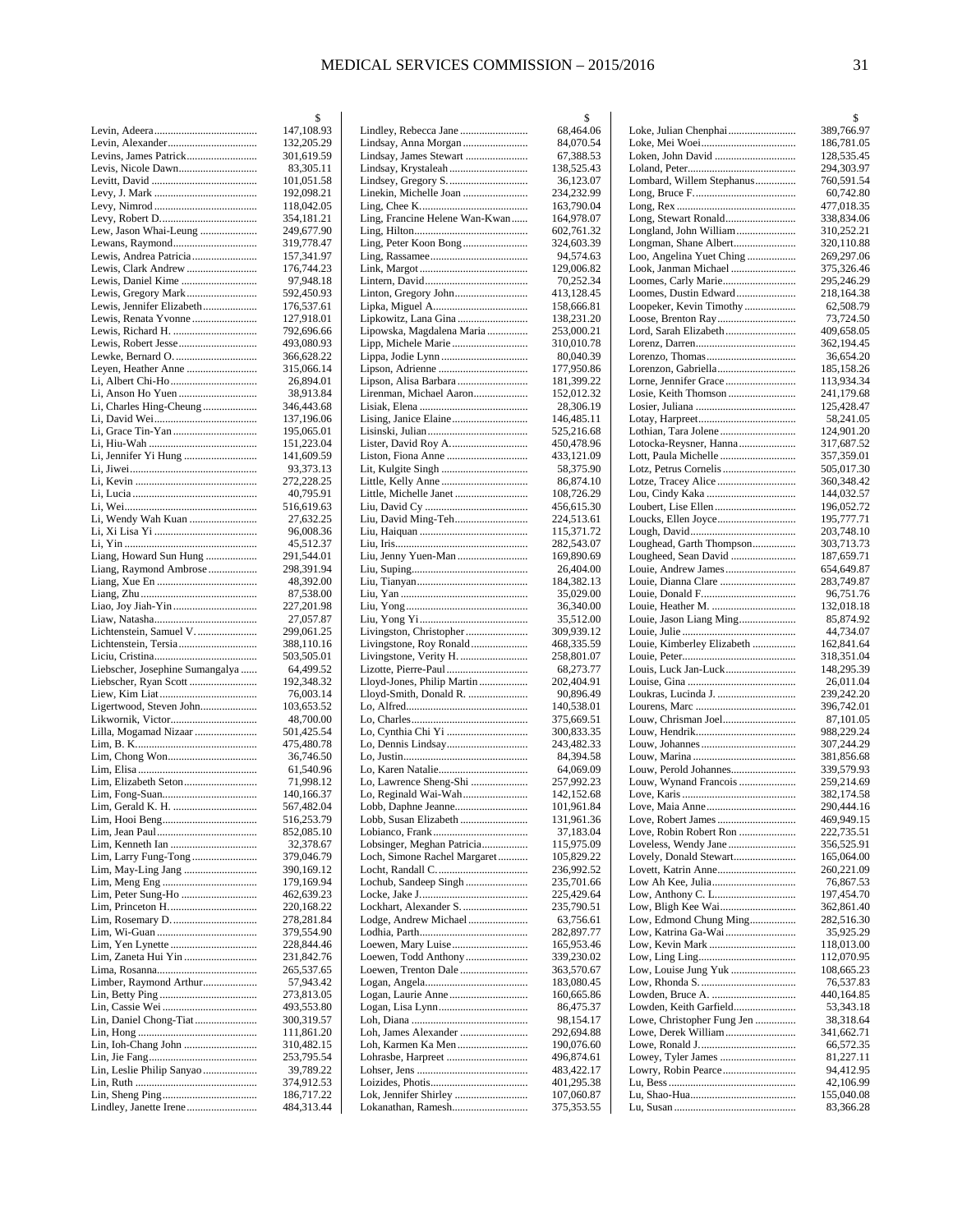|                                                    | \$                         |
|----------------------------------------------------|----------------------------|
| Lu, Thomas Shen-Chuan                              | 582,745.28                 |
|                                                    | 96,677.35                  |
| Lubbe, Gerald William                              | 574,160.48                 |
|                                                    | 54,101.39                  |
| Luciuk, George H                                   | 919,656.02                 |
| Luckhurst, Jessica Lea<br>Luckhurst, W. Geoffrey M | 102,168.13<br>315,348.72   |
| Lucky, Cindy-Ann J. N.                             | 89,262.33                  |
|                                                    | 178,682.33                 |
|                                                    | 201,114.39                 |
| Ludemann, Jeffrey Paul                             | 199,569.31                 |
|                                                    | 118,919.74                 |
| Luft, Leeanne Moriah                               | 79,846.93                  |
| Lui, Albert Kim Him                                | 241,425.79                 |
| Lui, Charlene Laine                                | 261,906.37                 |
|                                                    | 184,875.96                 |
| Lui, Spenser Man-Yuen                              | 45,653.61                  |
| Luitingh, Ursula                                   | 277,419.25                 |
| Luk, Stephanie Ka Bo                               | 109,228.40                 |
| Luk, W. T. David                                   | 349,984.21                 |
| Lukaris, Andrew Dennis                             | 1,236,066.24               |
| Luke, Edward Chia-Hua                              | 355,717.19<br>75,208.26    |
| Lum, Derek Wayne                                   | 447,668.79                 |
| Lunaczek-Motyka, Ewa Maria                         | 94,990.88                  |
| Lund, Charles Robert                               | 54,798.21                  |
| Lund, Mark Andrew                                  | 588,736.78                 |
| Lund, Ronald Daryl                                 | 416,650.07                 |
| Lunderville, Peggy R.                              | 106,482.88                 |
|                                                    | 444,458.71                 |
|                                                    | 76,715.32                  |
| Lunge, Ryan Jason                                  | 222,686.57                 |
|                                                    | 25,001.00                  |
| Luoma, Andrew Albert                               | 54,688.21                  |
| Luong, Michael Wing Fai                            | 46,865.76                  |
| Luongo, Rolfe Mario                                | 634,872.04                 |
|                                                    | 59,531.93                  |
| Lupton, Patricia Lauren                            | 99,068.67                  |
|                                                    | 319,714.79                 |
| Lush, Jennifer Denise<br>Lusina, Jillian Brooke    | 104,672.68<br>34,186.63    |
| Lutsch, Albrecht Peter                             | 377,256.78                 |
| Lutsky, Peter Mayer                                | 117,586.32                 |
|                                                    | 91,333.90                  |
|                                                    | 147,204.70                 |
|                                                    | 186,284.31                 |
| Lyle, Ngan Hien                                    | 126,255.38                 |
|                                                    | 411,461.11                 |
|                                                    | 190,920.20                 |
| Lynch, Myra Christina                              | 281,511.85                 |
| Lynskey, Jeffrey William                           | 271,800.41                 |
| Lyon, Michael Robert                               | 138,267.42                 |
| Lyons, Christopher John                            | 651,612.46                 |
| Lyons, Janet Elizabeth                             | 611,828.62<br>60,146.18    |
| Lysak, Pauline Stasia                              | 99,546.05                  |
|                                                    | 314,734.77                 |
| Lytle, Lindsey Catherine                           | 106,106.50                 |
|                                                    | 299,613.46                 |
|                                                    | 164,521.80                 |
|                                                    | 205,805.26                 |
| Ma, Lucia Katerina                                 | 52,321.32                  |
|                                                    | 107,190.36                 |
|                                                    | 2,604,659.30               |
| Ma, Raymond Lap Tak                                | 230,224.73                 |
| Ma, Roderick King-Chung                            | 93,116.50                  |
|                                                    | 483,975.77                 |
| Maberley, David A. L.                              | 1,330,659.38               |
| Mac Eoin, Colin James                              | 1,255,640.76<br>368,812.29 |
| Macario, Bradley Sereno                            | 125,838.90                 |
| Macarthur, Ian Robert                              | 386,448.36                 |
| Macaulay, Lawrence A.                              | 72,096.63                  |
| MacBeath, Lyn Susan                                | 170,822.59                 |
| MacCallum, Caroline Alderdice                      | 117,241.64                 |
|                                                    | 217,505.81                 |
| MacCarthy, John A.                                 | 218,307.80                 |
| MacCharles, George Russell                         | 58,887.94                  |
| MacCulloch, Katherine                              | 174,065.45                 |

|                                                         | \$                       |
|---------------------------------------------------------|--------------------------|
| MacDonald, Christopher Anton                            | 275,955.59               |
| MacDonald, Helene Elizabeth<br>MacDonald, Ian L         | 74,847.48<br>267,426.22  |
| Macdonald, John J.                                      | 247,032.37               |
| MacDonald, Kate Elizabeth                               | 154,937.71               |
| MacDonald, Kelly Ashley                                 | 80,950.90                |
| MacDonald, Leah Marie                                   | 31,659.34                |
| MacDonald, Malcolm K.                                   | 444,967.44               |
| MacDonald, Myron K                                      | 163,978.42               |
| MacDonald, Patricia Jean<br>MacDonald, Peter Shaun      | 330,306.14<br>487,230.52 |
| MacDonald, Shavaun Irene                                | 139,822.86               |
| MacDonald, Stephen James Howard                         | 273,635.83               |
| Macdonald, Stuart David                                 | 27,098.77                |
| MacDonald, William Kim                                  | 302,862.60               |
| Macdonnell, Martha Anne                                 | 113,735.44               |
| MacDougall, Peter Edward<br>MacDougall, William Gregory | 275,190.28<br>259,781.80 |
|                                                         | 251,483.01               |
| MacEwan, Gordon William                                 | 159,152.75               |
| MacFadden, Megan Elaine                                 | 156,238.73               |
| MacFarlane, Barbara Jean                                | 68,012.18                |
| MacGregor, Donald Gordon                                | 307,966.90               |
| MacGregor, Suilven Rose<br>Machan, Lindsay Stuart       | 280,877.03<br>185,707.62 |
| Machattie, Lauren Emma                                  | 132,987.93               |
| Machete, Livit Syrys                                    | 360,213.38               |
| MacInnes, Aaron Ian                                     | 317,563.80               |
|                                                         | 291,505.36               |
| MacIntosh, Jocelyn Marie                                | 742,141.00<br>34,972.97  |
| MacIntyre, Margaret Ann                                 | 156,980.55               |
| MacIsaac, Julia Kirsten                                 | 139,356.97               |
| MacIver, Suzanne Amanda                                 | 63,234.10                |
|                                                         | 148,888.20               |
| MacKay, Lee David Madison                               | 232,922.77               |
| MacKean, Lynne Carol                                    | 54,969.67<br>199,144.68  |
| Mackenzie, Ian Millar                                   | 125,614.19               |
| MacKenzie, James Colin                                  | 116,977.04               |
| Mackenzie, James K.                                     | 217,331.02               |
| Mackenzie, Louisa Katherine                             | 237,767.90               |
| MacKenzie, Mark Sheldon<br>MacKenzie, Megan Shelley     | 295,930.12<br>45,983.00  |
| Mackenzie, Paul James                                   | 913,193.49               |
|                                                         | 254,413.24               |
| MacKenzie, Stephen                                      | 95,271.78                |
| MacKenzie-Feder, Jessica<br>Mackey, Denise Ann          | 160,679.47<br>34,080.66  |
| Mackey, Paul Vincent                                    | 406,526.86               |
| Mackie, Gordon Frank                                    | 339,627.23               |
| Mackie, Iain Duncan                                     | 447,682.79               |
| Mackie, John William                                    | 194,811.89               |
| Mackie, Susan Jane<br>Mackin, Laura Anne                | 63,168.71<br>202,761.30  |
| Mackle, William R                                       | 332,956.22               |
| Mackoff, Harley P.                                      | 199,491.09               |
| MacLennan, David James                                  | 242,610.01               |
| MacLeod, Arthur Cameron                                 | 280,113.36               |
| MacLeod, Barbara W                                      | 46,683.33                |
| MacLeod, Jana Betsy A<br>Macleod, Jeanne Zofia          | 37,798.27<br>101,006.20  |
| MacLeod, John Neil                                      | 164,830.47               |
| MacLeod, Michael Donald                                 | 380,453.29               |
| MacLeod, Wendy                                          | 249,596.37               |
| MacMillan, John A. M<br>MacMillan, Kier Lamont          | 51,267.32<br>252,206.07  |
| Macnab, Magnus Kevin                                    | 167,040.18               |
| MacNaughton, David J.                                   | 290,440.06               |
| MacNeill, Philip M.                                     | 102,356.29               |
| MacNeily, Andrew Eaton                                  | 200,850.32               |
| MacNicol, Brent James<br>MacNicol, Melanie Lynn         | 394,427.26<br>204,093.75 |
| MacPhail, Iain Alexander                                | 48,574.49                |
| MacPherson, Cailan Alexander                            | 86,475.58                |
| MacPherson, John K. F                                   | 214,741.86               |
| MacPherson, Nancy Elizabeth<br>Macpherson, Nicol A      | 97,891.85<br>28,640.86   |
| MacRedmond, Ruth                                        | 156,025.96               |
|                                                         |                          |

|                                                           | \$                       |
|-----------------------------------------------------------|--------------------------|
| MacRitchie, Donald M.                                     | 357,889.62               |
| Madden, Kenneth Michael                                   | 145,774.42               |
| Madden, Nicole Paige                                      | 33,038.48                |
|                                                           | 137,936.78               |
| Mader, Patrick Ryan<br>Madhani, Kurban Jafferali          | 41,363.57                |
| Madill, Melanie Lee                                       | 263,661.94<br>236,861.82 |
| Madsen, Michael F. P                                      | 154,187.20               |
|                                                           | 264,748.60               |
| Magee, George Craig                                       | 82,629.69                |
| Magee, Richard Edward Leo                                 | 328,528.36               |
| Magier, Michael Gary                                      | 193,833.94               |
| Magnuson, Paul Howard                                     | 422,946.54               |
| Maguire, Anna-Marie Louise                                | 354,855.57               |
| Maguire, John Anthony                                     | 39,495.68                |
| Magyar, Ryan Joseph<br>Mah, Allison Karen                 | 32,219.41<br>28,385.45   |
|                                                           | 29,055.42                |
|                                                           | 448,108.90               |
|                                                           | 152,906.30               |
|                                                           | 194,433.32               |
|                                                           | 273,783.47               |
|                                                           | 79,781.39                |
|                                                           | 157,264.18               |
|                                                           | 610,715.50               |
| Mah, Venetia Sue Jun<br>Mah, Weiling Grace                | 161,633.70<br>172,755.28 |
|                                                           | 61,080.44                |
| Maharaj, Mitra Ganesh                                     | 486,717.87               |
| Mahdaviani, Alireza                                       | 116,110.90               |
| Maher, Daniel Leonard                                     | 374,483.33               |
| Maheswaran, Charuka Vijayanthi                            | 134,456.86               |
| Mahmood, Arshad                                           | 363,057.03               |
| Mahmoudi, Nasim                                           | 577,324.51               |
| Mahmudi-Azer, Salahaddin                                  | 283,283.01               |
|                                                           | 382,646.41               |
| Mahony, Christopher J.<br>Mahungu, Pascaline Longo-Kitoko | 333,104.95<br>655,357.24 |
| Mahy, Jean-Noel                                           | 612,624.86               |
| Maier, Vivian Remona                                      | 115,631.42               |
| Mail, Walter John                                         | 40,946.68                |
|                                                           | 121,931.44               |
| Main, Barbara-Ann                                         | 175,488.09               |
| Main, Blair Frank                                         | 105,281.81               |
|                                                           | 653,967.58               |
| Mainra, Rajesh Rai                                        | 1,167,559.10             |
| Maisonneuve, Daryn Toppy                                  | 191,466.68<br>48,278.37  |
|                                                           | 192,430.09               |
| Majka, Marek O.                                           | 386,739.61               |
| Major, Andrzej Franciszek                                 | 260,175.84               |
|                                                           | 59,672.41                |
| Makadiama-Bantsimba, Yvon                                 | 51,386.64                |
| Makarewicz, Pawel                                         | 454,638.21               |
| Makhija, Jamuna Lal                                       | 559,238.89               |
| Makin, Michael D                                          | 396,106.37               |
| Makky, Sonia Faleh<br>Makwati, Bbandama                   | 426,152.08               |
| Malan, Jacobus Francois                                   | 200,084.09<br>369,096.05 |
| Malaviarachchi, Pushpa Kumara                             | 175,707.80               |
| Malherbe, David Stephenus                                 | 80,625.00                |
| Malherbe, Gerhardus Johannes                              | 515,622.46               |
|                                                           | 333,305.68               |
| Malhi, Luvdeep Kaur                                       | 143,042.43               |
|                                                           | 84,854.41                |
|                                                           | 387,155.64               |
|                                                           | 264,484.42<br>44,210.33  |
|                                                           | 152,570.29               |
| Malik, Munir Muhammad                                     | 398,769.63               |
|                                                           | 35,804.69                |
|                                                           | 730,769.19               |
| Malinowski, Cindy E                                       | 243,219.54               |
|                                                           | 299,223.12               |
| Malks-Jjumba, Lara Rachel                                 | 187,763.61               |
|                                                           | 269,861.74               |
| Mallavarapu, Harinath                                     | 306,004.86<br>417,839.50 |
| Malleson, Sarah Margaret                                  | 85,978.54                |
|                                                           |                          |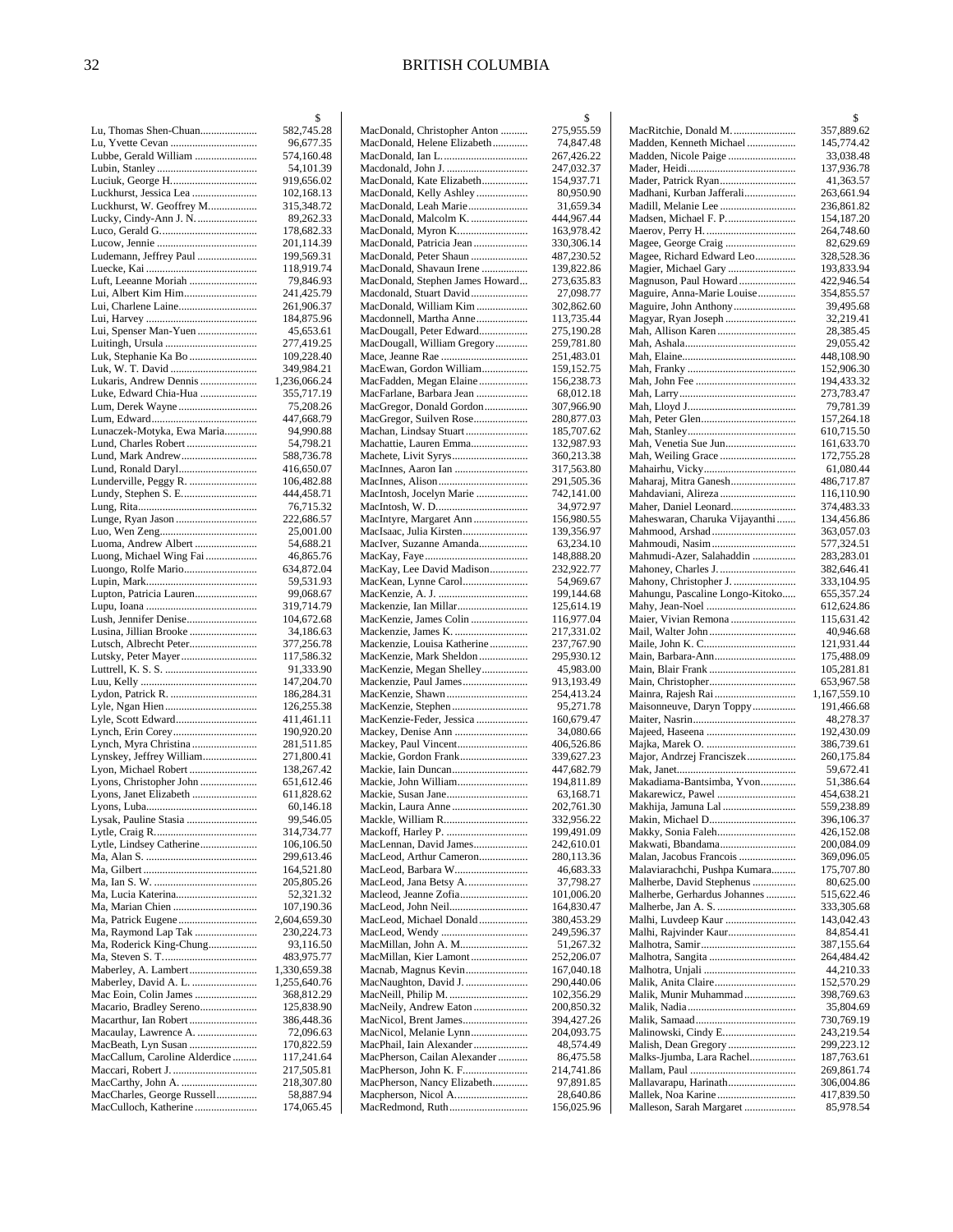|                                                    | \$                        |
|----------------------------------------------------|---------------------------|
| Mallet, Mark Roger                                 | 84,169.89                 |
| Mallette, Patrick Philip<br>Malley, Laura Kathryn  | 81,765.97<br>32,125.86    |
| Malliah, Vishwanath S                              | 97,049.88                 |
|                                                    | 92,177.11                 |
|                                                    | 450,105.47                |
|                                                    | 219,245.71                |
| Maloney, Amanda P                                  | 334,469.97                |
| Malpass, Kristian Gregory                          | 215,948.21<br>676,574.03  |
| Malpass, Phillip B.                                | 599,448.96                |
| Malthouse, Stephen C.                              | 197,500.94                |
|                                                    | 65,004.33                 |
| Mamo, Melanna Surridge                             | 64,514.35                 |
| Man, Carllin Carr Yic                              | 213,501.33<br>537,155.92  |
| Man, Denise Ingrid                                 | 231,359.99                |
|                                                    | 352,889.78                |
| Manarey, Casey Robert Alexander                    | 598,104.63                |
| Manchanda, Raman<br>Mancini, Giovanni B. John      | 455,150.82<br>94,253.79   |
| Mandaloun, Magdy                                   | 108,280.87                |
| Mander, Jatinder Singh                             | 257,202.05                |
| Manders, Glen William                              | 120,203.14                |
| Mandigo, Katherine Velma                           | 38,486.36                 |
| Mandreck, Larrie H.<br>Manga, Ashok Kumar          | 227,315.50<br>387,931.63  |
| Mangal, Sunil Kumar                                | 204,737.69                |
| Mangat, Birinder Kaur                              | 46,600.36                 |
| Mangat, Dilpriya Kaur                              | 58,298.36                 |
| Mangat, Luna Navneet Kaur                          | 140,935.55<br>832,818.57  |
| Mangat, Ramanjot Kaur                              | 121,116.78                |
| Mangat, Vikram                                     | 147,127.73                |
|                                                    | 520,034.05                |
| Manhas, Prithpal Singh                             | 359,381.42                |
| Manji, Alaudin E                                   | 175,566.81<br>321,613.66  |
|                                                    | 39,328.82                 |
| Manjoo, Priya Sonya                                | 219,239.45                |
| Manjunath, Chinnapalli Veeraiah                    | 329,210.28                |
| Manklow, Jennifer Kathleen                         | 235,615.51                |
| Mann, David Lorne                                  | 114,728.83<br>44,350.82   |
|                                                    | 357,718.10                |
| Mann, Kenneth Fraser                               | 148,888.68                |
| Mann, Kulwinder Singh                              | 132,316.43                |
| Mann, Mandeep Kaur                                 | 88,051.19<br>1,381,814.28 |
|                                                    | 34,937.00                 |
|                                                    | 39,972.34                 |
| Mann, Ramandeep                                    | 330,393.68                |
| Mann, Ranbir Singh                                 | 461,492.16<br>506,752.19  |
| Mann, Satish Kumar<br>Mann, Sharanpal Kaur         | 147,582.22                |
| Mann, Tejinder Kaur                                | 123,860.65                |
|                                                    | 45,734.83                 |
| Mannheimer, Gareth Jerome                          | 607,543.46                |
| Manning, Fiona Finlayson<br>Mans, Pierre La Grange | 118,210.46<br>391,965.52  |
|                                                    | 566,283.95                |
| Manson, Elisha Grace                               | 54,653.56                 |
| Mansoor, Seyed Mansoor                             | 108,907.47                |
| Mantha, Alexandra Mercedes Paine                   | 612,029.66<br>119,179.55  |
| Manthorne, Janice Lynn Anne                        | 303,806.10                |
| Manville, Margaret Louise                          | 63,573.31                 |
| Manyari, Dante Eliseo                              | 248,364.91                |
|                                                    | 498,380.83                |
| Marazzi, Alex Sandro                               | 166,527.29<br>430,208.59  |
| Marback, Randolph Michael                          | 74,431.55                 |
|                                                    | 82,428.72                 |
| March, Roderick Joseph                             | 82,065.57                 |
| Marcus, Harvey V.                                  | 155,992.17<br>142,049.50  |
| Marentette, Danielle Susan                         | 204,870.06                |
|                                                    | 44,742.63                 |
|                                                    | 256,350.60                |

|                                                     | \$                       |
|-----------------------------------------------------|--------------------------|
| Marino, Michael David                               | 159,323.28<br>91,501.70  |
| Marion, Travis Emerson                              | 219,327.78               |
| Mark, Helmut Walter                                 | 218,026.39               |
|                                                     | 252,396.80               |
|                                                     | 104,120.58               |
| Mark, Sarah Wang Yan                                | 39,702.51                |
| Markanday, Anurag<br>Markey, Scott Thomas           | 351,284.31<br>262,368.96 |
| Markham, Ray John                                   | 138,909.77               |
| Markland, Brenda Allison                            | 98,112.20                |
| Marks, Richard Stanley                              | 233,822.54               |
| Marlatt, Bianca Christina                           | 63,701.90                |
| Marlatt, Wanda Jane                                 | 258,952.96               |
| Maroney, Roy Thomas<br>Maroo, Sanjay Velji          | 365,325.99<br>42,415.68  |
| Marquette, Gerald Paul                              | 25,566.61                |
| Marquez Azalgara, Vladimir                          | 494,745.09               |
| Marquis, Edward John                                | 308,488.34               |
| Marr, Lanny Brian                                   | 142,721.46               |
|                                                     | 399,814.50<br>54,086.58  |
| Marschall, Jeffery Gerhard                          | 595,309.65               |
| Marsden, John Julian                                | 69,795.45                |
|                                                     | 240,844.53               |
| Marsh, Annie Lynette                                | 53,712.56                |
| Marsh, Ian Anthony                                  | 332,565.85               |
| Marsh, Raymond John                                 | 29,926.60<br>50,357.46   |
| Marshall, Carrie Suzanne                            | 317,698.20               |
| Marshall, Harvey P.                                 | 95,362.05                |
| Marshall, Jeanine Celeste                           | 34,308.78                |
| Marshall, Michael T                                 | 178,148.46               |
| Marshall, Shannon Margaret<br>Marshall, Stuart Alan | 157,007.52<br>245,204.07 |
|                                                     | 75,462.97                |
| Martens, Jason Shaun                                | 28,493.23                |
|                                                     | 238,970.39               |
| Marthyman, Azaria Mardi                             | 307,352.48               |
| Martin, Brian David                                 | 183,957.71<br>289,605.19 |
| Martin, Craig William                               | 121,913.34               |
| Martin, Heather Sheila                              | 339,209.80               |
|                                                     | 313,862.97               |
| Martin, Isabella Lynn                               | 318,272.66               |
| Martin, Kevin John                                  | 323,697.00<br>280,651.27 |
|                                                     | 147,686.03               |
| Martin, Michael Lawrence                            | 121,876.47               |
| Martin, Montgomery A                                | 34,324.53                |
|                                                     | 141,691.48               |
| Martin, Rachael Dulcie<br>Martin, Riley Thomas      | 220,963.49<br>249,100.27 |
|                                                     | 49,194.92                |
| Martin, Steven Edward                               | 25,333.94                |
| Martin, Taylor Kenneth                              | 35,605.67                |
| Martin, Thomas Cedric                               | 278,983.39<br>45,262.06  |
|                                                     | 177,436.13               |
| Martinka, Grzegorz Piotr                            | 331,235.16               |
| Martins, Grace Lourdes                              | 312,834.18               |
| Martiquet, Paul Alain                               | 27,840.16                |
| Marton, Monica Elizabeth<br>Martyn, Alan Harold     | 248,327.76<br>496,446.24 |
|                                                     | 105,426.69               |
| Marwood, Daniel Craig                               | 25,218.25                |
| Maryniak, Jerzy K.                                  | 128,793.93               |
| Masata, Hana Susan                                  | 142,003.65               |
| Mascher, Karl Heinz                                 | 381,549.45<br>202,253.78 |
| Maskall, Douglas Donald                             | 308,933.02               |
| Maskey, Jean Mavoureen                              | 110,497.59               |
| Maslowska, Karolina Katarzyna                       | 147,176.17               |
| Mason, Andrew Charles                               | 30,209.19                |
| Mason, Cheryl Reta                                  | 159,454.34<br>51,217.28  |
|                                                     | 28,869.34                |
| Mason, Karen Elizabeth                              | 86,794.15                |
| Mason, Melanie Paige                                | 119,052.41               |

|                                                   | \$                       |
|---------------------------------------------------|--------------------------|
|                                                   | 639,425.53               |
|                                                   | 483,809.59               |
| Massel, David Richard                             | 747,528.45               |
| Masselink, William Stephen                        | 295,569.25               |
|                                                   | 413,961.61               |
| Masson, Robin Kyle                                | 100,702.62<br>319,636.56 |
| Mast, Kenneth Murray                              | 311,499.32               |
| Masters, Andre Barclay                            | 33,927.56                |
| Masterson, John S. T.                             | 320,042.00               |
| Masterson, Mark Franklyn                          | 478,588.55               |
|                                                   | 137,248.76               |
| Masuda, Valorie Lynn                              | 58,259.55                |
| Matanaj, Ferdinand                                | 592,486.59               |
|                                                   | 210,788.60               |
| Mathes, Edward J.                                 | 314,674.81               |
| Mathes, Sonja Kristina                            | 114,084.96               |
| Matheson, Donald C                                | 288,287.19               |
| Mathew, Jinu Jacob                                | 441,432.10               |
|                                                   | 345,892.29<br>118,654.51 |
| Mathews, Nigel John C.                            | 137,624.66               |
|                                                   | 52,230.06                |
| Mathias, Cathleen Paula                           | 153,478.54               |
| Mathias, Steven Mathias                           | 112,108.03               |
| Mathieson, Donald Wesley                          | 122,454.03               |
|                                                   | 89,450.66                |
| Matishak, Mark Zan                                | 622,776.56               |
| Matossian, Sebouh Matthew                         | 259,935.76               |
| Matous, John Stephen N                            | 359,991.36               |
| Matsell, Douglas G                                | 56,959.24                |
| Matsyk, Jacqueline Brenda                         | 66,605.95                |
| Mattenley, Andrea Alexandria                      | 131,061.88               |
| Matter, Gary Allan<br>Mattheus, Catherina Johanna | 97,165.75<br>360,191.49  |
| Matthew, Benjamin Antoine                         | 126,691.41               |
| Matthew, James Robert                             | 574,314.61               |
| Matthew, Tammy Charlene                           | 39,791.23                |
| Matthews, Ronald B.                               | 224,832.40               |
| Matthews, Susan Bell                              | 215,435.79               |
| Matthias, Renate G. L                             | 102,939.15               |
|                                                   | 114,061.95               |
| Matwijecky, Cornelius                             | 75,049.79                |
| Matzinger, Dorothy Jane                           | 41,043.86                |
| Maughn, Nanamma Adjoa                             | 112,004.15               |
| Maunsell, Jonathan                                | 712,666.46<br>497,865.55 |
| Maurice, Rachel Marsha                            | 291,118.72               |
| Mawani, Shiraz H. L.                              | 213,426.51               |
| Mawdsley, James Michael G.                        | 166,727.85               |
| Mawhinney, Shawn William                          | 238,778.66               |
| Mawhorter, Joel Michael                           | 48,401.74                |
| Mawson, John Blinman                              | 91,285.92                |
|                                                   | 293,100.50               |
| May, Douglas Charles                              | 42,369.51                |
|                                                   | 72,351.81                |
| Maycock, Jason Matthew                            | 120,402.78               |
| Maynard, John E                                   | 119,315.73<br>44,302.69  |
|                                                   | 375,129.60               |
| Mayr, Barbara J. A.                               | 67,729.15                |
| Mayson, Brian Eric                                | 478,610.39               |
| Mayson, Kelly Virginia                            | 369,057.15               |
| Mayson, Thomas Anthony                            | 41,038.26                |
|                                                   | 122,973.52               |
| Maytom, Peter Alexander N                         | 407,767.05               |
| Mazaheri, Sharmeen                                | 224,315.07               |
|                                                   | 269,179.08               |
| Mazurek, Alex Nicholas                            | 96,499.79                |
| Mazzarella, Angelo Antonio                        | 107,264.73               |
| Mbenza, Wenta Luzolo<br>McAdam, Donald Warren     | 345,148.17<br>288,269.87 |
| McAleer, Dominic J.                               | 37,104.06                |
| McAllister, Patrick James                         | 267,055.44               |
| McAlpine, Jessica Nell                            | 278,364.97               |
| McAlpine, John Claude                             | 253,066.87               |
| McAnulty, Gregory John                            | 561,131.50               |
| McArdle, Brian Anthony                            | 132,265.66               |
| McAuley, Iain William                             | 471,830.68               |
|                                                   |                          |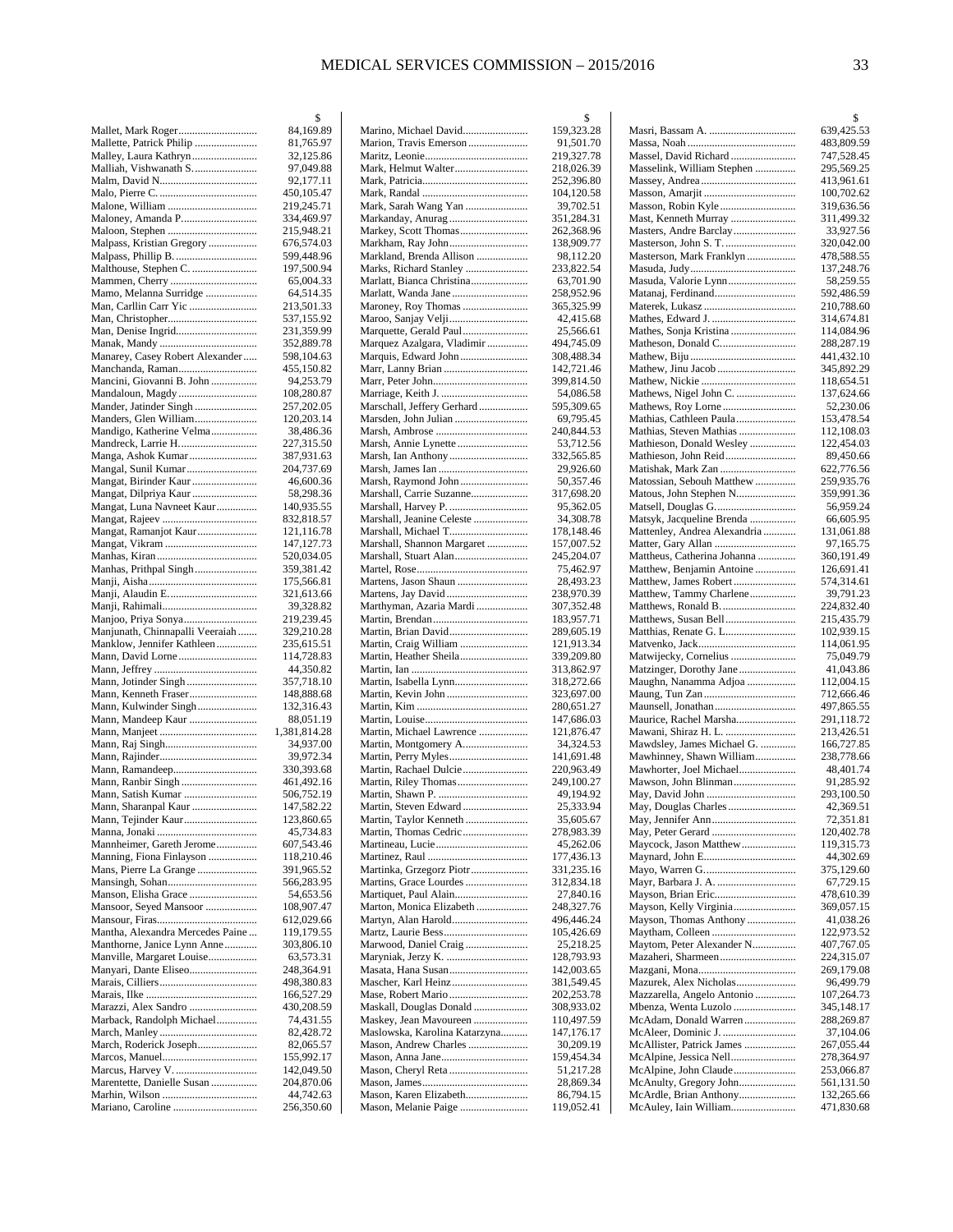|                                                          | \$                       |
|----------------------------------------------------------|--------------------------|
| McAvity, Patricia Dawn<br>McBeath, David John            | 33,593.92<br>269,050.35  |
| McBride, Dharma Trane                                    | 301,114.34               |
| McBride, Thomas William                                  | 226,040.29               |
| McCaffrey, Lindsay Dawn                                  | 284,015.86               |
| McCall, Annette Lydia                                    | 313,776.01               |
| McCallaghan, Johannes Jacobus<br>McCallum, Catharine L   | 146,384.90<br>95,829.49  |
|                                                          | 118,095.17               |
| McCallum, Janis Genia                                    | 55,265.60                |
| McCann, Michael Alfred                                   | 255,111.78               |
|                                                          | 441,315.58               |
| McCarrell, Megan Nuttall<br>McCarroll, Kathryn Elizabeth | 71,236.29<br>92,034.34   |
| McCarroll, Kirk Paul                                     | 230,622.41               |
| McCarter, Bryon Douglas                                  | 345,738.05               |
| McCarthy, James Martin                                   | 1,613,320.00             |
| McCarthy, Lauren Olive                                   | 98,817.94                |
| McCarthy, Martha<br>McCaskill, Ainsley Lewis             | 142,135.06<br>109,424.00 |
| McCaskill, Kenneth R.                                    | 302,403.81               |
| McCauley, Graeme D.                                      | 556,737.26               |
| McClean, Karen Lee                                       | 244,108.84               |
| McClellan, Kira Alexandra Stuart<br>McClelland, Janet M. | 293,147.93               |
| McClinchey, Karen Lynne                                  | 90,856.88<br>29,033.09   |
| McCloskey, Gregory T.                                    | 769,227.98               |
| McClure, Donna Jean                                      | 27,197.52                |
| McClure, Lawrence Howard                                 | 531,533.58               |
| McCluskey, Walter Thomas Padraig                         | 59,955.99                |
| McCoach, Scott Stephen<br>McCoid, Elizabeth Ann          | 62,278.06<br>217,767.30  |
| McColl, Ryan John                                        | 35,761.78                |
| McCollister, Christopher D                               | 451,141.87               |
| McComas, Jaelyn Marie                                    | 94,351.00                |
| McConell, Willow Star<br>McConkey, Mark Owen             | 61,369.91                |
| McConnell, Yarrow Jean                                   | 444,683.64<br>350,701.47 |
| McConville, Raymond John                                 | 237,388.58               |
|                                                          | 42,848.90                |
| McCormack, Grant S.                                      | 484,992.38               |
| McCormack, Paul Anthony<br>McCormack, Robert Gordon      | 72,947.33<br>241,415.22  |
| McCormick, Iain Alexander                                | 331,658.35               |
| McCoy, Laurie Lynn                                       | 242,487.83               |
| McCracken, Jeffrey Michael                               | 570,035.84               |
| McCracken, Rita Katherine                                | 40,398.51<br>393,625.74  |
| McCreary, Allan James R.<br>McCrodan, Cameron Calvin     | 35,733.92                |
| McCuaig, Randall Ewen                                    | 104,366.41               |
| McCubbin, Kathleen Gwynneth                              | 35,166.86                |
| McDermid, Kevin Patrick                                  | 626,505.02               |
| McDermid, Robert Charles                                 | 350,398.32<br>282,326.39 |
| McDiarmid, Adam Pope                                     | 345,778.31               |
| McDonald, Andrew James                                   | 32,658.32                |
| McDonald, Angus C.                                       | 215,906.59               |
| McDonald, Barrie Michael<br>McDonald, David Ian          | 307,742.94               |
| McDonald, Don George                                     | 522,163.97<br>362,028.61 |
| McDonald, Heather M.                                     | 146,673.24               |
| McDonald, Johannes Van Wyk                               | 543,837.95               |
| McDonald, Kenneth O.                                     | 543,405.98               |
| McDonald, Patrick Joseph                                 | 44,953.21                |
| McDonald, Ross Malcolm<br>McDonald, Stacey Leigh         | 203,792.25<br>65,762.84  |
| McDonald, Susan Ellen                                    | 447,096.96               |
| McDonald, William Neil                                   | 53,485.10                |
| McDonald, William Robert                                 | 418,263.53               |
| McDougall, Brad<br>McDowell, Timothy Gerald              | 67,877.36<br>429,745.23  |
| McDowell, Timothy James                                  | 357,235.02               |
| McElgunn, Dennis Michael                                 | 28,874.70                |
| McEwen, Heather Jeanann Adella                           | 151,156.66               |
|                                                          | 428,412.46               |
| McEwen, Robyn Gail<br>McFadden, Andrew William James     | 117,533.19<br>255,179.59 |
| McFadden, Caitlin M. M                                   | 170,054.80               |
| McFadden, Nancy Aline                                    | 304,187.19               |
|                                                          |                          |

|                                                          | \$                       |
|----------------------------------------------------------|--------------------------|
| McFadyen, Roderick L.                                    | 25,789.26                |
| McFarland, James Douglas<br>McFayden, Ryan William Clare | 279,206.24<br>532,391.94 |
|                                                          | 354,442.62               |
| McFee, Ingrid Johanna                                    | 135,451.45               |
| McFetridge, Gerald Paul                                  | 108,180.65               |
| McGarvey, Kathleen Ann                                   | 103,525.86               |
| McGeough, John Allen                                     | 191,602.08               |
| McGhee, Douglas Wilson                                   | 50,847.90                |
| McGhee, Rachel Anne                                      | 219,042.47               |
| McGillivray, Lee Wilson                                  | 58,081.13                |
| McGinness, Clare Anne                                    | 113,759.57               |
| McGlynn, James Joseph<br>McGowan, Brian Joseph           | 364,837.87<br>232,271.92 |
| McGregor, Douglas M                                      | 58,065.56                |
|                                                          | 306,584.56               |
| McGregor, Margaret                                       | 110,083.64               |
| McGregor, Sumathi                                        | 442,739.06               |
| McGuire, Anna Louise                                     | 75,172.96                |
|                                                          | 288,860.61               |
|                                                          | 25,344.49                |
| McIlwaine, Margaret C<br>McInnes, John Gordon            | 166,385.84               |
|                                                          | 321,630.96<br>176,298.93 |
| McIntosh, Jan Kinnaird                                   | 274,396.59               |
| McIntosh, Robert E                                       | 262,161.00               |
| McIntyre, Alexander W                                    | 376,172.69               |
| McIntyre, Gordon H.                                      | 59,884.81                |
| McIntyre, Grant Russell                                  | 227,276.69               |
| McIntyre, Karen Lynne                                    | 177,388.79               |
| McIntyre, Katherine Victoria                             | 98,567.84                |
|                                                          | 97,063.87                |
| McIver, Kevin Robert<br>McKay, Katherine Lorraine        | 329,535.10<br>29,005.00  |
|                                                          | 310,936.36               |
| McKay, Rhonda Jane                                       | 198,511.80               |
| McKay, Timothy Daniel                                    | 202,403.22               |
|                                                          | 168,901.55               |
| McKechnie, Kevin Andrew                                  | 373,554.87               |
| McKee, Ian Bruce Fraser                                  | 104,281.81               |
| McKee, Scott David                                       | 418,050.30               |
| McKeen, Katharine Isabel                                 | 205,337.47               |
| McKenna, Brendan Michael<br>McKenzie, Danica Riann       | 214,628.30<br>364,607.70 |
| McKenzie, Donald C.                                      | 27,159.47                |
| McKenzie, Kenneth W.                                     | 76,202.87                |
| McKenzie, Robert                                         | 377,069.08               |
|                                                          | 133,329.65               |
| McKenzie, Zhiish Tracy Laura                             | 34,772.93                |
| McKeown, Janet Claire                                    | 44,704.01                |
| McKeown, Martin James                                    | 149,648.74               |
| McKevitt, Elaine Carolyn                                 | 343,068.89               |
| McKibbin, Robert Douglas                                 | 462,374.91<br>38,513.52  |
| McKinnon, Barbara                                        | 131,440.00               |
| McKnight, Bruce Edmund                                   | 305,643.74               |
| McKnight, David William Glenn                            | 221,439.71               |
| McKnight, Ian Johnston                                   | 198,667.74               |
| McKnight, Marla Drew                                     | 233,996.80               |
| McKnight, Robyn Crawford                                 | 138,267.47               |
| McLachlan, Donna Lynn                                    | 209,700.33               |
| McLachlan, Siobhan C.                                    | 49,172.40<br>426,753.95  |
| McLaren, Roderick Chase                                  | 352,050.94               |
| McLaren, Sheryl Ann                                      | 267,594.30               |
| McLaughlin, Janice A                                     | 270,556.66               |
| McLaughlin, Mark Frank                                   | 335,814.05               |
| McLean, Laura Elizabeth                                  | 834,386.72               |
| McLean, Mark Edward                                      | 395,396.46               |
| McLean, Neilson James                                    | 438,921.77               |
|                                                          | 118,543.86               |
| McLellan, Fiona Jane                                     | 163,402.19               |
| McLellan, Marie Carolyne<br>McLeod, Barrie Daniel        | 111,417.53<br>238,816.90 |
|                                                          | 357,971.03               |
| McLeod, Donald M.                                        | 614,989.90               |
| McLeod, Heather Anne                                     | 278,025.88               |
| McLeod, Janelle Ann                                      | 82,368.11                |
|                                                          | 91,675.20                |
|                                                          |                          |

|                                                    | \$                       |
|----------------------------------------------------|--------------------------|
| McLeod, Kevin Iain                                 | 1,044,501.36             |
| McLeod, Nancy Jane                                 | 219,658.44               |
| McLeod, Richard Allan<br>McLeod, Stewart Finley    | 110,435.90               |
| McLeod, Troy Vaughn                                | 103,156.36<br>309,154.25 |
| McLoughlin, Ravana-Sue                             | 181,601.44               |
| McLurg, Dyane Kathleen                             | 162,159.58               |
| McMahen, James Ivor                                | 91,610.52                |
| McMahon, Lisa Jayne<br>McMeel, Kevin Vincent       | 71,626.24<br>173,566.19  |
| McMillan, Maria Janette                            | 93,326.78                |
| McMillan, V. Casey                                 | 57,281.29                |
|                                                    | 61,012.00                |
|                                                    | 71,730.02                |
| McNamara, Anne Elaine<br>McNeely, Patrick David    | 241,351.35<br>326,355.84 |
|                                                    | 144,720.85               |
| McNern, John Kenneth                               | 350,418.58               |
| McNicholas, Peter Graham                           | 45,138.83                |
| McNie, Robert Scott                                | 311,680.50               |
| McQuarrie, Lucinda Joy                             | 109,599.20<br>316,151.37 |
| McRoberts, James Barton                            | 89,852.72                |
| McRoberts, William Patrick                         | 111,883.72               |
| McShane, Lucy Marie                                | 182,188.35               |
| McTavish, Maureen L.                               | 139,202.66               |
| McVicar, Lisa Marguerite<br>McVicar, Steve Francis | 72,523.70<br>453,103.27  |
| McWhinney, Murray Andrew                           | 411,019.23               |
| Mead, Annabel Julia                                | 110,766.23               |
| Meakes, Daina M.                                   | 79,105.97                |
|                                                    | 399,773.45               |
| Meckin, Michael Charles<br>Meckling, Scott Kevin   | 459,557.71<br>399,055.27 |
| Medernach, Jody Lynn                               | 133,425.79               |
| Medhurst, Charles W                                | 224,404.77               |
| Medvedev, Gueorgui                                 | 541,159.24               |
| Medynski, Susan Caroline                           | 116,863.33               |
| Meeker, Katherine Blair                            | 401,617.46<br>111,515.51 |
| Meetarbhan, Bheemdev                               | 78,025.96                |
| Megahed Gheis, Mohamed Ahmed                       | 370,615.46               |
| Megyesi, Amy Evangeline                            | 318,695.29               |
| Meher, Abu Faiz Md Ataullah                        | 359,147.83<br>415,742.02 |
| Mehmood, Shehzad                                   | 545,462.70               |
| Mehra, Arun Kumar                                  | 100,495.60               |
| Mehra, Atul Kumar                                  | 204,584.06               |
|                                                    | 316,568.57<br>349,993.90 |
| Mehraein, Manucher                                 | 223,831.30               |
| Mehta, Paras Babulal                               | 195,244.24               |
| Meier-Stephenson, Vanessa Corinne                  | 58,616.69                |
|                                                    | 366,112.38               |
| Meiner, Eric Andres<br>Meister, Lisa Danelle       | 33,552.46<br>98,033.17   |
| Melamed, Jennifer Bertha                           | 283,256.65               |
| Melck, Adrienne Lara                               | 303,513.97               |
|                                                    | 153,638.22               |
| Meldrum, Lee Anne Helen<br>Melich, Jiri George     | 64,932.09<br>439,759.13  |
| Melling, James Norman                              | 227,155.77               |
| Melnychuk, David Stuart                            | 386,970.51               |
|                                                    | 347,002.63               |
| Melo, Maico Daponte                                | 112,058.87               |
| Meloche, Leslie Nicole<br>Meloche, Robert Mark     | 261,720.40<br>508,441.36 |
| Menard, Keith Michael                              | 115,725.67               |
| Menard, Matthew Robert Noel                        | 96,974.27                |
| Mendes, Hendrik Rodrigues                          | 350,347.86               |
| Mendoza, Paul Joseph                               | 395,089.86               |
| Mendoza, Valentina Ines<br>Meneghetti, Adam Terry  | 201,738.20<br>480,543.54 |
| Meneghetti, Victor Adelio                          | 89,601.75                |
| Meneilly, Graydon Scott                            | 203,446.37               |
| Menezes, Janice Arlinda                            | 308,754.97               |
| Mensah, Bridget Caroline                           | 43,042.26<br>117,355.97  |
|                                                    | 220,521.38               |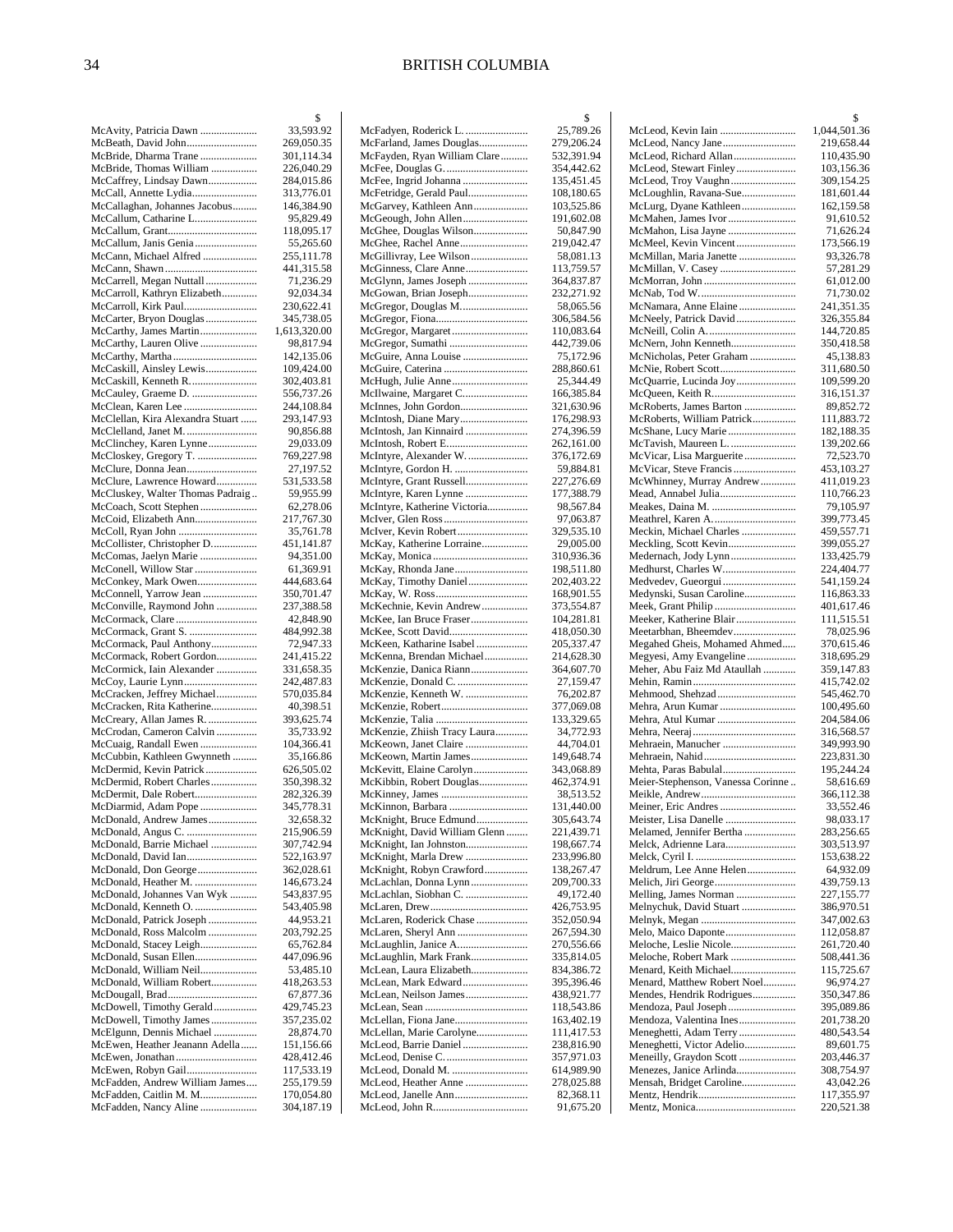|                                                              | \$                         |
|--------------------------------------------------------------|----------------------------|
| Mentz-Serfontein, Christoffel Hermanus                       | 382,829.06                 |
| Menzies, Robert D.                                           | 244,882.70                 |
| Merali, Nazmuddin                                            | 317,252.02                 |
| Mercer, Laura Tannis                                         | 62,129.35                  |
| Meredith, Samantha Jayne                                     | 259,111.16<br>102,838.24   |
| Meredith, Steven Ross                                        | 641,558.01                 |
| Merg, Anders Richard                                         | 477,586.35                 |
| Merkur, Andrew Brian                                         | 2,378,403.04               |
| Merriman, Bradley                                            | 410,597.93                 |
| Merriman, Sarah Lauren                                       | 36,917.63                  |
|                                                              | 201,240.08                 |
| Merritt, Kyle Douglas                                        | 253,089.64                 |
| Merry, David Allan                                           | 289,148.51                 |
| Merth, Kevin Donald M                                        | 227,920.95                 |
| Mestelman, Bryan Paul                                        | 245,824.02                 |
| Metcalfe, Quinn Marisa Rose                                  | 99,717.03                  |
| Methven, Peter Gerard<br>Metrowich, Peter Julian             | 555,053.21<br>48,985.04    |
|                                                              | 344,142.49                 |
| Metzger, Daniel Lee                                          | 133,390.48                 |
| Meunier, Helene Marthe                                       | 40,256.81                  |
| Meyburg, Jan Matthys                                         | 429,627.34                 |
| Meyer, Allan Bjorn                                           | 468,594.30                 |
| Meyer, Anthon Michael                                        | 303,397.54                 |
| Meyer, Dolores Jo-Anne                                       | 116,398.19                 |
| Meyer, Frederick J. T.                                       | 489,698.20                 |
| Meyer, John Patrick                                          | 269,414.05                 |
| Meyer, Marius Gerrit                                         | 604,520.49                 |
| Meyer, Maxwell William                                       | 167,775.04                 |
| Meyer, Peter Bernard                                         | 221,482.35<br>267,026.07   |
|                                                              | 318,331.69                 |
|                                                              | 360,270.75                 |
| Mezei, Michelle Maria                                        | 296,133.81                 |
|                                                              | 45,404.06                  |
| Mian, Rizwan Ahmad                                           | 781,696.84                 |
| Miceli, Carole Myra                                          | 285,047.69                 |
| Michal, Paul Thomas                                          | 250,631.67                 |
| Michaud, Marie Therese                                       | 528,596.19<br>224,100.35   |
|                                                              | 419,882.39                 |
|                                                              | 529,229.73                 |
| Mick, Paul Thomas                                            | 343,448.90                 |
| Mickelson, Allan Stanley                                     | 161,880.54                 |
| Mickelson, Jennifer Judith                                   | 512,901.53                 |
|                                                              | 646,028.29                 |
| Middelkamp, Graeme                                           | 27,539.54                  |
| Middelkamp, Janel Elizabeth<br>Mierzewski, Maciej Mieczyskaw | 32,927.47<br>263,138.27    |
| Mihailovic, Alexandra                                        | 285,400.45                 |
| Mihalynuk, Tracy Mary                                        | 218,358.73                 |
| Mijares, Joy Ria Cruz                                        | 250,172.89                 |
| Mikelberg, Frederick S.                                      | 391,877.42                 |
|                                                              | 502,570.92                 |
| Miki, Koji Kenneth                                           | 512,893.50                 |
| Miki, Nancy Patricia                                         | 120,882.70                 |
| Milanese, Paul Charles                                       | 416,613.36                 |
| Milde, Richard Werner                                        | 345,317.94                 |
| Mildenberger, Richard R<br>Mildenberger, Sheila Jean         | 1,305,454.76<br>150,450.82 |
|                                                              | 262,812.24                 |
| Miles, Charles William                                       | 104,406.36                 |
| Miles, Michael Howard                                        | 306,153.51                 |
| Miletto, Giovanni James                                      | 109,126.86                 |
| Milewski, Michael M.                                         | 232,043.49                 |
| Milgrom, Michael                                             | 301,558.61                 |
| Millar Lewis, Marie Mckim                                    | 141,048.37                 |
| Millar, Debra Muriel<br>Millar, Grant Andrew                 | 409,635.17                 |
| Millar, Hamish Sierra                                        | 270,016.67<br>380,333.97   |
| Millar, Jeffrey Henderson                                    | 423,135.56                 |
|                                                              | 118,495.64                 |
|                                                              | 481,349.15                 |
| Miller, David Bruce                                          | 189,830.62                 |
| Miller, Debra Sheryl                                         | 172,485.58                 |
|                                                              | 406,004.58                 |
|                                                              | 248,827.92<br>81,420.59    |
|                                                              |                            |

|                                                       | \$                       |
|-------------------------------------------------------|--------------------------|
| Miller, Kirsten Karen                                 | 309,983.50               |
|                                                       | 39,934.86                |
|                                                       | 194,751.16               |
| Miller, Luella Marie                                  | 130,185.07               |
|                                                       | 132,330.84               |
| Miller, Mark Jonathan                                 | 449,013.80               |
|                                                       | 107,735.18               |
| Miller, Terrence Roy                                  | 245,984.30               |
| Millerd, Frances Anne                                 | 103,321.19               |
| Milligan, Julie Dianne                                | 82,676.30                |
| Milliken, Alexander D.<br>Milliken, Megan Patrica Eve | 224,115.68               |
|                                                       | 93,121.28<br>690,838.83  |
| Mills, Jonathan Denis                                 | 237,189.16               |
|                                                       | 84,132.91                |
| Mills, Patricia Branco                                | 30,526.52                |
|                                                       | 322,244.07               |
|                                                       | 200,969.92               |
| Milne, Stephen Michael                                | 316,452.61               |
|                                                       | 629,085.71               |
|                                                       | 156,297.43               |
| Ming-Lum, Corey Neil                                  | 210,955.49               |
| Minhas, Avinder Singh                                 | 1,033,367.77             |
|                                                       | 109,629.83               |
|                                                       | 230,109.18               |
| Minhas, Surinder Pal Singh                            | 130,847.27               |
| Minish, Kelley Lorraine                               | 129,398.17               |
|                                                       | 490,717.67               |
|                                                       | 319,721.16               |
| Minovi, Moshkoo                                       | 566,549.02               |
|                                                       | 486,481.33               |
|                                                       | 88,736.37                |
| Miremadi, Saman                                       | 792,179.61               |
| Mirmiran, Sayed Jamaluddin                            | 238,731.41               |
| Mirzanejad, Yazdan                                    | 498,885.64               |
|                                                       | 78,313.96                |
|                                                       | 241,387.54               |
| Mistry, Bharat Harishchandra                          | 163,975.08               |
| Mistry, Dinesh Jagjivan                               | 93,774.90                |
| Mistry, Prabhudas N.                                  | 270,141.14               |
|                                                       | 211,424.93               |
|                                                       | 100,289.84               |
| Mitchell, Gerald Owen F.                              | 122,680.59               |
|                                                       | 340,583.10               |
| Mitchell, Kevin John                                  | 44,825.51                |
|                                                       | 207,916.04               |
| Mitchell, Leonard A<br>Mitchell, Patrick James        | 59,150.98<br>373,931.89  |
|                                                       | 582,844.86               |
| Mitchell, Sheona Mae                                  | 257,984.61               |
| Mitchinson, James Stephen                             | 159,503.87               |
| Mitchner, Leslie Katherine                            | 145,762.99               |
|                                                       | 459,294.37               |
|                                                       | 284,438.95               |
|                                                       | 223,762.02               |
| Mithani, Akber Hussein                                | 44,248.32                |
|                                                       | 124,649.39               |
| Mittermaier, Michael                                  | 328,176.68               |
|                                                       | 250,363.66               |
| Mittra Melrose, Vidushi                               | 237,945.36               |
|                                                       | 375,235.97               |
|                                                       | 29,781.06                |
|                                                       | 60,743.00                |
| Mobbs, Christopher J                                  | 299,883.19               |
|                                                       | 41,524.21                |
| Moccia, Patrizia Elisa                                | 326,380.01               |
|                                                       | 240,189.94               |
|                                                       | 48,775.85                |
|                                                       | 227,754.56               |
|                                                       | 337,390.93               |
|                                                       | 40,154.18                |
| Moein Vaziri, Faraz                                   | 134,894.76               |
| Mohajerani, Noosheen                                  | 144,135.37               |
| Mohamed, Mohamed Ali Bedaiwy                          | 214,535.78               |
| Mohamed, Shenin Noorali                               | 197,315.97               |
| Mohamedali, Feisal                                    | 163,746.33               |
| Mohamedali, Zeid                                      | 411,762.29               |
| Mohammad, Ali Jassim                                  | 687,650.01<br>214,117.66 |
|                                                       |                          |

|                                                          | \$                       |
|----------------------------------------------------------|--------------------------|
| Mohaseb, Kamyar                                          | 1,051,859.43             |
|                                                          | 65,495.07                |
|                                                          | 199,686.79               |
| Mohtashami, Fariba                                       | 466,614.23               |
| Moise, Roger Clement<br>Moisey, Clarence George          | 580,429.05               |
|                                                          | 286,228.68<br>38,378.98  |
| Mok, Hiram Lai-Hong                                      | 155,418.63               |
| Mok, Leo Ka Ho Leo                                       | 987,908.45               |
|                                                          | 31,170.68                |
| Molder, Cameron Johnstone                                | 421,719.75               |
| Moldoveanu, Andrei Ion                                   | 489,235.78               |
| Molgat, Carmen Vichi                                     | 273,490.68               |
|                                                          | 282,678.56               |
|                                                          | 362,949.85               |
|                                                          | 27,037.21                |
| Momtazian, Tanya Lee                                     | 104,435.36               |
| Monahan, Sarah Kathleen                                  | 425,455.96               |
| Mondin, Robert Michael                                   | 660,168.80               |
|                                                          | 45,867.42                |
| Money, Phyllis Man Fei<br>Moniwa, Emiko                  | 26,442.99<br>176,615.42  |
|                                                          | 139,547.81               |
| Monkewich, Gregory James                                 | 911,083.37               |
|                                                          | 75,131.15                |
| Monro, Ella Christine                                    | 427,580.39               |
|                                                          | 242,931.02               |
| Montalbetti, Kraig Charles                               | 307,885.75               |
| Montazer-Haghighi, Hedieh                                | 167,923.86               |
| Monteleone, Bradley John                                 | 225,120.97               |
| Montemuro, Paul Thomas                                   | 419,000.65               |
| Montemurro, Trina Carmen                                 | 346,352.49               |
| Montessori, Valentina C                                  | 231,274.39               |
| Montgomery, Brian F                                      | 313,903.19               |
| Montgomery, Ian Donald                                   | 316,012.33               |
| Montgomery, Kathryn                                      | 176,026.35               |
| Montgomery, Scott Barry<br>Montis, Jennifer Paula        | 164,268.96               |
|                                                          | 329,672.34<br>141,312.09 |
| Moodley, Anithadevi                                      | 462,852.08               |
|                                                          | 560,368.87               |
| Moodley, Preveshen                                       | 392,990.10               |
| Moodley, Shreya                                          | 268,640.36               |
|                                                          | 64,025.12                |
| Moodliar, Santhoshan                                     | 622,240.83               |
| Moody, Richard Gage                                      | 430,267.50               |
|                                                          | 579,067.70               |
|                                                          | 106,704.91               |
| Moolman, Johnathan                                       | 543,207.42               |
|                                                          | 448,399.39               |
| Moonsamy, Prunella                                       | 161,000.91<br>257,823.21 |
| Moore, David Wilfred                                     | 225,448.24               |
| Moore, George Robert Wayne                               | 32,535.68                |
| Moore, Gerald Douglas                                    | 64,641.79                |
| Moore, James W. Paul                                     | 268,135.50               |
| Moore, Jennifer Elaine                                   | 220,681.75               |
| Moore, Randell Leigh                                     | 223,906.95               |
| Moore, Simon Gordon Douglas                              | 30,433.50                |
| Moosa, Malek Banu                                        | 575,209.95               |
| Moosbrugger, Karen Andrea                                | 434,634.35               |
| Moosbrugger, Peter                                       | 107,041.97               |
| Morales, Hilda A.<br>Moran, Michael Morrison             | 152,321.11               |
| Morantz, Jesse Benjamin                                  | 401,589.05<br>296,488.77 |
| Mordasiewicz, Merunka Axihia                             | 98,677.12                |
|                                                          | 226,950.61               |
| Moreau, Arja Elisabet                                    | 120,030.46               |
| Morency, Rene-Louis                                      | 293,042.44               |
| Moretti, Jessica Margaret                                | 87,614.08                |
|                                                          | 25,657.86                |
|                                                          | 325,014.79               |
| Morgan, David Gwilym                                     | 73,445.54                |
| Morgan, Donald A                                         | 109,146.84               |
|                                                          | 64,591.45                |
| Morgan, Marianne Noel<br>Morgenstern, Katherine Victoria | 267,075.97<br>53,001.05  |
|                                                          | 95,327.88                |
| Mori, Tyler Yoshahiro                                    | 725,402.98               |
|                                                          |                          |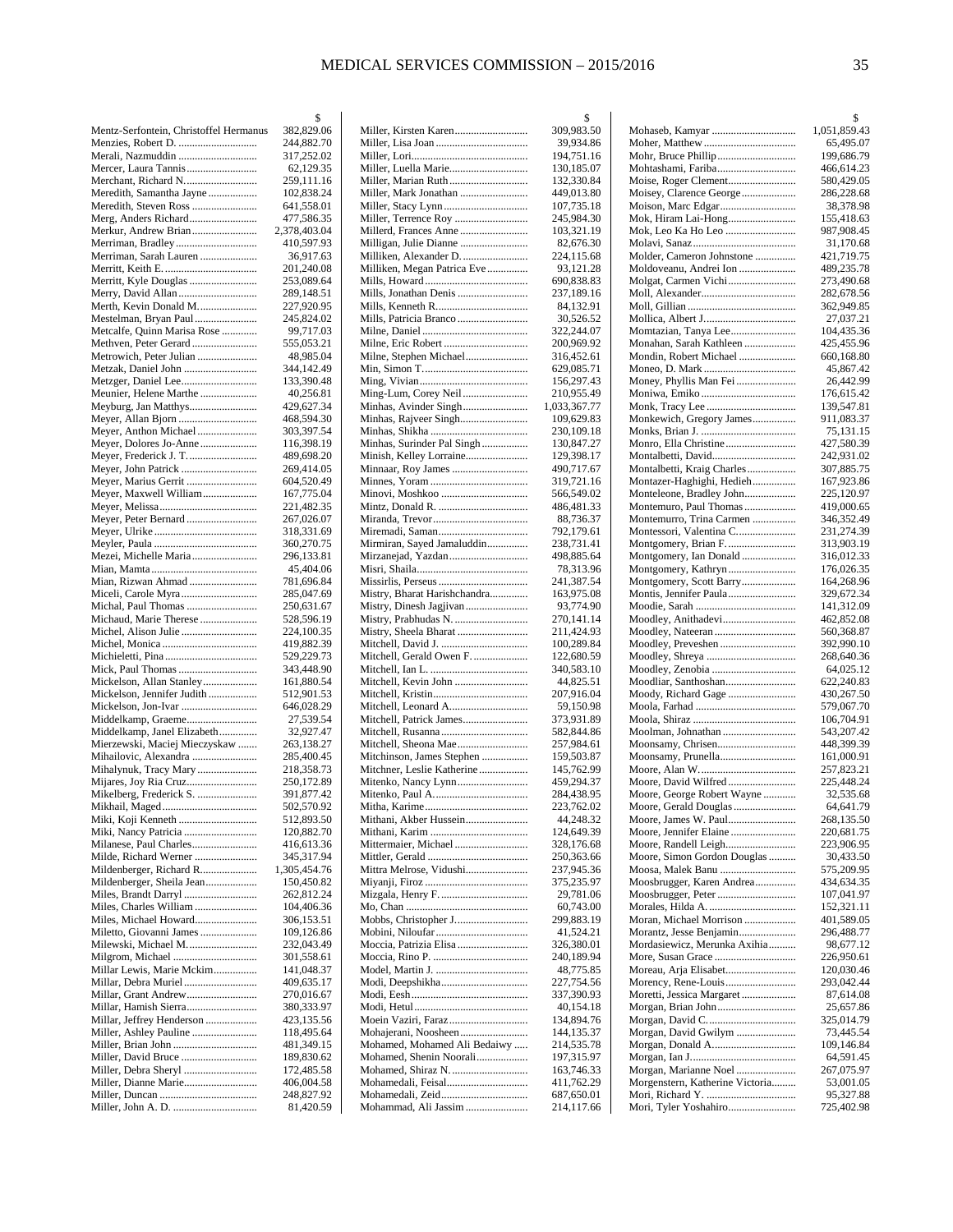|                                | 2          |
|--------------------------------|------------|
| Moric, Mary Aileen Grey        | 122,512.24 |
|                                | 71,025.97  |
| Morishita, Kimberly            | 38,332.17  |
| Morkel, Floris Wouter          | 443,093.12 |
| Morley, Erin Eileen            | 199,831.46 |
| Morley, Julia Claire           | 409,766.60 |
| Morley, Rebecca Elizabeth      | 486,455.12 |
| Morrell, Robert William        | 178,715.74 |
|                                | 216,738.87 |
|                                |            |
| Morris, Adrian Charles Bearne  | 365,173.50 |
|                                | 46,973.62  |
|                                | 568,699.74 |
| Morris, Derrick George         | 173,459.10 |
|                                | 114,799.76 |
|                                | 53,161.56  |
| Morris, Mark Walter            | 354,767.16 |
| Morris, Michael James          | 141,931.20 |
| Morris, Rolf D. T.             | 652,463.47 |
| Morris, Sheldon Robert         | 28,276.59  |
| Morris, Tanis Gail Whitmore    | 283,694.05 |
| Morris, Tracey Marie           | 69,938.69  |
|                                |            |
| Morrison, Andrew Bruce         | 32,259.51  |
| Morrison, Anne Blakely         | 223,273.67 |
| Morrison, Brent Wesley         | 76,302.45  |
|                                | 200,474.82 |
|                                | 128,659.58 |
| Morrison, Ian Robert           | 217,854.41 |
| Morrison, Kathryn Anne         | 37,529.13  |
| Morrison, Kevin Burns          | 713,758.83 |
|                                | 311,401.49 |
| Morrow, Christopher Charles    | 26,554.36  |
| Morrow, Vivian Elaine          | 140,601.30 |
| Morse, John William            | 421,614.43 |
|                                |            |
|                                | 183,203.19 |
| Morton, Charles Edward         | 550,525.74 |
| Morton, David Hugh             | 189,818.09 |
|                                | 157,152.26 |
| Morton, Pol Gerard             | 103,540.04 |
| Morton, Roy Haynes             | 62,663.69  |
| Morton, Tracy Lee              | 133,563.08 |
| Morum, David Robin Guy         | 359,849.88 |
| Morwood, Christopher David     | 220,389.60 |
| Morzaria, Sanjay               | 680,002.39 |
| Moseley, Douglas Melvin        | 271,859.71 |
|                                | 140,327.53 |
| Mosewich, Russell Keith        | 654,902.40 |
|                                | 826,136.77 |
| Moshkforoush, Abbas            |            |
|                                | 426,652.45 |
| Moss, Edward Bram              | 42,160.12  |
| Moss, Robert Rex               | 595,553.56 |
|                                | 583,263.37 |
|                                | 386,562.53 |
|                                | 552,298.08 |
| Mostofi Sadri, Hamid           | 185,365.10 |
| Mostowy, Stephan Christopher   | 493,784.40 |
|                                | 121,301.63 |
| Mothelesi, Ronald Raymond      | 402,002.66 |
| Moukhortova-Von Lipinski, Olga | 377,049.95 |
| Moulaison, William Gerard      | 343,582.59 |
| Moulson, Brian C               | 272,451.71 |
|                                | 157,793.82 |
|                                |            |
| Mountain, Mark A               | 150,482.05 |
| Mountain, Scot Alexander       | 253,128.18 |
| Mousa, Mahrous Nabih           | 46,856.92  |
| Mousavinejad, Kiarash          | 194,709.95 |
| Moussa, Medhat Ramzy Rezkalla  | 66,544.78  |
|                                | 213,279.70 |
|                                | 44,353.05  |
| Mthandazo, Michael Mbuye       | 377,715.26 |
| Mudaliar, Adi K. M             | 334,372.60 |
|                                | 311,119.36 |
|                                | 141,468.44 |
| Mudry, Karen Eileen            | 109,430.93 |
| Muehlenberg, Bernd A           | 485,388.74 |
| Mueller, Caroline Patricia     | 56,347.06  |
| Muendel, Hans-Christoph        | 220,233.93 |
|                                |            |
| Muendel, Karl Alexis           | 540,791.88 |
|                                | 269,470.22 |
| Muhammad, Sher                 | 375,296.46 |

|                                                           | \$                         |
|-----------------------------------------------------------|----------------------------|
| Mui, Tammy Shield-Yen                                     | 58,755.50<br>30,032.77     |
| Muir, Jennifer Caroline                                   | 474,951.69                 |
|                                                           | 340,195.34                 |
| Mulder, Josef Stefanus                                    | 261,938.66                 |
|                                                           | 30,495.37                  |
| Muller, Christopher R.                                    | 41,599.64                  |
|                                                           | 363,156.43<br>280,286.14   |
| Mullins, Paul Dominic                                     | 658,266.95                 |
| Mulpuri, Kishore Udaya Krishna                            | 183,651.50                 |
| Mulqueen, Joan Nuala                                      | 58,609.67                  |
| Mulvey, Michael<br>Mulzet, Darlana Leigh                  | 164,258.66<br>567,727.75   |
| Mummery, Martin R.                                        | 355,336.68                 |
| Muncey, Joy Annett                                        | 328,478.82                 |
| Mundhenk, Ariane Christine                                | 55,249.12                  |
| Mundy, Ronald John Thomas                                 | 271,833.58                 |
| Munn, Matthew Brendan                                     | 81,494.47<br>127,704.03    |
|                                                           | 637,635.02                 |
|                                                           | 807,947.86                 |
| Murad, Nazar Jumaa                                        | 458,285.75                 |
|                                                           | 48,868.74                  |
| Murfitt, Zanna Marie                                      | 50,039.98<br>77,207.57     |
| Murphy, Colleen Bernadette                                | 75,738.88                  |
| Murphy, Darra Thomas                                      | 101,543.29                 |
| Murphy, Emlene Mary                                       | 232,696.12                 |
| Murphy, J. P. Eugene                                      | 203,743.08                 |
| Murphy, James Joseph                                      | 80,204.80                  |
| Murphy, Kirk James<br>Murphy, Michael Joseph              | 211,296.71<br>214,882.23   |
| Murphy, Paul Edward                                       | 355,214.72                 |
| Murphy, Terence Patrick                                   | 416,302.94                 |
| Murphy, Timothy Alfred                                    | 383,815.50                 |
|                                                           | 300,009.07                 |
| Murray, Christopher Brendan                               | 312,886.25<br>172,416.42   |
|                                                           | 354,187.00                 |
| Murray, John Athol                                        | 106,841.18                 |
| Murray, Maureen Elizabeth                                 | 339,750.92                 |
| Murray, Melanie Caroline Margaret<br>Murray, Paul Michael | 111,985.19<br>234,454.35   |
| Murschell, Warren Dale                                    | 198,716.53                 |
| Mursell, Charlotte Helen                                  | 220,960.71                 |
|                                                           | 52,750.67                  |
| Musacchio, Mafalda Strigone                               | 280,308.25                 |
| Musial, Alexander J.                                      | 85,718.84<br>239,073.90    |
|                                                           | 56,263.35                  |
|                                                           | 563,423.70                 |
|                                                           | 475,506.38                 |
| Mutat, Abdurrazag                                         | 892,157.94                 |
|                                                           | 366, 307. 30<br>124,034.52 |
| Muthayan, Dayananden Visva                                | 369,830.47                 |
|                                                           | 81,973.97                  |
| Myckatyn, Michael M.                                      | 496,016.42                 |
| Myden, Curtis Allen                                       | 432,003.41                 |
| Myers, Danny Michael                                      | 410,551.63<br>274,222.46   |
|                                                           | 253,310.19                 |
|                                                           | 75,241.21                  |
|                                                           | 84,977.17                  |
| Myronuk, Lonn David Shane                                 | 246,440.74                 |
| Myshak, Louise Marie<br>Myslek, Margaret Anne             | 103,179.70<br>309,497.45   |
|                                                           | 169,582.56                 |
| Naaykens, William E.                                      | 431,751.13                 |
|                                                           | 685,324.95                 |
|                                                           | 31,560.95<br>144,517.45    |
|                                                           | 276,369.46                 |
|                                                           | 194,635.76                 |
| Nadeem, Muhammad Bakhsh                                   | 312,945.28                 |
|                                                           | 240,926.53                 |
|                                                           | 229,384.96<br>59,384.04    |
|                                                           |                            |

|                                          | \$                       |
|------------------------------------------|--------------------------|
|                                          | 245,544.37               |
| Nagaria, Mohammad                        | 930,812.17<br>796,678.66 |
| Nagaria, Neelam                          | 575,258.65               |
|                                          | 183,609.28               |
| Nagdee, Muhammed Zaheer                  | 319,519.65               |
|                                          | 428,273.22               |
| Nagle, Cheryl Yvonne                     | 65,274.01<br>244,371.25  |
|                                          | 91,136.28                |
| Nagra, Mohammed S                        | 409,932.01               |
| Nagra, Riffat Saleem                     | 223,967.18<br>42,131.91  |
| Nagy, Alexander G                        | 816,379.17               |
|                                          | 212,477.87               |
| Naicker, Sharman M                       | 169,975.97               |
|                                          | 447,933.50<br>294,706.64 |
| Naidoo, Salendra Dhasarathun             | 398,168.16               |
| Naidu, Sarojini Devi                     | 29,740.88                |
|                                          | 235,829.31               |
| Nair, Gangadharan N                      | 130,066.54<br>73,590.35  |
|                                          | 782,615.13               |
| Nair, Suresh Ramachandran                | 549,916.27               |
| Naismith, Amanda Elizabeth               | 103,412.64               |
|                                          | 149,868.64<br>83,235.97  |
|                                          | 68,401.10                |
| Najafilarijani, Omid                     | 212,474.74               |
|                                          | 369,272.82               |
| Nakhuda, Gary Samuel                     | 404,368.44<br>227,511.74 |
| Nally, Colm Vincent                      | 430,714.53               |
|                                          | 416,049.07               |
|                                          | 506,736.50               |
| Nanton, Ertha Allyson                    | 101,334.88<br>366,880.85 |
|                                          | 293,701.66               |
| Napier, Jolene Mary                      | 139,187.74               |
| Naran, Mineshbhai                        | 516,335.53<br>77,929.89  |
| Narang, Gurpreet Kaur                    | 66,300.45                |
|                                          | 80,041.62                |
| Narang, Satinder P. Singh                | 396,109.04               |
| Narayan, Badrinath<br>Narvas, David Eric | 76,987.90<br>205,061.77  |
|                                          | 85,560.66                |
|                                          | 154,755.38               |
| Nash, Lynn Walter                        | 412,675.18<br>58,521.07  |
| Nash, Ronald Alan                        | 217,813.43               |
|                                          | 92,070.77                |
|                                          | 34,266.87                |
|                                          | 113,004.70<br>162,008.75 |
|                                          | 685,382.06               |
|                                          | 240,641.34               |
| Nataros, Gary Samuel                     | 225,376.13               |
| Natha, Dharmesh Jayanti                  | 168,426.13<br>360,927.36 |
| Naude, David Francois                    | 384,242.42               |
|                                          | 458,882.32               |
| Naude, Jan Jacobus Steyn                 | 255,277.56<br>100,562.05 |
|                                          | 446,847.51               |
| Navajas, Eduardo Vitor                   | 1,163,927.36             |
|                                          | 431,520.92               |
|                                          | 437,712.45<br>366,320.00 |
|                                          | 76,571.05                |
|                                          | 72,169.08                |
| Naysmith, John David R.                  | 80,929.22<br>98,916.42   |
| Nazari-Foroushani, Vahid                 | 166,550.83               |
| Nazerali-Maitland, Alasdair Nazir        | 109,474.63               |
| Nazerali-Sunderji, M. M.                 | 129,164.21               |
|                                          | 210,542.64<br>732,274.05 |
|                                          |                          |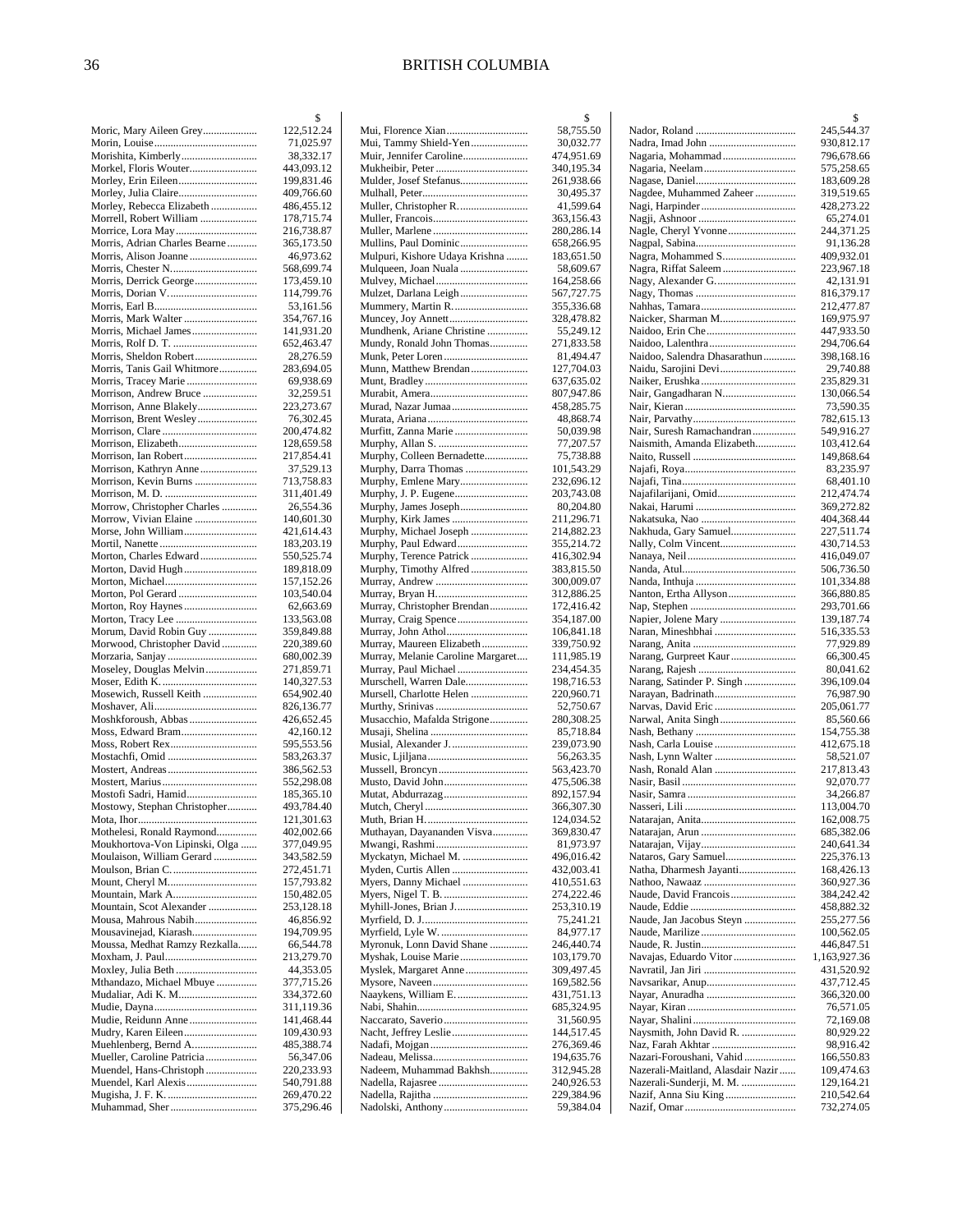|                                                       | \$                       |
|-------------------------------------------------------|--------------------------|
| Ndlovu, Sitshengisiwe<br>Ndukwe, Abigail Chidinma     | 207,143.40<br>123,877.63 |
| Neapole, Laurie Anne                                  | 375,499.72               |
|                                                       | 101,332.15               |
|                                                       | 101,250.61               |
| Nedd, Kenford W                                       | 59,627.45                |
| Nee, Lucy Kyein Yon                                   | 239,218.61<br>235,154.29 |
| Neelakant, Harish Kumar<br>Negash, Daniel Tilahun     | 819,613.45               |
|                                                       | 281,439.02               |
| Neil, Cynthia Laurie                                  | 280,865.65               |
| Neilipovitz, Catherine J                              | 66,555.89                |
| Neilson, Graham Alexander                             | 51,719.39<br>273,564.87  |
| Neima, David Rex Socrates                             | 1,756,820.45             |
| Neitzel, Andrew Scott                                 | 556,756.91               |
| Nel, Izak Bartholomeus                                | 324,686.55               |
| Nel, Jacobus Willem Adriaan                           | 255,407.42               |
| Nel, Johan Wickus                                     | 304,185.45               |
| Nel, Pierre Robert                                    | 744,092.55<br>480,740.93 |
|                                                       | 390,562.83               |
| Nel, Thomas Pierre                                    | 405,989.47               |
|                                                       | 350,234.15               |
|                                                       | 220,103.78               |
| Nell, Hermann Stephan<br>Nelson, Brian Alan           | 626,492.87<br>993,795.50 |
| Nelson, Charles Andrew                                | 598,223.34               |
| Nelson, David Eric                                    | 236,040.57               |
| Nelson, David Robert                                  | 468,023.72               |
|                                                       | 311,849.53               |
| Nelson, Heather Diana                                 | 118,624.14               |
| Nelson, John Christian<br>Nelson, Joseph Fredrick     | 38,966.47<br>348,754.38  |
|                                                       | 113,483.56               |
| Nelson, Michelle Lee                                  | 244,662.46               |
| Nelson, Rebecca Anne                                  | 562,921.51               |
| Nemanishen, Gerald                                    | 349,054.75               |
| Nemrava, Joanna Marie                                 | 118,432.31<br>212,404.55 |
|                                                       | 234,650.70               |
| Nero, Brook Alder                                     | 142,177.81               |
|                                                       | 189,735.89               |
|                                                       | 114,361.54               |
| Ness, Larry Marlin<br>Nessim, Shereen Maher Aziz      | 227,519.86<br>168,484.62 |
| Neufeld, Allen V.                                     | 84,230.67                |
| Neufeld, Dennis Ralph                                 | 59,331.73                |
| Neufeld, John Douglas                                 | 447,305.81               |
| Neufeld, Michael John                                 | 469,226.38               |
| Neufeld, Peter Richard<br>Neufeld, William Peter      | 470,841.32<br>61,372.22  |
|                                                       | 474,430.39               |
|                                                       | 92,162.79                |
| Neumann, Viktor                                       | 389,668.30               |
| Neveling, Christoffel Hermanus                        | 656,641.68               |
| Neville, Christopher Stephen<br>Newcombe, Christopher | 525,667.76               |
| Newcombe, Megham Margaret Louise                      | 38,154.26<br>43,922.28   |
|                                                       | 114,600.15               |
| Newman, Robert W                                      | 326,291.39               |
|                                                       | 365,433.65               |
| Newsome, William Edward                               | 323,688.53               |
| Newton, Michael John<br>Newton, Trevor Michael        | 717,954.83<br>351,170.02 |
| Ng, Brian Edward                                      | 283,983.69               |
| Ng, Carol Sok-Ching                                   | 113,878.82               |
|                                                       | 243,020.21               |
| Ng, Christopher Wai-Hon                               | 425,659.36               |
| Ng, David Cho-Wing                                    | 381,109.28<br>171,865.73 |
| Ng, Eddy Hoi Chun                                     | 236,451.16               |
| Ng, Grace Yen-Nie                                     | 38,959.87                |
|                                                       | 51,525.64                |
| Ng, John P…………………………………                               | 135,081.56               |
| Ng, Kathryn Wai-Kay                                   | 290,861.14<br>462,120.79 |
| Ng, Kwok-Kuen                                         | 474,592.77               |
|                                                       | 180,257.38               |

|                                                 | \$                       |
|-------------------------------------------------|--------------------------|
| Ng, Louis Hung-Sum                              | 346,032.74               |
| Ng, Philip Kwong                                | 355,863.59               |
| Ng, Ruby Yuen-Sang                              | 399,471.21<br>40,571.92  |
|                                                 | 128,658.81               |
|                                                 | 95,087.28                |
|                                                 | 242,380.04               |
|                                                 | 35,259.00                |
|                                                 | 613,803.42               |
| Ng, Vienna Ka Yan                               | 428,743.77               |
|                                                 | 433,391.21               |
| Ngai, Henry Chit Ping                           | 341,234.74               |
| Ngai, Tyler Wing-Tai                            | 211,844.11<br>223,712.19 |
| Nguan, Angela Yoon-Jung                         | 208,234.57               |
| Nguan, Christopher                              | 344,071.65               |
| Ngui, Daniel Kong Fa                            | 274,675.75               |
| Ngui, Simon Fap Phin                            | 357,617.72               |
| Nguyen, Dao Quynh The                           | 453,779.16               |
| Nguyen, Duc Tung                                | 368,994.46               |
| Nguyen, Huan Dinh                               | 341,831.79               |
| Nguyen, Huy Trong Sato                          | 175,714.35               |
|                                                 | 73,141.56                |
|                                                 | 246,743.00               |
|                                                 | 832,786.53               |
| Nguyen, Nam Phuong Julie                        | 287,094.70               |
|                                                 | 127,997.34               |
| Nguyen, Tony Tru H<br>Nguyen, Tram Thuy         | 124,966.49<br>120,318.70 |
| Nguyen, Uyen Tu                                 | 122,836.64               |
|                                                 | 319,023.87               |
| Nguyen, Viem Chung                              | 127,290.87               |
| Niazi, Nazia Sadaf                              | 258,475.95               |
|                                                 | 225,521.17               |
|                                                 | 167,196.14               |
|                                                 | 149,457.90               |
| Nicholson, Alan Hugh                            | 89,052.13                |
|                                                 | 291,159.69               |
| Nicholson, Sylvia Lorraine                      | 207,953.15               |
| Nickel, Krista Helene                           | 225,130.54               |
|                                                 | 473,682.92               |
| Nickerson, John Paul<br>Nickolet, Ross Roger    | 304,464.47<br>112,120.12 |
|                                                 | 650,255.30               |
|                                                 | 236,583.92               |
| Nicolae, Mugurel Ilie                           | 444,960.28               |
| Nicolau-Toulouse, Vanessa Laure                 | 194,604.20               |
|                                                 | 199,034.96               |
| Nicolson, Ronald Bruce                          | 576,187.77               |
| Nielsen, Anthony Esmann                         | 298,540.05               |
|                                                 | 297,194.27               |
|                                                 | 284,482.47               |
| Nielsen, William Robert<br>Nieman, Thomas Elmer | 537,876.66<br>311,449.52 |
| Niemand, Christiaan Frederick                   | 449,627.02               |
|                                                 | 517,888.15               |
| Nijjar, Aman Preet Kaur                         | 52,571.61                |
| Nijjar, Pravjot Kaur                            | 132,802.60               |
| Nikkel, Natalie Lynne                           | 26,736.77                |
| Nikolakis, Michael Albert                       | 739,440.88               |
| Nikova, Tsvetelina Krasimirova                  | 111,081.72               |
| Nikpartow, Nooshin                              | 176,395.95               |
|                                                 | 214,607.68               |
|                                                 | 266,544.95               |
|                                                 | 292,090.09               |
| Nirwan, Amarjit Singh                           | 348,817.36<br>169,199.74 |
|                                                 |                          |
|                                                 |                          |
| Nixon, George William                           | 156,972.03               |
| Nixon, Mary Kathleen                            | 133,684.11               |
|                                                 | 402,830.81<br>250,647.11 |
|                                                 | 48,070.17                |
| Noble, Harry Stephen                            | 378,588.50               |
| Noble, Michael David                            | 92,759.07                |
| Noble, R. Michael C.                            | 411,729.37               |
| Noble, Sarah Kathleen                           | 113,923.59               |
|                                                 | 321,928.56               |
| Noel, Fraser Leslie<br>Noel, Marie-Frederique   | 363,326.63<br>408,344.55 |

|                                 | \$         |
|---------------------------------|------------|
|                                 | 70,881.66  |
|                                 | 275,542.14 |
| Noiles, Kristin Lindsay         | 171,423.02 |
| Nolan, Kevin Richard            | 157,470.04 |
|                                 |            |
| Nolan, Patricia Clare Montumuro | 109,145.75 |
|                                 | 56,813.34  |
|                                 | 147,489.34 |
|                                 | 195,073.57 |
| Nolte, Josephus Johannes        | 280,701.76 |
|                                 | 74,472.43  |
| Nordahl, Karen Marie            | 169,834.01 |
|                                 |            |
| Nordman, Sheena T               | 42,501.35  |
| Norfield, Larry John            | 149,107.11 |
| Norgrove, Leah Victoria A       | 65,475.70  |
| Norman, Gregory Scott           | 262,485.93 |
| Norman, Wendy Valerie           | 98,528.59  |
| Norris, Jill Rachelle           | 85,488.30  |
| Northcott, Colleen Joan         | 131,654.50 |
| Northcott, Kimberly Ann         | 439,890.90 |
|                                 |            |
|                                 | 289,339.42 |
| Noseworthy, Stephen Perry       | 255,867.90 |
| Nosib, Shravankumar Satyadev    | 146,686.09 |
| Nottebrock, Douglas Henry       | 172,749.13 |
| Nounopoulos, Katherine          | 47,844.01  |
|                                 | 202,768.45 |
| Novak, Paul George              | 942,520.26 |
|                                 | 43,395.61  |
|                                 |            |
|                                 | 345,529.57 |
| Nowlan, Ruth Gabrielle          | 255,498.23 |
| Nuamah, Francis Nelson          | 544,710.19 |
| Nunez, Carlos Ernesto           | 241,120.30 |
| Nunez, Desmond Antonio          | 208,400.18 |
|                                 | 50,391.55  |
| Nurmohamed, Shelina             | 31,468.76  |
|                                 |            |
|                                 | 224,066.49 |
| Nussbaumer, Gary Ronald         | 86,746.59  |
| Nuttall, Richard Norris         | 54,763.65  |
| Nwaeze, Ndidi Felix             | 167,768.39 |
| Nygaard, Haakon Berge           | 76,879.98  |
| Nyirabu, Sasha Ho Farris        | 135,900.24 |
| Nyirenda, Vera Rachel           | 419,420.04 |
| Nyvall, Mary Kendra             | 230,145.69 |
|                                 | 282,454.39 |
|                                 |            |
| Oates, Jennifer Sibilla Maria   | 242,821.32 |
| Obanye, Joseph Chukwuma         | 93,534.29  |
| Obayashi, Jeffery Toshiharu     | 366,277.65 |
| Obedkoff, Daniel Peter          | 233,143.24 |
| Oberholster, Melissa            | 187,413.24 |
| Oberleitner, Barry Heinrich     | 497,204.82 |
|                                 | 559,963.07 |
| O'Breasail, Aindrias M          | 216,840.14 |
|                                 |            |
|                                 | 435,724.11 |
|                                 | 200,644.99 |
| O'Brien, David Ellery           | 73,652.52  |
| O'Brien, Fiona Jean             | 188,938.45 |
| O'Brien, John Ignatius          | 90,250.63  |
|                                 | 228,193.25 |
| O'Brien, Michael John           | 247,994.53 |
|                                 | 425,330.94 |
| O'Brien, Ronald Jason           |            |
|                                 | 534,339.05 |
| O'Brien-Bell, John              | 141,105.13 |
| Obu, Deborah Ijeoma             | 31,450.23  |
| Ocana, Anthony Martin           | 310,006.45 |
| Ocana, Michael Andrew           | 264,676.55 |
| Ochoa-Botero, Paula Andrea      | 57,075.10  |
| Ockelford, Stuart John          | 279,156.50 |
| O'Connell, Daniel Finnbar       |            |
|                                 | 53,887.42  |
| O'Connell, Jacqueline Martine   | 438,620.81 |
| O'Connell, Jason Charles        | 513,653.15 |
| O'Connell, Meghan Patricia      | 163,965.33 |
| O'Connor, Gary Desmond          | 300,987.47 |
| O'Connor, James Patrick         | 110,291.52 |
| O'Connor, Kathleen Mary         | 123,836.11 |
| O'Connor, Michael Peter         | 36,008.79  |
|                                 | 283,054.25 |
| O'Connor, Russell James         | 196,015.37 |
|                                 |            |
| O'Connor, Sarah Louise          | 34,037.05  |
| O'Dalaigh, Alva Ann Marie       | 278,671.53 |
| Odendaal, Jeanne Elizabeth      | 247,985.70 |
|                                 |            |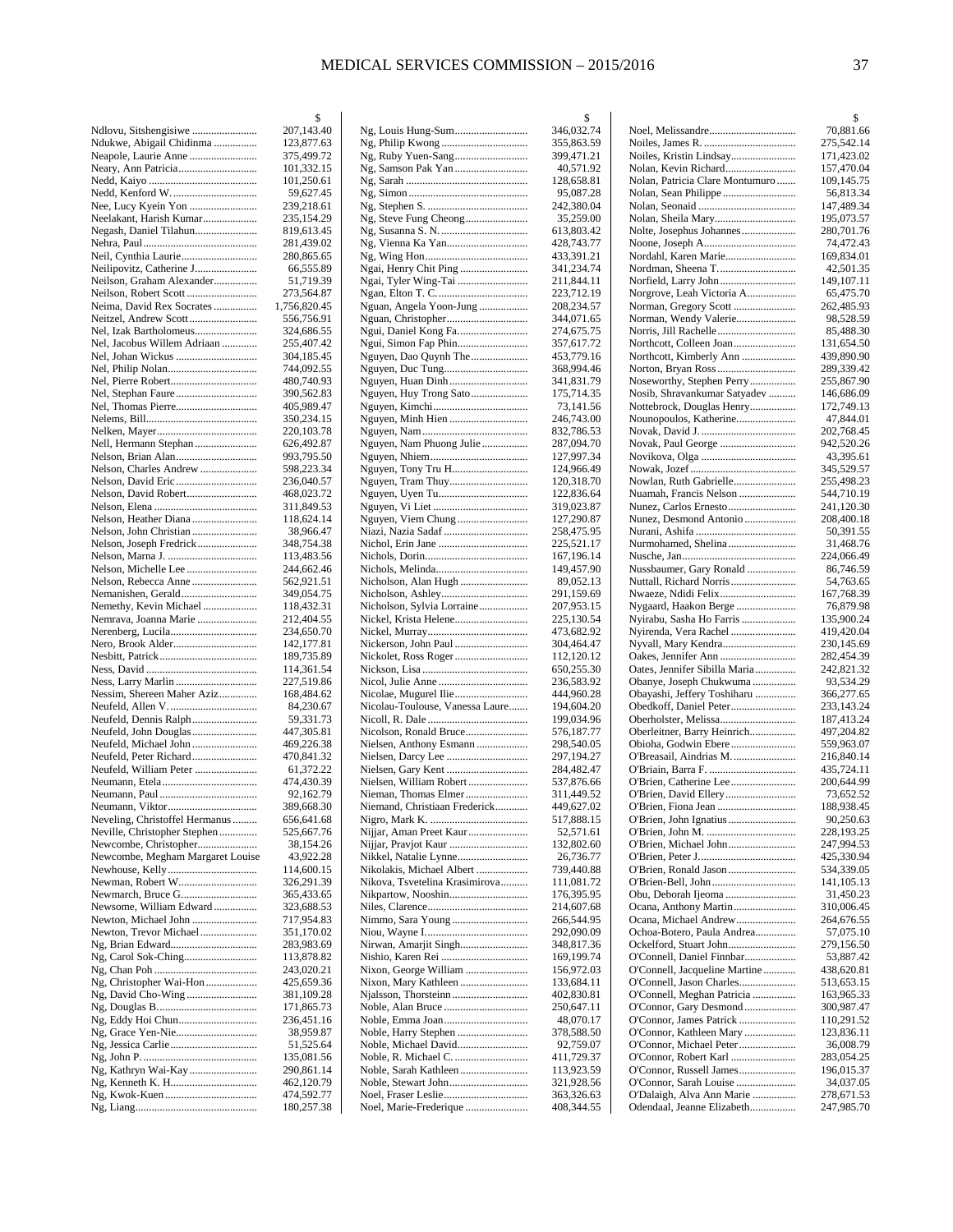|                                                         | \$                       |
|---------------------------------------------------------|--------------------------|
|                                                         | 1,020,746.15             |
| O'Donnell, Shannon Elizabeth                            | 104,481.37               |
| Odubote, Oladele Odubambo                               | 512,168.61               |
| Odulio, Maria Josefina                                  | 346,559.05<br>248,660.53 |
| O'Dwyer, Robert Laurence                                | 441,307.19               |
| O'Farrell, Jennifer A. C.                               | 241,344.54               |
|                                                         | 246,893.53               |
|                                                         | 527,415.97               |
| Ogilvie, Kelly Suzanne                                  | 132,050.14               |
| O'Gorman, Aisling Anne                                  | 35,443.43                |
| Ogunremi, Stephen Ayotunde                              | 540,051.15               |
|                                                         | 215,879.47               |
|                                                         | 209,515.97               |
|                                                         | 164,174.88               |
|                                                         | 41,371.44<br>26,009.64   |
|                                                         | 397,245.13               |
| Okamura, James Yoshio                                   | 918,332.84               |
|                                                         | 33,802.70                |
|                                                         | 443,095.03               |
|                                                         | 135,850.22               |
|                                                         | 49,194.86                |
| Okere, Donatus Okechukwu                                | 310,903.71               |
| Okereke, Sunday O.                                      | 398,886.68               |
| Oketona, Omolola Abiodun                                | 34,431.71                |
| Okonkwo, Cletus Chike                                   | 88,499.28                |
| Okorie, Eugene Friday                                   | 505,221.17<br>395,922.56 |
| Olabiyi, Bamidele Olalekan<br>Olajide, Abimbola Olaniyi | 103,801.45               |
| Olajide, Folakemi Olajumoke                             | 107,145.94               |
|                                                         | 507,940.18               |
|                                                         | 271,341.02               |
| Oliver, John Howard                                     | 393,893.83               |
|                                                         | 105,891.18               |
| Olivier, Johannes Christiaan                            | 502,583.17               |
| Olmesdahl, Arthur Bond                                  | 240,633.12               |
| Olmstead, Timothy G<br>Olorunfemi, Ayodele Olayinka     | 342,113.48<br>337,341.36 |
|                                                         | 343,247.31               |
|                                                         | 357,580.83               |
| Olson, Joshua Paul                                      | 627,117.69               |
|                                                         | 101,306.32               |
|                                                         | 200,041.75               |
| Olszewski, Jeannine Inez                                | 453,611.75               |
| Oludiran, Muyiwa Adeinale                               | 391,996.76               |
| Oluyede, Gbenga Olutomi<br>Oluyede, Kehinde Boboye      | 616,479.90<br>497,321.38 |
| Olynik, Christopher Ronald                              | 264,934.07               |
|                                                         | 371,916.54               |
| O'Mahony, Matt Michael                                  | 289,552.92               |
| O'Malley, Brendan David L                               | 440,469.04               |
| O'Malley, Kathleen Joy                                  | 351,705.13               |
| O'Malley, Michael                                       | 46,834.46                |
|                                                         | 96,844.79                |
|                                                         | 354,451.84<br>47,576.91  |
| O'Neil, Michael B.                                      | 41,644.70                |
| O'Neil, Ross Lewis                                      | 417,200.96               |
|                                                         | 378,651.04               |
| O'Neill, Linda Jane                                     | 127,151.29               |
|                                                         | 445,866.00               |
|                                                         | 235,342.87               |
|                                                         | 197,107.61               |
|                                                         | 61,644.04<br>336,396.12  |
|                                                         | 69,417.24                |
|                                                         | 410,273.52               |
| Oosterholt, Adrian G                                    | 346,119.15               |
| Oosthuizen, Jacobus Francois                            | 204,493.97               |
| Oosthuizen, Jean Francois                               | 712,902.90               |
| Oosthuizen, Madeline                                    | 236,350.30               |
| Oosthuizen, Richard                                     | 126,578.80               |
| Orenstein, Teddi Lynn                                   | 1,050,346.54             |
| Oriee, Mandhira Ishwarlai                               | 152,003.69<br>152,456.76 |
|                                                         | 153,000.34               |
| Orr, William Malcolm                                    | 387,417.04               |
| Orrom, William John                                     | 673,622.58               |
|                                                         |                          |

|                                                                    | \$                       |
|--------------------------------------------------------------------|--------------------------|
|                                                                    | 49,610.71                |
| Ortynsky, Garry Brian<br>Orujy Jukar, Taiebeh                      | 199,410.31<br>94,652.14  |
|                                                                    | 98,247.88                |
|                                                                    | 600,833.14               |
| Osborne, Penelope J                                                | 276,306.91               |
| Osei-Tutu, Francis Kannin                                          | 90,599.49                |
| Oshun, Anthony Bankole                                             | 347,669.14               |
| Osiovich, Horacio Claudio                                          | 185,764.68               |
|                                                                    | 270,044.54               |
|                                                                    | 109,372.40<br>67,836.85  |
|                                                                    | 228,022.78               |
| Oswald, Kevin Michael                                              | 83,578.00                |
| O'Toole, John Diarmuid                                             | 373,777.50               |
| Otte, Jessica Anneliese                                            | 68,825.32                |
| Ottem, Derek Peter                                                 | 572,237.55               |
|                                                                    | 170,959.78               |
| Otto, Alexandra Lindsay                                            | 80,597.56<br>237,666.28  |
|                                                                    | 103,696.00               |
| Ouellette, Cammie Lauren                                           | 122,450.84               |
|                                                                    | 118,697.58               |
| Outerbridge, Arthur Ross                                           | 382,020.80               |
| Outram, Christopher P. E.                                          | 413,864.72               |
| Ovakim, Daniel Henry                                               | 213,004.63               |
|                                                                    | 172,917.58               |
| Owatz, Todd Stephen                                                | 496,828.94               |
|                                                                    | 452,223.70<br>133,623.79 |
| Owusu-Ansah, Kevin                                                 | 62,270.85                |
| Oxciano, Patrick Ernest                                            | 125,805.17               |
|                                                                    | 694,343.49               |
|                                                                    | 34,552.75                |
| Oyelese, Olutoyese O.                                              | 449,136.88               |
| Oyler, Jeffrey Ronald                                              | 433,870.69               |
|                                                                    | 226,149.90               |
| Ozolins, Laura Nicole                                              | 124,207.53               |
| Pabani, Anizmohamed                                                | 456,005.91<br>77,169.22  |
| Pace-Asciak, Pia Zahra                                             | 465,433.02               |
|                                                                    | 69,352.13                |
| Pachal, Richard Gordon                                             | 92,215.28                |
| Pacholuk, Tamara Dawn                                              | 142,281.90               |
| Padda, Jagdish Singh                                               | 388,431.49               |
| Padda, Roop-Preet Kaur                                             | 67,214.79                |
| Padilla, Julio Raul                                                | 378,841.80               |
| Padilla-Thornton, Amie Elizabeth<br>Padmanabhan, Jayaraj           | 52,998.27<br>350,564.16  |
| Paetkau, Carla Marie                                               | 130,990.35               |
| Pagdin, Grant Montgomery                                           | 116,274.50               |
| Page, Crystal Laron                                                | 187,220.89               |
|                                                                    | 296,887.46               |
| Page, Kevin Bruce                                                  | 507,644.90               |
| Page, Shannon Dee                                                  | 330,886.75               |
|                                                                    | 76,735.09                |
| Paisley, David Michael A.                                          | 233,252.39<br>335,908.97 |
|                                                                    | 307,727.62               |
|                                                                    | 120,619.07               |
| Palerme, Louis-Philippe                                            | 477,856.23               |
| Paletta, Michael Joseph                                            | 88,575.46                |
| Palmer, Christopher R.                                             | 159,478.87               |
| Palmer, Geoffrey Michael                                           | 525,063.66               |
| Palmer, Karen Antonia                                              | 218,933.28               |
| Panagiotopoulos, Constadina<br>Panagiotopoulos, Konstantinos Peter | 60,845.00                |
|                                                                    | 426,917.89<br>119,432.49 |
| Panenka, William Joseph                                            | 56,379.40                |
|                                                                    | 257,009.91               |
| Panesar, Jarnail Singh                                             | 471,264.27               |
|                                                                    | 37,569.45                |
| Pang, Emily Hoi Ting                                               | 113,938.30               |
| Pang, Monica Yee-Man                                               | 128,410.06               |
|                                                                    | 76,032.58<br>32,453.00   |
| Pansegrouw, Sandra                                                 | 428,723.58               |
| Pantel, Richard James                                              | 196,598.24               |
| Panton, Ormond Neely M                                             | 354,951.46               |
|                                                                    |                          |

|                                                            | \$                         |
|------------------------------------------------------------|----------------------------|
|                                                            | 455,160.97                 |
| Papo, Khomotso Dawn                                        | 244,624.47<br>219,838.69   |
| Papp, Andrea Jane                                          | 84,428.43                  |
|                                                            | 446,875.09                 |
|                                                            | 77,137.06                  |
| Paquette, Melissa Christine                                | 384,123.28                 |
| Paquette, Scott Joseph                                     | 33,390.85<br>302,356.69    |
|                                                            | 460,184.85                 |
|                                                            | 198,632.17                 |
| Parekh, Ritesh Pravin                                      | 389,823.26                 |
|                                                            | 54,490.81<br>399,999.96    |
| Parfitt, Elizabeth Charis Taylor                           | 222,675.94                 |
|                                                            | 153,996.87                 |
|                                                            | 129,573.12                 |
| Pariser, Michael Robert                                    | 284,156.47<br>57,051.10    |
| Park, Andrew Jong-Won                                      | 393,613.56                 |
|                                                            | 410,775.13                 |
| Park, Grace Haeson                                         | 146,930.25                 |
|                                                            | 74,178.53                  |
| Park, Hazel Shannon                                        | 48,795.17<br>62,795.76     |
|                                                            | 214,464.68                 |
|                                                            | 500,731.94                 |
|                                                            | 169,406.56                 |
| Park, Thomas Jhi-Ho<br>Parker, Anne Marguerite             | 293,539.82<br>121,148.07   |
|                                                            | 26,042.88                  |
|                                                            | 209,486.28                 |
|                                                            | 155,252.31                 |
| Parkin, Alzada (Sadie) Willow Anne<br>Parkin, Henry Norman | 96,218.63<br>339,733.93    |
| Parkin, Thea Kathryn Mary                                  | 98,960.37                  |
| Parkinson, Kevin Morris                                    | 700,263.45                 |
|                                                            | 285,630.65                 |
|                                                            | 109,266.84<br>201,819.82   |
| Paroo, Hanif Abdul                                         | 44,332.84                  |
| Parrington, Barry David                                    | 84,163.14                  |
|                                                            | 169,087.95                 |
| Parsons, David George<br>Parsons, Hugh MacPherson          | 303,538.33<br>3,059,969.03 |
| Parsons, Jennifer Lynn                                     | 349,524.22                 |
| Parsons, Thomas David                                      | 252,654.21                 |
| Partlow, Eric Stewart                                      | 225,327.42                 |
| Parton, David Edward                                       | 393,567.42<br>109,871.16   |
| Partridge, Gerald Ward                                     | 61,723.84                  |
| Partridge, Sarah Maloney                                   | 40,128.26                  |
|                                                            | 77,897.43                  |
| Pasenau, Allison Marie                                     | 280,313.41<br>165,079.53   |
| Pasenau, Jeffrey E. H.                                     | 533,608.04                 |
|                                                            | 102,137.75                 |
|                                                            | 419,850.52                 |
| Passey, Donald G.<br>Passmore, Michael Joseph              | 51,009.83<br>403,884.24    |
| Pasula, Brian Joseph                                       | 306,442.89                 |
|                                                            | 39,055.36                  |
|                                                            | 289,885.58                 |
|                                                            | 164,130.28<br>49,616.31    |
|                                                            | 161,097.94                 |
|                                                            | 48,625.31                  |
| Patel, Parinkumar Suryakant                                | 585,296.91                 |
|                                                            | 119,908.89<br>311,240.32   |
|                                                            | 289,579.48                 |
| Patel, Surekha Gangji                                      | 319,498.36                 |
|                                                            | 500,188.92                 |
| Pater, Elzbietia Anna                                      | 186,911.63                 |
| Paterson, Erik Thomas                                      | 507,513.19<br>113,758.02   |
|                                                            | 435,537.83                 |
|                                                            | 88,124.90                  |
| Paterson, Ryan Forbes                                      | 836,522.87                 |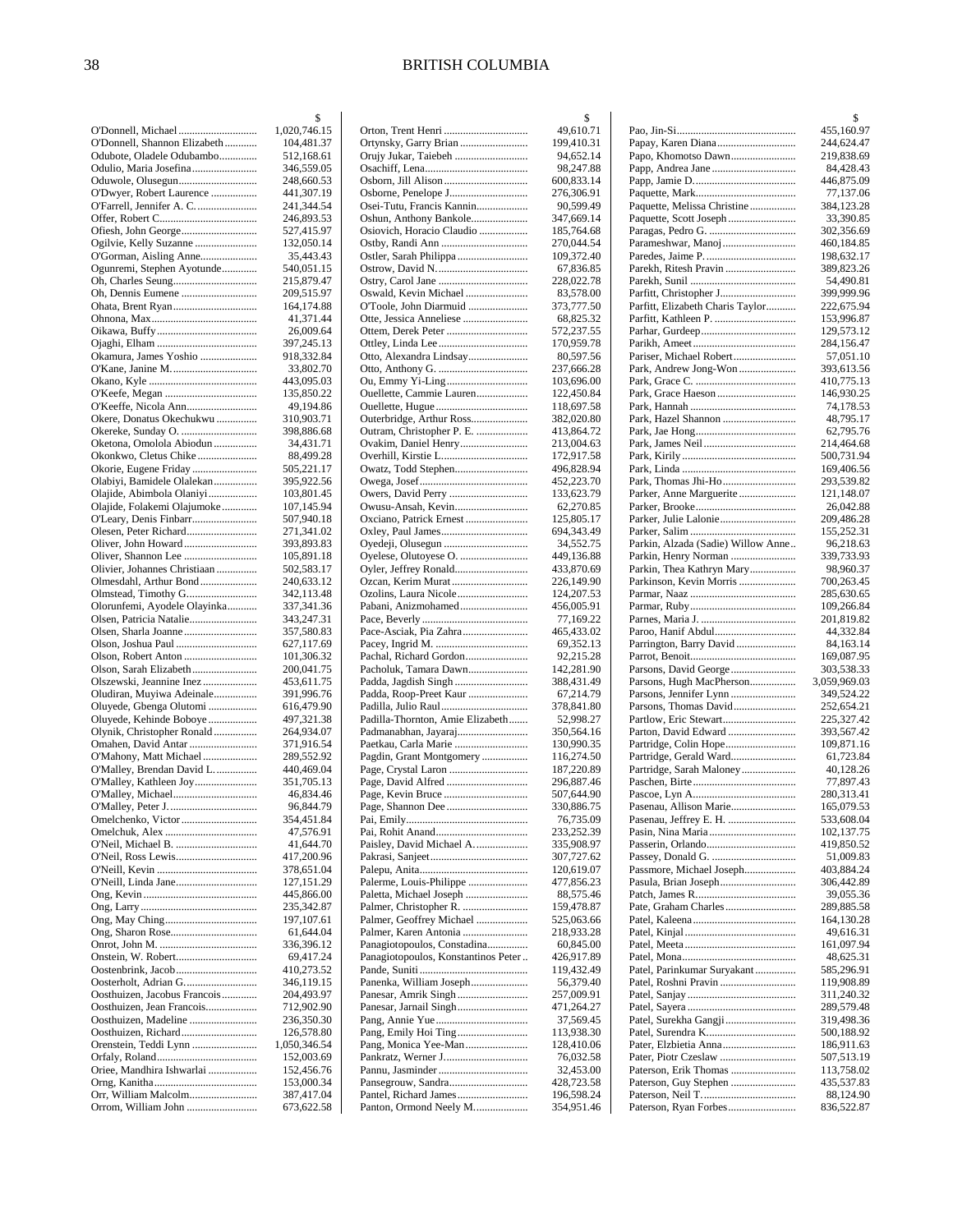$\mathcal{S}$ 

|                                                        | 2                        |
|--------------------------------------------------------|--------------------------|
| Pathak, Parbeen Kumar                                  | 564,525.74<br>301,948.42 |
| Pather, Jhodipraghasen                                 | 258,205.07               |
| Patidar, Deepakkumar Vallabbai                         | 543,471.79               |
|                                                        | 606,739.81               |
|                                                        | 116,011.48               |
|                                                        | 161,207.79               |
| Patrick, Lancelot Lyle C.                              | 186,681.70<br>409,256.73 |
|                                                        | 179,602.55               |
| Patterson, Danielle Emily                              | 185,472.04               |
|                                                        | 84,443.35                |
| Patterson, T. Margaret A<br>Pattinson, Catherine Susan | 35,158.91<br>123,920.17  |
| Pattison, Mark Andrew                                  | 155,668.64               |
|                                                        | 510,424.08               |
|                                                        | 379,174.73               |
|                                                        | 126,975.45               |
| Paul, Leslie Vivian                                    | 108,385.38               |
| Paul, Terrance William<br>Paul, Vivian Frances         | 298,453.89<br>285,813.71 |
|                                                        | 357,086.75               |
|                                                        | 100,946.91               |
| Paulus, Edmund Marcel                                  | 492,245.78               |
|                                                        | 240,338.25               |
|                                                        | 347,214.61<br>100,280.55 |
| Pawlik, Michal Aleksander                              | 65,997.81                |
|                                                        | 396,493.20               |
|                                                        | 53,662.96                |
| Pawlovich, Sarah Lee                                   | 130,726.71               |
| Pawlowska, Monika                                      | 204,638.88               |
| Pawlowski, Susan Maureen                               | 169,010.12<br>344,113.05 |
| Payne, Irina Edwardovna                                | 65,962.40                |
|                                                        | 311,852.12               |
|                                                        | 148,129.59               |
|                                                        | 393,663.15               |
|                                                        | 363,962.15               |
| Pearce, Derek Joseph<br>Pearce, Jonathan Samuel        | 39,880.83<br>84,359.21   |
|                                                        | 99,401.98                |
|                                                        | 202,322.99               |
| Pearce, Stephen Anthony                                | 826,433.43               |
| Pearmain, Lucy Jane                                    | 217,347.61               |
| Pearman, Jillian Kelsey<br>Pearson, David Conor        | 139,355.18<br>633,177.69 |
|                                                        | 324,039.21               |
| Peddle, Trevor James                                   | 66,501.47                |
| Pedersen, Sara Alison                                  | 205,132.48               |
| Peedikayil, Tarang Stephen                             | 108,883.27               |
| Peel, Cordell Heath                                    | 214,447.14<br>240,942.05 |
|                                                        | 198,122.54               |
| Peets, Adam David                                      | 58,575.83                |
| Pegado, Victor De Sousa                                | 1,274,190.69             |
|                                                        | 363,168.65               |
| Peimer, Jeffrey Edward                                 | 240,202.89               |
| Pelser, Lorraine Anna                                  | 45,993.11<br>158,167.97  |
| Pendziwol, Erin Louise                                 | 160,471.26               |
| Peng, Yvonne Yi Wen                                    | 398,389.72               |
|                                                        | 28,366.63                |
| Penhall, John Roger                                    | 501,137.06               |
|                                                        | 199,376.45<br>50,116.12  |
| Penn, Andrew M. W.                                     | 364,172.57               |
| Penner, Jeremy Andrew                                  | 45,793.99                |
| Penner, Lynnette Elaine                                | 122,660.51               |
| Penner, Monica Augeline                                | 113,830.34               |
| Penner, Natashia Jennifer                              | 163,567.71               |
|                                                        | 178,632.89<br>125,218.08 |
| Penner, Ramona Charlene                                | 339,862.52               |
|                                                        | 211,240.72               |
| Penner, Robert Melville                                | 839,473.28               |
| Penny, John Norgrove                                   | 272,176.14               |
|                                                        | 132,126.21<br>98,224.65  |
|                                                        |                          |

| Perchinsky, Michael John                                      | 656,262.54                 |
|---------------------------------------------------------------|----------------------------|
|                                                               | 77,560.62<br>158,008.13    |
| Pereira, Felipe Andrade                                       | 51,108.37                  |
|                                                               | 171,242.38                 |
|                                                               | 424,686.79                 |
|                                                               | 416,390.86                 |
| Pereira, Robert Bernard                                       | 250,177.09                 |
| Perera, Anoma Kumudu                                          | 291,310.00                 |
| Perera, Arjuna Ranasinghe Arachchige<br>Perey, Bertrand Henry | 139,766.22<br>1,050,605.00 |
| Perini, Rafael Fleury                                         | 693,907.31                 |
| Perks, Alexandra Espinola                                     | 552,391.72                 |
|                                                               | 30,248.11                  |
|                                                               | 238,879.22                 |
|                                                               | 431,438.26                 |
| Perold, Lourens Jacobus Abraham                               | 501,612.15<br>253,366.88   |
| Perri, Nicholas Steven                                        | 268,351.14                 |
| Perrier, Kenneth Robin                                        | 268,250.48                 |
| Perry, Katherine Freda                                        | 49,009.16                  |
|                                                               | 43,552.48                  |
|                                                               | 213,379.39                 |
|                                                               | 82,896.27                  |
|                                                               | 192,661.69<br>273,900.61   |
| Persad, Karen Nicole                                          | 175,940.03                 |
| Persaud, Rainer Narendra                                      | 231,834.47                 |
| Persaud, Steven Anthony                                       | 35,536.99                  |
|                                                               | 367,943.14                 |
|                                                               | 92,430.91                  |
| Peters, Carl Winston                                          | 993,236.35<br>50,695.22    |
| Peters, Harry Thomas                                          | 102,776.19                 |
| Peters, Laurenna Dawn                                         | 312,198.36                 |
| Peters, Reginald Layne                                        | 531,402.24                 |
|                                                               | 264,638.13                 |
| Peterson, Brian David                                         | 70,292.17<br>236,031.64    |
|                                                               | 116,763.86                 |
|                                                               | 364,330.80                 |
|                                                               | 72,944.30                  |
| Petrie, Matthew Douglas<br>Petropolis, Nicholas Peter         | 280,269.74<br>231,756.91   |
|                                                               | 494,752.56                 |
|                                                               | 113,306.04                 |
| Petrunia, Denis Michael                                       | 595,772.71                 |
|                                                               | 326,295.83<br>60,350.18    |
| Pettersen, Jacqueline Adele                                   | 166,032.31                 |
| Pewarchuk, Jesse Allan                                        | 392,552.32                 |
| Pewarchuk, Nicole Lianne                                      | 33,442.83                  |
| Pewarchuk, Willie                                             | 205,631.47                 |
| Peyvandi, Banafsheh<br>Pezim, Michael Elliot                  | 362,816.46<br>477,335.03   |
|                                                               | 290,878.10                 |
| Pfefferkorn, Carol R.                                         | 175,188.64                 |
|                                                               | 1,039,753.90               |
|                                                               | 230,664.34                 |
| Phang, Paul Terence                                           | 463,122.47<br>647,094.09   |
|                                                               | 57,679.07                  |
| Phaterpekar, Hem                                              | 317,973.35                 |
|                                                               | 285,676.54                 |
| Phgora, Harkiran Kaur                                         | 310,071.47                 |
| Philipp, Roger Karl                                           | 178,089.38<br>1,123,024.71 |
| Philippson, Daniel O. S.                                      | 366,631.75                 |
|                                                               | 225,993.90                 |
|                                                               | 30,826.43                  |
|                                                               | 132,237.66<br>125,106.76   |
|                                                               | 155,488.27                 |
| Phillips, Jennifer Myfanwy                                    | 76,575.29                  |
| Phillips, Jonathan David                                      | 331,422.20                 |
| Phillips, Laura Anne                                          | 135,014.45                 |
|                                                               |                            |
|                                                               | 174,867.87                 |
| Phillips, Richard A                                           | 368,427.52<br>76,979.26    |

|                                                         | \$                         |
|---------------------------------------------------------|----------------------------|
| Phillips, Rowland L                                     | 391,508.61                 |
| Phillips, Sheilagh Jean<br>Phillips, Timothy Mark       | 117,094.66<br>253,217.15   |
|                                                         | 463,351.17                 |
| Phord-Toy, Mark Sen                                     | 370,024.95                 |
|                                                         | 544,050.13                 |
|                                                         | 129,434.87<br>72,938.99    |
| Pichie, Danielle Renee Anne                             | 74,578.20                  |
|                                                         | 180,189.11                 |
|                                                         | 30,305.86                  |
| Picton, Taralyn Dianna                                  | 610,202.78                 |
| Piek, Johannes Casparus<br>Piemontesi, Jeremy Robert    | 510,040.33<br>288,879.60   |
|                                                         | 1,179,084.23               |
| Pienaar, Christopher Theodore                           | 116,600.83                 |
|                                                         | 290,474.98                 |
| Pienaar, Louise Marguerite                              | 269,768.39                 |
| Pienaar, Marius Petrus<br>Pienaar, Petrus Johannes      | 553,007.99<br>230,410.12   |
| Pieprzak, Patricia Simone                               | 74,595.66                  |
|                                                         | 25,373.02                  |
| Pierce, Jacqueline Michelle                             | 165,074.86                 |
| Piercey, James Richard A<br>Piercy, Graham B. P.        | 598,390.92<br>111,936.38   |
| Pieterse, Wilhelm Stephanus                             | 366,457.91                 |
| Pietralla, Stephanie Louise                             | 72,355.60                  |
|                                                         | 42,938.90                  |
| Pike, Jeffrey Mark                                      | 472,086.80                 |
| Pilapil-Lee, Rossali Alcantara                          | 340,190.11<br>50,611.16    |
| Pilgrim, Michael Anthony                                | 859,735.36                 |
|                                                         | 117,003.76                 |
|                                                         | 125,975.06                 |
|                                                         | 190,185.43<br>433,256.62   |
| Pillay, Shunmoogam W                                    | 139,720.95                 |
|                                                         | 47,816.27                  |
| Pimstone, Simon Neil                                    | 41,158.38                  |
|                                                         | 74,071.60                  |
| Pinsonneault, Troy Gerald                               | 416,836.03<br>87,484.09    |
| Piper, Gabriel Toupin                                   | 100,790.67                 |
| Pipher, Bruce Edward                                    | 256,634.11                 |
| Pirani, Shafique Pyarali                                | 135,804.88                 |
| Pistawka, Kevin John                                    | 88,924.86<br>1,256,443.42  |
| Pistone, Richard Calvert                                | 56,716.17                  |
| Pitcher, Amanda Jennifer                                | 180,574.52                 |
| Pitfield, Alexander Fraser                              | 72,053.24                  |
| Plant, Jeffery Robert                                   | 45,099.99<br>70,511.49     |
|                                                         | 517,700.25                 |
| Plante, Louis-Philippe                                  | 65,801.81                  |
|                                                         | 417,082.14                 |
|                                                         | 262,423.62<br>381,163.59   |
| Plewes, Katherine Ann                                   | 35,628.94                  |
| Pleydell-Pearce, Julian St John                         | 333,106.83                 |
|                                                         | 131,699.79                 |
| Plohman, Candace Eve<br>Plouffe, Daniel Terence         | 112,059.75<br>286,287.78   |
| Plug, Leanna Jacqueline                                 | 92,517.73                  |
|                                                         | 407,455.90                 |
| Pocock, Jeffrey Lee                                     | 374,852.74                 |
|                                                         | 221,474.81                 |
| Pocock, Rosemary Frances<br>Podavin, Joey Nicholas      | 160,802.25<br>144,954.61   |
|                                                         | 98,162.63                  |
| Poh, Fang-Yeu Catherine                                 | 86,381.29                  |
|                                                         | 205,365.54                 |
|                                                         | 67,413.35<br>331,855.59    |
|                                                         | 585,196.05                 |
| Polay, Michael Douglas                                  | 308,566.36                 |
| Pole, Chakrabarty L                                     | 245,361.28                 |
| Pollitt, Christopher Ian<br>Pollock, Christopher Sandor | 390,021.79<br>1,251,687.06 |
| Pollock, Neil Lewis                                     | 519,012.59                 |
|                                                         |                            |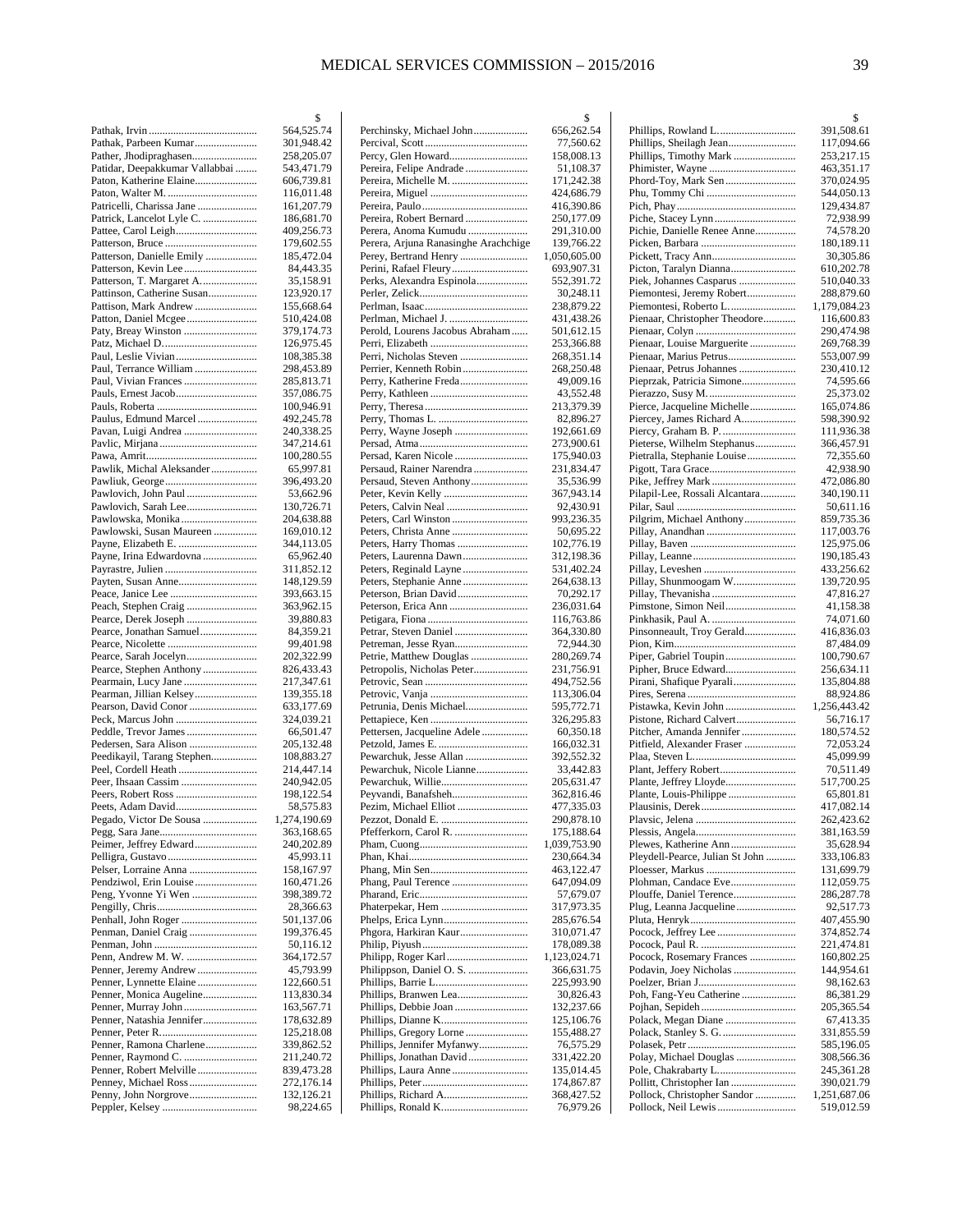|                                                          | \$                       |
|----------------------------------------------------------|--------------------------|
| Polson, Alasdair Leslie                                  | 200,505.76               |
| Polyakov, Gregory M                                      | 963,145.08<br>235,699.57 |
| Ponnachana Thammaiah, Subramanya                         | 305,133.71               |
|                                                          | 531,525.35               |
| Poole, Colleen Elizabeth                                 | 212,671.93               |
| Poon, Christina Irene                                    | 371,838.88               |
|                                                          | 755,960.07               |
|                                                          | 160,709.53               |
| Poon, Kenneth Saiket                                     | 684,608.10               |
|                                                          | 551,824.40               |
|                                                          | 84,255.86<br>25,958.76   |
|                                                          | 129,055.38               |
|                                                          | 283,600.92               |
| Porayko, Lorne David                                     | 319,211.95               |
|                                                          | 177,324.73               |
|                                                          | 195,744.02               |
| Porter, Andrew Douglas                                   | 502,169.87               |
|                                                          | 120,910.20               |
|                                                          | 584,954.18               |
| Porter, Robin Brent A.                                   | 376,600.44<br>880,547.87 |
|                                                          | 146,926.10               |
| Postuk, Peter Caldwell                                   | 284,431.57               |
| Poteryko, Derek Norman                                   | 194,777.29               |
| Potiuk, Dustin John                                      | 220,937.54               |
| Potter, Michael Jonathan                                 | 223,842.30               |
|                                                          | 144,451.12               |
| Potter-Cogan, Rickard M.                                 | 397,362.87               |
| Potts, Jason Mathew                                      | 245,848.27               |
| Potts, John David                                        | 52,023.30                |
|                                                          | 78,780.57                |
| Poulin, Josee Andree                                     | 269,694.72<br>105,273.51 |
|                                                          | 111,991.06               |
|                                                          | 38,998.51                |
| Pourvali, Solmaz                                         | 93,048.73                |
| Povah, William Bruce                                     | 126,127.63               |
| Povey, Sara Elizabeth                                    | 169,714.60               |
|                                                          | 230,193.94               |
|                                                          | 255,541.86               |
|                                                          | 166,692.25               |
| Prabhakar, Christopher                                   | 63,610.35<br>228,720.37  |
|                                                          | 419,437.14               |
|                                                          | 220,992.82               |
| Prasad, Shailendra                                       | 640,679.76               |
|                                                          | 498,467.19               |
| Prass-Aksu, Anna Katharina                               | 79,212.15                |
|                                                          | 104,365.42               |
| Pratt, Arthur William                                    | 500,164.13               |
|                                                          | 41,385.66                |
|                                                          | 453,953.07               |
| Prelypchan, Christopher John<br>Prem-Smith, Melodie Rose | 56,987.80<br>177,450.50  |
| Prendergast, Philip Robert                               | 186,178.83               |
| Prendiville, Juliette Sian                               | 287,225.99               |
| Prenger, Jeremy Luchester                                | 312,352.92               |
|                                                          | 327,497.24               |
| Prentice, James Stuart                                   | 436,544.74               |
|                                                          | 197,874.79               |
|                                                          | 888,077.79               |
| Prestage, Keith Thomas                                   | 424,748.37               |
| Preston, Anthony Joseph<br>Preston, Roanne Linda         | 314,755.58               |
|                                                          | 42,992.88<br>207,183.21  |
|                                                          | 431,938.70               |
| Pretorius, Alexander Paul                                | 157,995.45               |
| Pretorius, Barbara Anna                                  | 317,029.49               |
|                                                          | 373,600.21               |
| Pretorius, Isaac Gerhairdus                              | 435,709.21               |
| Pretorius, Juan-Marco                                    | 400,162.32               |
|                                                          | 245,686.72               |
|                                                          | 26,524.44                |
|                                                          | 382,733.46               |
| Prevost, Jay Michael                                     | 317,562.50<br>194,962.29 |
| Price, Erin Michelle                                     | 144,283.76               |
|                                                          |                          |

|                                                         | \$                       |
|---------------------------------------------------------|--------------------------|
|                                                         | 355,327.64               |
| Price, Jonathan Paul Michael                            | 226,394.55<br>142,310.58 |
|                                                         | 99,993.70                |
|                                                         | 195,501.64               |
| Priest, Vona Gerina                                     | 428,705.15               |
| Priestman, Barbara Anne                                 | 229,832.52               |
| Prigmore, Gerrard Timothy                               | 306,117.66               |
|                                                         | 357,557.72               |
|                                                         | 25,300.00                |
| Prince, Jennifer Michelle<br>Pringle, Lindsay Torrie    | 404,298.44<br>87,001.15  |
|                                                         | 489,999.65               |
| Prinsloo, Gerrit Cornelius                              | 159,599.67               |
| Prinsloo, Lodewyk                                       | 69,576.37                |
|                                                         | 325,208.80               |
| Prior, Scott Bradley                                    | 30,446.40                |
|                                                         | 583,154.14               |
|                                                         | 360,044.00               |
| Procter, Andrea Melissa Prima                           | 819,781.16<br>27,656.51  |
| Proctor, Alan Richard                                   | 288,904.14               |
|                                                         | 263,033.93               |
| Proctor, Jonathan James                                 | 122,361.22               |
|                                                         | 33,510.35                |
| Procyshen, Jennifer Rae                                 | 97,852.99                |
|                                                         | 97,976.52                |
|                                                         | 158,786.62               |
| Prout, Alister John Ernest<br>Prowse, Arthur W.         | 380,778.66<br>406,531.35 |
| Pruiksma, Petra J.                                      | 45,346.24                |
| Prystawa, Barbara Marie                                 | 111,052.80               |
| Puddicombe, Robert E.                                   | 77,766.46                |
| Pugachev, Alexandr                                      | 313,385.92               |
| Pugh, Lucas Raymond                                     | 591,064.42               |
| Pugh, Margaret Ann                                      | 101,711.16               |
|                                                         | 108,815.76               |
| Pullan, Rhoda Zoe<br>Pullin, George Andrew              | 281,843.97<br>123,908.46 |
|                                                         | 198,302.37               |
|                                                         | 109,615.12               |
|                                                         |                          |
|                                                         | 423,141.95               |
| Punambolam, Ryan Joseph<br>Purcell, Brangwynne Jennifer | 169,266.62               |
|                                                         | 330,380.17               |
| Purdon, Michael Andrew                                  | 189,276.95               |
| Purdy, Erin Elizabeth                                   | 135,757.45               |
|                                                         | 30,852.01                |
|                                                         | 71,876.03                |
| Purewal, Kaverveer Singh                                | 197,532.86               |
|                                                         | 82,886.88<br>209,411.19  |
|                                                         | 242,415.21               |
| Purnell, Roger Anthony                                  | 643,145.81               |
|                                                         | 91,268.28                |
| Purvis, Alison Jean                                     | 96,276.06                |
| Pusztai, Edit Esther                                    | 197,865.66               |
| Putland, Michael Stuart                                 | 286,831.07               |
| Putter, Hendrik Frederick                               | 713,595.99<br>239,217.56 |
| Qazalbash, Ali Hassan                                   | 319,833.24               |
|                                                         | 148,997.15               |
|                                                         | 26,266.00                |
|                                                         | 38,364.00                |
|                                                         | 152,752.69               |
|                                                         | 112,989.62               |
|                                                         | 122,789.47<br>86,905.17  |
| Quayle, Alandra Nola                                    | 186,930.06               |
|                                                         | 414,090.30               |
|                                                         | 212,105.85               |
|                                                         | 112,102.63               |
|                                                         | 622,727.85               |
| Quinlan, Michael Francis                                | 855,086.56               |
|                                                         | 38,758.42<br>143,203.86  |
|                                                         | 102,279.54               |
|                                                         | 290,409.63               |
| Quon, Bradley Stuart                                    | 133,654.82<br>389,186.54 |

|                                                   | \$                         |
|---------------------------------------------------|----------------------------|
|                                                   | 420,299.86                 |
| Raath, Johannes Jacobus                           | 112,848.93<br>78,659.73    |
| Rabbani Farani, Nima                              | 370,468.86                 |
|                                                   | 265,782.44                 |
| Rabin, David Gerald<br>Rabinowitz, Alan Neil      | 117,173.79<br>174,335.07   |
| Rabkin, Simon William                             | 353,668.11                 |
|                                                   | 105,485.68                 |
| Rachapalli, Satish Mohan Reddy                    | 328,781.85                 |
| Racherla, Sreevidya<br>Rader, Jeffrey James       | 78,836.61<br>80,580.11     |
| Radev, Iris Bahillo                               | 310,628.47                 |
|                                                   | 301,778.94                 |
| Rae, Randall John<br>Raes, Daniel Ernest          | 360,639.10<br>31,506.64    |
|                                                   | 343,731.52                 |
| Raffle, Valerie Jaye                              | 266,504.67                 |
| Rafi-Zadeh, Ebrahim                               | 315,803.90                 |
| Raghavan, Prathapakumar<br>Raghavan, Sivakumar    | 270,744.51<br>448,643.58   |
| Rahal, Kamaljit Kaur                              | 409,942.55                 |
|                                                   | 371,525.90                 |
|                                                   | 421,113.85                 |
| Rahiminejad, Farhad<br>Rahmani Gorji, Poupak Anna | 115,169.33<br>320,741.58   |
| Rahnavardi, Katayoun                              | 157,284.59                 |
|                                                   | 98,342.28                  |
| Rai, Gurnek Singh                                 | 71,425.47<br>658,909.00    |
| Rai, Kuljinder Kaur                               | 214,965.06                 |
|                                                   | 367,001.61                 |
| Raina, Raj Brinder Singh                          | 212,555.73                 |
| Raine, Todd Anthony                               | 237,878.63<br>313,114.77   |
| Raison, Bradford William                          | 134,409.70                 |
| Rajabali, Sultaneih S.                            | 206,039.60                 |
| Rajala, Jennifer Lauren                           | 277,183.94                 |
| Rajan, Yasmin Abdul                               | 191,982.02<br>48,809.47    |
| Rajput, Mahwash Bashir                            | 34,630.11                  |
| Raju, Dharmapaul Lakshmana                        | 279,206.10                 |
|                                                   | 160,593.22<br>201,252.58   |
| Rakhra, Ronbir Singh                              | 129,521.60                 |
| Ram, Pawan Kumar                                  | 273,053.62                 |
| Ramadan, Khaled Masry Alhadl                      | 26,449.44                  |
| Ramanathan, Krishnan<br>Ramani, Nithyakalyani     | 577,696.15<br>260,359.72   |
| Ramdhani, Hemendra Baijnath                       | 467,926.16                 |
| Ramesh, Kuppuchipalayam Kaliappan                 | 409,268.03                 |
|                                                   | 452,367.04                 |
|                                                   | 943,431.35<br>196,207.29   |
| Ramorasata Ranaivonarivel, David Hery             | 569,466.64                 |
|                                                   | 115,481.94                 |
| Ramperti, Nicolas Martin<br>Ramsay, Neil Gregory  | 357,984.80<br>441,497.57   |
| Ramsden, John Edward                              | 272,918.45                 |
| Ramsden, Michael Frederick                        | 427,755.90                 |
| Ramsey, Catherine O                               | 114,963.46                 |
| Ramsey, Kevin Michael<br>Ramsey, Margaret Anne    | 1,859,758.01<br>117,959.31 |
|                                                   | 462,412.50                 |
| Ramstead, Cory Lorn                               | 1,312,436.19               |
|                                                   | 352,184.85                 |
|                                                   | 165,218.47<br>640,594.42   |
| Randall, Thomas Edward                            | 401,771.27                 |
| Randhawa, Amandeep Kaur                           | 69,635.85                  |
| Randhawa, Bawa S                                  | 763,205.11<br>155,283.76   |
| Randhawa, Ramandeep Singh                         | 351,520.71                 |
| Randhawa, Roop Singh                              | 332,488.59                 |
|                                                   | 33,527.51                  |
| Rapoport, Daniel                                  | 90,099.18<br>668,727.49    |
| Rasaiah, Suvi Bhubendra                           | 454,239.24                 |
| Rasool, Meenaz H. A.                              | 424,638.55                 |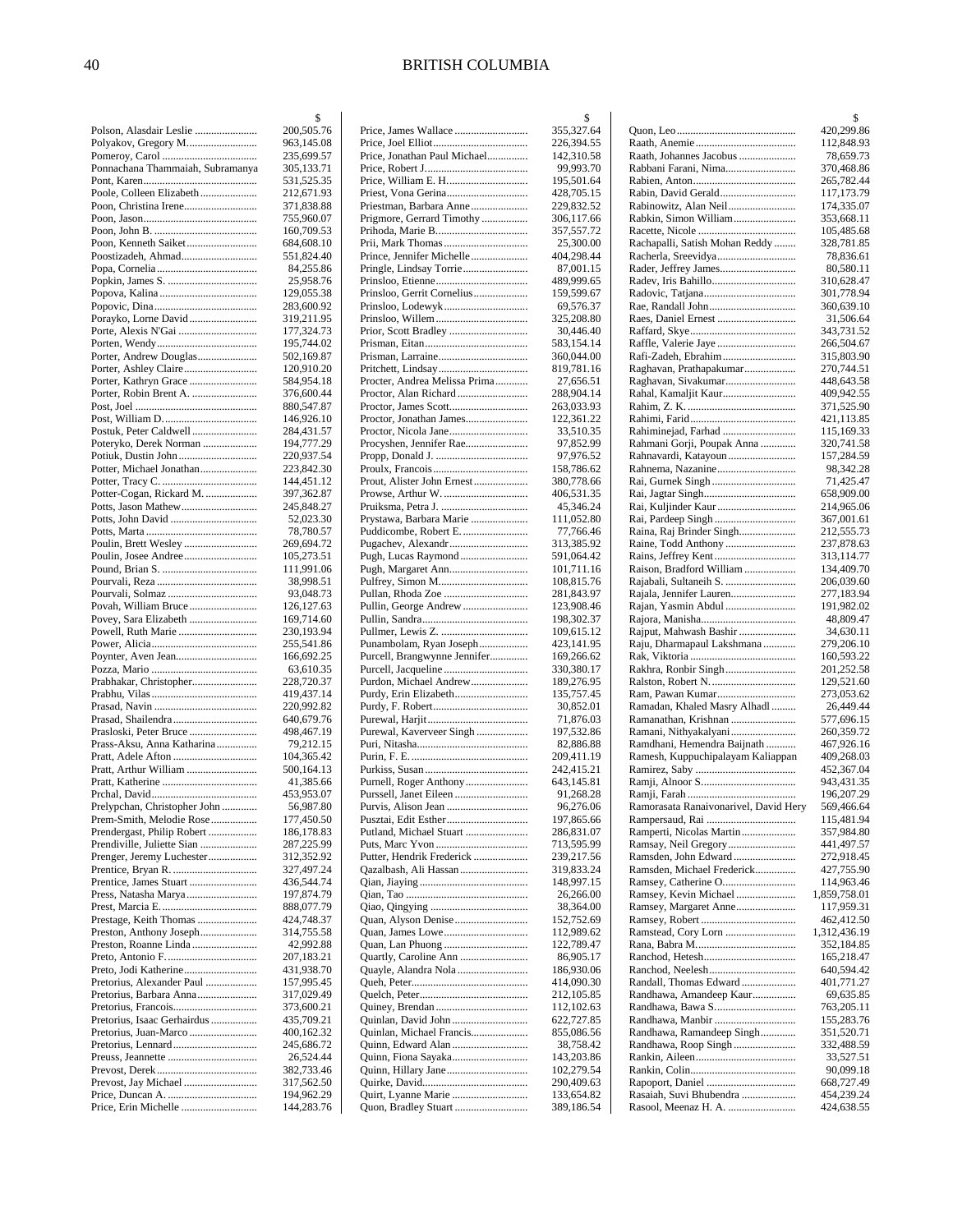|                                | \$         |
|--------------------------------|------------|
| Rassekh, Shahrad Rod           | 155,241.90 |
|                                | 230,827.44 |
|                                | 289,820.15 |
|                                |            |
| Rath, Michael Barnett          | 385,163.22 |
|                                | 68,582.24  |
|                                | 240,057.60 |
| Raudzus, Julia Alexandra       | 245,241.60 |
|                                | 191,538.18 |
| Raupach, Heinz-Dieter          | 346,262.45 |
|                                |            |
|                                | 232,410.58 |
| Raval, Manojkumar Jyotindrarai | 554,480.50 |
| Ravji, Fayaz Shiraz            | 39,041.32  |
| Rawlek Stone, Barbara Marie    | 131,886.96 |
| Rawson, Claire Gillian         | 158,677.00 |
| Rawstron, Brock Peter          | 264,177.86 |
|                                |            |
| Rawstron, Erin Kimberley       | 101,427.32 |
| Rawstron, Jennica Christel     | 133,905.69 |
| Ray, Martin Louis              | 72,045.47  |
| Rayavarapu, Beulah             | 161,951.53 |
| Raycraft, Stephen William      | 328,198.76 |
|                                |            |
|                                | 30,896.50  |
|                                | 609,863.33 |
|                                | 136,594.52 |
|                                | 164,152.47 |
|                                | 263,636.59 |
|                                |            |
|                                | 271,345.02 |
|                                | 281,200.74 |
| Rea, Thomas Delisle            | 76,144.51  |
|                                | 205,216.38 |
| Read, James Harford            | 32,135.23  |
|                                | 295,720.70 |
|                                |            |
|                                | 50,057.85  |
| Rebeyka, Walter Paul           | 354,571.43 |
| Rebner, Bruce Anthony          | 223,344.80 |
| Reburn, Meghanne Elizabeth     | 137,843.33 |
|                                | 488,163.75 |
| Recsky, Magdalena Anna         |            |
| Reddekopp, Frieda Justina      | 131,931.15 |
|                                | 303,544.03 |
|                                | 362,551.08 |
| Reddy, Inbakumaran             | 261,672.78 |
| Redekop, Gary John             | 41,682.30  |
| Redel, Anita Sarah             |            |
|                                | 295,986.00 |
| Redelinghuys, Tanja Paula      | 362,055.45 |
| Redenbach, Zoe Alison Renee    | 167,869.16 |
| Redgers, Kayley Anne Marion    | 112,268.98 |
| Redman, Lauren Elizabeth       | 104,798.14 |
| Redmond, Michael Paul          | 344,866.96 |
|                                |            |
|                                | 118,446.33 |
|                                | 570,788.12 |
| Reebye, Nittin Kumar           | 121,774.06 |
| Reebye, Pratibha N.            | 26,067.33  |
|                                | 211,295.61 |
| Reems, Hendrik Willem          | 69,779.18  |
|                                | 662,416.30 |
| Rees, Megan Gaynor             |            |
|                                | 28,261.77  |
| Rees, Rachel Ceiwen            | 109,808.59 |
|                                | 139,406.53 |
| Reeves, Hien Nguyen            | 434,958.88 |
| Reeves, Terrence Leslie        | 195,856.63 |
|                                | 100,817.23 |
|                                |            |
| Reggler, Jonathan Guy          | 369,351.08 |
| Rehmus, Wingfield Ellis        | 72,331.94  |
| Reichert, Clayton Charles      | 82,425.46  |
| Reichman, Mark Indrek          | 87,948.07  |
| Reid, Adam Douglas             | 72,319.51  |
|                                |            |
| Reid, Amanda Stephanie         | 192,614.90 |
| Reid, Callum Graham            | 257,981.03 |
| Reid, Douglas Ballantyne       | 75,035.98  |
|                                | 280,372.22 |
|                                | 332,448.78 |
|                                | 221,931.02 |
|                                |            |
|                                | 318,017.28 |
| Reid, John David Struan        | 350,880.47 |
|                                | 531,741.45 |
| Reid, Linda Marilyn            | 93,662.59  |
|                                | 55,322.55  |
|                                | 337,098.38 |
|                                |            |
| Reid, Richard Alfred Scott     | 482,593.67 |
|                                | 78,960.06  |

|                                                           | \$                       |
|-----------------------------------------------------------|--------------------------|
| Reidy, Bridget Elizabeth                                  | 129,505.17               |
| Reilkoff, Catherine R.                                    | 105,268.78               |
|                                                           | 377,548.38               |
| Reimer, Eleanor Joyce                                     | 37,586.05                |
| Reimer, Harwood Lyle<br>Reimer, Karla Reimer              | 227,409.79<br>91,938.97  |
| Reinders, Dawn Allison                                    | 44,179.00                |
| Reinecke, Carolus Johanne                                 | 305,869.88               |
| Reineking, Samantha Jolene                                | 71,515.15                |
|                                                           | 35,802.04                |
| Reis, Henrique Pimentel                                   | 98,336.01                |
| Rembez, Valentyna B.                                      | 439,607.19               |
| Remer, Samuel Tedford                                     | 267,628.76               |
|                                                           | 81,403.81                |
| Remington, Michaela Marie                                 | 91,297.53                |
| Rempel, Monika Elisabeth                                  | 185,173.92               |
|                                                           | 298,988.34               |
| Renaud, Kevin Andrew                                      | 136,391.17               |
| Renke, Peter James                                        | 37,704.32                |
| Renner, Regina-Maria                                      | 161,240.44               |
|                                                           | 246,704.91               |
| Resendes, Angel Marie                                     | 140,146.42               |
| Ressl, Waqar-Un-Nissa Jafferali                           | 99,106.08<br>615,441.66  |
|                                                           | 77,949.86                |
| Rewa, Oleksa Gregory                                      | 51,648.27                |
| Reyes-Smith, Larina                                       | 143,794.81               |
| Reynolds, Clayton                                         | 309,988.71               |
| Reynolds, Jennifer Leigh                                  | 131,349.80               |
|                                                           | 286,007.33               |
| Reynolds, Margaret Lynn                                   | 289,378.31               |
| Reynolds, Robert Patrick                                  | 258,105.84               |
| Reynolds, Steven Campbell                                 | 388,434.32               |
| Reynolds, Vernon Leslie                                   | 40,137.77                |
| Reynolds, William James                                   | 391,331.09               |
| Rezazadah, Fareidoon                                      | 422,510.74               |
| Rezazadeh-Azar, Pouya                                     | 270,553.17               |
|                                                           | 307,438.23               |
| Reznick, Ronald Ross                                      | 428,167.08               |
|                                                           | 449,028.15               |
| Rhine, David John<br>Rhoades, Elizabeth H                 | 140,007.91<br>206,070.07 |
| Rhone, Stephanie Austin                                   | 586,079.71               |
|                                                           | 25,524.47                |
| Ricci, Donald Richard                                     | 25,231.64                |
| Rich, Kira Elizabeth                                      | 146,749.02               |
| Richards, John S. F.                                      | 108,354.25               |
| Richards, Melinde                                         | 222,009.26               |
| Richards, Mikhyla Jane                                    | 46,251.54                |
| Richards, Willem Johannes                                 | 199,959.88               |
| Richardson, Alescia Anne                                  | 57,547.31                |
| Richardson, David Ross                                    | 360,929.67               |
| Richardson, Dellmari Yllane Spannier                      | 205,130.96               |
|                                                           | 49,152.10                |
| Richardson, James Ian                                     | 263,188.24               |
| Richardson, Marshall Norman<br>Richardson, Michael Thomas | 392,375.07<br>25,293.36  |
| Richardson, Robert Blake                                  | 168,675.14               |
| Richardson, Wendy Lisa                                    | 261,460.51               |
| Richford, Carole Maria                                    | 362,674.76               |
|                                                           | 439,455.31               |
| Ricketson, Jeffrey Charles                                | 272,898.70               |
| Riddler, Colin Robert                                     | 91,736.21                |
| Rideout, John Anthony                                     | 195,865.04               |
| Rideout, Robert Edwin                                     | 268,029.93               |
| Ridler, Anne-Claire Marie                                 | 63,019.18                |
| Ridley, John Angus Charles                                | 86,096.04                |
| Ridley, Julia Zarina                                      | 60,995.64                |
| Riederer, Mary Lou                                        | 45,645.26                |
| Riemer, Juliane Renea<br>Riendl, John Edward              | 107,085.11               |
|                                                           | 282,565.86<br>329,009.07 |
| Riesling, Micheal James                                   | 353,076.64               |
|                                                           | 443,603.63               |
| Riley, Alura Elizabeth                                    | 113,604.13               |
|                                                           | 31,544.25                |
|                                                           | 520,504.91               |
| Rimmer, Arthur Thomas                                     | 415,351.27               |
|                                                           | 90,932.62                |
|                                                           |                          |

|                                                             | \$                       |
|-------------------------------------------------------------|--------------------------|
| Ring, Todd Jordan                                           | 65,570.62                |
| Riome-York, Sasha Ann                                       | 281,301.45               |
| Ripley, Teresa Marion                                       | 253,530.74               |
|                                                             | 219,626.47               |
|                                                             | 91,539.85                |
| Riskalla, Frey Florent                                      | 280,400.14<br>395,887.24 |
| Risling, Eva Marcia                                         | 106,270.54               |
|                                                             | 217,698.16               |
|                                                             | 188,278.47               |
|                                                             | 974,022.95               |
| Ritonja, Laura Miriam                                       | 167,844.69               |
|                                                             | 335,477.89               |
| Rivera, Karen Alexandra                                     | 109,968.34               |
|                                                             | 292,721.65               |
|                                                             | 148,213.28               |
| Rivers, Jason Keller                                        | 126,398.59<br>363,370.42 |
|                                                             | 430,457.99               |
| Roback, Barbara Ruth                                        | 244,365.21               |
| Robb, George Mitchell                                       | 47,579.05                |
| Robbertse, Machiel Johnnes                                  | 338,277.62               |
|                                                             | 508,239.87               |
|                                                             | 350,370.80               |
| Roberts, Gerald Keith                                       | 314,528.19               |
| Roberts, James Mark                                         | 307,394.69               |
| Roberts, Jeffrey Edward                                     | 145,146.66               |
| Roberts, Martha Claire                                      | 88,956.04                |
|                                                             | 302,772.78<br>29,292.12  |
|                                                             | 152,157.16               |
| Robertson, Alexander Rocke                                  | 35,854.00                |
| Robertson, Andrew Patrick                                   | 349,977.17               |
| Robertson, Christopher Murray                               | 33,722.49                |
| Robertson, Fredric E                                        | 137,601.43               |
|                                                             | 415,524.11               |
| Robertson, Heather Ann                                      | 137,833.42               |
| Robertson, Heather Rose                                     | 245,738.70<br>398,789.92 |
| Robertson, John Gordon                                      | 309,387.11               |
|                                                             | 259,375.31               |
| Robertson, Matthew Alexander                                | 245,521.11               |
| Robertson, Nadine Leanna                                    | 229,159.64               |
| Robibo, Daniel Avraham                                      | 649,857.92               |
| Robichaud, Matthew Raymond Jody<br>Robinson, Anna Catherine | 70,703.27<br>142,267.81  |
| Robinson, Anthony H                                         | 146,925.33               |
|                                                             | 296,845.02               |
|                                                             | 139,609.17               |
|                                                             | 99,847.04                |
| Robinson, Glenn P                                           | 319,565.10               |
|                                                             | 87,229.46                |
| Robinson, Jennifer Winter                                   | 337,777.96<br>29,597.05  |
| Robinson, Lisa Joanne                                       | 161,972.48               |
| Robinson, Matthew John                                      | 546,320.98               |
| Robinson, Michael Eric                                      | 465,756.82               |
| Robinson, R. Gordon                                         | 181,977.47               |
| Robinson, Richard Guy                                       | 308,568.63               |
|                                                             | 806,803.68               |
|                                                             | 232,169.60               |
|                                                             | 247,663.66<br>316,602.45 |
|                                                             | 207,488.81               |
| Robson, Kathleen E                                          | 194,164.84               |
| Rocca, Bruno Anthony                                        | 498,285.90               |
| Rocheleau, Michael Gerald                                   | 86,330.99                |
| Rockerbie, Neil Russell                                     | 389,732.96               |
| Roddie, Alastair Ewan                                       | 221,091.58               |
|                                                             | 123,345.13<br>249,306.88 |
|                                                             | 412,439.18               |
| Roden, William Grant                                        | 93,772.10                |
| Rodgers, Laurren Kimberley                                  | 219,587.33               |
|                                                             | 257,884.13               |
|                                                             | 282,496.43               |
| Rodriguez Sarmiento, Juan Gabriel                           | 42,698.08                |
| Rodriguez, Richie-Ann Galinato<br>Roe, Richard Christopher  | 189,218.93               |
|                                                             | 243,388.51               |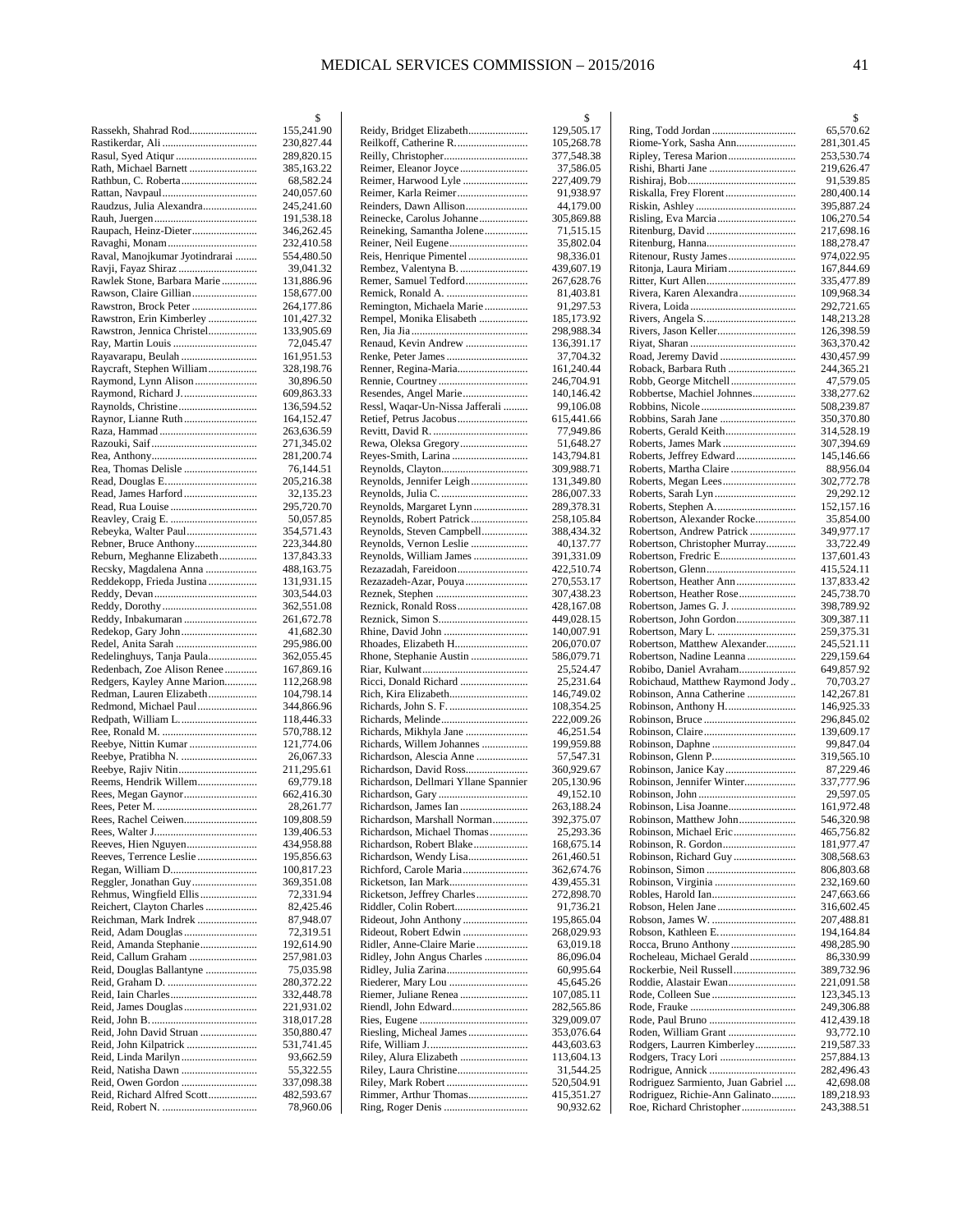|                                                          | \$                       |
|----------------------------------------------------------|--------------------------|
|                                                          | 128,581.73               |
|                                                          | 164,469.41               |
| Roesch, Marian Theresa                                   | 688,742.23               |
| Roger, Jennifer Robin                                    | 210,181.84               |
| Rogers, Eamonn Kieran                                    | 103,474.97               |
| Rogers, Jenny Susan                                      | 598,244.25               |
| Rogers, Neil Richard                                     | 66,180.93                |
| Rogers, Paul Charles Jan<br>Rogerson, Jennifer Elizabeth | 60,683.77<br>207,172.62  |
|                                                          | 56,005.00                |
|                                                          | 91,680.00                |
|                                                          | 85,970.41                |
|                                                          | 59,476.00                |
|                                                          | 225,836.20               |
|                                                          | 128,858.81               |
| Rolandi, Joseph R                                        | 388,045.03               |
| Rolf, Jeffrey Douglas                                    | 765,180.80               |
| Roll, James Evan Jones                                   | 151,236.45               |
|                                                          | 53,963.74                |
|                                                          | 166,393.07               |
|                                                          | 581,280.60               |
| Roma-March, Marina                                       | 51,104.09                |
| Romashin, Stanislav                                      | 316,095.55               |
|                                                          | 210,293.31               |
| Romney, Marc Gabriel                                     | 33,134.56                |
| Ronald, John Andrew                                      | 209,424.52               |
|                                                          | 516,569.55               |
| Rondeau, Malcolm R. V.                                   | 407,643.22               |
|                                                          | 612,925.88               |
|                                                          | 307,098.16               |
| Rooke, Catherine Anne                                    | 287,505.40               |
|                                                          | 316,109.54               |
| Roome, Stephen William                                   | 163,436.25               |
| Roopani, Seemi Habib                                     | 347,356.65               |
| Roos, Henk De Jager                                      | 415,164.62<br>346,337.43 |
| Roosma, Jennifer E.                                      |                          |
|                                                          | 32,187.80<br>192,691.37  |
| Rose, Chantal Elizabeth                                  | 151,486.70               |
|                                                          | 423,906.96               |
|                                                          | 37,968.43                |
| Rose, Sean Richard                                       | 287,080.83               |
|                                                          | 350,433.14               |
| Rosenauer, Helen                                         | 217,271.30               |
| Rosenbaum, Debbie Annette                                | 370,145.98               |
|                                                          | 121,656.31               |
| Rosenberg, Joan Diane                                    | 38,460.94                |
|                                                          | 288,173.28               |
| Rosenczweig, Carolyn Cathleen                            | 329,756.38               |
| Rosenfeld, Gregory Andrew                                | 490,776.16               |
| Rosengarten, Mark Israel                                 | 768,554.45               |
| Rosenthal, Gillian Avril                                 | 142,314.20               |
| Rosin, Richard Allan                                     | 129,523.94               |
|                                                          | 622,279.19               |
| Ross, Cameron Cole                                       | 360,731.60               |
| Ross, Donald Arthur                                      | 272,988.77               |
| Ross, Duncan Alexander                                   | 239,789.13               |
| Ross, Elizabeth Katrina                                  | 135,892.19               |
|                                                          | 55,475.52                |
|                                                          | 227,972.21               |
| Ross, Michael Andrew                                     | 108,522.46               |
|                                                          | 119,918.85<br>46,155.47  |
| Ross, Theresa Aileen                                     | 262,573.67               |
|                                                          | 61,485.01                |
|                                                          | 1,424,481.78             |
| Rossi, Lilah Natalia                                     | 247,900.12               |
|                                                          | 420,009.22               |
|                                                          | 96,399.01                |
| Rossman, David Warren                                    | 941,046.50               |
| Rossouw, Pieter Adriaan                                  | 440,760.84               |
| Rossouw, Vincent Edward                                  | 190,937.96               |
|                                                          | 76,913.48                |
| Rotecka, Joanna Maria                                    | 44,404.72                |
| Roth, Victoria Elizabeth                                 | 150,474.50               |
| Rothman, Joel Abraham                                    | 57,655.28                |
|                                                          | 136,467.94               |
|                                                          | 69,045.09                |
|                                                          | 303,508.67               |

|                                                    | \$                       |
|----------------------------------------------------|--------------------------|
| Rourke, Shannon Lee Anne                           | 112,807.91               |
|                                                    | 75,210.07<br>266,740.83  |
| Roux, Daniel Jacobus                               | 410,623.87               |
|                                                    | 839,321.24               |
|                                                    | 398,465.68               |
| Rovinelli, Debra B.                                | 28,120.88                |
| Rowat, Lena Teresa                                 | 126,845.52               |
| Rowe, Patrick David                                | 101,975.06<br>40,746.62  |
|                                                    | 218,317.06               |
|                                                    | 63,148.10                |
| Rowell Wong, Joanne Lenore                         | 417,909.41               |
| Rowley, Victor Allen                               | 205,259.62               |
|                                                    | 38,502.00<br>98,341.66   |
| Rowsell, Mark David<br>Roy, Andrew Gerard          | 167,857.61               |
|                                                    | 250,091.31               |
|                                                    | 280,505.50               |
| Rozwadowski, Marek Antoni                          | 229,333.51               |
| Ruane, Bernard Joseph                              | 689,320.91               |
| Ruane, Ellen Catherine<br>Rubin, Daniel Joel       | 69,716.16<br>32,119.28   |
| Rubin, Mitchell Barnett                            | 222,741.54               |
|                                                    | 46,282.69                |
| Rucker, Christian Josef                            | 297,818.57               |
| Ruddiman, Alan William                             | 210,055.69               |
| Rudston-Brown, Blair C. D.                         | 504,090.64<br>578,188.56 |
|                                                    | 109,620.41               |
|                                                    | 285,264.40               |
|                                                    | 107,204.65               |
| Rukavina, Brian John                               | 265,253.70               |
| Ruley, Shannon Margaret                            | 154,895.63<br>96,430.08  |
| Runkle, Bryn Tyrson                                | 225,902.60               |
|                                                    | 227,426.63               |
| Runzer, Timothy David                              | 313,567.85               |
| Rupesinghe, Lalitha Isolde                         | 127,280.79               |
| Rupka, Dennis Wayne                                | 827,442.39<br>66,203.07  |
| Rusak, Anysia Marie                                | 124,708.17               |
| Rushforth, Rachel                                  | 52,255.82                |
|                                                    | 78,058.98                |
| Rusnak, Conrad Nicholas<br>Russel, Jennifer Martha | 204,081.60<br>185,530.56 |
| Russell, Alex Stuart                               | 261,788.02               |
|                                                    | 25,461.00                |
| Russell, Edward S                                  | 85,118.47                |
| Russell, John Norman                               | 122,443.12               |
| Russell, Joy Kathleen                              | 106,676.07<br>300,158.14 |
| Russell, Paula Marian                              | 111,987.37               |
| Russell-Atkinson, Rainbow Sand                     | 135,218.25               |
| Russell-Lindstrom, Tanya Georgina                  | 142,540.82               |
| Rusu, Monica Mirela<br>Ruta, Thomas Stephen        | 270,872.57<br>415,100.60 |
| Ruthe, Keri Susanne                                | 219,943.04               |
| Rutherford, Beverly Ellen                          | 78,362.83                |
| Ruthnum, Mandy                                     | 38,786.56                |
| Ruthnum, Poovendren                                | 89,091.60                |
| Rutkunas, Zita Mary                                | 329,214.48<br>372,868.35 |
| Ryan, Andrea Christina                             | 82,320.29                |
|                                                    | 224,566.05               |
| Ryan, Colm Francis Pius                            | 678,882.10               |
| Ryan, Elizabeth Mary                               | 145,528.40<br>147,102.71 |
| Ryan, Jacqueline Owen                              | 81,233.21                |
| Ryan, Kenneth Francis                              | 367,865.63               |
|                                                    | 209,920.77               |
|                                                    | 181,110.71               |
| Rychjohn, Patricia Dawne                           | 205,380.96<br>78,139.38  |
| Ryckman, Julie Allison                             | 353,144.56               |
|                                                    | 225,673.69               |
|                                                    | 255,342.68               |
|                                                    |                          |
| Ryeburn, Michael Victor                            | 269,984.47<br>376,249.95 |

|                                                     | \$                       |
|-----------------------------------------------------|--------------------------|
| Ryerson, Christopher James                          | 337,598.20               |
| Rykszynski, Cathy Marie                             | 55,947.91                |
| Saari, Carol-Anne Lisa                              | 147,243.32               |
| Sabados, Wade Alexander                             | 62,952.77<br>533,009.21  |
|                                                     | 340,695.92               |
| Sabir, Munawar M                                    | 192,104.00               |
| Sacamano, James Thomas                              | 58,233.54                |
| Saccucci, Meagan Lynn                               | 105,111.80               |
|                                                     | 451,203.01<br>42,680.09  |
|                                                     | 28,632.24                |
| Saczek, Jerzy Krzysztof                             | 259,420.52               |
| Sadeghi Tehrani, Susan                              | 149,990.22               |
|                                                     | 46,270.34                |
| Sadownik, Leslie Ann                                | 181,623.30<br>98,278.52  |
| Sadrehashemi, Ladan                                 | 50,941.49                |
| Saettler, Erik Robert James                         | 480,820.18               |
|                                                     | 239,708.47               |
| Saffy, Samantha Claire                              | 193,284.99               |
| Saggu, Preetpal Singh<br>Sagorin, Richard Abraham   | 42,127.27<br>378,921.72  |
| Sahdra, Rabinder Singh                              | 54,527.28                |
| Sahiholnasab, Seyed Vahid                           | 284,119.58               |
| Sahjpaul, Ramesh Lal                                | 362,934.81               |
| Sahota, Avninder Singh                              | 83,149.68                |
| Sahota, Jagpaul Singh                               | 66,825.87<br>46,322.07   |
| Sahota, Karenpreet<br>Sahota, Perminder S.          | 401,561.14               |
| Sahota, Preena Simritpreet                          | 127,161.37               |
|                                                     | 119,922.81               |
|                                                     | 225,858.68               |
|                                                     | 339,393.66               |
| Saincher, Anurag Qimatrai                           | 124,417.99<br>408,191.81 |
|                                                     | 326,501.07               |
|                                                     | 57,235.28                |
| Saini, Mandeep Singh                                | 96,693.04                |
| Sajjady, Golmehr                                    | 528,413.30               |
| Saldana del Pielago, Clemencia Katiuska             | 493,611.46<br>503,726.53 |
|                                                     | 378,295.71               |
|                                                     | 491,732.81               |
|                                                     | 260,030.84               |
|                                                     | 366,324.77               |
| Salter, Allison Elizabeth                           | 137,530.74<br>93,004.73  |
| Salvarinova-Zivkovic, Meni-Ramona.                  | 48,226.71                |
| Salvian, Anthony John                               | 67,165.90                |
| Salvino, Luigi Antonio                              | 342,993.57               |
|                                                     | 197,391.57               |
| Salzman, Deborah Anna                               | 59,479.32<br>223,823.48  |
|                                                     | 33,718.00                |
|                                                     | 1,045,535.93             |
|                                                     | 131,354.40               |
| Samarasekera, Dinesh                                | 490,651.34               |
| Sambor, Krystine Elizabeth<br>Samborski, Rockford W | 125,653.21<br>354,472.30 |
| Samcoe, Peter Stirton                               | 78,119.80                |
|                                                     | 96,726.87                |
|                                                     | 178,514.58               |
|                                                     | 354,666.10               |
| Samler, Shannon Roberta                             |                          |
|                                                     | 514,851.14               |
| Samoil, Darryl Peter                                | 479,116.44               |
|                                                     | 187,319.09<br>591,174.00 |
|                                                     | 76,118.63                |
| Sampson, Jeffrey Andrew                             | 363,106.89               |
|                                                     | 130,007.03               |
| Samur, Vanessa Victoria Jennifer                    | 83,950.79                |
| Sanatani, Shubhayan                                 | 358,049.10<br>492,931.70 |
| Sanden, William David                               | 135,894.54               |
|                                                     | 277,710.82               |
| Sanders, Andrew Phillip                             | 222,374.76               |
|                                                     | 163,109.42<br>477,131.45 |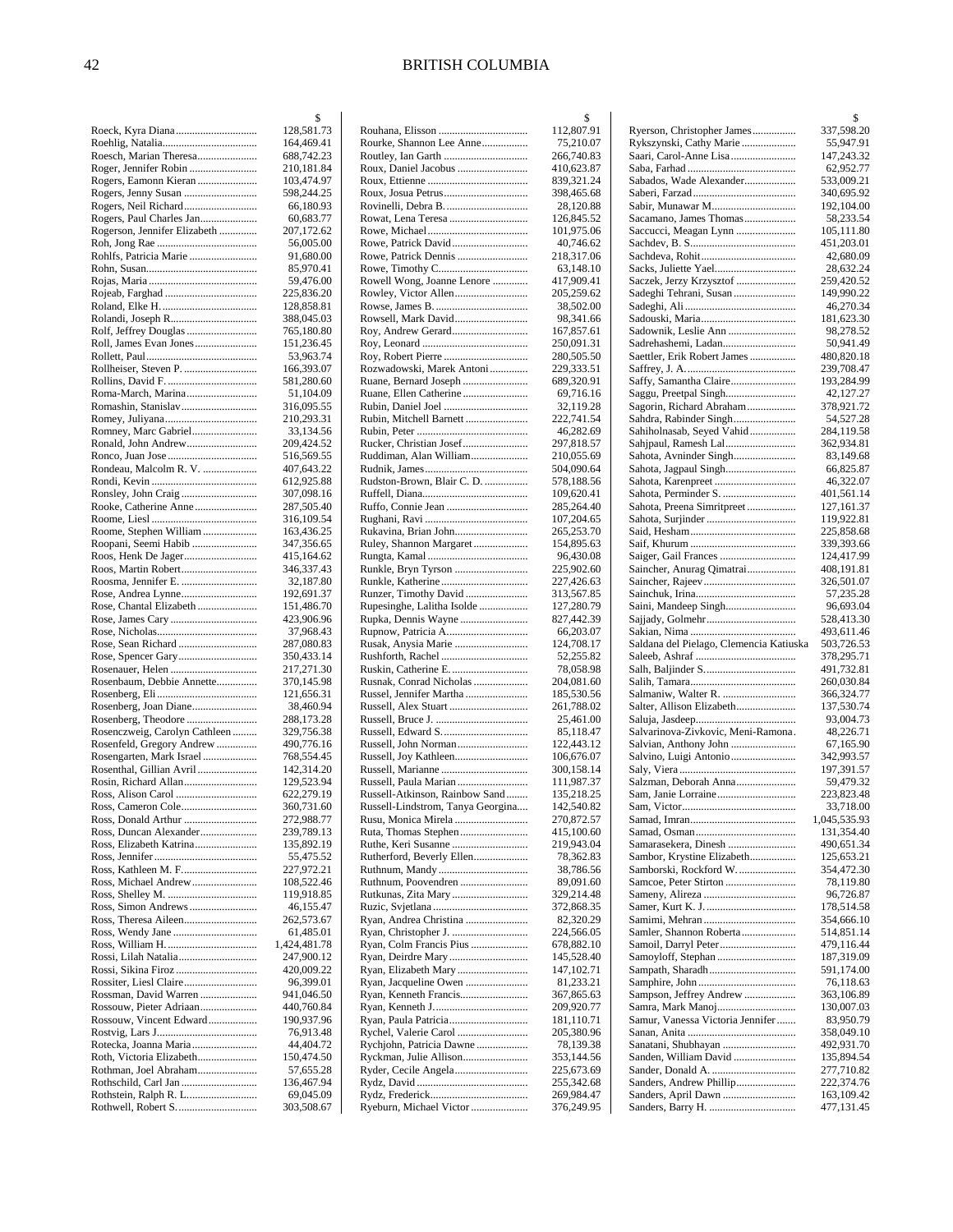|                                | \$                       |
|--------------------------------|--------------------------|
| Sanders, Bruce Robert          | 616,801.88               |
| Sanders, Mark Duncan Lewis     | 367,586.58               |
| Sanders, William D.            | 269,848.94               |
|                                | 416,680.71               |
| Sandhar, Gurjit Singh          | 62,388.23                |
| Sandhu, Dalip Singh            | 400,661.49               |
| Sandhu, Davinder Kaur          | 163,109.12               |
|                                |                          |
| Sandhu, Devinder               | 290,876.57               |
| Sandhu, Dharamjit S.           | 78,995.19                |
| Sandhu, Gary Gurmit            | 362,309.83               |
| Sandhu, Jatinder Singh         | 827,749.51               |
| Sandhu, Manbir Singh           | 586,854.87               |
|                                | 25,013.31                |
| Sandhu, Naveen Singh           | 352,119.78               |
| Sandhu, Navjot Singh           | 119,453.01               |
| Sandhu, Parminder Singh        | 128,527.27               |
| Sandhu, Raminderjit Kaur       | 285,646.53               |
| Sandhu, Ravinder Singh         | 428,400.97               |
|                                | 29,440.00                |
| Sandhu, Supna Kaur             | 272,841.28               |
|                                | 218,110.14               |
| Sandstrom, Jonas Leif          | 148,908.55               |
|                                |                          |
| Sandwith, Sara A M             | 249,008.50<br>66,495.40  |
| Sanford, Donald Leslie         |                          |
| Sangha, Harmeena Kaur          | 29,792.87                |
| Sangha, Nanki Nazima           | 73,903.34                |
| Sanghe, Parminder Singh        | 321,253.13               |
| Sanghe, Satinder Kaur          | 269,358.86               |
| Sanghera, Baldev Singh         | 404,747.95               |
| Sanghera, Gurinder Paul        | 26,030.87                |
| Sangster, Joan Edna            | 118,946.73               |
| Sanivarapu, Rajani             | 191,963.80               |
| Sank, Leslie Gershon           | 38,375.26                |
| Sanmugasunderam, S.            | 575,266.72               |
| Sanregret, Alisa Rae           | 105,446.35               |
| Sansalone, Claudio             | 248,280.37               |
| Santerre, Marsha Jean          | 164,816.97               |
| Sanz, Geoffrey Edward          | 341,590.61               |
| Saona, Robert Reynold          | 242,112.41               |
| Sapozhnikov, Marina            | 214,045.80               |
| Sapsford, Gavin Robert         | 387,255.73               |
|                                | 43,317.17                |
| Sara, Natasha Franceska        |                          |
|                                | 126,434.42               |
| Saran, Kalwinder Singh         | 285,996.36               |
|                                | 28,713.86                |
| Sarao, Amar Anantdeep Singh    | 181,309.61               |
|                                | 123,868.49               |
| Sarbit, Mia Danielle           | 189,032.46               |
| Sareen, Love Kumar             | 31,165.00                |
|                                | 140,773.90               |
| Sartor, Jason Robert           | 234,847.57               |
|                                | 215,180.47               |
|                                | 93,032.17                |
| Sass, Kimberly Rae             | 102,168.73               |
|                                | 202,277.79               |
| Sauder, David Allan            | 139,378.54               |
| Saul-Duke, Beverley Janice     | 213,754.07               |
| Saunders, Bruce James          | 205,732.85               |
|                                | 149,062.87               |
|                                |                          |
| Saunders, Carolyn Amanda       |                          |
| Saunders, Derek E              | 148,460.63               |
| Saunders, James Thomas William | 433,401.01               |
|                                | 201,520.42               |
| Saunders, Maurice Henry        | 35,412.72                |
|                                | 597,199.31               |
| Saunders, Robert C.            | 290,850.70               |
| Saunders, Robin David          | 363,486.66               |
|                                | 62,308.91                |
| Saunier, Dennis Edward         | 230,541.66               |
|                                | 322,898.84               |
|                                | 1,058,289.85             |
| Sawal, Pankaj Mohan            | 231,334.39               |
| Sawatsky, Errin Leanne         | 669,446.33               |
| Sawatzky, Mark Edward Charles  | 565,492.38               |
| Sawatzky-Martens, Jeremy David | 367,766.49               |
| Sawhney, Sandeep               | 259,737.38               |
|                                | 400,481.29               |
| Sawyer, Elisabeth M.           | 61,869.40                |
|                                | 188,360.09<br>138,019.11 |

|                                                       | \$                       |
|-------------------------------------------------------|--------------------------|
| Sayao, Ana-Luiza                                      | 388,968.12               |
|                                                       | 1,543,734.11             |
|                                                       | 113,274.02               |
| Scamvougeras, Anton                                   | 147,621.41               |
| Scanlan, Fiona Carmel                                 | 41,845.83                |
| Scarfe, Sarah Elizabeth                               | 228,245.45               |
| Scarth, Brian Andrew                                  | 249,836.84               |
| Scarth, Sarah Jennifer                                | 58,832.35                |
| Schaafsma, David Armand                               | 69,813.60                |
| Schachter, Michael                                    | 357,574.75               |
| Schaeffer, David Frederick<br>Schaerer, Angela Renata | 27,312.15                |
|                                                       | 35,145.53<br>140,127.90  |
| Schaffrin, Roger M.                                   | 272,523.67               |
|                                                       | 110,908.57               |
| Scheepers, Eugene                                     | 652,430.10               |
| Scheepers, Louis De Villie                            | 148,165.61               |
| Scheepers, Marius Anton                               | 989,307.13               |
| Scheepers, Michelle                                   | 328,053.06               |
| Scheffler, Erika Jane                                 | 323,780.95               |
| Scheibenstock, Elisabeth                              | 379,616.02               |
|                                                       | 299,356.03               |
| Schellenberg, R. Robert                               | 205,934.90               |
|                                                       | 634,348.96               |
| Schenk, Christian Hans                                | 107,363.90               |
| Schertzer, Stephen                                    | 159,643.19               |
|                                                       | 25,734.43                |
| Scheuermeyer, Frank                                   | 223,905.33               |
| Schieman, Steven Michael                              | 578,586.92               |
| Schikkerling, Paula                                   | 68,279.42                |
| Schisler, Travis Ryan                                 | 139,296.99               |
| Schlagintweit, Robert                                 | 350,557.61               |
|                                                       | 48,037.05                |
| Schlatter, William Bruce                              | 56,402.90                |
| Schloegl, Susanne Christine                           | 153,065.06               |
|                                                       | 72,971.37                |
|                                                       | 57,266.46                |
|                                                       | 28,346.21                |
| Schmidt, Ryan Ward Joseph                             | 44,571.01                |
|                                                       | 482,246.42               |
|                                                       | 66,406.73                |
|                                                       | 41,371.03                |
| Schneck, Christopher Rodney                           | 46,178.03                |
| Schneider, Johannes S. J<br>Schneider, Kara Anne      |                          |
|                                                       | 360,936.45               |
|                                                       | 47,200.10                |
| Schneidereit, Nathan Paul                             | 766,259.49               |
| Schneider-Macrae, Margaret Lindsay Nicole             |                          |
|                                                       | 295,146.54               |
|                                                       | 357,383.94               |
|                                                       | 653,970.91               |
| Scholfield, Ian Robert                                | 61,390.60                |
| Scholtz, Martin Marius                                | 674,070.66               |
|                                                       | 373,047.65               |
| Schopf, Bernie Wendelin                               | 479,609.43               |
| Schouls, Jacquelynn J.                                | 425,617.07               |
| Schovanek, Stefan Peter                               | 334,625.46               |
| Schrader, Dewi Victoria                               | 47,468.90                |
|                                                       | 240,202.49               |
| Schreve, Eberhard Johannes                            | 339,243.94               |
| Schreve, Siegfried Eberhard                           | 268,936.68               |
| Schrewe, Brett Michael                                | 40,169.93                |
| Schriefers, Harald Maria<br>Schriemer, Ronnald        | 329,210.96<br>381,778.48 |
|                                                       |                          |
| Schriever, Silvia H<br>Schroeder, Benjamin David      | 233,389.65<br>415,241.65 |
|                                                       | 350,127.17               |
| Schuetz, Christian Georg                              | 149,563.29               |
|                                                       | 435,881.72               |
|                                                       | 442,001.05               |
| Schultz, Kirk Raymond                                 | 52,214.83                |
| Schultz, Troy Darryl                                  | 519,448.91               |
| Schulz, Jeffrey David                                 | 84,088.10                |
|                                                       | 221,549.99               |
| Schulze, Costas Johannes                              | 609,992.97               |
| Schulzkump, Linda Marie                               | 106,217.44               |
| Schumacher, Gerhard                                   | 103,316.71               |
| Schumacher, Paul Andrew                               | 552,752.90               |
| Schumacher, Scott Arthur<br>Schuman, Leanne Evelyn    | 33,394.26<br>123,616.27  |

|                                              | \$                       |
|----------------------------------------------|--------------------------|
| Schuster, Lidia Maria                        | 263,622.36               |
| Schuurman, Irma E                            | 531,757.53               |
|                                              | 211,943.51               |
| Schwartz, Daniel Isaac                       | 675,013.90               |
| Schwartz, Deborah C                          | 333,532.46               |
| Schwartz, Zachary Aaron                      | 199,782.18               |
| Schwarz, Niels Erik                          | 398,449.10               |
| Schwarz, Peter John                          | 521,769.53               |
| Schwarz, Stephan K. W                        | 671,778.08               |
| Schweigel, Robert Charles                    | 242,810.56<br>402,908.69 |
| Schweitzer, Bradley H                        | 316,619.97               |
| Sclater, Kevin William                       | 268,066.85               |
|                                              | 209,931.51               |
|                                              | 51,533.92                |
| Scotland, Newborne Len                       | 547,641.81               |
| Scott Ehle, Michelle Laurette                | 121,114.56               |
|                                              | 90,013.94                |
| Scott, James Lachlan                         | 495,616.39               |
|                                              | 384,677.49               |
|                                              | 208,221.37               |
|                                              | 373,921.07               |
| Scott, Michael Denton                        | 144,720.35               |
|                                              | 533,836.33               |
|                                              | 67,274.61                |
| Scott, Stephanie Anne<br>Scott, Tracy Marie  | 69,213.85<br>412,195.61  |
| Screen, David Gordon                         | 357,121.02               |
| Scrooby, Ivan Garforth                       | 529,020.47               |
|                                              | 90,874.61                |
|                                              | 35,643.81                |
| Scudamore, Charles                           | 781,746.70               |
| Scully, Michael Vincent                      | 251,420.05               |
| Seal, Alexander Nicolas                      | 61,502.79                |
|                                              | 35,448.55                |
| Sealey, Robert Allan D                       | 216,498.54               |
|                                              | 234,561.45               |
| Sears, Catherine Marie                       | 91,772.51                |
| Sebastian, Robert Dean                       | 547,743.02               |
| Sebba, Richard Jonathan                      | 326,924.22               |
| Sebulsky, Tara Lynne Graham                  | 377,139.24               |
|                                              | 160,216.91               |
| Secretan, Charles Coleman                    | 828,737.68               |
| Sedlak, Tara Leanne<br>Seear, Michael Denis  | 514,640.87<br>100,780.84 |
|                                              | 92,725.08                |
| Seethapathy, Vijayakumar                     | 396,420.42               |
|                                              | 135,463.18               |
| Segal, Barry Michael                         | 275,761.25               |
|                                              | 228,708.02               |
|                                              | 258,782.06               |
|                                              | 841,574.14               |
| Segal, Mikel Kara                            | 39,962.78                |
|                                              | 279,601.47               |
|                                              | 154,453.07               |
|                                              | 338,447.73               |
| Seger, Mark Robert                           | 262,911.28               |
|                                              | 397,426.06               |
|                                              | 177,142.69               |
| Sehmer, Benjamin Michael                     | 139,128.81<br>124,959.62 |
|                                              | 26,078.29                |
|                                              | 140,543.46               |
| Seigel, Stuart Norman                        | 266,200.79               |
| Sekhon, Kamaljit Singh                       | 355,514.86               |
| Sekhon, Mypinder Singh                       | 613,511.66               |
|                                              | 180,778.95               |
| Selby, Kathryn Anne                          | 79,173.52                |
| Seldon, Roger Cochran                        | 209,287.28               |
| Selinger, Gregory Earl                       | 294,846.92               |
| Selinger, Nancy Arlene                       | 116,117.90               |
| Seliske, Maureen Elizabeth                   | 103,472.02               |
| Selke, Petra Angelika                        | 312,232.59               |
| Sellars, Andrew Thomas                       | 393,598.12               |
| Seltenrich, Michael Erin                     | 450,717.46               |
| Selvaraj, Madhavan<br>Semeniuk, Robert Metro | 226,765.29<br>935,783.93 |
| Semenoff, Alfred Perry                       | 72,687.65                |
| Seminiano, Pascualito A.                     | 232,848.98               |
|                                              |                          |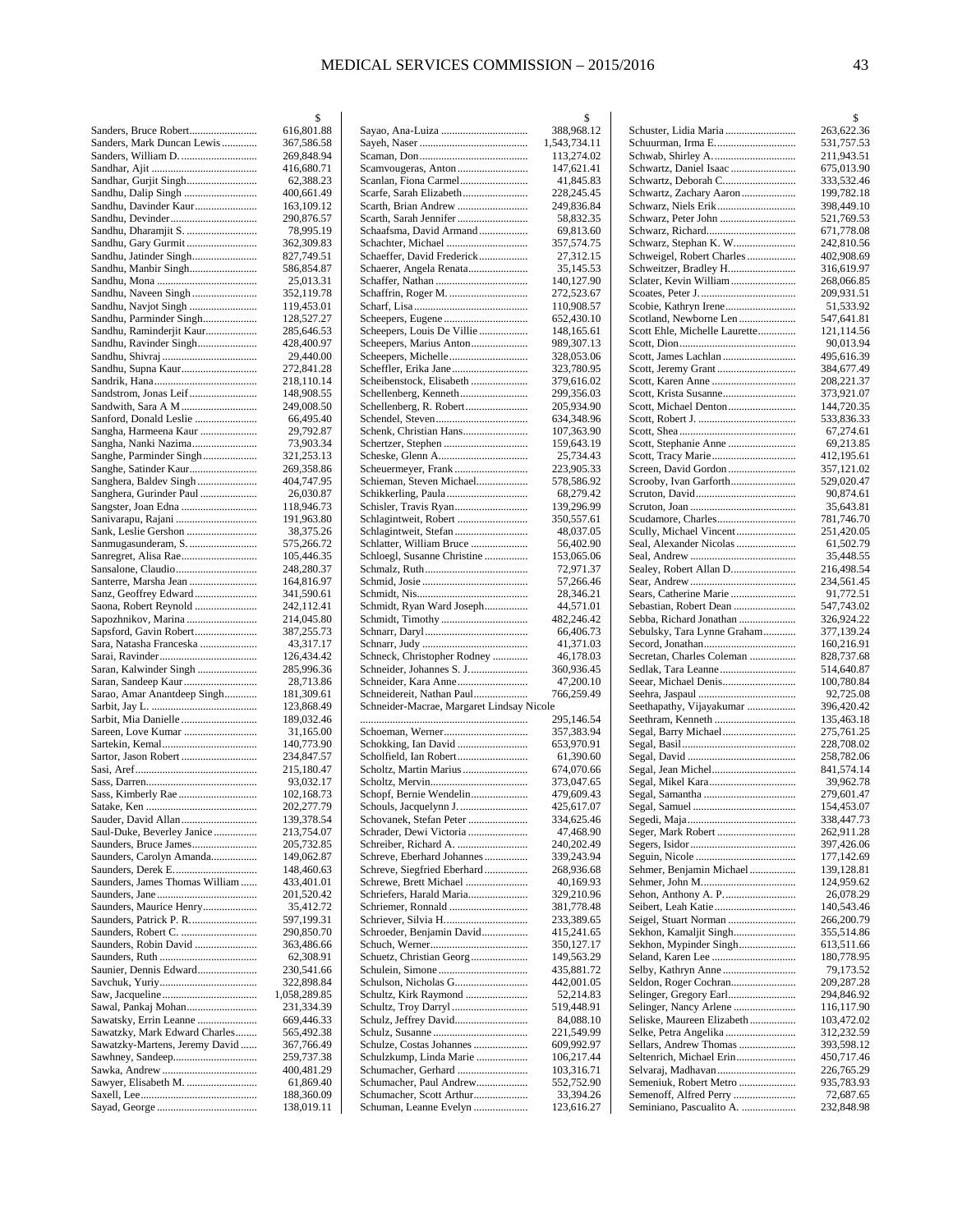|                                                | \$                       |
|------------------------------------------------|--------------------------|
| Senft, Riley Christopher Roderick              | 289,148.49               |
|                                                | 36,227.84                |
|                                                | 198,436.48               |
|                                                | 71,456.51<br>45,565.64   |
| Sereda, Danya Ann                              | 160,952.40               |
| Serelo, Larry George                           | 142,739.29               |
|                                                | 124,189.22               |
| Serink, Melvin Terry                           | 35,553.75                |
| Sernik, Julian Bernard                         | 479,998.89               |
| Serowka, Pawel Antoni                          | 561,931.43               |
| Seshia, Jyoti Bradford                         | 40,415.00                |
| Setayesh, Ramin Ahmad                          | 368,957.29               |
|                                                | 1,325,475.82             |
| Setton, Deborah Michelle                       | 273,502.23               |
| Severide, Susan P.<br>Severin, Naomi Elisabeth | 187,087.23<br>310,194.52 |
|                                                | 207,964.45               |
| Sexsmith, Margaret Anne                        | 58,499.83                |
| Sexton, Kelly Briar                            | 781,323.91               |
| Seymour, Patricia F                            | 358,037.70               |
|                                                | 360,445.16               |
| Shabbits, Michael Stafford                     | 453,669.70               |
| Shadmani, Ramak                                | 338,857.76               |
|                                                | 132,038.93               |
| Shafonsky, Eric Wesley                         | 231,383.22               |
|                                                | 334,415.50               |
| Shah, Justin Amil                              | 420,460.29<br>148,103.69 |
| Shaha, Tarun Krishna                           | 259,155.39               |
| Shahid, Riad M. A                              | 110,712.20               |
| Shahnawaz, Muhammad                            | 378,838.81               |
|                                                | 290,636.97               |
|                                                | 111,675.88               |
| Shahrokhi, Masoud                              | 444,973.48               |
| Shaipanich, Tawimas                            | 344,522.73               |
| Shamji, Colleen Marie                          | 55,117.72<br>366,537.55  |
| Shams Tabrizi, Shahram                         | 356,451.46               |
| Shamsi, Mehrnoosh                              | 109,126.59               |
| Shams-Razaghi, Roya                            | 49,467.79                |
| Shand, Gregory Edward                          | 122,138.48               |
|                                                | 52,437.26                |
|                                                | 225,844.81<br>103,795.62 |
| Shapiro, Rebecca Jean                          | 227,774.22               |
|                                                | 197,573.18               |
| Sharghi-Somea, Nargess                         | 225,450.69               |
| Sharif, Mohammad                               | 263,954.75               |
|                                                | 132,891.46               |
| Shariff, Salima Nasser                         | 515,185.63               |
| Sharma Aucone, Rachila                         | 143,876.17<br>273,446.20 |
|                                                | 142,770.98               |
|                                                | 280,614.63               |
|                                                | 419,570.71               |
| Sharma, Kristina Sue                           | 167,214.75               |
| Sharma, Lauren Leela                           | 154,273.19               |
|                                                | 339,343.16               |
| Sharma, Ramesh Kumar<br>Sharma, Sandeep Kumar  | 361,265.58<br>450,269.92 |
|                                                | 73,284.13                |
|                                                | 129,388.14               |
| Sharp, Fraser Rossyln                          | 59,913.78                |
|                                                | 273,089.02               |
|                                                | 80,096.47                |
| Sharpe, Kimberley Ann                          | 119,492.28               |
| Sharpe, Robert Josef<br>Shaver, Steven Wade    | 737,031.51<br>974,679.49 |
| Shaw, Cinthia Francis                          | 63,325.77                |
|                                                | 52,786.51                |
| Shaw, David Michael                            | 49,313.96                |
| Shaw, David Robert                             | 142,599.04               |
|                                                | 166,880.89               |
|                                                | 138,650.01               |
| Shaw, Lauren Martin                            | 111,014.66<br>152,837.33 |
|                                                | 228,225.30               |
|                                                | 153,574.57               |

|                                                        | \$                         |
|--------------------------------------------------------|----------------------------|
|                                                        | 276,517.56<br>677,074.70   |
|                                                        | 356,943.45                 |
|                                                        | 32,196.82                  |
| Shearer, Carl Thomas                                   | 223,193.61                 |
|                                                        | 102,834.50                 |
| Sheehan, Brendan Michael                               | 35,619.69                  |
| Sheehan, Mary Catherine<br>Sheffield, Robert I.        | 188,585.21<br>55,911.20    |
| Shehata, Esther Ibrahine                               | 169,350.47                 |
|                                                        | 465,517.50                 |
|                                                        | 31,516.09                  |
| Sheinbaum, Deborah                                     | 245,049.30                 |
| Shelby, Brian Arthur                                   | 55,636.21                  |
| Sheldon, Claire Alexis<br>Sheldon, Leslie James        | 214,428.28<br>109,882.31   |
|                                                        | 312,237.17                 |
|                                                        | 228,254.70                 |
| Shen, Hung-Ju Kaiser                                   | 69,610.19                  |
|                                                        | 64,400.00                  |
| Shennan, Carmel Fiona W                                | 214,981.25<br>150,101.98   |
| Shepherd, Michael A.                                   | 301,416.87                 |
| Shepherd, Robert Wallace                               | 121,791.38                 |
| Sheppard, Elizabeth Leigh                              | 143,706.73                 |
| Sheppard, George Francis                               | 86,589.73                  |
|                                                        | 240,633.35                 |
| Sherazi, Syed Abdul Rafay<br>Sheriff, Maqbool Kamrudin | 566,812.91<br>421,356.67   |
|                                                        | 110,935.82                 |
| Sherk, Peter Alexander                                 | 201,014.13                 |
| Sherley, Jillian Marie                                 | 30,421.92                  |
| Sherlock, Rebecca Lyn                                  | 39,546.65                  |
|                                                        | 222,492.09<br>43,786.66    |
| Sherwin, Elizabeth Diann                               | 482,504.65                 |
| Sherwood, Margaret Lynn                                | 194,077.45                 |
| Sherwood, Megan Elizabeth                              | 168,109.23                 |
| Sheshgiri, Rachit Sunny<br>Shete, Charudutt Dattatraya | 33,747.91<br>329,726.55    |
| Shete, Shilpa Charudutt                                | 108,074.22                 |
|                                                        | 991,325.45                 |
|                                                        | 185,196.32                 |
| Sheu, Kai-Yu Kevin<br>Shewchuk, Jason Ronald           | 492,977.08<br>128,277.82   |
|                                                        | 275,837.21                 |
|                                                        | 104,921.68                 |
| Shilhan, Caroline- Barbara Eleanor                     | 159,818.50                 |
|                                                        | 220,434.01                 |
| Shin, Tae Won Thomas                                   | 405,797.09<br>321,632.85   |
| Shirley, Donald Audley                                 | 275,220.87                 |
|                                                        | 72,796.72                  |
|                                                        | 352,842.68                 |
| Shiu, Patrick Kin-Ying<br>Shivdasani, Kumar            | 270,972.53<br>111,144.32   |
| Shklanka, Karen Patricia                               | 76,800.31                  |
| Shoesmith, David Richard                               | 166,104.67                 |
|                                                        | 264,053.32                 |
| Shoichet, William N.                                   | 194,791.72<br>216,330.93   |
|                                                        | 600,974.23                 |
|                                                        | 422,010.28                 |
| Shokravi, Mohammad B.                                  | 759,409.43                 |
|                                                        | 1,014,163.70               |
| Shope, Kayode Olayimika                                | 75,406.34<br>541,891.72    |
|                                                        | 193,186.89                 |
|                                                        | 262,183.46                 |
| Short, Tanya Michelle                                  | 56,907.86                  |
| Shrestha, Prakash Taujale                              | 1,518,294.14<br>158,247.76 |
| Shrestha, Sherry Karon Taujale                         | 108,527.09                 |
|                                                        | 314,349.42                 |
| Shtybel, Wayne Wesley                                  | 575,634.81                 |
| Shu, Abigail Caroline                                  | 53,390.09<br>251,183.25    |
| Shu, David Hip Wah                                     | 355,265.04                 |
|                                                        | 172,856.68                 |
|                                                        |                            |

|                                                        | \$                       |
|--------------------------------------------------------|--------------------------|
|                                                        | 64,248.74                |
|                                                        | 30,292.15<br>357,045.76  |
|                                                        | 109,198.73               |
|                                                        | 37,765.40                |
|                                                        | 271,093.75<br>72,898.65  |
|                                                        | 296,219.96               |
|                                                        | 89,781.91                |
| Sia-Venugopal, Angeline Chiew Leng                     | 164,929.83               |
| Sibley, Matthew Alexander                              | 213,323.42<br>53,466.61  |
| Siden, Harold Benjamin                                 | 25,687.34                |
| Sidhu, Davinder Singh                                  | 43,007.38                |
|                                                        | 46,314.28<br>291,755.44  |
|                                                        | 339,770.73               |
| Sidhu, Kanwarinder                                     | 440,757.73               |
|                                                        | 491,763.02               |
| Sidhu, Parmjit Kaur<br>Sidhu, Rabinder Singh           | 365,154.00<br>202,596.49 |
|                                                        | 551,369.05               |
| Sidhu, Ravindar Singh                                  | 249,105.19               |
|                                                        | 103,643.58               |
|                                                        | 484,915.85<br>376,943.85 |
| Sidhu, Shivinder Singh                                 | 545,463.28               |
|                                                        | 430,744.83               |
| Sidhu, Tejinder Kaur                                   | 217,839.30<br>495,408.35 |
|                                                        | 117,737.00               |
|                                                        | 257,949.80               |
| Sieberhagen, Janine Alijda                             | 176,460.71               |
| Siedlecki, Jacqueline Barbara                          | 30,818.35<br>297,319.03  |
| Siemens, Gwendolyn Beate J                             | 195,229.11               |
| Siemens, Kristen Layne                                 | 158,300.49               |
| Siemens, Randolph William                              | 233,737.09               |
|                                                        | 148,984.76<br>234,873.22 |
|                                                        | 256,017.10               |
|                                                        | 85,209.12                |
| Sikhakhane, Arnold                                     | 179,441.23<br>292,893.67 |
|                                                        | 86,019.04                |
|                                                        | 177,785.50               |
| Silver, Hulbert Paul Lindahl<br>Silver, Jeffrey Steven | 391,553.73<br>182,291.83 |
|                                                        | 131,808.82               |
|                                                        | 61,953.54                |
| Silverthorne, Clifford                                 | 137,337.03               |
| Simcoff, Micah Abraham                                 | 254,834.23<br>328,121.71 |
|                                                        | 367,271.89               |
|                                                        | 199,668.63               |
|                                                        | 858,978.10               |
| Simmonds, Andrea Mary<br>Simmons, Valerie Ann          | 44,142.81<br>54,053.72   |
| Simms, Kiri Margaret                                   | 346,880.32               |
|                                                        | 117,924.58               |
| Simon, Paul Bradley<br>Simoncic, Paul Daniel           | 585,592.60<br>146,045.75 |
| Simons, Charles Anthony                                | 71,039.61                |
|                                                        | 718,741.47               |
| Simons, Richard Keith                                  | 42,423.48<br>198,999.73  |
| Simpson, Christine Lynn                                | 165,421.26               |
| Simpson, John Steven Alexander                         | 50,702.73                |
| Simpson, Kirby Allan                                   | 80,848.52                |
| Simpson, Sara Ann Mary                                 | 270,777.57<br>143,252.03 |
|                                                        | 459,008.18               |
| Sims, David William                                    | 130,317.85               |
|                                                        | 281,092.72               |
| Sinawan, Riaz Ahmad                                    | 208,992.22<br>327,787.91 |
|                                                        | 655,999.00               |
| Sinclair, Colin Michael                                | 323,455.31               |
| Sindhar, Tanbir Kaur                                   | 369,952.40               |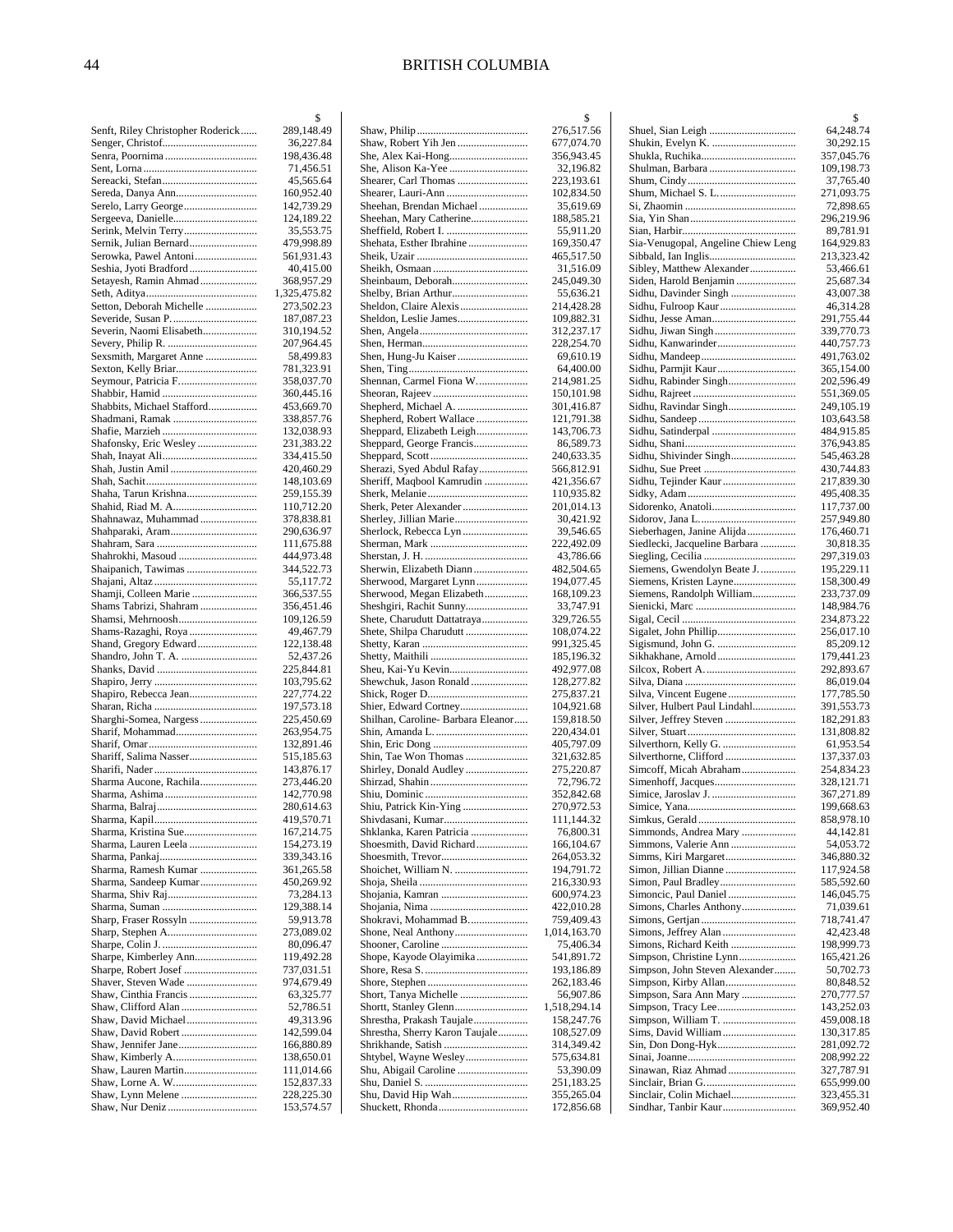|                                 | \$                       |
|---------------------------------|--------------------------|
|                                 | 46,909.85                |
|                                 | 443,209.66               |
|                                 | 837,819.01               |
| Singh, Baghat Shoker            | 363,338.37               |
|                                 | 111,462.88               |
| Singh, Darren Sanjay            | 110,791.49               |
|                                 | 726,881.44               |
| Singh, Jit Jawanda              | 412,634.03               |
|                                 | 513,358.35               |
|                                 | 437,456.74               |
|                                 | 315,418.44               |
| Singh, Kulrajmohinder           | 120,537.18               |
|                                 | 329,808.80               |
|                                 | 75,893.50                |
|                                 | 77,259.34                |
|                                 | 141,733.53<br>340,944.64 |
| Singh, Rajinder Suneet          | 621,498.58               |
| Singh, Ranjit Andrew            | 47,411.92                |
|                                 | 510,592.87               |
| Singh, Sukhwinder               | 407,751.43               |
|                                 | 127,735.13               |
|                                 | 487,160.48               |
| Singh, Vineet Kumar             | 107,480.07               |
|                                 | 177,175.01               |
|                                 | 253,428.75               |
|                                 | 471,428.51               |
|                                 | 751,336.56               |
| Singleton-Polster, Amy Jean     | 44,590.60                |
|                                 | 623,674.66               |
|                                 | 249,308.79               |
|                                 | 193,092.40               |
| Siren, Gregory Peter R.         | 295,513.19               |
|                                 | 297,631.79               |
|                                 | 59,627.49                |
| Sithembu, Bulelwa Cynthia       | 556,644.77               |
| Sitler, Tamsyn Celeste          | 69,237.52                |
|                                 | 129,965.42               |
|                                 | 340,428.81               |
|                                 | 315,073.56               |
| Siu, William Wing Yun           | 38,128.00                |
| Sivakova, Rayna K               | 345,816.82               |
| Sivucha, Walter J.              | 172,617.20               |
| Skala, Corine Xochi             | 126,874.38               |
|                                 | 302,561.88               |
| Skanthan, Sithamparanatha       | 458,638.27               |
| Skarsgard, Erik David           | 258,773.42               |
| Skarsgard, Peter Lloyd          | 572,538.11               |
| Skepasts, Peter Klavs           | 484,116.03               |
| Skillen, Rebecca Anne           | 26,547.87                |
| Skinnarland, Ellen Marie        | 94,334.31                |
| Skinner, William Andrew         | 482,845.69               |
| Skinnider, Douglas James        | 490,697.43               |
| Skinnider, Marie Theresa        | 186,884.04               |
| Skippen, Peter William          | 98,075.23                |
| Sklapsky, Brian Vernon Sterling | 59,559.21                |
| Skobkareva, Svetlana            | 154,349.33               |
| Skrenes, Bryan David            | 102,011.88               |
| Skubiak, Michael Joseph         | 200,693.62               |
| Skuridina, Nataliya             | 82,198.06                |
| Slabbert, Pieter Hendrik        | 907,019.53               |
| Sladen-Dew, Nicholas S.         | 123,250.01               |
| Slakov, Holly Anne              | 94,781.53                |
| Slater, Jay Michael             | 164,944.46               |
| Slater, Jennifer Liane          | 78,828.81                |
| Slater, Jonathan David          | 145,110.68               |
| Slatnik, Michael Arnold         | 359,339.32               |
|                                 | 111,186.37               |
| Slivko, Ekaterina Vladimirovna  | 146,886.20               |
| Sloan, Erin Evelyn              | 195,416.02               |
|                                 | 36,067.14                |
| Sloan, Michael James            | 94,754.48                |
| Slobodian, Patrick Wayne        | 81,577.04                |
| Slobogean, Myran Gerard-Paul    | 26,427.73                |
|                                 | 86,525.75                |
| Small, Dennis Joseph            | 51,320.46<br>279,645.33  |
| Smallwood, Madia                | 274,085.77               |
| Smart, Ellen Frances            | 281,576.27               |
|                                 |                          |

|                                                    | \$                       |
|----------------------------------------------------|--------------------------|
| Smart, Gavin Wynne                                 | 50,557.52<br>278,678.50  |
| Smart, Katherine Laurie                            | 59,732.87                |
| Smecher, Curtis Alexander                          | 312,430.63               |
|                                                    | 654,147.22               |
| Smillie, Tracey Corinne                            | 194,475.98               |
|                                                    | 88,766.62                |
| Smit, Andries Adriaan<br>Smit, Bernardus Hendrikus | 600,768.21<br>504,203.80 |
|                                                    | 174,685.59               |
| Smit, Deon Franklin                                | 396,887.10               |
| Smit, Dirk Johannes                                | 396,997.48               |
| Smit, Elizabeth Loretta                            | 125,684.69<br>415,095.41 |
| Smit, Jacques-Henri                                | 447,594.36               |
|                                                    | 430,008.98               |
| Smit, Maria Magdalena                              | 35,702.57                |
|                                                    | 236,859.85               |
| Smit, Willem Johannes Erasmus                      | 401,012.42<br>359,831.61 |
| Smith, Andre Hermanus                              | 165,498.08               |
|                                                    | 92,085.14                |
|                                                    | 42,971.62                |
| Smith, Cameron Douglas                             | 362,334.96               |
| Smith, David Hilton                                | 144,395.56<br>275,602.23 |
| Smith, David Van Breda                             | 84,762.58                |
| Smith, Deirdre Donella                             | 396,380.18               |
|                                                    | 110,046.05               |
|                                                    | 175,875.94               |
| Smith, Derryck H<br>Smith, Donald Hersey           | 56,339.50<br>176,276.88  |
| Smith, Erasmus Jacobus                             | 582,310.57               |
| Smith, Frederick John                              | 110,505.86               |
|                                                    | 286,558.22               |
| Smith, Heather Lynne                               | 120,337.58               |
| Smith, J. Michael H.                               | 235,015.13<br>167,548.12 |
| Smith, Jan De Waal                                 | 555,298.86               |
|                                                    | 309,660.10               |
|                                                    | 369,047.04               |
| Smith, Jennifer Gayle                              | 58,318.32                |
| Smith, John Thomas<br>Smith, Justin Lynn           | 337,144.81<br>264,140.39 |
|                                                    | 130,161.17               |
|                                                    | 42,365.71                |
| Smith, Kenneth David                               | 115,792.22               |
| Smith, Kevin Frederick<br>Smith, Kevin Ray         | 405,273.46<br>213,395.11 |
| Smith, Larry Wayne                                 | 25,031.97                |
| Smith, Linda Yvonne Marie                          | 171,991.10               |
|                                                    | 32,438.19                |
| Smith, Michael Malachi                             | 153,133.61               |
|                                                    | 311,557.72<br>83,244.74  |
|                                                    | 381,162.29               |
| Smith, Richard John                                | 107,054.67               |
| Smith, Robert Matthew                              | 411,233.81               |
|                                                    | 508,715.04<br>131,694.32 |
|                                                    | 495,887.20               |
| Smith, Stuart William                              | 477,736.83               |
|                                                    | 366,974.32               |
| Smith, Wayne Michael                               | 468,792.08               |
| Smitten, Jennifer Megan                            | 66,886.11<br>32,654.88   |
|                                                    | 317,774.80               |
|                                                    | 106,666.77               |
|                                                    | 144,102.13               |
| Smyth, Dorothy Irene                               | 55,908.45                |
| Smyth, John Anthony<br>Smyth, Richard Ross J       | 114,370.53<br>113,067.11 |
|                                                    | 75,803.00                |
|                                                    | 314,333.52               |
| Snook, Jody Eleanor Reni                           | 304,375.36               |
| Snow, Christopher Darren                           | 85,470.14<br>47,023.32   |
| Snowsell, Richard F                                | 51,403.34                |
|                                                    | 162,409.08               |
|                                                    |                          |

|                                                        | \$                       |
|--------------------------------------------------------|--------------------------|
| Snyman, Marianna<br>Snyman, Marius Rasmus              | 98,303.11<br>334,738.65  |
|                                                        | 599,219.50               |
| So, Kelvin Kiu Wing                                    | 67,406.60                |
| So, Richard Kin Bong                                   | 35,696.00                |
| Sobey, Paul William Hugh                               | 230,290.98<br>229,505.50 |
| Sochowski, Randall Albert                              | 1,023,260.07             |
| Soderberg, Drew George Albert                          | 395,817.52               |
| Sodipo, Temitayo Oladipo                               | 425,530.92               |
|                                                        | 348,437.49               |
|                                                        | 555,632.05<br>91,732.28  |
| Sohi, Davedeep Singh                                   | 451,727.65               |
|                                                        | 408,209.67               |
|                                                        | 30,370.74                |
|                                                        | 230,736.88               |
| Solano, Edward Bernardo                                | 82,412.11<br>486,672.76  |
|                                                        | 240,120.47               |
| Soles, John Andrew                                     | 370,545.73               |
| Solimano, Alfonso Jose                                 | 217,208.87               |
| Solmundson, Kara Patricia                              | 61,262.69                |
|                                                        | 70,159.99                |
| Soltani Khorshidi, Nazila<br>Somani, Alysalim Zulfikar | 287,808.33<br>26,059.64  |
|                                                        | 473,596.77               |
|                                                        | 528,662.26               |
| Somerville, Jeffrey Acres                              | 467,281.90               |
| Sommi, Kevin J. B.                                     | 373,985.83               |
|                                                        | 72,220.00<br>339,742.16  |
|                                                        | 53,082.14                |
|                                                        | 459,371.69               |
| Soni, Amil Thribovan                                   | 198,176.42               |
| Sonmor, Frederick S                                    | 62,927.27                |
| Sonnichsen, David Glen                                 | 196,854.02<br>90,985.81  |
|                                                        | 143,937.03               |
| Soong, Jennifer Fu Chen                                | 26,557.29                |
| Sorensen, Donna Joan                                   | 110,370.16               |
| Sorestad, Mark Allan                                   | 255,116.44               |
| Sorinmade, Akindele Adeola                             | 409,702.53<br>318,643.41 |
| Sorochan, Robert S                                     | 44,459.95                |
| Sorokan, Stephen Todd                                  | 208,558.76               |
|                                                        | 630,108.53               |
| Soubbotina, Janna                                      | 108,127.93               |
| Sourisseau, Louise Anne<br>Sousa-Poza, Joaquin Fausto  | 208,984.26<br>53,717.41  |
|                                                        | 29,745.90                |
|                                                        | 37,061.66                |
| Spacey, Sian Deborah                                   | 195,939.59               |
| Spangehl, George Werner                                | 342,436.36               |
| Sparanese, Amerigo D<br>Sparks, George William         | 96,369.19<br>125,069.89  |
| Sparrow, Nicholas Robert                               | 213,773.36               |
|                                                        | 63,681.84                |
|                                                        | 31,820.98                |
| Spelliscy, Shawn David                                 | 336,611.24               |
| Spence, Desmond George<br>Spence, James William        | 72,643.61<br>300,108.29  |
|                                                        | 83,326.60                |
| Spencer, Martha Maria                                  | 158,384.75               |
| Spencer, Martin Henry                                  | 557,453.94               |
| Spencer, Steven Laurence                               | 151,317.30               |
|                                                        | 44,696.81<br>393,670.86  |
| Spink, Amy Willow-Anne                                 | 64,553.46                |
| Spithoff, Daren Mark                                   | 404,984.09               |
| Spittel, Devin Michael                                 | 519,308.52               |
| Splawinski, Jan Barnaba                                | 779,506.21               |
|                                                        | 71,659.72                |
| Spooner, Gordon Robin<br>Spooner, Lorinda Gwen         | 259,017.67<br>110,040.87 |
| Spratt, Laura Lee Marie                                | 154,567.92               |
|                                                        | 32,199.22                |
|                                                        | 279,257.35               |
|                                                        | 181,444.24               |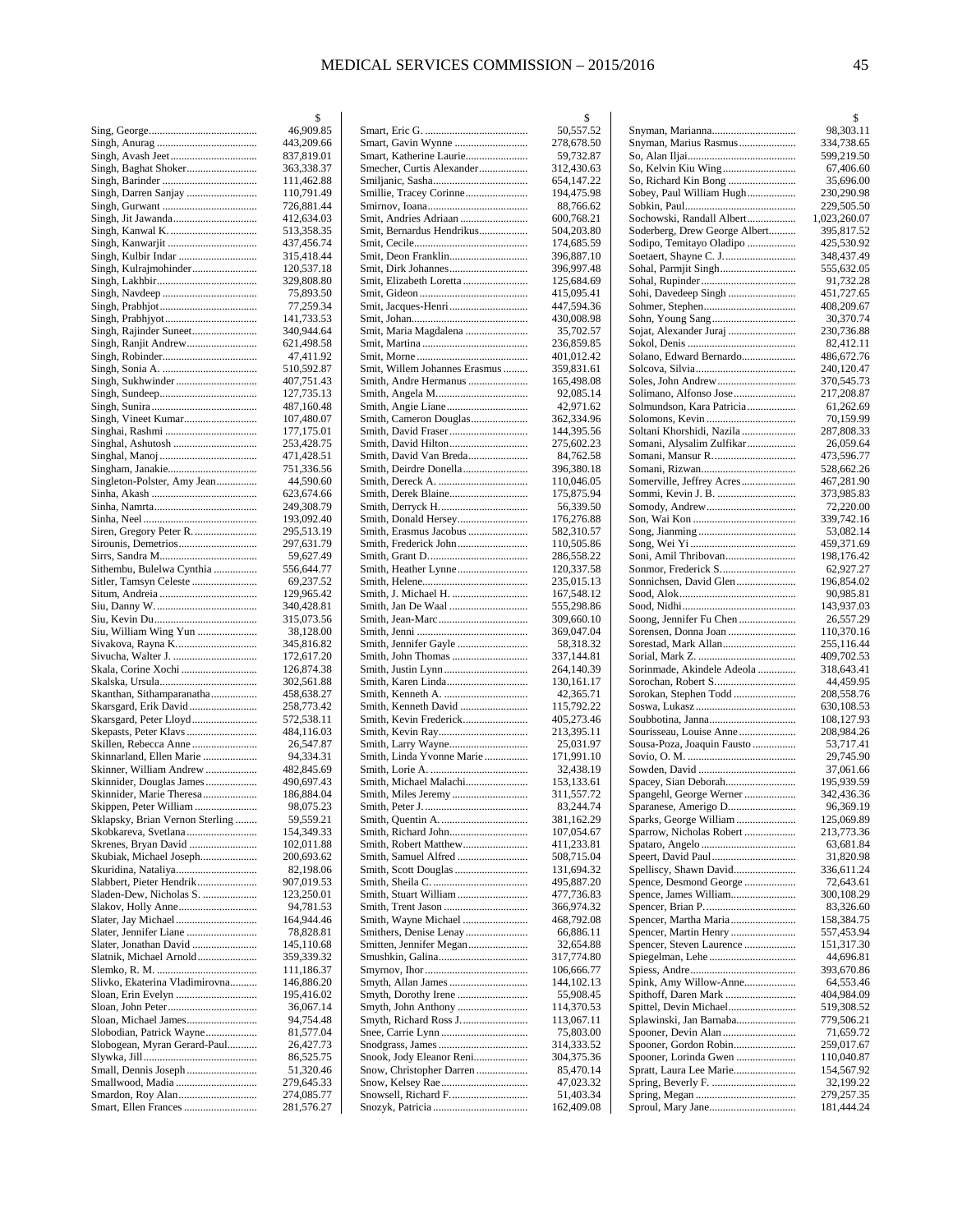|                                                        | \$                       |
|--------------------------------------------------------|--------------------------|
| Sproule, Annabelle Dorothy                             | 117,949.16               |
| Sproule, Pamela Jane                                   | 79,134.93                |
|                                                        | 118,718.30               |
| Spurr, Jennifer Megan                                  | 95,040.80                |
| Squire, Pamela Lynn<br>Sreenivasan, Gayatri Marie      | 317,486.08<br>238,446.29 |
| Sridhar, Shrikant Krishnan                             | 145,191.94               |
| St. John, Elaine Elizabeth                             | 122,450.12               |
| St. Rose, Auton Damon Francis                          | 353,583.71               |
| Stacey, Stephanie Mary                                 | 140,645.31               |
| Stafford, Sara Gail                                    | 389,095.21               |
| Stahl, Gordon Martin                                   | 229,983.67               |
|                                                        | 287,222.86               |
|                                                        | 115,686.47<br>276,436.03 |
| Stancheva, Blaga Atanassova<br>Stancu, Diana Catalina  | 120,850.65               |
| Stanford, Elizabeth Catherine                          | 86,630.50                |
| Stanger, Michael A.                                    | 71,216.35                |
| Stanger-Ross, Ilana Judith                             | 129,587.21               |
| Staniforth, Sean Michael                               | 29,343.47                |
| Stanley, Blair Douglas                                 | 313,250.91               |
| Stanley, Cole Christopher                              | 79,253.72                |
| Stanley, Ron Laurence                                  | 137,609.24               |
| Stanwood, Murray                                       | 252,234.18<br>333,601.83 |
| Starke, Bruce Thornton                                 | 255,727.36               |
|                                                        | 264,355.34               |
| Starko, Robert Joseph                                  | 599,477.82               |
|                                                        | 200,768.57               |
| Stasiuk, Russell B. P.                                 | 141,434.68               |
| Stasiuk, Samantha Mae                                  | 85,225.02                |
| Statham, Hettie Elmine                                 | 326,543.51               |
|                                                        | 288,967.38               |
| Steele, Dale Robert                                    | 581,432.99               |
| Steele, Lisa Marie Jouben<br>Steenkamp, Elsabe         | 29,559.96<br>180,482.11  |
| Steeves, Emily Nel                                     | 288,495.38               |
| Stefanelli, Michael Neil                               | 34,140.54                |
| Stefanison, Heather Elizabeth                          | 43,542.78                |
| Stefanyk, Douglas                                      | 27,367.98                |
| Stefanyk, Harold Nicholas                              | 287,446.14               |
| Stein, Jeffrey Ronald                                  | 149,452.02               |
| Steinberg, Carolyn Rita                                | 74,646.88                |
| Steinberg, Johannes L.<br>Steinberg, Paul Ian          | 448,551.98<br>159,541.02 |
|                                                        | 202,783.73               |
| Steiner, Theodore Scott                                | 59,726.93                |
|                                                        | 681,936.98               |
| Steinruck, Martin W                                    | 397,874.07               |
| Steinson, David Stuart                                 | 248,335.92               |
| Stel, Patrick Raymon                                   | 187,953.94               |
| Stelzer-Chilton, Ashleigh Dawn                         | 229,600.66               |
| Stelzl, Glenn Edward                                   | 256, 237. 73             |
| Stenstrom, Robert John                                 | 187,929.70               |
| Stent, Paul Anthony<br>Stephens, Rhonda Karen          | 194,761.10<br>151,167.94 |
| Stepney, Sandra Kim                                    | 152,959.26               |
| Sterns, Laurence David                                 | 880,180.71               |
| Sternthal, David Sydney                                | 311,984.47               |
|                                                        | 253,672.05               |
|                                                        | 26,732.91                |
|                                                        | 309,566.77               |
| Stevenson, Carolynn                                    | 83,215.18                |
| Stevenson, Emily Elizabeth<br>Stevenson, Kevin William | 130,287.44               |
|                                                        | 377,020.08<br>400,516.23 |
| Stevenson, Lindsay Jehanne                             | 137,086.73               |
|                                                        | 123,914.44               |
| Stevenson, Skai F. J.                                  | 123,506.45               |
| Steward, Wayne W                                       | 213,773.72               |
| Stewart, Alan Russell                                  | 33,132.44                |
| Stewart, Ann-Marie                                     | 68,959.20                |
| Stewart, Donald Watson                                 | 221,818.84               |
| Stewart, Jacqueline Carol                              | 29,927.06<br>426,808.38  |
| Stewart, John David                                    | 75,671.24                |
|                                                        | 72,531.77                |
| Stewart, Laura Lynn                                    | 267,468.26               |
| Stewart, Sheryl Evelyn                                 | 27,899.89                |

|                                                 | \$         |
|-------------------------------------------------|------------|
|                                                 | 336,821.85 |
|                                                 | 59,153.60  |
| Steyn, Frederick William                        | 220,416.18 |
| Steyn, Jacobus Hercules                         | 676,101.02 |
| Steyn, Marius Frederick                         | 271,991.49 |
| Stickle, Marc Lavern                            | 33,539.01  |
| Stigant, Caroline Eva                           | 412,194.97 |
| Stimpson, Rochelle Louisa-May                   | 54,472.76  |
| Stingu-Baxter, Miroslava                        | 25,814.88  |
| Stinson, Andrea Helen                           | 312,230.97 |
|                                                 | 117,044.98 |
| Stinson, Roger William<br>Stobo, Aleka Jennifer | 177,086.98 |
|                                                 |            |
|                                                 | 493,624.51 |
| Stockburger, John Mark                          | 348,419.39 |
| Stockdill, James Dexter                         | 258,323.93 |
| Stockenstrom, Eric Egidius                      | 252,001.52 |
| Stockler-Ipsiroglu, Gerda Sylvia                | 61,140.42  |
| Stockley, Katrina Louise                        | 144,833.73 |
|                                                 | 152,806.79 |
| Stogryn, Joan Russel                            | 31,025.81  |
| Stogryn, Krista Margot                          | 104,650.63 |
|                                                 | 99,746.76  |
|                                                 | 82,298.38  |
| Stokvis, Lindsay Michele                        | 65,438.49  |
| Stolar, Marguerite Anne                         | 348,466.71 |
| Stolk, Julia Verlaine                           | 133,889.18 |
| Stoll, David Lyle                               | 244,127.05 |
| Stoltze, David Albert                           | 66,584.15  |
| Stone, James Edward                             | 588,227.14 |
|                                                 | 218,787.48 |
| Stone, Sarah Jacoba                             | 85,060.73  |
|                                                 | 612,404.29 |
|                                                 |            |
| Storey, David George                            | 229,986.93 |
|                                                 | 261,829.58 |
| Stothers, Keith Alan                            | 201,617.94 |
| Stowe, Robert Mark                              | 59,665.98  |
| Straatman, Lynn Patricia                        | 123,352.77 |
| Strahlendorf, Caron                             | 49,564.48  |
| Strasberg, Jessica Elizabeth                    | 218,618.22 |
|                                                 | 168,138.00 |
| Strath, Robert Adam                             | 91,119.07  |
| Stratis, Anna Karena                            | 76,794.16  |
| Strauss, Frederik Johannes                      | 389,543.16 |
| Strauss, Pieter Rean                            | 373,860.96 |
|                                                 | 47,716.01  |
| Strawn, Stephanie Amanda                        | 49,564.93  |
| Strecker, Harvey Dennis                         | 591,625.88 |
|                                                 | 515,969.59 |
| Street, Harry William                           | 543,530.25 |
|                                                 |            |
|                                                 | 28,606.95  |
| Strelzow, Jason Alexander                       | 75,803.93  |
| Strijack, Bradford James                        | 647,545.60 |
| Stringer, Louise Judith                         | 176,014.30 |
|                                                 | 93,757.71  |
| Strovskaia, Galina                              | 183,089.64 |
| Strovski, Michelle Jillian                      | 343,500.88 |
|                                                 | 372,372.83 |
| Strueby, Brian Joseph                           | 179,505.97 |
|                                                 | 209,579.06 |
|                                                 | 183,776.90 |
| Strydom, Gerhardus J.                           | 118,731.13 |
|                                                 | 187,349.03 |
|                                                 | 794,807.75 |
|                                                 | 141,294.40 |
| Stuart, Gavin Charles Edward                    | 56,021.89  |
|                                                 | 131,046.47 |
| Stuart, Katherine A.                            | 53,316.65  |
|                                                 |            |
|                                                 | 33,912.24  |
| Stuckey, Michael Geoffrey                       | 255,728.43 |
|                                                 | 285,869.72 |
| Styffe, Philip Thomas                           | 47,297.43  |
|                                                 | 37,814.56  |
|                                                 | 252,285.45 |
| Suazo Hidalgo, Lina Marcela                     | 124,952.65 |
| Subzwari, Sayed                                 | 441,374.97 |
| Sucharov, Maxwell Samuel                        | 219,588.24 |
| Suciu, Valentin Steliam                         | 405,074.98 |
| Sudbury, Ian Dickson                            | 337,873.05 |
| Sudol, Malgorzata Maria                         | 146,512.23 |
|                                                 |            |

|                                                      | \$                       |
|------------------------------------------------------|--------------------------|
|                                                      | 297,267.31               |
|                                                      | 354,900.76               |
|                                                      | 536,144.34               |
| Suleiman, Thomas                                     | 473,962.39<br>559,112.70 |
| Sullivan, Barry John                                 | 538,802.79               |
|                                                      | 108,780.97               |
| Sullivan, Kathleen                                   | 526,702.72               |
|                                                      | 326,001.33<br>56,179.81  |
| Sully-Daniels, Brian James                           | 71,145.68                |
|                                                      | 492,253.71               |
|                                                      | 77,601.27                |
|                                                      | 84,438.81<br>42,514.54   |
|                                                      | 52,129.57                |
|                                                      | 58,519.49                |
| Sun, Hui Lee Rosemarie                               | 348,752.88               |
| Sun, Jenet Hui Fen                                   | 52,592.48<br>406,459.62  |
| Sun, John Chi Lun                                    | 790,439.31               |
|                                                      | 36,474.06                |
|                                                      | 412,420.15               |
|                                                      | 583,919.64               |
| Sun, Warren Da-Ren                                   | 283,909.78<br>107,890.79 |
|                                                      | 72,680.00                |
|                                                      | 360,452.59               |
|                                                      | 38,160.24                |
| Sundvick, Sharon May                                 | 41,268.10<br>227,080.29  |
| Sung, Emily Eun Kyung                                | 487,149.73               |
| Sung, Henry Min-Hsiang                               | 382,785.09               |
|                                                      | 205,139.13               |
| Surajballi, Hemchand                                 | 326,212.61<br>261,419.36 |
|                                                      | 307,236.71               |
| Surka, Milosh Steven                                 | 26,815.90                |
| Surkan, David L.                                     | 259,277.73               |
| Surkan, John Metro                                   | 353,463.24               |
| Surkan, Michael Wayne                                | 312,870.62<br>237,634.26 |
| Sutcliffe, Graham V.                                 | 326,827.56               |
| Sutcliffe, Steven David I.                           | 92,187.53                |
| Sutherland, Christy Irene<br>Sutherland, Kathleen M  | 525,678.70<br>200,257.23 |
| Sutherland, Katrine C.                               | 43,162.87                |
| Sutherland, Lisa Carol                               | 110,202.46               |
| Sutherland, Robert Leslie                            | 297,611.81               |
|                                                      | 53,242.48                |
|                                                      | 402,548.83<br>393,892.18 |
| Sutter, Suzanne Michelle                             | 81,093.55                |
| Sutton, Allison Barbara                              | 288,418.11               |
|                                                      | 1,953,084.70             |
| Suttonbrown, Martin Alexander<br>Suvajdzic, Kimberly | 354,137.34<br>369,619.90 |
| Sveinbjornson, Timothy P.                            | 256,687.09               |
| Svorkdal, Nelson J                                   | 520,996.14               |
|                                                      | 152,763.03               |
|                                                      | 297,777.00<br>221,392.87 |
| Swan, Robert Langdon                                 | 164,031.35               |
| Swanepoel, Wilhelm Adolph                            | 316,091.22               |
| Swann, Frederick W.                                  | 163,250.04               |
| Swann, Lauren Elizabeth<br>Swanson, Kevin John       | 200,558.92<br>338,512.29 |
| Swanson, Taylor Andrew Robert                        | 65,939.24                |
| Swanson, Todd Wade                                   | 465,321.62               |
| Swart, Petrus Albertyn                               | 172,317.35               |
| Swart, Pieter Daniel<br>Swart, Rosalie Dawn          | 322,669.88<br>197,820.28 |
| Swart, Servaas De Kock                               | 403,348.86               |
| Swartz, Erik Nathan                                  | 275,293.59               |
|                                                      | 140,575.76               |
| Sweeney, Desmond H. M                                | 407,467.21<br>211,525.84 |
|                                                      | 422,581.44               |
| Swiggum, Elizabeth Anne                              | 442,554.71               |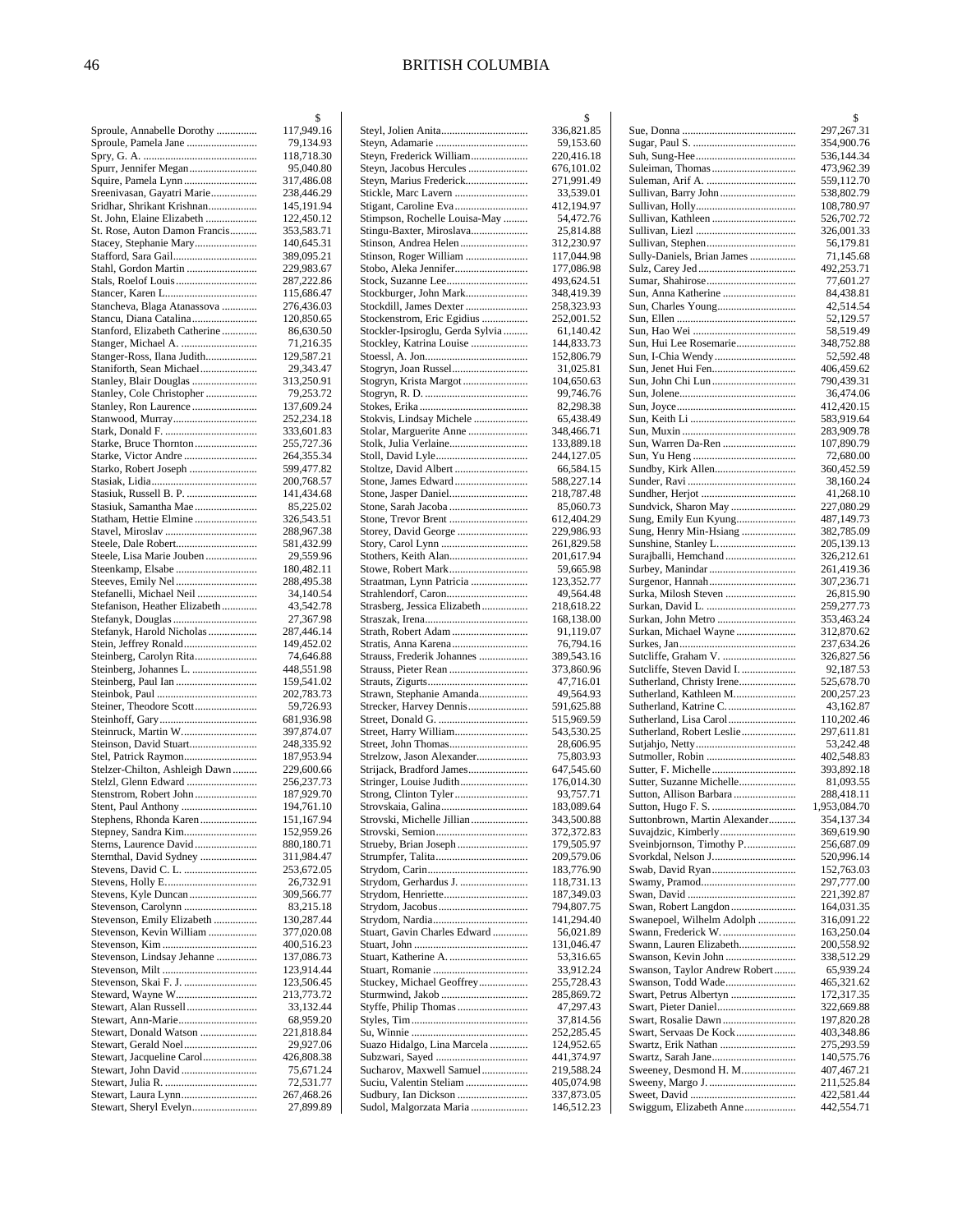|                                                                    | \$                       |
|--------------------------------------------------------------------|--------------------------|
| Swiston, John Robert                                               | 355,977.21               |
| Switzer, Rosanna Maria<br>Swope, Sheila Anne                       | 264,228.41<br>192,277.21 |
|                                                                    | 150,675.78               |
|                                                                    | 100,541.39               |
|                                                                    | 382,255.09               |
|                                                                    | 100,120.84               |
| Syed, Mujahid Ali<br>Sylvester, Steven Earl                        | 434,872.16<br>117,075.43 |
| Sylwestrowicz, Anna Maria                                          | 280,599.37               |
|                                                                    | 307,794.49               |
|                                                                    | 188,308.41               |
| Szabo, Angelika Frieda                                             | 356,648.11               |
| Szachnowska, Violetta I                                            | 297,499.32               |
| Sze, Mabel Chao                                                    | 60,241.47<br>218,119.08  |
|                                                                    | 27,030.32                |
| Szeto, Michael Warren                                              | 108,944.86               |
| Szewchuk, Andrea Elizabeth                                         | 27,123.72                |
| Szezepaniak, Theresa                                               | 258,537.34               |
| Szombathy, Stanley Peter                                           | 373,767.34               |
| Szpakowicz, Mikolaj Dominik<br>Sztramko, Richard William Kazimierz | 369,396.74<br>125,049.15 |
|                                                                    | 770,283.59               |
| Szymanska, Aleksandra                                              | 173,315.95               |
| Szymanski, Lydia Celina                                            | 141,370.66               |
|                                                                    | 379,399.09               |
|                                                                    | 344,290.54               |
|                                                                    | 115,386.57<br>59,500.73  |
| Tabassi, Hamidreza                                                 | 324,514.82               |
|                                                                    | 41,924.51                |
| Tadros, William Ishak                                              | 567,510.88               |
|                                                                    | 1,838,476.99             |
| Taggesell, Richard John                                            | 289,509.82               |
| Tai, Charles Chun Fai                                              | 291,059.46<br>596,822.56 |
|                                                                    | 109,091.03               |
|                                                                    | 36,041.00                |
|                                                                    | 206,203.70               |
| Takahashi, Edward T.                                               | 77,363.70                |
| Takahashi, Jennifer Lynne<br>Takeda, Scott Manuel                  | 266,359.84<br>177,906.60 |
|                                                                    | 73,969.08                |
|                                                                    | 454,868.98               |
|                                                                    | 41,472.84                |
|                                                                    | 74,667.22                |
| Talento, Riccoh Rienzi<br>Tallon, Niamh Mary                       | 171,982.77<br>156,277.31 |
|                                                                    | 303,988.78               |
| Tam, Edward Vincent                                                | 486,724.39               |
| Tam, Edwin Mongsu                                                  | 200,297.25               |
| Tam, Ka-Kit Felix                                                  | 330,752.35               |
| Tam, Kelvin Siu-Bun                                                | 65,596.00                |
| Tam, Mae Yit Man                                                   | 497,024.78<br>143,424.48 |
| Tam, Penny Kar-Bo                                                  | 167,368.23               |
| Tam, Wilson Wood                                                   | 428,588.34               |
|                                                                    | 81,997.41                |
|                                                                    | 77,211.00                |
| Tamboline, Colin Richard                                           | 336,651.82               |
| Tan, Brenda Patricia                                               | 245,033.76<br>497,786.11 |
|                                                                    | 38,981.02                |
| Tan, Lisa Lai Yin                                                  | 138,256.50               |
| Tan, Melissa Cheng Yeng                                            | 48,830.85                |
|                                                                    | 309,562.45               |
| Tan, Peter Keng Hock                                               | 534,062.24               |
| Tan, Shani Sian-Wei                                                | 132,250.60<br>331,331.51 |
|                                                                    | 102,050.90               |
|                                                                    | 101,418.94               |
| Tandan, Tara Cinnamon Aruna                                        | 271,975.00               |
| Tan-Dy, Cherrie Rose                                               | 27,447.13                |
|                                                                    | 444,100.50<br>140,808.02 |
|                                                                    | 242,720.35               |
|                                                                    | 26,151.00                |
|                                                                    | 565,367.22               |

|                                                   | \$                     |
|---------------------------------------------------|------------------------|
| Tang, Jonathan David                              | 647,901.15             |
| Tang, Raymond Kwok-Cheung                         | 386,281.52             |
|                                                   | 346,391.51             |
|                                                   | 364,938.76             |
|                                                   | 432,948.94             |
|                                                   | 39,261.00              |
|                                                   | 547,759.33             |
|                                                   | 106,912.20             |
| Tannis, Anita Diana                               | 35,183.98              |
|                                                   | 112,178.13             |
|                                                   | 68,367.87<br>46,931.00 |
| Tanyous, Manal Samir Rizk                         |                        |
| Tao, Daisy Cook-Wan                               | 30,466.36<br>49,337.64 |
|                                                   | 128,863.08             |
| Tarr, Garnett Melverton                           | 622,996.15             |
| Tarzwell, Robert Richard                          | 226,594.43             |
|                                                   | 179,737.94             |
| Tatham, Richard H. B.                             | 379,120.44             |
| Tattersall, Philippa Jill                         | 48,820.70              |
|                                                   | 54,819.91              |
| Taunton, Kristen Michelle                         | 194,046.56             |
| Tavares, Grace Ellie                              | 257,933.77             |
|                                                   | 246,051.41             |
|                                                   | 244,424.63             |
| Tawar, Vinod Chandra                              | 225,461.72             |
|                                                   | 143,296.37             |
| Taylor, Cameron Robert                            | 469,148.61             |
| Taylor, Carolyn Margaret                          | 634,655.42             |
|                                                   | 159,184.51             |
| Taylor, Christopher D                             | 621,230.52             |
| Taylor, Dale Brant                                | 158,060.83             |
| Taylor, David Charles                             | 79,680.73              |
| Taylor, Elizabeth Lynn                            | 186,065.56             |
|                                                   | 262,405.78             |
|                                                   | 642,808.26             |
| Taylor, Lindsay Erin                              | 65,580.07              |
| Taylor, Megan Marie                               | 327,556.26             |
|                                                   | 418,102.75             |
| Taylor, Richard Scott                             | 35,368.87              |
| Taylor, Richard William                           | 202,477.50             |
|                                                   | 240,222.07             |
| Taylor, Shane Russell Leslie                      | 35,351.00              |
|                                                   | 31,429.80              |
|                                                   | 117,593.71             |
| Taylor, Susan Adele                               | 102,810.75             |
| Tcherenkova, Inna                                 | 243,798.54             |
|                                                   | 309,326.85             |
| Tebbutt-Speirs, Susan M. R                        | 27,864.36              |
| Tedford, Damon Alexander                          | 318,963.91             |
| Teichman, Joel Martin                             | 385,970.19             |
| Teichrob, Deanna Marie                            | 154,482.25             |
| Teixeira, Marc Alfred<br>Teixeira, William Joseph | 74,131.58<br>62,607.76 |
|                                                   | 34,090.36              |
| Tekano, Kenneth John                              | 171,783.14             |
|                                                   | 302,108.99             |
| Telfer, Charles Donald                            | 232,708.54             |
|                                                   | 311,760.22             |
| Telford, Jennifer Jan                             | 505,030.12             |
| Telikicharla Kandala, Narsimhachary.              | 255,059.99             |
|                                                   | 520,171.55             |
|                                                   | 211,236.88             |
| Temple, Becky Ann                                 | 48,743.51              |
|                                                   | 410,922.71             |
|                                                   | 28,602.00              |
| Teng, Flora Fang-Hwa                              | 441,778.92             |
| Teo, Michelle Maxine                              | 375,988.73             |
|                                                   | 368,169.34             |
| Terblanche, Marthinus W. T                        | 313,502.07             |
|                                                   | 311,869.31             |
|                                                   | 30,406.00              |
| Terlien, Paul Cullen                              | 334,815.29             |
| Termansen, Paul E                                 | 96,026.93              |
| Terry, Warren Fredrick                            | 1,051,478.02           |
| Tesiorowski, Alicja Maria                         | 272,603.20             |
| Teskey, Luke Mackenzie                            | 216,104.32             |
| Tesler-Mabe, Carlos Sergio                        | 108,350.68             |
| Tessaro, James Anthony                            | 120,684.45             |
|                                                   |                        |

|                                                   | \$                       |
|---------------------------------------------------|--------------------------|
|                                                   | 93,574.66                |
|                                                   | 31,517.08                |
| Tessler, Bernard Barry                            | 115,293.77               |
| Teszka, Ryszard Piotr                             | 280,170.81<br>355,843.34 |
|                                                   | 115,212.01               |
| Tevaarwerk, Gerald J. M.                          | 96,575.69                |
|                                                   | 34,908.53                |
| Tewfik-Moussa, Laila                              | 160,339.02               |
| Textor, Catherine Jane                            | 235,368.91               |
|                                                   | 283,644.15               |
| Thakur, Aruna Kripa L                             | 155,687.76               |
|                                                   | 69,221.66<br>285,752.65  |
| Thamboo, Andrea Vernie                            | 47,146.98                |
|                                                   | 197,692.62               |
|                                                   | 249,889.57               |
| Thavarajah, Rogan                                 | 61,594.57                |
| Theman, Kirstin Danielle                          | 90,372.83                |
| Theriault, Joseph Francois                        | 652,874.21               |
| Theron, Jan Johannes                              | 293,799.69               |
| Theron, Paul Stephan                              | 223,441.56<br>311,534.98 |
|                                                   | 398,260.41               |
| Thiagarajah, Arjuna                               | 157,786.94               |
| Thibeault, Amy Barbara                            | 281,460.55               |
|                                                   | 110,174.24               |
| Thibodeau, Denis Laurent                          | 251,430.95               |
| Thibodeau, Lindi Louise Mary                      | 171,870.03               |
| Thibodeau, Melina Jane Murray                     | 187,025.03               |
| Thicke, Steven Claude                             | 92,685.05<br>235,452.24  |
|                                                   | 51,614.08                |
| Thiessen, Brian Arthur                            | 42,260.01                |
|                                                   | 129,201.95               |
|                                                   | 349,690.04               |
| Thillainadarajah, Pandaram                        | 358,587.46               |
|                                                   | 112,924.96               |
| Thobani, Shafik Umedali F.                        | 350,685.54               |
|                                                   | 385,588.26<br>38,539.72  |
| Thomas, David Richard                             | 28,896.22                |
| Thomas, Jennifer Eluned                           | 67,867.44                |
| Thomas, Jennifer L                                | 375,372.19               |
| Thomas, Roger Hugh                                | 809,984.76               |
|                                                   | 466,815.31               |
|                                                   | 245,450.39               |
| Thomasse, Michele Desiree                         | 58,408.64<br>132,826.77  |
| Thomasse, Robert Louis                            | 259,830.66               |
| Thommasen, Harvey Victor                          | 107,474.43               |
| Thompson, Adam Mathias                            | 439,971.37               |
| Thompson, Ann Evelyn                              | 337,317.11               |
| Thompson, Ann Marie                               | 124,480.18               |
| Thompson, Christopher R.                          | 421.143.89               |
| Thompson, Darren James                            | 225,417.84<br>37,520.42  |
| Thompson, David M                                 | 1,114,806.86             |
| Thompson, Elizabeth                               | 93,887.40                |
| Thompson, Ian Bruce                               | 46,903.15                |
|                                                   | 52,150.11                |
| Thompson, Jason Russell                           | 46,217.97                |
| Thompson, Jeannine Marie                          | 72,493.66                |
| Thompson, John Paul                               | 95,865.90                |
| Thompson, Michael R.                              | 171,338.72<br>43,431.59  |
| Thompson, Robert James                            | 265,271.57               |
| Thompson, Tracy Ann                               | 46,615.37                |
| Thomsen, Anne Marie                               | 185,504.26               |
| Thomson, Alexandra E                              | 232,507.61               |
| Thomson, Christa J                                | 39,728.49                |
| Thomson, David Bruce                              | 220,476.11               |
| Thomson, Diane Ruth L.<br>Thomson, Mark Frederick | 144,315.13<br>532,235.71 |
| Thomson, Michael William Broughton                | 69,880.98                |
| Thong, Nicole Christine                           | 70,638.86                |
|                                                   | 386,058.17               |
| Thorne, Mary Jane                                 | 28,817.73                |
| Thorne, Tracey Ellen                              | 249,756.84               |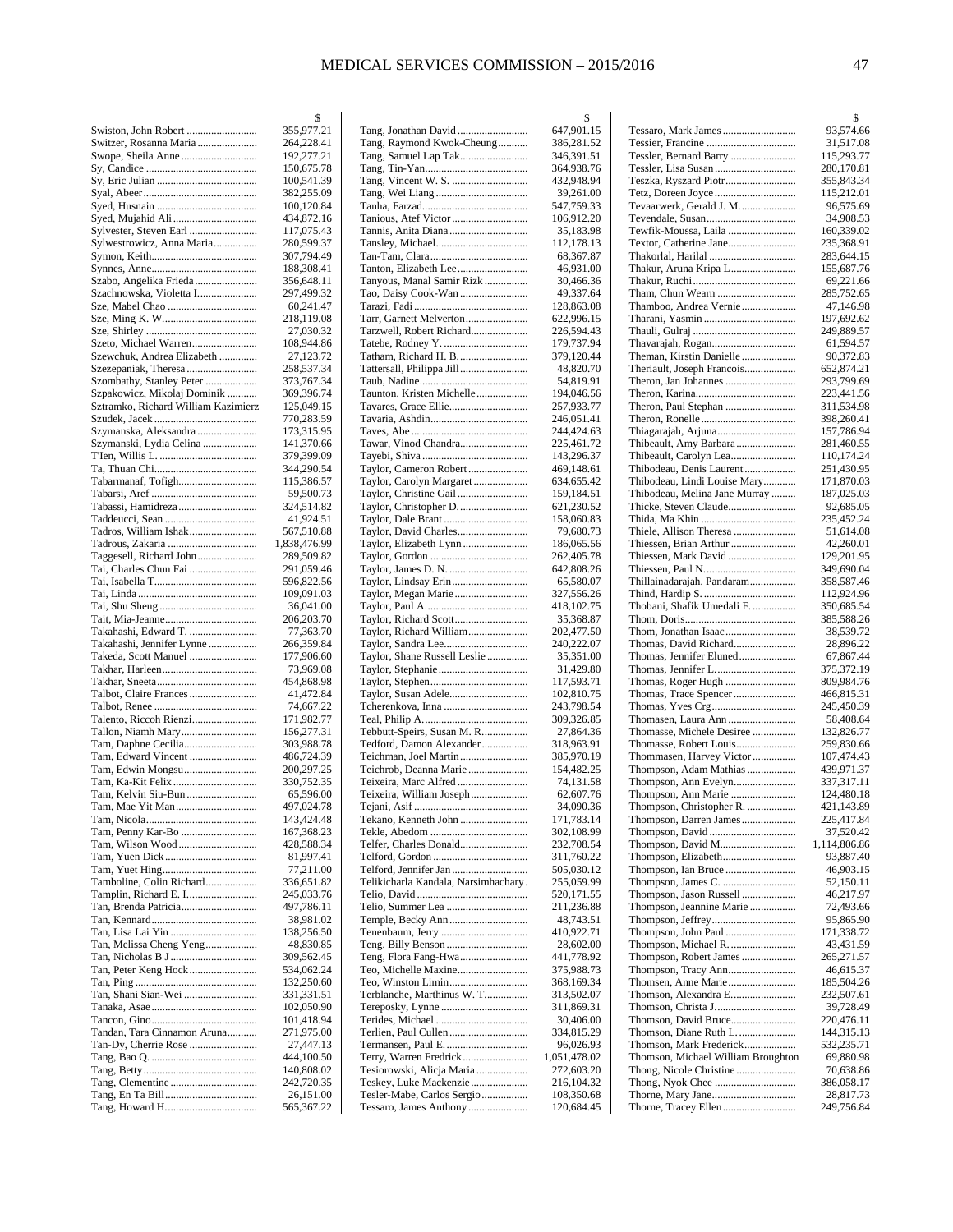|                                                   | \$                       |
|---------------------------------------------------|--------------------------|
| Thorneloe, Barry George                           | 471,439.13               |
| Thorpe, Dominic John                              | 107,047.81               |
| Thorpe, Marilyn Beatrice                          | 143,219.78               |
| Thrasher, Sarah Marjorie<br>Thurber, Gail Cheri   | 104,938.64<br>33,856.00  |
| Thwainy, Wassan Muwaffaq                          | 117,545.49               |
|                                                   | 87,801.82                |
| Ticea, Marilena Cremona                           | 395,506.49               |
|                                                   | 54,601.97                |
| Tidmarsh, Mary Elizabeth                          | 68,009.54                |
| Tiede, Roger Helmut                               | 514,282.31               |
|                                                   | 135,388.06               |
|                                                   | 737,481.83               |
| Tierney, Shauna Lee                               | 56,633.53                |
|                                                   | 321,222.18               |
| Tiislar, Milvi Katrin                             | 73,434.40<br>269,632.19  |
| Tildesley, Hugh D.                                | 189,135.72               |
| Tiller, Barbara Ann                               | 110,813.48               |
| Tilley, Peter Austin Glyn                         | 39,508.48                |
|                                                   | 723,940.98               |
| Ting, Helen Charng-I                              | 278,487.41               |
| Ting, John Ung-Ling                               | 258,591.06               |
|                                                   | 74,534.03                |
| Ting, Lucy Pei-Ru                                 | 203,159.96               |
|                                                   | 74,490.69                |
| Tingey, Rosemary A. E<br>Tinmouth, William Watson | 110,586.64               |
| Tinney, Ward Traver                               | 555,620.61<br>270,320.80 |
| Tipple, Marion Anne                               | 115,484.34               |
|                                                   | 1,116,984.34             |
|                                                   | 75,640.50                |
| Tjaden, Janice Mae                                | 425,490.13               |
|                                                   | 177,791.84               |
| To, Agnes Shuk-Ling                               | 178,996.62               |
| To, Tonia Hoi Man                                 | 55,389.42                |
| Tober, Alfred Eduard                              | 437,759.36<br>268,496.61 |
|                                                   | 166,620.36               |
| Todd, Jonathan Keith                              | 876,399.11               |
| Todd, Nicole Jensine                              | 468,918.96               |
| Todorov, Krasimir Georgiev                        | 208,126.80               |
| Todorovic, Cedomirka                              | 395,991.34               |
| Toews, Bernhard J                                 | 294,921.75               |
| Toews, Gertrude Joan<br>Tognotti, Darin Matthew   | 66,446.73<br>54,770.99   |
|                                                   | 118,626.53               |
|                                                   | 165,699.21               |
|                                                   | 390,464.60               |
|                                                   | 393,134.71               |
| Tom, Tony Pui Tong                                | 371,898.83               |
|                                                   | 455,744.76               |
| Toma, Hassanain Sadiq                             | 395,198.78<br>559,676.70 |
| Toma, Warda Sadiq                                 | 268,212.83               |
| Tomaszewski, Christopher                          | 204,724.33               |
| Tomlinson, Corey Lane                             | 439,202.41               |
|                                                   | 149,180.70               |
|                                                   | 167,406.26               |
| Toneff, Christopher John                          | 158,586.17               |
|                                                   | 307,050.70<br>84,286.21  |
|                                                   | 582,403.93               |
|                                                   | 209,687.27               |
|                                                   | 35,730.94                |
| Tong, Vicki Man-Yee                               | 80,590.47                |
|                                                   | 202,691.83               |
|                                                   | 203,635.72               |
| Tooby, Ryan David                                 | 31,235.96<br>42,251.74   |
| Toor, Baldeep Singh                               | 109,572.97               |
|                                                   | 58,938.33                |
| Toor, Dalvinder Singh                             | 530,574.82               |
| Toor, Harshbir Singh                              | 112,018.88               |
| Toppin, Dennis Ivan                               | 371,427.99               |
| Topstad, Dawnelle Ruth                            | 39,302.04                |
| Torbicki, Karl Sefton                             | 148,136.64<br>49,726.07  |
|                                                   | 431,490.42               |
|                                                   |                          |

|                                                       | \$                       |
|-------------------------------------------------------|--------------------------|
| Torrie, Kathleen Angela                               | 255,257.89               |
| Torstensen, Eric Trygve<br>Tosefsky, Merrick          | 605,476.21<br>277,866.17 |
|                                                       | 784,654.17               |
|                                                       | 219,759.04               |
| Tothill, Andrea Elaine                                | 107,810.97               |
| Totounchian, Fatemeh                                  | 235,550.86               |
|                                                       | 760,781.23               |
| Townsend, Anthony L.                                  | 93,283.08                |
| Townsend, Gary Edward                                 | 107,578.77               |
| Townsend, Tiffany Natasha<br>Townson, Andrea Finstad  | 213,027.13<br>43,969.53  |
| Toyota, Brian Dean                                    | 42,234.94                |
| Traboulsee, Anthony L.                                | 289,446.12               |
|                                                       | 154,424.20               |
|                                                       | 308,205.36               |
|                                                       | 323,667.12               |
| Tran, Margaret Houng-Mai                              | 524,690.44               |
|                                                       | 319,172.28               |
| Tran, Tony Anh Tuan                                   | 355,681.69<br>489,104.50 |
| Tranmer, Jennifer Erin                                | 284,868.81               |
| Traverse, Lionel D.                                   | 209,352.45               |
|                                                       | 89,811.49                |
| Trayer, Peter Marcus Lee                              | 230,430.87               |
| Traynor, Michael David                                | 30,654.30                |
|                                                       | 210,989.58               |
| Trees, Gerald Rodrick                                 | 91,852.79<br>52,965.56   |
| Tregaskiss, Ashley Paul<br>Tregoning, Shaun Keith     | 408,018.54               |
| Treissman, Mark James                                 | 668,937.36               |
| Treissman, Simon Patrick                              | 155,292.58               |
| Trenholme, Brenda Joyce                               | 70,644.72                |
| Trerice, Deborah Ann                                  | 189,061.04               |
|                                                       | 161,310.96               |
| Triffitt, David James                                 | 246,240.49               |
|                                                       | 70,840.38<br>72,338.60   |
| Trott, Barbara Ellen                                  | 176,734.41               |
|                                                       | 108,262.15               |
| Trottershaw, Terralene L.                             | 193,792.67               |
| Troughton, Timothy St. John                           | 251,783.08               |
|                                                       | 462,118.28               |
| Trow, Rory Michael                                    | 697,385.60               |
| Trudeau, Jacqueline Doris<br>Trueman, Karen Elisabeth | 312,079.26<br>318,096.12 |
|                                                       | 184,669.53               |
|                                                       | 306,051.37               |
|                                                       | 741,221.81               |
| Truscott, Sarah Jeannine                              | 107,954.94               |
|                                                       | 636,513.47               |
| Trutsov, Zdravko Borisov                              | 456,404.75               |
|                                                       | 245,943.86<br>692,578.17 |
| Tsang, Allan Yun Fan                                  | 324,589.29               |
| Tsang, Allison Ruo-Qi                                 | 25,930.90                |
|                                                       | 93,605.66                |
| Tsang, Henry Hsiao-Kwan                               | 119,526.81               |
|                                                       | 163,967.71               |
|                                                       | 100,827.57               |
| Tsang, Katherine Ka-Ying                              | 34,263.68                |
| Tsang, Kimberly Jamin<br>Tsang, Michael Yin-Cheung    | 74,772.46<br>570,628.94  |
| Tsang, Nicole Tien Wai                                | 153,828.39               |
|                                                       | 561,989.83               |
| Tsang, Stephanie Wai Yin                              | 172,463.80               |
|                                                       | 1,134,346.43             |
| Tsang, Victor Tze-Leung                               | 556,332.33               |
| Tsaparas, Panagiotis Fotis                            | 449,486.24               |
| Tse, Luke Bun Suen<br>Tse, Ruby May Yin               | 495,454.76<br>25,079.12  |
| Tseng, George Wei-Ming                                | 338,105.95               |
| Tseng, Ling-I Olivia                                  | 116,958.16               |
|                                                       | 147,842.11               |
| Tseng, Tommy Ying-Ching                               | 109,081.39               |
| Tsui, Anson On Shun                                   | 218,402.03               |
| Tsui, Connie Chi-Wah                                  | 211,345.22               |
| Tsui, Joseph King-Ching                               | 190,109.15               |
|                                                       | 1,352,385.01             |

|                                                     | \$                        |
|-----------------------------------------------------|---------------------------|
| Tsukada, Yoko Ann                                   | 45,340.17                 |
|                                                     | 304,020.21                |
| Tsuyuki, Kurt Taro<br>Tu, David Thoma               | 1,660,565.76<br>67,364.29 |
|                                                     | 272,972.38                |
|                                                     | 71,728.30                 |
| Tucker, Sarah Anne                                  | 334,674.63                |
| Tuffnell, Clayton Earl Elton                        | 594,440.99<br>272,303.62  |
| Tukker, Roderick Peter                              | 65,506.81                 |
| Tullis, Gary Douglas                                | 509,437.35                |
| Tully, Shawn Andrew                                 | 415,897.00                |
| Tulsiani, Suresh Rajkumar<br>Tumber, Hardeep Singh  | 113,251.60<br>178,528.32  |
|                                                     | 482,672.70                |
|                                                     | 554,019.92                |
| Tung, Kei Kwong Stanley                             | 782,734.44                |
| Tung, Sherman Gin Yung                              | 48,786.43<br>39,437.94    |
|                                                     | 47,361.18                 |
|                                                     | 109,617.05                |
|                                                     | 313,714.92                |
| Turgeon, Susie Annice                               | 229,707.69<br>82,379.61   |
|                                                     | 59,377.56                 |
| Turnbull, Ruth Lorraine                             | 243,988.54                |
|                                                     | 380,894.39                |
| Turner, Caroline Alexandra<br>Turner, David Richard | 132,077.17<br>128,250.10  |
| Turner, Jodie Renee                                 | 43,650.07                 |
| Turner, John Michael                                | 65,779.02                 |
|                                                     | 115,287.59                |
| Turner, Laurence John<br>Turner, Mark Owen          | 86,683.25<br>741,608.08   |
|                                                     | 73,927.58                 |
| Turpin, Galina Victorovna                           | 68,802.43                 |
| Turyk, Anna Marjorie                                | 274,984.30<br>54,369.84   |
| Tuvel, Brandon Robert                               | 462,014.15                |
|                                                     | 499,968.74                |
| Tweedle, Shelly Diane                               | 237,325.24                |
|                                                     | 100,067.57<br>100,647.14  |
| Twist, David Llewellyn                              | 364,625.75                |
|                                                     | 175,418.84                |
| Tynan, Iain Elliott Thomas                          | 46,651.96<br>193,224.78   |
| Tyrell, Benjamin David                              | 403,957.84                |
|                                                     | 567,602.06                |
|                                                     | 343,224.31<br>124,855.55  |
| Udenberg, Tanner Layne<br>Udumaga, Ejike Udo        | 324,129.19                |
| Udwadia, Rushad                                     | 348,315.10                |
|                                                     | 586,290.45                |
| Uhlmann, Sasha Jobim Satya                          | 184,235.41<br>48,232.64   |
|                                                     | 537,153.39                |
|                                                     | 449,879.97                |
| Ulmer, Marcie Jean                                  | 154,112.08                |
| Umedaly, Hamed S                                    | 529,982.27<br>392,914.14  |
| Underwood, Heather Ann                              | 138,525.58                |
|                                                     | 87,532.03                 |
|                                                     | 362,161.71                |
|                                                     | 279,633.55<br>136,268.50  |
|                                                     | 42,355.42                 |
| Untereiner, Laurie Ann                              | 169,276.90                |
|                                                     | 112,330.40<br>463,664.41  |
| Uppal, Sukhvinder Kaur                              | 27,554.00                 |
| Upton, Kenneth John                                 | 324,457.65                |
|                                                     | 200,347.00                |
|                                                     | 264,171.90<br>192,414.93  |
| Uribe Lima, America G                               | 358,575.74                |
| Urquhart, David James                               | 26,374.96                 |
| Urton, William M.<br>Uunila, Krista Ann             | 76,191.07<br>104,888.55   |
|                                                     |                           |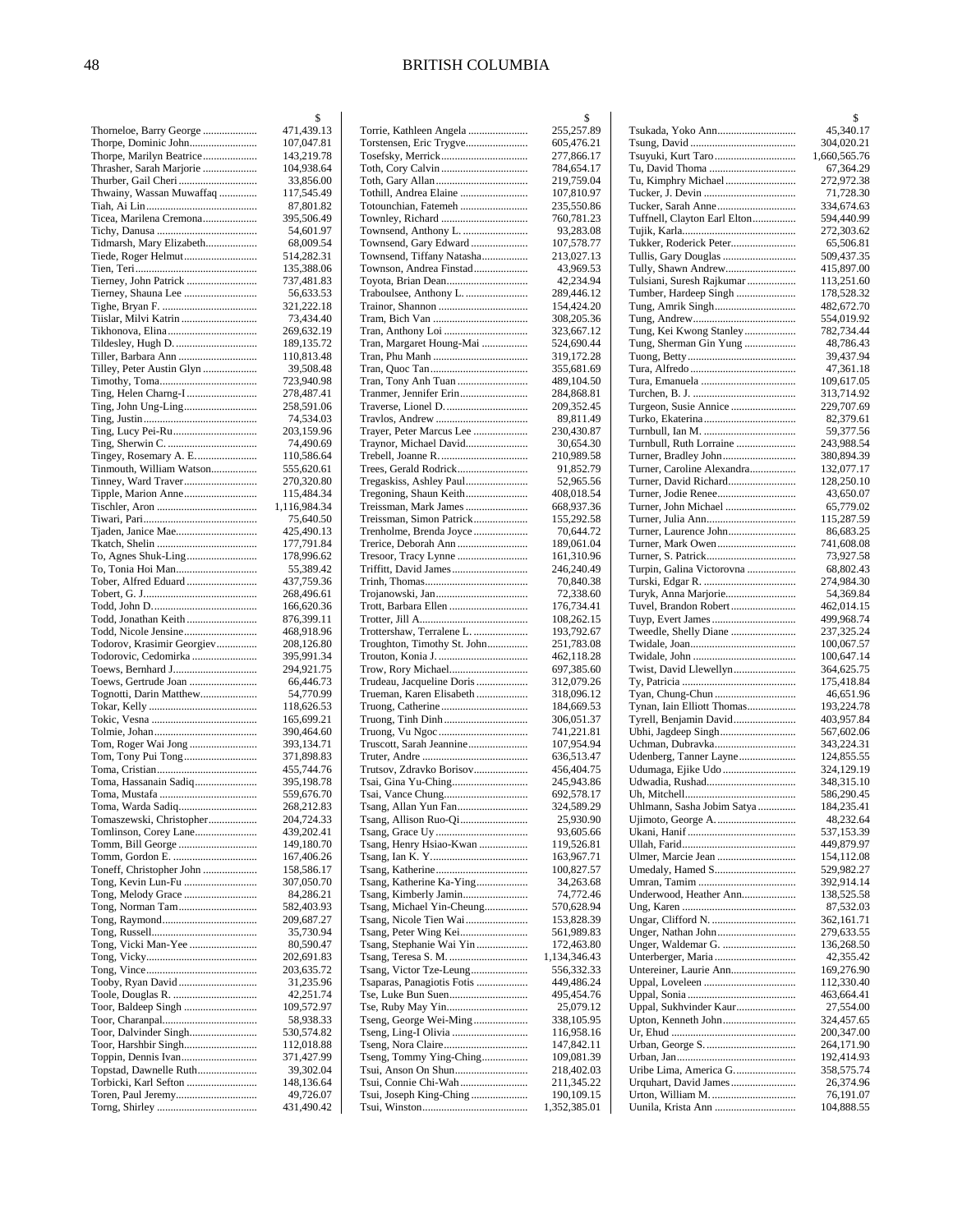|                                                                      | \$                       |
|----------------------------------------------------------------------|--------------------------|
| Uzaraga, Isabella                                                    | 43,815.29                |
|                                                                      | 296,296.87               |
| Vahidiataabadi, Forough                                              | 26,643.63                |
|                                                                      | 558,633.01               |
| Vala, Ali Reza Farsheed Hedayati                                     | 118,345.74               |
|                                                                      | 214,216.61               |
|                                                                      | 109,505.70               |
| Valgardson, Hayley Anne                                              | 85,595.45                |
| Valimohamed, Farah                                                   | 86,935.93                |
| Vallance, Hilary Debra                                               | 26,554.56                |
| Vallentyne, Stephen Way                                              | 27,560.33                |
|                                                                      | 339,169.10               |
| Valnicek, Stan John                                                  | 45,784.75                |
| Valnicek, Stanley M. K                                               | 279,057.79               |
| Van Aardt, Jan Andreas                                               | 286,564.82               |
| Van Aerde, Lisa Ann                                                  | 79,139.86                |
| Van Aggelen, Debra June                                              | 348,930.08<br>356,346.04 |
| Van Buuren, John Cornelius                                           | 249,595.44               |
| van den Berg, Gabriel Jacobus                                        | 234,247.24               |
| van den Berg, Lucretia                                               | 424,996.79               |
| Van Den Berg, Marietta                                               | 214,045.15               |
| Van Den Berg, Willem Lodevicus                                       | 139,705.92               |
| Van Den Biggelaar, Jane C                                            | 74,491.32                |
| van den Brekel, Antoinette M.                                        | 369,989.10               |
| Van Den Elzen, Marketa                                               | 189,089.18               |
| Van Den Engh Cook, Michelle Alice.                                   | 106,387.04               |
| van der Goes, Theresa A.                                             | 61,933.89                |
| Van Der Heide, Timothy Walter                                        | 490,767.34               |
| van der Linden, Marjorie A                                           | 212,847.58               |
| Van Der Lugt, Hubertus                                               | 505,925.61               |
| Van Der Merwe, Christina Johanna                                     | 323,739.56               |
| Van Der Merwe, Daniel Tailliferre                                    | 512,635.87               |
| Van Der Merwe, Errol                                                 | 540,002.75               |
| Van Der Merwe, Francinca Johanna                                     | 470,785.14               |
| Van Der Merwe, Ignatius                                              | 505,236.68               |
| Van Der Merwe, Shirley Gwendolyn.                                    | 211,673.99               |
| Van der Merwe, Wynand Andries                                        | 432,264.44               |
| Van Der Spuy, Alfred Augustus Weich                                  | 52,264.80                |
| Van Der Vyver, Susanna Maria                                         | 257,206.86               |
| Van Der Wal, Michael                                                 | 445,656.43               |
| Van Der Wart, Adriaan Dirk                                           | 432,120.46               |
| van der Watt, Morne Jacques                                          | 544,745.68               |
| van der Westhuizen, Lucas Cornelis                                   | 395,261.00               |
| van der Westhuyzen, Willem                                           | 416,777.74               |
| van der Weyde, Marlene P                                             | 160,337.32               |
| Van Donkersgoed, Lubbertus Petrus                                    | 468,592.28               |
| Van Dyk, Frederick Petrus                                            | 472,125.19               |
| van Dyk, Johannes Botha                                              | 371,018.37               |
| Van Eeden, Jean Lourens                                              | 258,552.54               |
| Van Eeden, Johannes H.                                               | 322,830.92               |
| Van Eeden, Stephanus F.                                              | 423,119.09               |
|                                                                      | 37,882.07                |
| Van Gend, Richard Ford                                               | 257,334.51               |
| Van Heerden, Andre                                                   | 211,853.38               |
| Van Heerden, Auret Hofmeyr                                           | 306,396.33               |
| Van Heerden, Lizaan                                                  | 236,222.43               |
| Van Iderstine, Edward V                                              | 92,847.89                |
|                                                                      | 320,855.59               |
| Van Leeve, Karenza                                                   | 366,184.67               |
| Van Oostrom, Trevor Matthew                                          | 111,966.27               |
|                                                                      | 162,773.88               |
| Van Raalte, Vanessa Anthea                                           | 30,567.58                |
| Van Rensburg, Benjamin W.                                            | 367,468.07               |
| Van Rensburg, Deon Ronald                                            | 382,574.00               |
|                                                                      | 183,675.00               |
| Van Rooy, Charles H.                                                 | 590,851.54               |
|                                                                      | 252,761.16               |
|                                                                      | 37,543.86                |
| Van Schagen, Carolyn Mary                                            | 382,054.81               |
| Van Schalkwyk, Andries Stefanus<br>van Schalkwyk, Julianne Elizabeth | 482,106.08               |
| Van Sittert, Jacobus Johannes                                        | 435,324.83               |
| Van Tonder, Petrus Jacobus                                           | 437,778.95               |
| Van Tongeren, Chad Allan                                             | 558,111.07               |
| Van Tongeren, Lindsay Susan                                          | 484,680.24<br>378,404.30 |
| Van Vliet, Michael Jon                                               | 456,521.70               |
| Van West, Cornel Peter                                               | 407,984.70               |
|                                                                      | 33,512.40                |

|                                 | \$                       |
|---------------------------------|--------------------------|
| Van Wyk, Andre Raaff            | 29,318.12                |
| Van Wyk, Bernize                | 695,193.33               |
| Van Wyk, Hadriaan Sydney        | 510,662.71               |
|                                 | 135,596.92               |
|                                 | 295,320.69<br>102,573.41 |
| Van Zyl, Charlie                | 248,722.55               |
| Van Zyl, Hendrik Petrus         | 81,449.12                |
| Van Zyl, Johannes Paulus        | 591,970.91               |
| Van Zyl, Maria Louise           | 488,929.76               |
| Van Zyl, Marile                 | 191,361.10               |
| Van Zyl, Pieter Willem          | 309,715.36               |
| Van Zyl, Shaun Peter            | 327,421.02               |
| Van Der Vyver, Izak Adriaan     | 423,813.64               |
|                                 | 245,946.26               |
| Vandegriend, Richard Allen      | 379,865.14               |
| Vanderfluit, Rhonda Lynn        | 73,767.72                |
| Vanderhorst, Neil Allan         | 181,991.27               |
| Vanderpol, Julian Neil          | 191,241.47               |
| Vanderputten, Marilyn Rose      | 403,266.54               |
| Vanrietschoten, Walter Albert   | 196,760.63               |
| Vanukuru, Venkata Ravindralal   | 289,503.39               |
| Varasteh-Badri, Soudabeh        | 293,691.69               |
| Varelas, Michael Armando N      | 340,215.36               |
|                                 | 360,257.77               |
| Varghese, Jayant Cherian        | 99,173.33                |
| Varju, Andrea Nicole            | 53,747.14                |
| Varma, Nirmal Kanti             | 582,325.46               |
|                                 | 44,179.21                |
| Varma, Vadakoot Ramesh          | 479,635.14               |
| Varshney, Nishi Kamal           | 53,659.18                |
| Varughese, Elizabeth Ann        | 211,752.44               |
|                                 | 294,842.38<br>110,962.72 |
| Vasquez, Arthur Rene            | 198,264.13               |
| Vassar, Elizabeth Victoria      | 58,225.89                |
| Vassel, Jennifer Lynn           | 49,264.03                |
| Vastardis, Alexander Dimitrios  | 67,905.51                |
| Vaughan, Gerrard A              | 90,197.74                |
| Vaughan, Michael                | 528,747.78               |
| Vaz, Glenn Francis              | 784,964.24               |
| Veale, Kimberly Dawn            | 260,804.74               |
| Veall, John William             | 268,218.44               |
| Vedam, Saraswathi               | 71,880.38                |
| Vedd, Vipal Rajesh              | 52,609.78                |
| Veerapen, Valmiki               | 944,088.55               |
|                                 | 160,602.38               |
| Velazquez, Ricardo Jose         | 392,104.16               |
| Veldhuis, Kim Alide             | 207,617.27               |
| Veleva, Velislava Dimitrova     | 418,845.94               |
| Veljkovic, Andrea Nicole        | 511,391.63               |
|                                 | 77,382.21                |
|                                 | 212,138.86               |
|                                 | 40,365.00                |
| Venkataraman, Murali            | 338,859.56               |
| Venkatesh, Vugranam             | 29,425.65<br>467,558.69  |
|                                 | 457,699.15               |
| Venter, Jan Adriaan Johannes    | 443,988.01               |
| Verbonac, Garth S. J            | 177,264.39               |
|                                 | 90,726.89                |
| Verdejo Aguilar, Nicholas       | 677,811.72               |
| Verdizad, Pari Ariana           | 225,475.86               |
| Verdurmen, Maria Theresia       | 106,474.54               |
|                                 | 198,941.79               |
| Verhulst, Lorne Anthony         | 168,273.80               |
|                                 | 76,122.08                |
|                                 | 394,855.52               |
| Verrico, Howard Jarman          | 483,334.06               |
| Versteeg, Everett Luke          | 34,146.80                |
| Versteeg, Kathryn Mary Ferreira | 78,970.54                |
| Verster, Gerhardus Hermanus     | 679,879.18               |
| Verster, Servaas Willem         | 419,815.95               |
|                                 | 251,687.06               |
| Veselinovic, Aleksandra         | 588,600.64               |
| Vesely, Alexander Eugene        | 482,267.64               |
| Vesterback, Erick Ronald        | 63,611.34                |
|                                 | 306,176.92               |
| Viegas, Desmond Sabastian       | 222,246.22               |

|                                                          | \$                         |
|----------------------------------------------------------|----------------------------|
|                                                          | 102,564.69                 |
|                                                          | 623,181.26                 |
| Vila Rodriguez, Fidel<br>Viljoen, Jean-Pierre            | 85,112.21<br>290,240.23    |
| Viljoen, Lourens Johannes                                | 244,749.82                 |
| Viljoen, Mark Ivan                                       | 81,987.42                  |
|                                                          | 274,821.44                 |
| Villalon, Reynaldo Del Moral                             | 361,867.16                 |
|                                                          | 118,473.61                 |
|                                                          | 55,441.39                  |
| Villaruel, Anthony Philip<br>Villasenor, Fernando Manuel | 177,073.10<br>555,158.51   |
|                                                          | 317,183.01                 |
| Vincent, Anjali Leila                                    | 267,107.77                 |
| Vincent, Daniel Denis                                    | 504,035.37                 |
| Vincent, Merville Arthur                                 | 75,074.38                  |
| Vinge, Amber Elaine                                      | 37,510.80                  |
|                                                          | 47,797.21<br>498,525.40    |
| Vipler, Christopher Jan                                  | 145,179.44                 |
|                                                          | 71,721.85                  |
| Virani, Shahnawaz Amirali                                | 358,582.76                 |
|                                                          | 89,138.01                  |
|                                                          | 159,075.13                 |
| Virk, Bhagwant Singh                                     | 64,804.85                  |
| Viskari, Danny Arnold<br>Viskontas, Darius Gailius       | 307,924.00<br>529,880.50   |
| Visser, Caitlin Suzanne                                  | 276,909.26                 |
| Visser, Hermann Buhr                                     | 223,455.05                 |
|                                                          | 418,658.41                 |
| Vivian, Anthony Charles Harvey                           | 843,453.69                 |
| Vizsolyi, Peter Thomas                                   | 127,827.32                 |
| Vlahos, Susan Darlene                                    | 454,071.59                 |
| Vlckova, Ludmila                                         | 352,840.05<br>116,107.40   |
|                                                          | 78,503.67                  |
|                                                          | 61,489.19                  |
|                                                          | 258,223.14                 |
|                                                          | 101,852.87                 |
| Von Dehn, Nicolas A.                                     | 109,400.34                 |
| Von Dehn, Stephanie Karina<br>Von Der Porten, Fern Wendy | 59,370.57                  |
|                                                          | 221,507.21<br>86,440.32    |
|                                                          | 369,840.14                 |
| Voorhoeve, Paul David                                    | 288,348.89                 |
| Vorobeychik, Galina                                      | 339,828.52                 |
| Vorobeychik, Helen                                       | 271,506.81                 |
| Vorster, Beukes Jacobus                                  | 73,124.81                  |
| Vos, Patrick Martin                                      | 237,476.56<br>90,777.62    |
|                                                          | 136,676.81                 |
|                                                          | 311,337.28                 |
| Vostretsova, Nataliya                                    | 246,855.49                 |
| Voth, Bevan Raymond                                      | 288,721.64                 |
| Voutsilakos, Emorphea                                    | 65,252.38                  |
| Voyer, Stephane Michel                                   | 209,816.84<br>416,770.55   |
|                                                          | 953,407.66                 |
| Vrana, Andrea Paula                                      | 153,518.91                 |
|                                                          | 288,240.58                 |
|                                                          | 354,974.74                 |
|                                                          | 80,447.50                  |
| Vuksic, Christina Joan<br>Vuksic, Jovan Francis          | 177,291.66<br>182,011.42   |
|                                                          | 258,861.19                 |
| Vuurmans, Johannes Lucius                                | 863,681.89                 |
| Vvedenskyy, Oleksandr                                    | 334,593.87                 |
| Vyselaar, John Raynor                                    | 709,713.74                 |
| Wade, John Paul David                                    | 564,949.37                 |
|                                                          | 1,117,590.13<br>339,792.78 |
|                                                          | 45,838.09                  |
| Wadiwalla, Shamim Husein                                 | 373,281.00                 |
| Wagar, Donald Bryan                                      | 85,047.46                  |
| Wagenaar, Johannes M                                     | 269,387.84                 |
| Wagner, Brenda Lynne                                     | 127,603.33                 |
| Wagner, Brent Graham                                     | 56,547.98<br>99,092.66     |
| Wahl, Adalbert Edward                                    | 130,798.35                 |
|                                                          |                            |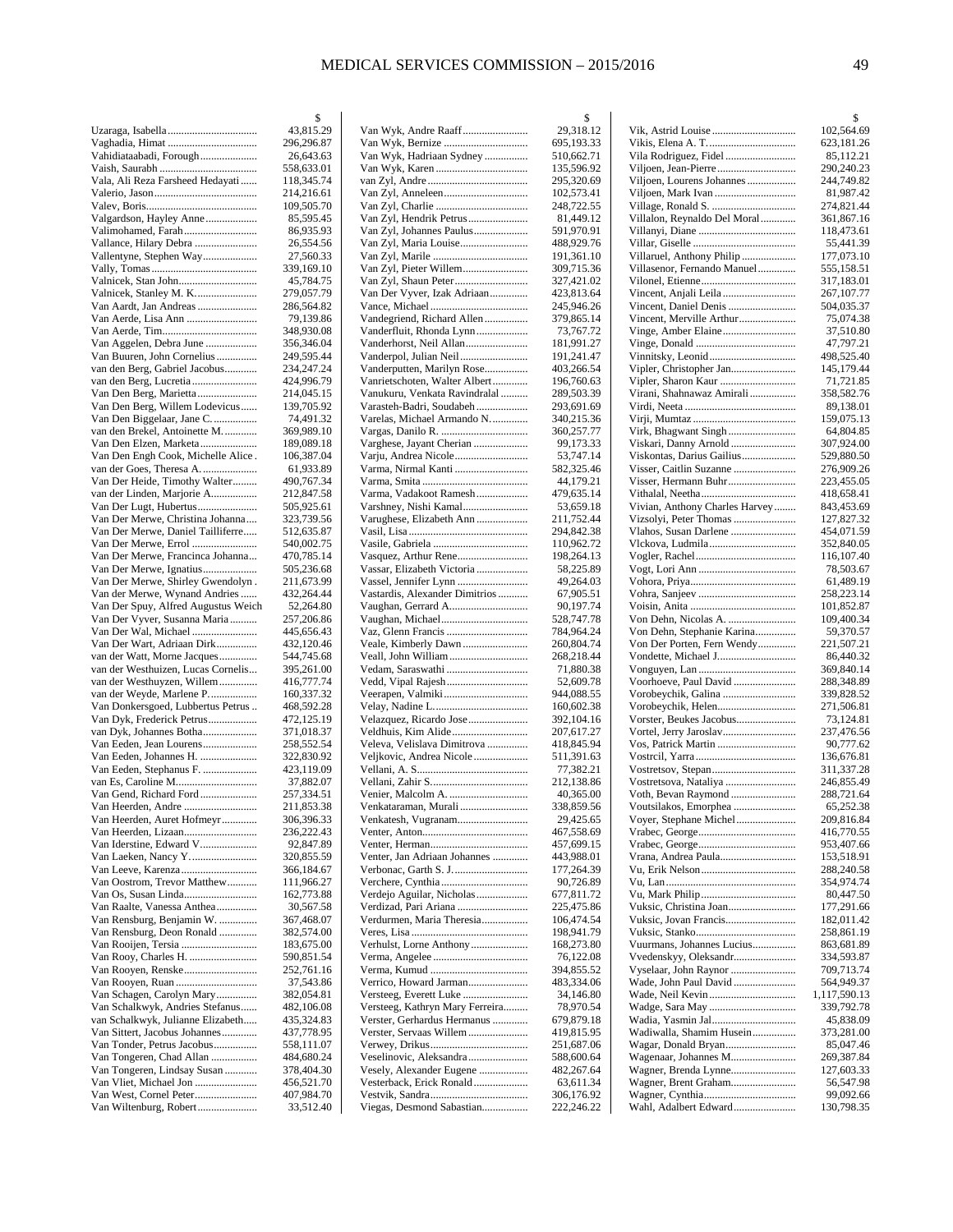| Wahl, Marius Coenrad                                | 2                        |
|-----------------------------------------------------|--------------------------|
|                                                     | 357,660.50               |
| Wainberg, Daniel Isaac                              | 407,544.89<br>208,119.44 |
| Waite, Christopher Thomas                           | 274,031.21               |
| Waite, Robert Patrick                               | 294,759.28               |
| Waiz, Richard Lorentz                               | 397,271.84               |
|                                                     | 114,109.67               |
| Wakely, Laura Jane                                  | 151,685.81               |
|                                                     | 141,578.13               |
| Waldman, Deborah J                                  | 123,837.53               |
| Waljee, Shainul Mansoor                             | 337,718.82<br>38,087.21  |
| Walker, Colin Michael                               | 245,865.29               |
|                                                     | 42,708.24                |
| Walker, Jamie Michael                               | 435,835.98               |
| Walker, Jennifer Deirdre                            | 290,664.11               |
| Walker, Jessica Katherine                           | 71,471.08                |
| Walker, Jonathan Stuart D.<br>Walker, Margot Anne   | 418,022.48<br>222,505.62 |
| Walker, Mark Brownlee                               | 404,358.41               |
| Walker, Paul Rodney                                 | 118,051.96               |
| Walker, Randy Alan                                  | 1,040,850.26             |
| Walker, Shannon Louise                              | 172,583.11               |
| Walker, Shawn Trent Kennedy                         | 298,865.03               |
| Wall, Cara Lee Engel                                | 146,898.57<br>289,836.14 |
| Wallace, Gregory Keith                              | 88,099.65                |
| Wallace, Jonathan Richard                           | 112,718.21               |
| Wallace, Kerrett Hugh Washington                    | 165,346.21               |
| Wallace, Susan M. A                                 | 143,123.33               |
| Wallace, Thomas Moore                               | 463,121.38               |
| Wallach, Jean-Philippe                              | 428,147.54               |
| Walley, Keith Robert                                | 34,169.33                |
| Wallis, Diane Elizabeth<br>Walmsley, Roger Morrison | 216,141.35<br>27,998.19  |
|                                                     | 329,071.20               |
| Walter, Phillip Carl                                | 607,604.51               |
| Walter, Robert E                                    | 37,622.98                |
| Walter, Suzanne Marie                               | 148,666.24               |
| Walters, Nicolas Johannes                           | 148,269.00               |
| Walton, Alec James                                  | 407,385.17<br>186,621.58 |
|                                                     | 210,684.20               |
| Walton, Nigel Greenwood                             | 192,250.61               |
| Walton-Knight, Nicola Alison                        | 117,125.50               |
| Walzak, Alison Anne                                 | 242,211.47               |
|                                                     |                          |
| Wambera, Katherine Martina                          | 748,563.66               |
| Wan Fook Cheung, Veronique Gnouk Sin                | 98,936.13                |
| Wan, Calvin Ka Nung                                 | 527,326.36               |
| Wan, Darwin Felix Miao                              | 132,859.56               |
| Wand, Reginald Roxburgh                             | 141,986.21<br>38,656.03  |
| Wang, Amy Ruo Yu                                    | 108,784.06               |
| Wang, Calvin Chung-Kin                              | 398,849.60               |
| Wang, Caroline Ying-Mei                             | 27,331.98                |
| Wang, Christine Ying-Chieh                          | 94,733.47                |
|                                                     | 337,278.43<br>35,656.21  |
|                                                     | 96,733.62                |
|                                                     | 255,548.79               |
|                                                     | 273,908.59               |
|                                                     | 27,140.00                |
|                                                     | 25,885.92                |
|                                                     | 294,728.29<br>139,729.40 |
|                                                     | 64,728.79                |
|                                                     | 88,601.09                |
|                                                     | 396,751.68               |
|                                                     | 27,002.00                |
|                                                     | 39,123.00                |
| Wang, Ying-Hui Alice<br>Wang, Yu-Chien Rosita       | 33,376.02<br>72,771.10   |
|                                                     | 487,066.59               |
| Wang, Yu-Wen Maria                                  | 78,040.09                |
| Wanger, Karen Paula                                 | 41,894.81                |
|                                                     | 48,282.11                |
| Wannenburg, Johan Liebrecht                         | 400,623.51<br>456,670.26 |

|                                                     | \$                       |
|-----------------------------------------------------|--------------------------|
| Waraich, Harmeet Singh                              | 63,389.74                |
| Warawa, Terrance C.                                 | 241,183.71<br>39,675.00  |
| Warbeck, Paul Julius                                | 216,758.06               |
| Warburton, Rebecca                                  | 372,735.30               |
|                                                     | 170,034.11               |
| Ward, Christopher Richard                           | 100,062.67               |
| Ward, David George Hadley                           | 216,485.88               |
| Ward, Glen Kielland                                 | 357,177.18               |
|                                                     | 114,370.07               |
| Warder, Daniel Currie                               | 480,310.90               |
| Wardill, Karen Jennifer                             | 217,628.54               |
| Wardle, Nancy Elinor<br>Wardman, Alfred Earl Dennis | 200,952.91               |
| Warkentin, Esther Jean                              | 534,591.40<br>58,442.92  |
| Warkentin, James Peter Barron                       | 366,266.32               |
| Warmenhoven, Wilhelm Hendrik                        | 351,956.87               |
| Warneboldt, Jean Anne                               | 61,766.75                |
|                                                     | 113,840.16               |
| Warner, David William                               | 218,631.34               |
|                                                     | 1,256,004.67             |
|                                                     | 759,971.51               |
|                                                     | 98,195.08                |
| Warnick, Brady Michael                              | 387,602.64               |
| Warnock, Garth Loren                                | 307,805.32               |
| Warraich, Gunwant                                   | 236,497.45               |
| Warraich, Kanwarjit<br>Warren, Daniel Thomas        | 216,280.93<br>397,820.97 |
|                                                     | 331,224.96               |
|                                                     | 79,358.80                |
| Warren, Peter William                               | 224,724.11               |
| Warrian, William Garnet                             | 229,335.22               |
| Warriner, C. Brian                                  | 80,632.04                |
| Warrington, Cara Lee Elizabeth                      | 115,560.83               |
| Warshawski, Patricia                                | 161,633.85               |
| Warshawski, Thomas Joseph                           | 162,149.98               |
| Warshawski, Timothy Ryan                            | 57,114.95                |
| Waspe, Kim Sylvaine                                 | 123,262.55               |
|                                                     | 189,036.53               |
| Wasserman, Lukas Johannes                           | 70,157.42                |
| Wasswa-Kintu, Jemima J<br>Wasti, Qasim Hasan        | 290,903.58<br>350,217.73 |
| Wasti, Tehmina Qasim                                | 215,747.70               |
| Wasti, Zahid Hasan                                  | 27,985.85                |
|                                                     | 102,826.07               |
| Wasyluk, Misty Dawn                                 | 93,618.05                |
| Watanabe, Hiroko                                    | 144,307.79               |
|                                                     | 26,173.17                |
| Watchorn, Adam Stanley Trygve                       | 272,620.71               |
| Waterhouse, Jennifer Mary                           | 31,057.21                |
| Waterman, Douglas Henry                             | 759,306.62               |
|                                                     | 454,386.38               |
| Waters, Sara Michelle                               | 316,262.13<br>89,807.61  |
|                                                     | 488,675.30               |
|                                                     | 263,937.05               |
| Watler, Crosbie Leroy                               | 280,590.79               |
| Watson, Andrew Faraday                              | 386,494.56               |
| Watson, Ann Elizabeth West                          | 44,434.16                |
| Watson, Elizabeth Mary Jean                         | 160,240.63               |
| Watson, George Kenneth                              | 57,101.19                |
| Watson, Jonathan Michael                            | 402,827.63               |
|                                                     | 33,008.51                |
|                                                     | 58,714.64                |
|                                                     | 471,920.80               |
| Watt, Christopher John                              | 86,587.35<br>205,836.10  |
| Watt, Oriana Maria                                  | 27,682.34                |
|                                                     | 415,352.88               |
| Watters, Elizabeth C.                               | 296,193.84               |
| Watters, Suzanne Elizabeth                          | 160,821.55               |
| Watterson, John Robert                              | 349,418.04               |
| Watts, Eric Donald J                                | 224,118.90               |
|                                                     | 305,677.32               |
| Wauthy, Peter-Damien                                | 434,625.32               |
| Wawer, Ursula Barbara                               | 169,560.83               |
| Weatherhead, Brent Miles                            | 578,801.80               |
| Weathermon, Adam Clifford<br>Weatherston, Philip M. | 33,916.81<br>561,163.25  |
|                                                     |                          |

|                                                       | \$                       |
|-------------------------------------------------------|--------------------------|
|                                                       | 320,903.48<br>47,285.59  |
|                                                       | 243,522.67               |
|                                                       | 86,846.35                |
|                                                       | 954,708.54               |
| Webb, Margot Ann<br>Webber, Alina Jane                | 57,815.67<br>154,801.55  |
| Webber, Eric Michael                                  | 283,362.17               |
|                                                       | 78,466.40                |
| Weber, Keith Gordon                                   | 266,206.36<br>46,928.19  |
| Webster, Jennifer Anne                                | 450,252.26               |
| Webster, Sheila Barbara                               | 587,481.44               |
| Weckworth, Mary F.                                    | 213,384.21               |
|                                                       | 387,202.23<br>280,997.51 |
| Weerasinghe, Chandana Peter                           | 384,343.86               |
| Weichert, Gabriele Elizabeth                          | 380,467.77               |
| Weicker, Christopher Rohn                             | 233,139.22               |
| Weideman, Theodore                                    | 318,398.35<br>145,170.99 |
|                                                       | 183,643.88               |
| Weinberg, Alexander                                   | 80,722.56                |
| Weinerman, Amanda                                     | 53,227.86                |
| Weinerman, Brian H                                    | 33,185.41<br>177,522.00  |
|                                                       | 561,791.91               |
|                                                       | 337,945.32               |
|                                                       | 71,265.09                |
| Weisgarber, Danielle Dianne<br>Weisgerber, Kim Joseph | 141,322.93<br>277,340.48 |
|                                                       | 622,474.47               |
| Weiss, Elliott Perry                                  | 454,615.82               |
| Weiss, Margaret Danielle<br>Weissinger, Sandra Mary   | 152,846.09<br>105,473.80 |
| Weitemeyer, Rudy A                                    | 190,124.71               |
| Welder, Clayton Anthony                               | 354,970.98               |
| Weldon, Christine Elizabeth Mccrea                    | 120,853.91               |
| Welgemoed, Marius Albert                              | 87,719.95<br>312,611.28  |
| Wells, Malcolm Medrick                                | 30,193.93                |
|                                                       | 100,522.60               |
| Welsh, Edward Victor                                  | 492,202.02<br>168,358.77 |
|                                                       | 456,886.21               |
| Welsh, Richard Michael                                | 381,616.23               |
| Wendland, Wilfred R.                                  | 101,170.83               |
| Wensley, David Francis                                | 241,693.70<br>199,639.40 |
|                                                       | 453,644.32               |
|                                                       | 223,955.10               |
|                                                       | 192,356.34               |
| Wessels, Marie-Louise                                 | 635,346.31<br>60,873.12  |
|                                                       | 491,460.75               |
|                                                       | 780,042.39               |
|                                                       | 30,015.00<br>294,261.11  |
| Westerberg, Brian David                               | 461,755.95               |
|                                                       | 145,771.17               |
| Westlake, Alice G                                     | 110,949.27               |
|                                                       | 87,732.06<br>310,595.83  |
|                                                       | 34,178.00                |
| Wheeldon, Peter John                                  | 55,104.16                |
| Wheeler, Martin Mervyn                                | 43,278.63                |
| Whelan, John Paul Joseph<br>Whelton, Charles Leo      | 474,000.39<br>148,448.93 |
| Whetter, Kevin Murray                                 | 286,120.87               |
| Whitaker, Katherine Joan                              | 127,752.96               |
| White, Adam Stuart                                    | 357,807.40               |
|                                                       | 79,173.14<br>503,312.55  |
| White, Colin Thomas                                   | 50,778.31                |
| White, Damian Frederick A.                            | 608,002.88               |
|                                                       | 46,689.48<br>106,864.32  |
|                                                       | 210,609.31               |
| White, Jeremy Harrison                                | 44,751.13                |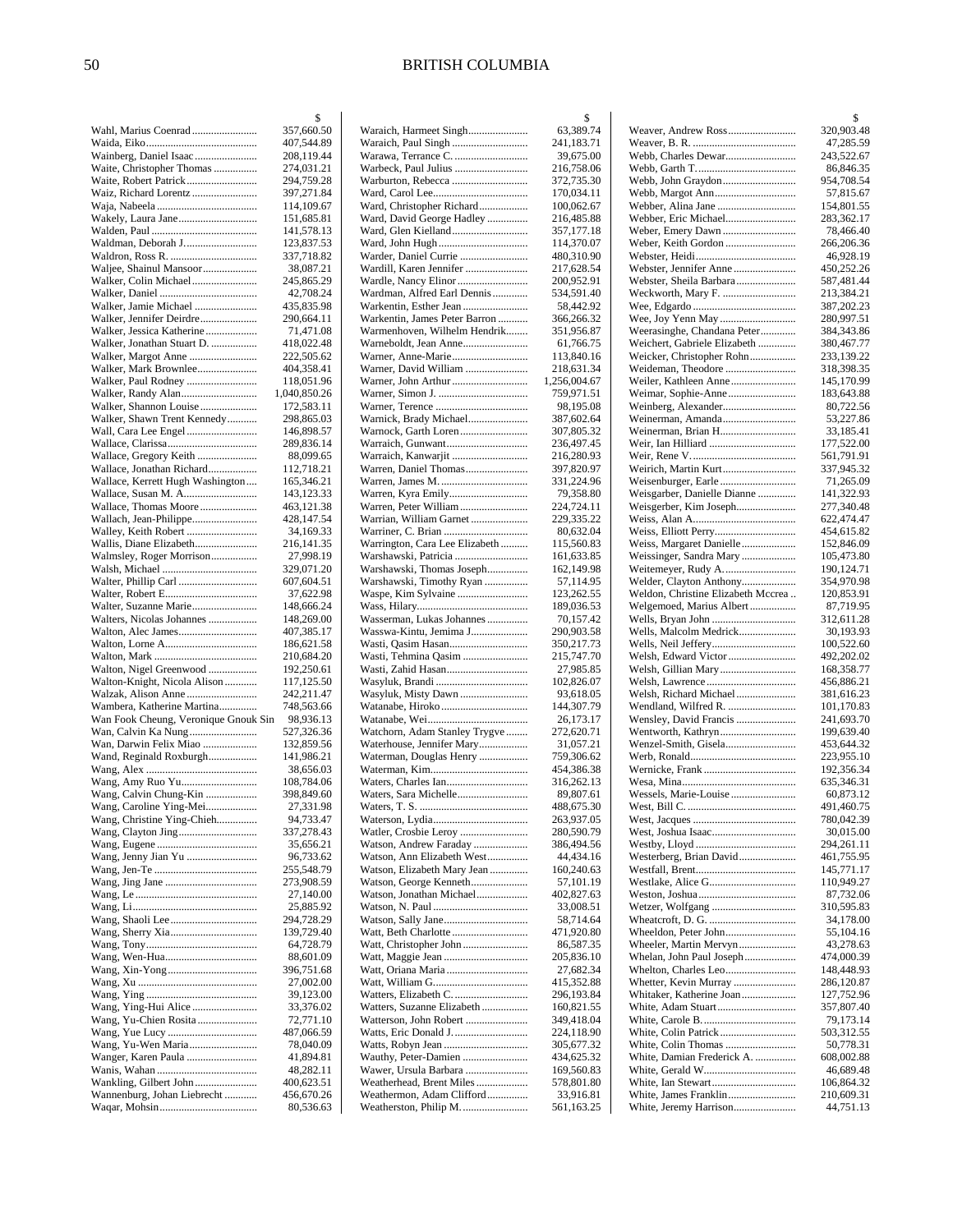|                                                  | \$                       |
|--------------------------------------------------|--------------------------|
|                                                  | 368,810.73               |
|                                                  | 45,583.31                |
| White, Norman Frederick                          | 424,719.48               |
| White, Owen John                                 | 423,015.06               |
| White, Randall Francis                           | 247,317.79<br>117,806.23 |
| White, Robert William                            | 240,739.74               |
| White, Thomas Carl                               | 126,371.05               |
| Whitehead, Michael John                          | 162,549.82               |
| Whitehill, Kellie Joanne                         | 555,149.00               |
| Whiting, David Alfred                            | 257,515.13               |
| Whitney, Eli Marco                               | 29,067.92                |
| Whittaker, David Eric                            | 525,276.79               |
|                                                  | 767,439.58               |
| Whittington, Christine A                         | 51,035.80<br>71,242.43   |
| Whyte, Simon David                               | 33,704.55                |
|                                                  | 50,668.39                |
| Wickens, Jennifer Kearon                         | 119,991.57               |
|                                                  | 108,393.73               |
| Wickett, Norman William                          | 381,847.36               |
| Wickham, David Michael                           | 401,428.07               |
| Wickman, Marlene Shirley                         | 112,544.21               |
| Wicks, Gregory John                              | 73,716.09                |
| Wickstrom, Wendy Lee<br>Widajewicz, Witold Jerzy | 199,049.69<br>146,481.27 |
| Wide, Jennifer Katherine                         | 339,478.87               |
|                                                  | 269,205.95               |
| Wiebe, Bradley Kenneth                           | 207,498.98               |
| Wiebe, Carl Heinz Bergen                         | 253,236.75               |
|                                                  | 237,797.93               |
| Wiebe, Ellen Ruth                                | 368,274.99               |
| Wiebe, Harold James                              | 315,686.22               |
| Wiebe, Kris Paul                                 | 258,260.01               |
| Wiebe, Lawrence Paul                             | 253,840.15<br>361,620.64 |
| Wiebe, Sandra Lynn<br>Wiedmeyer, Mei-Ling        | 92,631.27                |
|                                                  | 254,185.27               |
| Wiehahn, George Jacob                            | 192,452.40               |
| Wiens, Christian Edward                          | 200,746.89               |
|                                                  | 176,024.01               |
| Wiens, Robyn Elizabeth                           | 136,308.31               |
|                                                  | 289,890.84               |
| Wiese, Bonnie Sue                                | 82,537.24<br>228,920.39  |
| Wiesenthal, Joshua Daniel                        | 527,496.58               |
| Wiesinger, Holly Ann Rebecca                     | 351,544.40               |
| Wiggelinkhuizen, Nicola                          | 138,855.37               |
|                                                  | 347,149.68               |
| Wiggins, Marthinus Christo                       | 649,139.06               |
| Wight, Katherine Elizabeth                       | 74,091.03                |
| Wigmore, William Mark                            | 55,017.56                |
|                                                  | 171,020.17               |
| Wijayanayagam, Akushla Indunila                  | 461,744.22<br>334,249.36 |
| Wijeyesinghe, Angelo Devmith                     | 417,117.97               |
|                                                  | 87,386.95                |
| Wilcox, Pearce George                            | 509,671.41               |
| Wilczek, Jennifer Marysia                        | 83,344.31                |
|                                                  | 87,257.66                |
| Wildeman, Deanna Lynn                            | 155,792.89               |
| Wildgrube, Frank P.                              | 331,272.81               |
|                                                  | 221,672.39               |
| Wilford, Edward Harry<br>Wilhelm, Andrea Dawn    | 86,794.39<br>111,669.06  |
| Wilhelm-Boyles, Carrie Marie                     | 357,740.25               |
| Wilkhu, Gagandeep                                | 363,231.72               |
| Wilkie, David H. L                               | 511,687.88               |
| Wilkie, John Andrew Clarke                       | 60,176.85                |
| Wilkins-Ho, Michael Chi F                        | 230,807.43               |
| Wilkinson, Elliot Cole Eileen                    | 217,569.10               |
| Willaeys, Veerle Roza Paula                      | 138,921.26               |
| Williams, Aaron Read<br>Williams, Ben Thomas     | 511,596.10<br>277,992.23 |
| Williams, Carole Lynn                            | 200,452.67               |
| Williams, Christina                              | 312,958.92               |
|                                                  | 504,981.40               |
| Williams, David Gordon                           | 235,193.61               |
|                                                  | 298,624.06               |

|                                                   | \$                       |
|---------------------------------------------------|--------------------------|
| Williams, Douglas J………………………                      | 85,607.05                |
| Williams, Jennifer Ann<br>Williams, Kimberley     | 298,925.62<br>99,949.14  |
| Williams, Malcolm B                               | 625,273.38               |
| Williams, Mark Robert                             | 235,757.88               |
| Williams, Nigel Ashely                            | 86,245.43                |
|                                                   | 297,041.51               |
| Williams, Rachel Caron                            | 72,046.76                |
|                                                   | 74,517.65                |
| Williams, Robert David                            | 280,303.72               |
| Williams, Russell Gordon                          | 480,793.15               |
| Williams, Tammy Cheryl                            | 158,474.45               |
| Williamson, David George<br>Williamson, Jon Scott | 554,551.42<br>182,051.50 |
| Williamson, Lykke David N                         | 101,194.02               |
| Williamson, Owen Douglas                          | 211,230.39               |
| Willihnganz, Laura Jay                            | 110,853.96               |
| Williscroft, David Matthew                        | 29,247.19                |
| Williston, Lindsay Catherine                      | 71,804.20                |
| Williston, Luke Andrew                            | 259,853.20               |
| Willmott, Andrew David                            | 106,938.28               |
|                                                   | 255,988.78               |
| Willms, Elizabeth St Clair                        | 202,212.43               |
| Willms, Rhonda Leanne                             | 47,870.57                |
|                                                   | 87,451.70                |
| Wills, Lee Ann Marie                              | 128,176.45               |
|                                                   | 116,466.88               |
| Wilson, Benjamin Roger                            | 97,768.20                |
| Wilson, Bruce John<br>Wilson, Cheryl Anne         | 371,864.90<br>193,886.12 |
|                                                   | 91,927.44                |
| Wilson, Gordon A                                  | 205,919.42               |
|                                                   | 354,636.56               |
| Wilson, Jannah Lynne                              | 283,329.80               |
| Wilson, Jason Murray Blair                        | 249,382.27               |
| Wilson, Jean-Marie John                           | 250,922.49               |
|                                                   | 368,245.96               |
|                                                   | 373,864.73               |
| Wilson, Kevin Ronald                              | 257,256.71               |
| Wilson, Laura Kathryn                             | 155,429.19               |
|                                                   | 165,944.66               |
| Wilson, Linda Louise                              | 40,139.08                |
| Wilson, Lisa Ann                                  | 141,823.27               |
| Wilson, Martha Ellen                              | 143,030.52               |
| Wilson, Michael Stephen<br>Wilson, Peter Sager    | 211,351.17<br>441,038.74 |
| Wilson, Richard James                             | 323,814.48               |
|                                                   | 49,638.91                |
| Wilson, Robert Alan                               | 88,601.35                |
|                                                   | 186,593.46               |
|                                                   | 50,058.83                |
| Wilson, Ronald A.                                 | 98,218.57                |
| Wilson, Scott William J                           | 93,793.69                |
| Wilson, Theresa Margaret                          | 201,849.61               |
| Wilson, Trevor Glynn                              | 443,319.20               |
| Wilson-Haffenden, Cara K.                         | 257,796.58               |
|                                                   | 95,822.18                |
| Wilton, David William                             | 56,545.32                |
| Wiltshire, Jonathan Mark                          | 570,451.47               |
|                                                   | 55,216.16<br>146,228.74  |
|                                                   | 216,580.03               |
|                                                   | 139,850.87               |
|                                                   | 244,452.16               |
| Wingerin, Ruth Claire                             | 391,911.16               |
| Winkler, Daniella                                 | 212,002.52               |
| Winn, Edward Peter                                | 43,812.65                |
|                                                   | 27,612.16                |
|                                                   | 78,848.44                |
| Winston, Paul Jacob                               | 324,463.38               |
| Winstone, Tiffany Ashley                          | 90,392.47                |
|                                                   | 220,410.31               |
|                                                   | 119,742.15               |
| Winters, Michael Jason                            | 168,889.38               |
| Winwood, Paul John<br>Wires, Shannon Meredith     | 176,177.35<br>467,004.51 |
| Wise, Katherine E                                 | 262,509.90               |
|                                                   | 601,091.57               |
| Wiseman, Sam Michael                              | 405,310.61               |
|                                                   |                          |

|                                                 | \$                       |
|-------------------------------------------------|--------------------------|
| Wiseman, Stephen Robert                         | 94,629.58                |
| Wiseman, Susan M<br>Wishlow, Kevin Anthony      | 78,726.83<br>50,946.88   |
| Wisniewska, Anna Boguhila                       | 332,834.46               |
| Wisselink, Rachel Joy                           | 34,874.20                |
|                                                 | 411,517.16               |
| Withers, Michelle Christine                     | 661,870.88               |
|                                                 | 27,761.61                |
| Witten, Edward John                             | 406,748.10               |
| Wittenberg, Gerald J                            | 258,618.09               |
| Wittenberg, Leah Arin                           | 3,226,078.54             |
| Wittmann, Bernd A. K.                           | 131,357.75               |
| Wladichuk, Adrian Lee                           | 541,912.23<br>274,588.80 |
| Wlodarski, Martin Josef                         | 105,720.39               |
|                                                 | 141,766.17               |
| Wojcik, Tammy-Lynn                              | 116,728.62               |
| Wolak, Anna Lizelle Santos                      | 119,959.68               |
| Wolchok, Garnet Ross                            | 31,479.39                |
| Woldnik, Mark Francis                           | 422,329.98               |
|                                                 | 275,631.08               |
|                                                 | 84,987.43                |
| Wolfe, Judith Sydonie                           | 138,890.57               |
| Wolff, Andreas Robert                           | 79,969.63                |
| Wolff, Jordan Cub                               | 266,376.04               |
| Wollach, Jeffrey A.                             | 363,879.92<br>268,397.55 |
| Wolovitz, David Michael                         | 308,547.40               |
| Wong, Allan Puy Gee                             | 65,399.93                |
|                                                 | 773,118.25               |
| Wong, Andrew Russell                            | 124,514.85               |
| Wong, Angela Si-Wan                             | 189,434.28               |
|                                                 | 76,625.85                |
| Wong, Anthony Ying-Chuan                        | 36,964.85                |
| Wong, Asa Woot-Sik                              | 343,173.73               |
| Wong, Bobby Chun Ho                             | 51,803.22                |
|                                                 | 325,179.61               |
| Wong, Brendan Jonathan                          | 213,808.07               |
| Wong, Carrie Karlai                             | 524,060.66               |
| Wong, Charles Tik Cheung                        | 148,803.71               |
| Wong, Chiu-Bun Edward                           | 354,392.50<br>29,003.00  |
|                                                 | 208,989.36               |
| Wong, Christopher K.                            | 129,318.94               |
|                                                 | 353,725.19               |
|                                                 | 396,325.01               |
| Wong, Colin Jeffrey                             | 114,733.17               |
| Wong, Daniel Kam Chow                           | 593,960.04               |
|                                                 | 929,859.17               |
| Wong, Danny H. K                                | 247,678.63               |
| Wong, David L. H.                               | 604,319.23               |
| Wong, Davidicus Antonius                        | 329,088.97<br>383,375.92 |
| Wong, Eddie Wing-Leung<br>Wong, Edward Wen Hwee | 96,869.61                |
| Wong, Eileen May                                | 128,980.17               |
| Wong, Eugene Yuet Kwan                          | 81,673.17                |
| Wong, Eva Wai-Man                               | 55,095.82                |
|                                                 | 494,868.64               |
|                                                 | 120,694.56               |
| Wong, Frank Tik Fung                            | 278,114.18               |
| Wong, Gloria Hoi-Yan                            | 133,881.13               |
|                                                 | 161,783.27               |
| Wong, Graham Christopher                        | 502,084.30               |
|                                                 | 470,071.66               |
| Wong, Gwendolyn Si-Yu                           | 50,770.11<br>485,397.26  |
| Wong, Hai-Hua Adriana                           | 138,860.89               |
| Wong, Henry Chi-Hin                             | 546,375.54               |
| Wong, Henry David                               | 908,521.99               |
| Wong, Henry Kim Hung                            | 358,075.12               |
| Wong, Herbert Frank                             | 236,073.12               |
|                                                 | 141,163.23               |
|                                                 | 59,679.14                |
|                                                 | 144,714.49               |
| Wong, Jason Chik-Shin                           | 81,645.58                |
|                                                 | 28,036.59                |
| Wong, Joanna Ka Ying                            | 629,546.85<br>37,432.42  |
| Wong, Joseph Ping Cheung                        | 544,638.43               |
|                                                 |                          |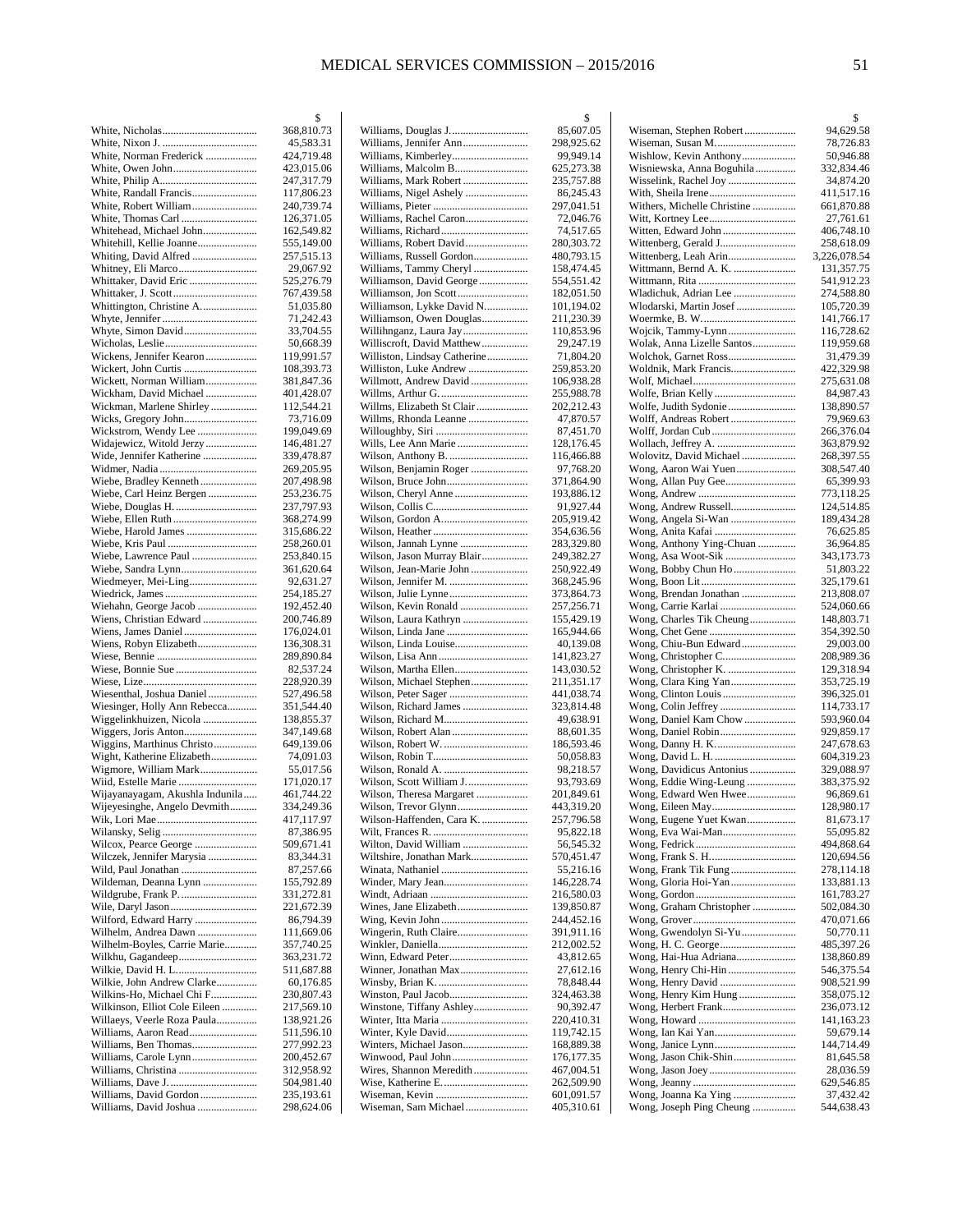|                                                          | \$                       |
|----------------------------------------------------------|--------------------------|
| Wong, Julia Christine                                    | 291,912.54               |
| Wong, Justin Kai Fai                                     | 165,277.07               |
| Wong, Karen Ka-Hang                                      | 407,757.35               |
|                                                          | 57,225.75<br>96,814.82   |
| Wong, Kevin Lang                                         | 199,831.19               |
| Wong, Kit-Tai Judy                                       | 52,697.31                |
| Wong, Lai-Wah                                            | 127,154.42               |
| Wong, Lawrence Hoi-Shun                                  | 349,794.26               |
| Wong, Leo Kwan-Ho                                        | 276,240.96               |
| Wong, Leo Tak Ming                                       | 519,964.05               |
|                                                          | 222,056.73               |
|                                                          | 215,603.30               |
| Wong, Michael Foong                                      | 148,085.62               |
|                                                          | 64,355.68                |
| Wong, Monique Lisa                                       | 65,570.13                |
| Wong, Patrick Chun Wei                                   | 649,838.06<br>27,684.00  |
|                                                          | 308,593.95               |
|                                                          | 285,666.48               |
|                                                          | 117,277.48               |
| Wong, Peter Kwok Kuen                                    | 768,038.02               |
| Wong, Phoebus Wing Cheong                                | 66,929.52                |
|                                                          | 147,349.39               |
| Wong, Roger Yiu-Ming                                     | 165,694.51               |
| Wong, Rose Kwan Whye                                     | 216,013.89               |
|                                                          | 307,570.47               |
| Wong, Sharon Tsau-Yuen                                   | 94,856.21<br>183,248.16  |
|                                                          | 562,071.69               |
| Wong, Susan Yick-Shun                                    | 252,991.55               |
| Wong, Sylvia Shui Wah                                    | 210,034.12               |
| Wong, Ted Yee Tak                                        | 252,688.37               |
|                                                          | 344,158.06               |
| Wong, Victor Kevin                                       | 1,165,227.37             |
| Wong, Vincent Anthony                                    | 1,084,293.60             |
|                                                          | 196,985.67<br>37,119.01  |
| Wong, Wilfred Tak-Ying<br>Wong, William K. W.            | 369,345.53               |
| Wong-Kamachi, Daphne                                     | 123,504.39               |
| Wong-Ting, Joy Jee-Yong                                  | 177,823.87               |
|                                                          | 147,752.74               |
| Woo, Emile Chung-Hou                                     | 346,866.56               |
|                                                          | 745,896.12               |
| Woo, Lenny Chick Ying<br>Woo, Patrick Ho-Yin             | 76,290.51<br>70,471.89   |
| Wood, Clare M. P                                         | 48,164.49                |
| Wood, David Alexander                                    | 1,249,070.40             |
| Wood, Douglas Stewart                                    | 118,627.35               |
| Wood, Gordon George                                      | 269,847.83               |
|                                                          | 89,536.97                |
| Wood, Heather Lenore                                     | 148,952.95               |
| Wood, Jacqueline Leigh                                   | 109,501.11<br>102,456.77 |
| Wood, Leanne Jean                                        | 373,151.91               |
| Wood, Margaret Lesley                                    | 50,355.21                |
| Wood, Robert Stewart                                     | 112,701.95               |
| Wood, Teresa Marie                                       | 73,745.84                |
| Woodburn, Bruce D.                                       | 332,214.31               |
| Woodburn, Daryl Layne                                    | 301,244.38               |
| Wooder, Elgin Jeff<br>Woodfield, Wendy Ann               | 335,450.33               |
|                                                          | 220,541.90<br>96,651.03  |
| Woodhead, Robin Vincent                                  | 640,588.19               |
| Woodley, David Glenn                                     | 349,619.82               |
| Woodruff, Brian G.                                       | 107,968.42               |
|                                                          | 319,212.83               |
| Woods, Robert Gerrard                                    | 25,987.33                |
| Woods, Thomas Clifford<br>Woodward, Brian James          | 547,820.13<br>333,345.25 |
| Woolfenden, Andrew Richard                               | 228,424.30               |
| Woolford, Bonnie Louise                                  | 29,617.35                |
| Woolgar, Mary-Jo Verna                                   | 33,653.97                |
| Woollard, Robert F.                                      | 36,153.62                |
| Woolsey, Jennifer Ellen                                  | 78,102.85                |
| Workman, Holly Kayrene                                   | 74,884.85                |
| Wormsbecker, Andrew John David<br>Worsley, Jennifer Jane | 27,957.15<br>63,942.97   |
| Wortman, James Arthur                                    | 458,402.57               |
|                                                          |                          |

|                                                | \$                       |
|------------------------------------------------|--------------------------|
| Woudstra, Kevin Cornelis                       | 238,710.44               |
| Woudstra, Trudy Dawn                           | 237,676.58<br>346,308.20 |
| Woychuk, Wesley Fred                           | 464,435.62               |
|                                                | 178,073.67               |
|                                                | 335,183.40               |
|                                                | 141,648.44               |
|                                                | 112,546.27               |
| Wright, Alissa Jade                            | 81,300.78                |
|                                                | 292,015.43               |
| Wright, Stephen John<br>Wrixon, Katherine Jane | 346,274.16<br>181,752.36 |
|                                                | 64,652.24                |
| Wroz, Thom Wroblewicz                          | 489,349.91               |
|                                                | 223,510.19               |
| Wu, Evelyn Pui See                             | 139,331.62               |
|                                                | 512,518.27               |
|                                                | 529,415.79               |
| Wu, John Kang-Min                              | 144,342.68<br>63,744.42  |
| Wu, Stephen Cheuk Kuen                         | 596,691.33               |
| Wu, Wai-Sing Vincent                           | 39,134.27                |
|                                                | 158,745.45               |
|                                                | 235,916.04               |
| Wurster, Charles Leslie                        | 55,294.97                |
|                                                | 332,230.97               |
| Wynn, Kathryn Nora                             | 246,684.32               |
| Wynne, Andrew Donald                           | 422,196.53               |
|                                                | 91,857.25<br>369,779.12  |
|                                                | 31,443.64                |
|                                                | 227,552.57               |
|                                                | 60,967.21                |
|                                                | 714,096.16               |
| Yager, Sarah Suzanne                           | 67,508.36                |
| Yagos, Tamara Michelle                         | 173,537.88               |
| Yam, Patrick Kevin                             | 366,431.59<br>55,276.19  |
| Yamamoto, Midori Vicky                         | 78,937.73                |
| Yamashita, Denise Tamiko                       | 230,324.82               |
|                                                | 108,983.79               |
|                                                | 202,142.18               |
|                                                | 775,635.39               |
|                                                | 131,021.54               |
| Yang, Hsuan-Kuang David                        | 145,760.37<br>230,250.62 |
| Yang, Huei-Hsin Clarice                        | 103,430.68               |
|                                                | 803,804.33               |
|                                                | 50,439.00                |
|                                                | 100,949.06               |
|                                                | 208,311.37               |
| Yang, Joseph C. W.                             | 271,858.11               |
|                                                | 392,331.62<br>60,703.46  |
| Yang, Peter Bat-Tak                            | 187,117.69               |
|                                                | 179,720.17               |
|                                                | 194,915.00               |
|                                                | 348,811.39               |
|                                                | 25,369.00                |
| Yanko, Daniel Edward                           | 518,827.37               |
| Yao, Jennifer Kuan-Ju                          | 32,435.01<br>580,108.50  |
|                                                | 29,767.72                |
|                                                | 446,168.01               |
|                                                | 310,555.00               |
|                                                | 462,287.28               |
|                                                | 239,443.99               |
|                                                | 867,656.70               |
| Yaremco, Michael E.                            | 34,709.31                |
|                                                | 338,575.55<br>286,063.40 |
|                                                | 530,005.59               |
| Yatscoff, Michael Adam                         | 342,167.63               |
|                                                | 132,704.80               |
|                                                | 54,238.15                |
|                                                | 459,594.89               |
|                                                | 382,856.46               |
| Yearsley, George Colin<br>Yee, Adrian Sun Yew  | 771,266.67<br>128,164.97 |
|                                                |                          |

|                                                   | \$                         |
|---------------------------------------------------|----------------------------|
|                                                   | 230,092.13                 |
| Yee, Linda Fay Yue                                | 39,473.21<br>115,037.56    |
|                                                   | 103,504.33                 |
|                                                   | 125,190.16                 |
| Yelle, Carole-Anne                                | 271,921.45                 |
|                                                   | 371,836.88<br>253,487.51   |
|                                                   | 126,867.38                 |
| Yeomans, Wendy Rosemary                           | 88,622.38                  |
| Yeung, Adam Yiu-Yan                               | 347,020.95<br>518,828.55   |
| Yeung, Carolyn Garwin                             | 132,864.51                 |
|                                                   | 482,054.99                 |
| Yeung, Emilie Niat Min<br>Yeung, Gerald Yan Leung | 494,006.86<br>395,789.20   |
|                                                   | 50,982.05                  |
|                                                   | 97,709.21                  |
| Yeung, James Hok Shun                             | 204,441.95                 |
| Yeung, Joanne Pamela<br>Yeung, Margaret Man-Wai   | 331,667.74<br>279,797.30   |
| Yeung, Moe Dao Cheun                              | 69,483.97                  |
|                                                   | 653,880.14                 |
| Yeung, Titus Chun-Yee                             | 1,063,262.53<br>332,337.14 |
| Yeung, William Chan-Yin                           | 122,961.62                 |
| Yeung, William Hang-Wai                           | 278,154.04                 |
| Yeung-Lai-Wah, Ah Fan                             | 827,464.35                 |
| Yik, David Keen Hoe<br>Yik, Kwok Yeong            | 521,754.12<br>414,921.33   |
|                                                   | 628,963.79                 |
| Ying, Raymond Yu-Min                              | 187,818.85                 |
| Yip, Barbara Yuet-Ying<br>Yip, Daniel Lap-Kei     | 229,430.22<br>60,826.41    |
|                                                   | 295,276.50                 |
| Yip, Samuel Su-Sam                                | 246,106.50                 |
| Yip, Todd Richard                                 | 33,343.04<br>597,322.54    |
| Yip, Wayne Loong                                  | 28,660.72                  |
| Yiu, Douglas Wah                                  | 174,641.91                 |
| Yokoyama, Benjamin Charles                        | 457,122.96                 |
| Yong, Brian Christian                             | 287,088.77<br>448,673.20   |
| Yong, Collin Kah Khion                            | 276,128.27                 |
|                                                   | 130,438.28                 |
|                                                   | 468,630.65<br>293,530.86   |
| Yong, Sharon Huey-Lyn                             | 262,170.37                 |
| Yong-Hing, Charlotte Jane                         | 33,342.50                  |
| Yoon, Minsang David<br>Yoon, Ted Tai Joon         | 522,091.74<br>190,017.41   |
| York, Daniel Christopher                          | 165,267.25                 |
| York, Graham John                                 | 146,674.30                 |
| Yoshida, Eric Masao                               | 566,419.32<br>462,954.88   |
| Yoshida, Owen Isamu<br>Yoshida, Samuel H          | 75,344.66                  |
| Yoshitomi, Kerry Makoto                           | 195,001.13                 |
|                                                   | 390,567.77                 |
|                                                   | 69,443.64<br>118,722.58    |
|                                                   | 378,388.64                 |
|                                                   | 231,350.01                 |
| Young, Claire Emily<br>Young, David Clark         | 98,525.93<br>29,491.89     |
|                                                   | 46,906.63                  |
|                                                   | 25,710.24                  |
| Young, Joanne Margaret                            | 126,371.51<br>100,672.68   |
| Young, Thomas William                             | 474,989.64                 |
|                                                   | 126,853.53                 |
| Younger, Alastair S. E<br>Younger, Ritchie A. L.  | 387,440.53                 |
| Yousef, Wallaa Samy                               | 323,761.52<br>399,271.46   |
| Yousefi, Rojyar Rose                              | 175,010.16                 |
|                                                   | 80,937.46                  |
|                                                   | 175,947.06<br>1,060,445.23 |
|                                                   | 299,827.14                 |
|                                                   | 52,707.82                  |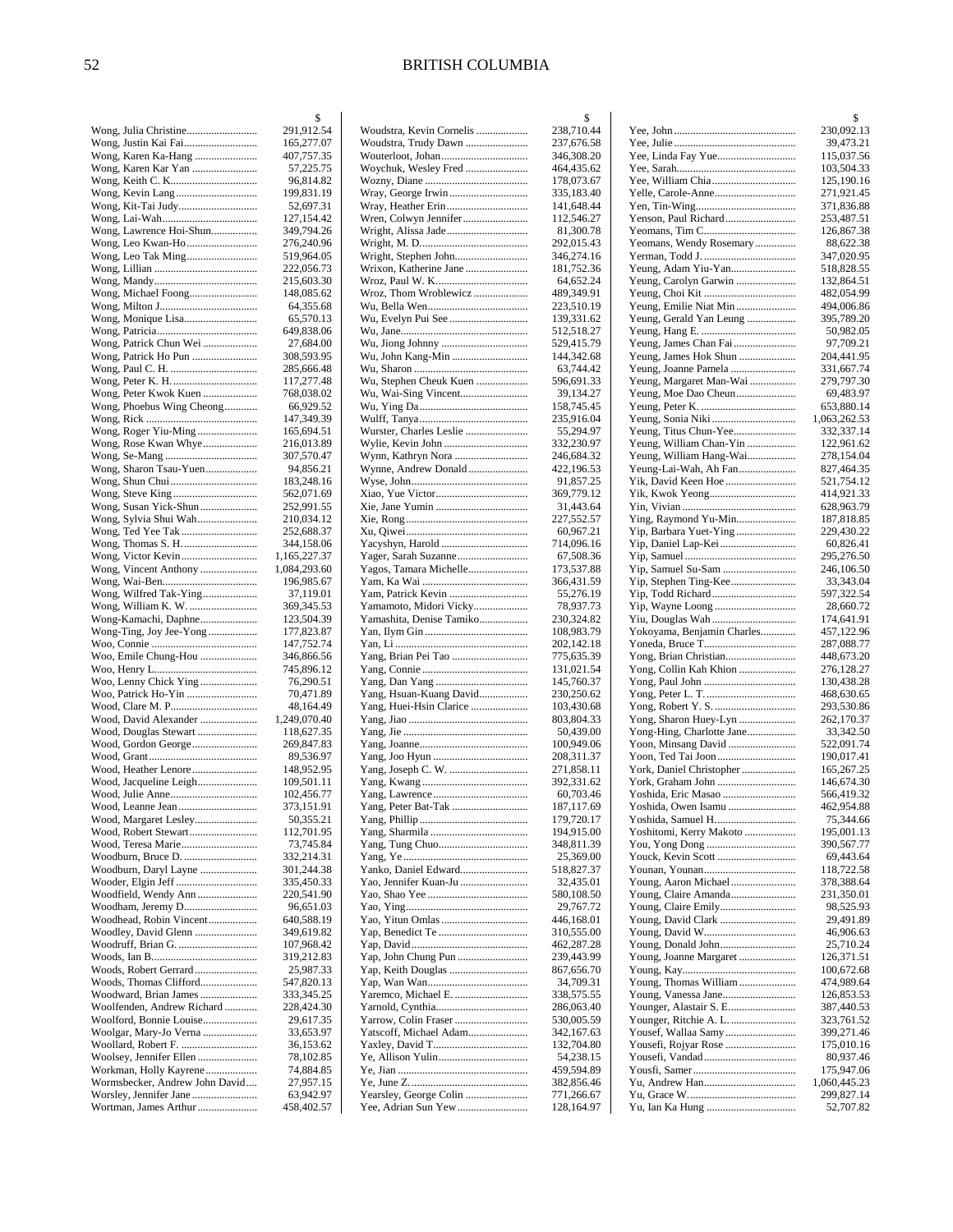|                          | \$           |
|--------------------------|--------------|
|                          | 110,820.77   |
|                          | 453,073.22   |
|                          | 554,389.85   |
|                          | 496,655.62   |
| Yu, Lemg-Wan Larry       | 326,906.99   |
|                          | 264,806.21   |
| Yu, Patrick Yiu Ho       | 224,057.84   |
|                          | 278,302.49   |
|                          | 126,433.70   |
| Yu, Xiaochuan Jennifer   | 127,055.01   |
| Yu, Yau Woon Edward      | 1,805,648.01 |
|                          | 48,622.00    |
|                          | 27,738.00    |
|                          | 221,165.20   |
|                          | 476,455.62   |
|                          | 250,325.48   |
|                          | 429,998.50   |
|                          | 788,449.90   |
|                          | 462,460.23   |
|                          | 48,992.15    |
| Yue, Sze Ying Monica     | 121,171.39   |
|                          | 56,886.71    |
| Yuen, Gloria Gee-Wing    | 69,975.70    |
|                          | 191,287.70   |
|                          | 139,787.64   |
|                          | 229,730.32   |
|                          | 218,979.62   |
| Yun, Jennifer Meng-Sup   | 210,455.38   |
|                          | 672,453.50   |
|                          | 143,150.26   |
| Yung, Anthony Chun-On    | 56,318.16    |
| Yurchevich, Jordan James | 62,374.18    |
|                          | 140,318.43   |
| Yuswack, Timothy Joseph  | 177,866.87   |
| Yuzak, Monica Joan       | 133,948.44   |
| Yuzpe, Abraham Albert    | 155,295.01   |
| Yvorchuk, Kenneth Joseph | 307,429.59   |
|                          | 26,824.55    |
| Zacharias, Gordon Walter | 258,348.88   |
|                          |              |

|                              | \$           |
|------------------------------|--------------|
|                              | 140,432.70   |
|                              | 1,088,820.25 |
| Zack, Philip Samuel          | 222,538.93   |
|                              | 106,374.16   |
| Zackowski, Jan Patrick       | 142,003.65   |
| Zaghloul, Emad Halim         | 511,647.59   |
|                              | 125,613.50   |
|                              | 648,983.85   |
| Zaitzow, Michael David       | 386,069.96   |
| Zajaczkowska-Kielska, Anna   | 163,292.00   |
|                              | 81,657.10    |
| Zake, Amgad Adeeb Kaseb      | 30,556.43    |
| Zaki, Sami Fouad             | 229,645.53   |
| Zakrzewski, Peter            | 1,378,815.63 |
| Zakus, Paul Gerard Harry     | 127,501.51   |
| Zalunardo, Nadia Yvette      | 413,419.92   |
| Zamfir, Catalina Daniela     | 106,967.78   |
|                              | 317,776.42   |
|                              | 534,422.93   |
|                              | 246,395.25   |
| Zapf-Gilje, Margery Helen    | 152,151.83   |
| Zappavigna, Christopher John | 518,473.98   |
| Zarkadas, Peter Constantine  | 414,498.51   |
| Zarzour, Zane Donald         | 635,638.28   |
| Zavaglia, Bogardus Clarke    | 157,191.58   |
| Zavalishina, Yelena          | 29,138.48    |
| Zayonc, David Allen          | 541,388.77   |
|                              | 63,585.89    |
| Zeglinski, Cathryn Mary      | 174,064.05   |
| Zeidler, Karina Elisabeth    | 140,338.86   |
| Zeineddin, Maryam            | 195,829.82   |
|                              | 438,352.42   |
|                              | 867,087.84   |
| Zeron Mullins, Melinda May   | 43,272.44    |
|                              | 435,351.67   |
|                              | 583,469.37   |
|                              | 360,624.86   |
|                              | 41,331.00    |
|                              | 50,370.00    |
|                              |              |

|                                | \$         |
|--------------------------------|------------|
|                                | 25,852.00  |
|                                | 685,738.93 |
|                                | 25,507.00  |
|                                | 241,138.13 |
| Zhang, Yue Hong                | 150,636.76 |
|                                | 46,046.00  |
|                                | 118,843.18 |
|                                | 140,591.61 |
|                                | 370,789.29 |
|                                | 51,060.00  |
|                                | 186,954.20 |
|                                | 224,762.18 |
|                                | 178,975.69 |
|                                | 56,304.00  |
| Ziabakhsh, Sepideh             | 49,690.28  |
|                                | 150,721.18 |
| Ziefflie, Laura Jane           | 153,074.20 |
| Zielonka, Lucjan Juliusz       | 186,097.13 |
| Zilber-Shlensky, Caren Felicia | 85,735.20  |
|                                | 190,981.45 |
| Zimmermann, Donald Lloyd       | 532,093.25 |
| Zimmermann, Gordon A.          | 485,329.86 |
| Zinkiew, Kristi Dawn           | 365,684.58 |
| Zloty, David Mark              | 955,191.87 |
| Zoffmann, Elisabeth            | 33,746.29  |
| Zohdy, Gamal Aly               | 385,198.86 |
| Zolpys, Lauren Marina          | 220,346.00 |
|                                | 65,252.19  |
|                                | 454,770.70 |
|                                | 409,669.18 |
| Zuberbier, Oonagh Anne         | 184,914.14 |
|                                | 309,457.58 |
| Zuin, Claudia Cecilia          | 231,784.62 |
| Zwicker, Kelley Ann            | 53,312.65  |
| Zwimpfer, Thomas Joseph        | 38,674.71  |
| Zwirewich, Charles Vincent     | 91,921.18  |
| Zypchen, Leslie Nicole         | 308,115.03 |
|                                |            |

## **PAYMENTS TO ORGANIZATIONS**

|                                                      | S            |
|------------------------------------------------------|--------------|
| 100 Mile House General Hospital                      | 609,188.15   |
| <b>Abbotsford Division Of Family Practice</b>        | 443,312.04   |
| Abbotsford Regional Hospital & Cancer Centre         |              |
|                                                      | 8,120,905.99 |
| Aberdeen Lab & X-Ray                                 | 1,846,905.04 |
| ACL Medical Corporation GPSC In-Patient Incentives   |              |
| .                                                    | 47,450.00    |
| Airport Way Medical Clinic                           | 115.388.45   |
| ALH In-Patient Care Fund                             | 32,850.00    |
| Arrow Lakes Hospital                                 | 171,852.62   |
| Ash Holding Ltd. X-Ray                               | 132,171.65   |
| Ashcroft & District General Hospital.                | 143,441.26   |
| Associated Roentgenologists                          | 8,985,872.29 |
| Barriere & District Health Society                   | 42,688.52    |
| BC Children's Hospital                               | 6,790,904.10 |
| BC Public Service Agency                             | 167,370.40   |
| Bella Coola General Hospital                         | 112,867.84   |
| Boundary Hospital                                    | 357,009.97   |
| BPC-BC Labs Prince George                            | 442,388.86   |
| British Columbia Women's Hospital                    | 531,018.17   |
| Brookswood Family Practice                           | 924,380.33   |
| Bulkley Valley District Hospital                     | 1,214,121.70 |
| Burnaby Hospital                                     | 4,599,226.07 |
| Burns Lake & District Hospital                       | 282,374.26   |
| Burns Lake Medical Clinic                            | 49,474.65    |
| Campbell River & District Divison of Family Practice |              |
| .                                                    | 182,500.00   |
| Campbell River & District General Hospital           |              |
|                                                      | 5,215,528.37 |
| Cariboo Memorial Hospital                            | 1,583,156.71 |
| Cascade Medical Clinic                               | 74.382.00    |
| Castlegar & District Community Health Centre         |              |
|                                                      | 424,825.19   |
| Central Interior Rural Division Of Family Practice   |              |
|                                                      | 193,450.00   |
|                                                      |              |

|                                                      | S            |
|------------------------------------------------------|--------------|
| Chase & District Health Society                      | 79,307.07    |
| Chemainus Health Care Centre                         | 118,514.02   |
| Chemainus Medical Clinic                             | 28,877.57    |
| Chetwynd Centre Medical Clinic                       | 47,450.00    |
| Chetwynd General Hospital                            | 192,875.78   |
| Chilliwack Hospital                                  | 3,506,314.13 |
| Community Living BC                                  | 353,951.00   |
| Comox Valley Division of Family Practice             |              |
|                                                      | 219,000.00   |
| Cormorant Island Health Centre                       | 50,215.50    |
| Cowichan Valley Division Of Family Practice          |              |
|                                                      | 219,000.00   |
| Cowichan Valley Health-Care Society                  | 4,237,996.08 |
| Creston Valley Hospital                              | 605,507.83   |
| Dawson Creek Hospital                                | 1,779,770.78 |
| Dawson Creek Unassigned Patient Care Network         |              |
|                                                      | 113,150.00   |
|                                                      | 1,867,891.57 |
| Dr. Helmcken Memorial Hospital                       | 152,246.97   |
| Drs. Knickerbocker, Warren & Gordon                  |              |
|                                                      | 2,739,765.46 |
| Eagle Ridge Hospital - FBHS                          | 2,197,410.54 |
| East Kootenay Division of Family Practice 343,100.00 |              |
| East Kootenay Regional Hospital                      | 6,835,230.09 |
| Elk Valley Hospital                                  | 184,666.76   |
| Elkford Health Care Centre Society                   | 34,174.24    |
| FHA Jim Pattison Outpatient Care & Surgery Center    |              |
|                                                      | 8,935,283.78 |
| FHA-Chilliwack Division Of Family Practice           |              |
|                                                      | 331,802.56   |
| Flynn Donald Justin                                  | 113,150.00   |
| Fort Family Practice Associates                      | 2,112,841.79 |
| Fort Nelson General Hospital                         | 310,555.60   |
| Fort St John General Hospital                        | 3,071,230.46 |
| Fort St. James Medical Clinic                        | 38.939.27    |
|                                                      |              |

|                                                    | S              |
|----------------------------------------------------|----------------|
| Four Oaks Medical Associates                       | 1,168,247.29   |
| Fraser Canyon Hospital                             | 378,522.81     |
| Fraser Lake Diagnosis & Treatment Centre 40,869.68 |                |
| G. R. Baker Memorial Hospital                      | 2,537,649.64   |
| Golden & District General Hospital                 | 377,736.34     |
| Golden Medical Clinic                              | 47,450.00      |
| Granville Allergy Lab Ltd                          | 56,146.15      |
| Greig Associates X-ray, Ultrasound and             |                |
| Mammography Inc.                                   | 7,462,396.38   |
| Health Employers Association of British Columbia   |                |
|                                                    | 2,250,000.00   |
|                                                    | 73,241.73      |
| Inspirehealth Society                              | 1,700,000.00   |
| Invermere & Dist Hospital                          | 377,085.20     |
| Invermere Inpatient Network                        | 47,450.00      |
| James Samuel Gosnell Memorial Health Centre        |                |
|                                                    | 54,568.09      |
| Kelowna General Hospital                           | 9,169,907.91   |
| Kelowna Medical Imaging                            | 2,962,394.56   |
| Kitimat General Hospital                           | 804,505.28     |
| Kootenay Boundary Division of Family Practice      |                |
|                                                    | 193,450.00     |
| Kootenay Boundary Regional Hospital                | 6,195,319.32   |
| Kootenay Lake Hospital                             | 1,505,733.25   |
| Lady Minto Gulf Island Hospital                    | 508,719.03     |
| Ladysmith Community Health Centre                  | 171,263.54     |
| Ladysmith Health Centre                            | 606,512.42     |
| Langley Memorial Hospital                          | 2,947,003.36   |
| Langley Primary Health Care Associates             | 1,298,371.33   |
|                                                    | 229,197,242.66 |
| Lillooet Hospital & Health Centre                  | 178,339.26     |
| Lillooet Medical Clinic - Locums                   | 31,801.37      |
| Lillooet Physicians @ Lillooet Medical Clinic      |                |
|                                                    | 32,850.00      |
| Lindsay Diagnostic Imaging Services Inc            | 478,378.53     |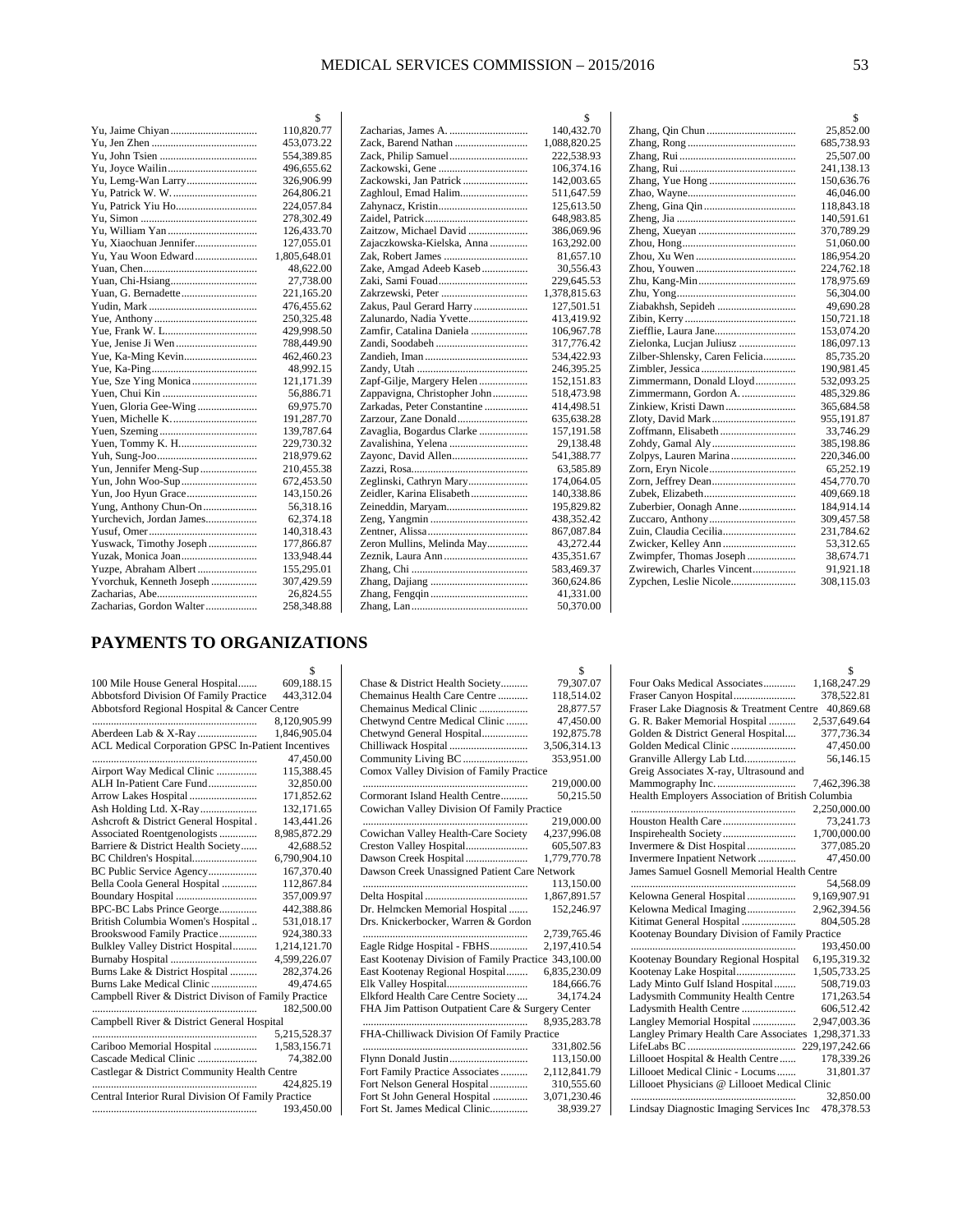$\mathcal{S}$ Pleasant Valley Health Centre ............. 79,167.75

|                                                     | \$           |
|-----------------------------------------------------|--------------|
|                                                     | 7,494,638.23 |
| Logan Lake Diagnosis & Treatment Centre             | 65,696.26    |
| Lumby Health Centre                                 | 41,651.39    |
| Mackenzie & District Hospital                       | 164,538.77   |
| MacKenzie Family Clinic - Locums                    | 87,646.69    |
|                                                     | 3,162,786.53 |
| McBride And District Hospital                       | 92,505.67    |
| MedRay Imaging Medical Corporation                  | 6,082,906.30 |
| Merritt Division of Family Practice                 | 47,450.00    |
| Mills Memorial Hospital                             | 2,575,808.82 |
| Mission Division of Family Practice                 | 113,150.00   |
| Mission Memorial Hospital                           | 1.788,408.18 |
| Mount St. Joseph Hospital                           | 2,186,718.44 |
| Murrayville Family Practice                         | 1,650,523.02 |
| Nanaimo Regional Hospital                           | 7,372,126.02 |
| NHA Prince George Division of Family Practice       |              |
|                                                     | 277,787.06   |
| NHA-Mackenzie Primary Care                          | 226,228.31   |
| Nicola Valley Health Centre                         | 483,363.32   |
| Nisga'a Valley Health Authority                     | 400,250.67   |
| Nisga'a Valley Health Board                         | 1.140.865.13 |
| North Peace Division of Family Practice             | 146,000.00   |
| North Shore Medical Imaging Inc.                    | 6.041.911.93 |
| Northern Haida Gwaii Hospital And Health Centre     |              |
|                                                     | 82,947.62    |
| Northern Interior Rural Division of Family Practice |              |
|                                                     | 160,600.00   |
| Novavita Laboratory                                 | 285,633.95   |
|                                                     | 94,711.94    |
| Oceanside Health Centre                             | 1.524.213.41 |

| 94.711.94     |
|---------------|
| 1.524.213.41  |
| 15,481,183.01 |
| 758,040.80    |
| 1,255,128.73  |
| 959,409.61    |
| 113,150.00    |
| 6.342.333.39  |
| 152,850.90    |
| 182,500.00    |
| 5,512,848.21  |
| 1,598,459.24  |
|               |

#### **PAYMENTS TO HEALTH AUTHORITIES**

| First Nations Health Authority                      | 75,000.00     |
|-----------------------------------------------------|---------------|
| Fraser Health Authority                             | 55,680,702.67 |
| Interior Health Authority                           | 33,738,217.60 |
| Northern Health Authority                           | 24.938.669.49 |
| Provincial Health Services Authority 154,720,889.18 |               |
| Vancouver Coastal Health Authority  102,524,414.45  |               |
| Vancouver Island Health Authority 57,433,674.12     |               |

#### **PAYMENTS TO BCMA**

| Canadian Medical Protective Association Rebate       |               |
|------------------------------------------------------|---------------|
|                                                      | 23,900,000,00 |
| Continuing Medical Education Fund 18,587,005.00      |               |
| Contributory Professional Retirement Savings Plan    |               |
|                                                      | 54,170,000.00 |
|                                                      | 4,300,000,00  |
| Physician Disability Insurance Program 16,327,995.00 |               |
| Physician Health Program                             | 600,000.00    |
| Rural Health Programs                                | 6,571,158.50  |
|                                                      |               |

\$

\$

#### **OTHER ACCOUNTS**

| Adjustments (Accruals, Recoveries, etc.)         |                  |  |
|--------------------------------------------------|------------------|--|
|                                                  |                  |  |
|                                                  |                  |  |
| Payments to Other Provincial Agencies            |                  |  |
|                                                  | 2.681.058.38     |  |
| Reciprocal Agreements Recoveries  -31,947,871.64 |                  |  |
|                                                  | 34, 566, 375, 23 |  |

#### **TOTAL EXPENDITURES 4,194,370,573.57**

Port Alberni Division of Family Practice 47,450.00 Port Hardy Hospital ............................. 258,965.91 Port Hardy Physicians.......................... 46,462.19 Port McNeill Hospital .......................... 172,646.77 Port Mcneill Medical Collaborative .... 52,767.54 Powell River Division of Family Practice 80,300.00 Powell River General Hospital ............ 2,006,378.61 Prince Rupert Division Of Family Practice 113,150.00 Prince Rupert Regional Hospital .......... 1,561,522.52 Princeton General Hospital .................. 231,047.15 Providence Health Care ....................... 60,237.23 Providence Health Care Society .......... 19,858,324.42 Queen Charlotte Islands General Hospital 120,814.87 Queen Victoria Hospital ...................... 478,526.28 Quesnel Division of Family Practice ... 80,300.00 R.W. Large Memorial Hospital ........... 80,996.14 Rem Tek Enterprises Ltd. .................... 9,576,261.46 Richmond General Hospital ................4,737,386.10 Ridge Meadows Hospital Association. 2,972,960.59 Robson Square Radiology ................... 270,768.62 Royal Columbian Hospital .................. 12,167,838.09 Royal Inland Hospital .......................... 11,630,151.68 Royal Jubilee Hospital ......................... 14,817,071.01 Saanich Peninsula Hospital ................. 2,161,395.97 Saddle Mountain Medical Clinic ......... Salt Spring Chapter-Division of Family Practice ............................................................. 80,300.00 Selkirk Medical Group Unassigned In-Patient Care Incentives ............................................. 47,450.00 Shuswap Lake General Hospital.......... 3,280,709.45 Shuswap North Okanagan Division Of Family Practice-Vernon ................................... 237,250.00 Soles John Andrew .............................. 47,450.00 South Island Division of Family Practice 36,500.00 South Okanagan General Hospital ...... 759,688.21 South Okanagan Similkameen Division of Family Practice................................................. 403,413.23

South Similkameen Health ..................

South Similkameen Health Centre ...... 54,295.28

|                                                     | \$.           |  |
|-----------------------------------------------------|---------------|--|
| Sparwood Health Centre.                             | 72,738.39     |  |
| Spectrum Health Care                                | 2,596,380.14  |  |
| Squamish General Hospital                           | 1,237,177.11  |  |
| St. Bartholomew's Hospital                          | 32,237.34     |  |
|                                                     | 487,475.45    |  |
| St. Joseph's General Hospital                       | 7,318,990.24  |  |
| St. Mary's Hospital                                 | 1,734,725.95  |  |
|                                                     | 17,338,294.64 |  |
| Stuart Lake Hospital                                | 87,572.93     |  |
| Summerland Health Centre                            | 197,153.00    |  |
| Sunshine Coast Division of Family Practice          |               |  |
|                                                     | 113,150.00    |  |
| Sunshine Coast/Sea To Sky Division Of Family        |               |  |
|                                                     | 146,000.00    |  |
| Surrey Memorial Hospital                            | 8,325,976.12  |  |
| TGH Inpatient Care Network                          | 32,850.00     |  |
| Tofino General Hospital                             | 164,420.42    |  |
| Tumbler Ridge Health Centre                         | 55,963.23     |  |
| UBC Diagnostic Services Laboratory.                 | 140,851.91    |  |
| UBC Faculty of Medicine Office of Dean              | 773,743.76    |  |
| UBC Family Practice Centre                          | 1,806,330.02  |  |
| UBC Ophthalmic Ultrasound                           | 201,418.23    |  |
| UBC Respiratory Medicine                            | 513,770.80    |  |
| University Hospital of Northern BC                  | 10,822,588.56 |  |
| University of British Columbia                      | 6,779,526.79  |  |
| Valemount Diagnosis & Treatment Centre              | 44,522.27     |  |
| Vancouver General Hospital                          | 23,576,474.69 |  |
| Vancouver Hospital - UBC Pavillions                 | 2,203,470.69  |  |
| Vernon Jubilee Hospital                             | 6,646,930.38  |  |
| Vernon Radiological Association                     | 2,660,638.21  |  |
| Victoria General Hospital                           | 10,405,171.57 |  |
| Wallgate Holdings Inc                               | 2,549,336.67  |  |
| West Coast General Hospital                         | 2,021,302.11  |  |
| West Coast Medical Imaging Inc                      | 23,174,354.42 |  |
| Westside Radiology                                  | 976,297.86    |  |
| Whistler Health Care Centre                         | 921,182.75    |  |
| White Rock/South Surrey Division of Family Practice |               |  |
|                                                     | 90,908.36     |  |
| Wrinch Memorial Hospital                            | 331,825.88    |  |